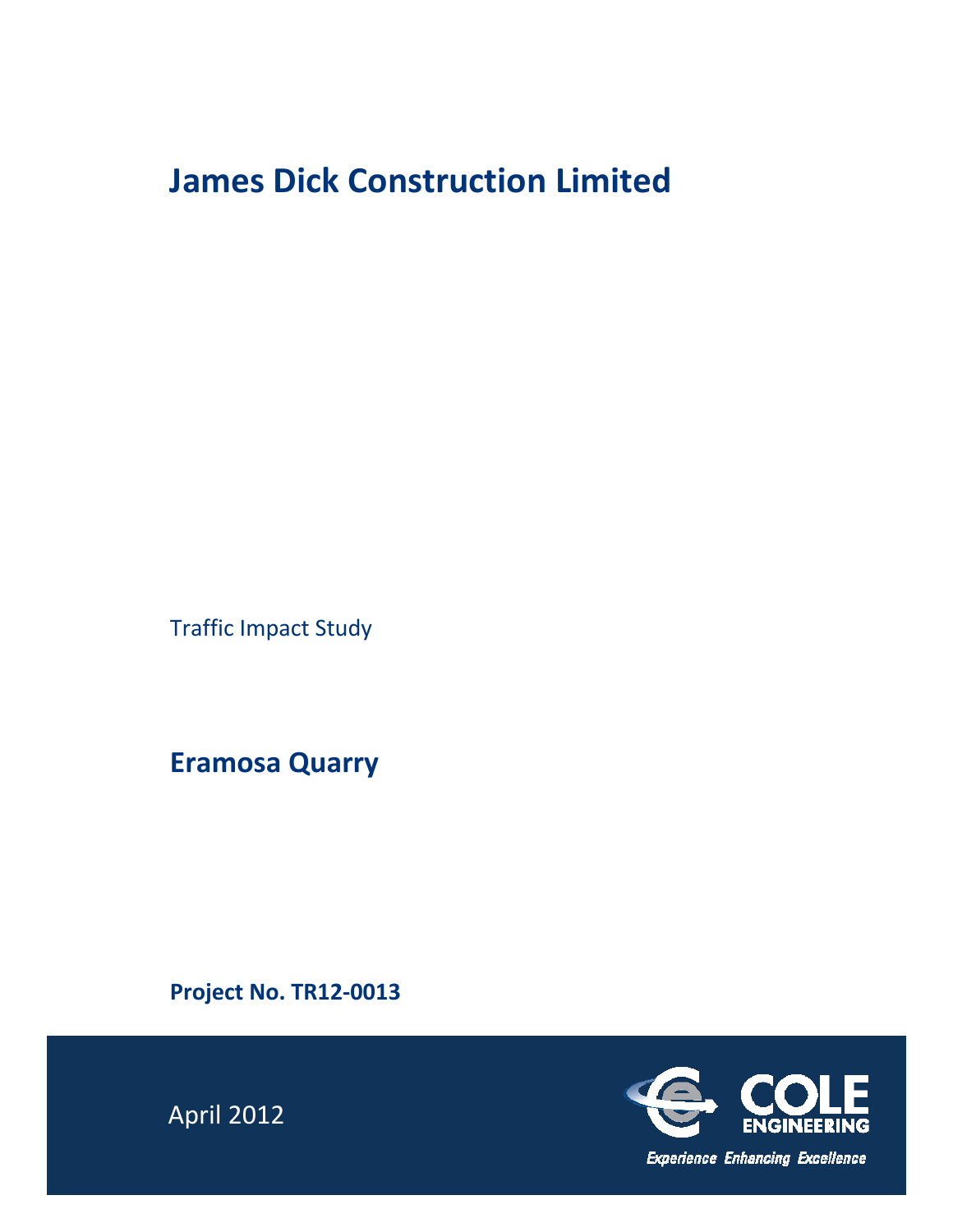



April 23, 2012 Our Ref: TR12-0013

James Dick Construction Limited P.O. Box 470 Bolton, ON L7E 5T4

**Attention:** Mr. Greg Sweetnam, B.Sc. **Vice President, Resources** 

Dear Mr. Sweetnam:

Re: **Traffic Impact Study Eramosa Quarry Township of Guelph-Eramosa** 

Cole Engineering Group Ltd. is pleased to submit this Traffic Impact Study in support of the proposed Eramosa Quarry. The study finds that the development is anticipated to generate a maximum of 26 two-way trips per hour and is expected to have minimal impact to the surrounding road network. The study also finds that the recommended access location is sufficient to serve the proposed development.

Yours truly,

**COLE ENGINEERING GROUP LTD.** 

Kim Nystrom, L.E.L. Principal

JG:dps

Encl.



\\data\shared\2012 Projects\TR\TR12-0013 JamesDick\_Hwy7-6Conc\_Eramosa\300-Design-Engineering\312-Deliverables\Project Deliverables\001\_March 2012\2012 04 23 FINAL TIS.doc



Cole Engineering Group Ltd.

Head Office: 70 Valleywood Drive, Markham, ON L3R 4T5 F: 905.940.2064 T: 905.940.6161 GTA West: 150 Courtneypark Drive West, Unit# C100, Mississauga, ON L5W 1Y6 F: 905.364.6162 T: 905.364.6161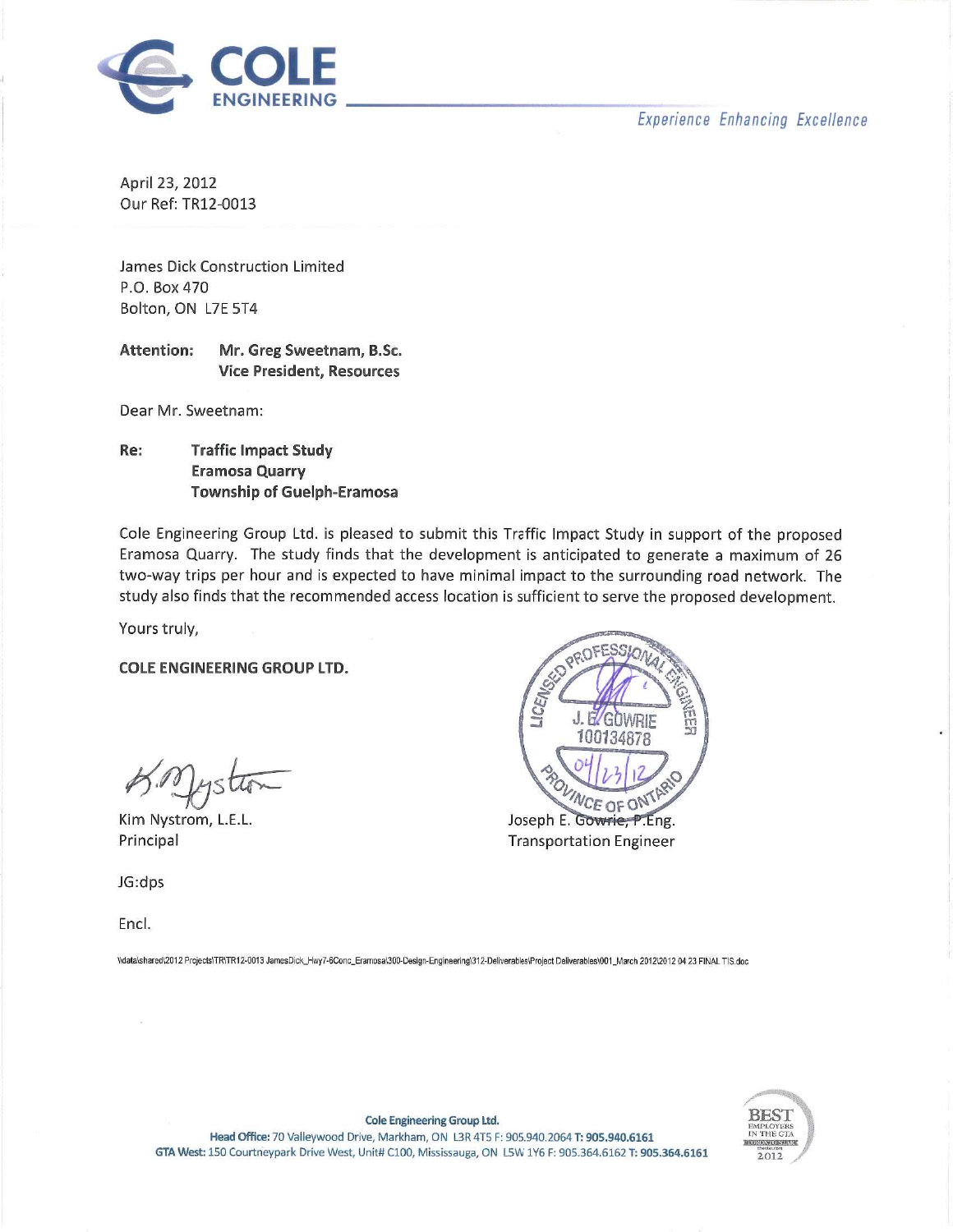### **Table of Contents**

| 1.0 |      |  |
|-----|------|--|
| 2.0 |      |  |
|     |      |  |
|     | 2.2. |  |
| 3.0 |      |  |
|     | 3.1. |  |
|     | 3.2. |  |
|     | 3.3. |  |
| 4.0 |      |  |
|     | 4.1. |  |
|     | 4.2. |  |
|     | 4.3. |  |
|     | 4.4. |  |
| 5.0 |      |  |
| 6.0 |      |  |
|     | 6.1. |  |
|     | 6.2. |  |
| 7.0 |      |  |
|     | 7.1. |  |
|     | 7.2. |  |
| 8.0 |      |  |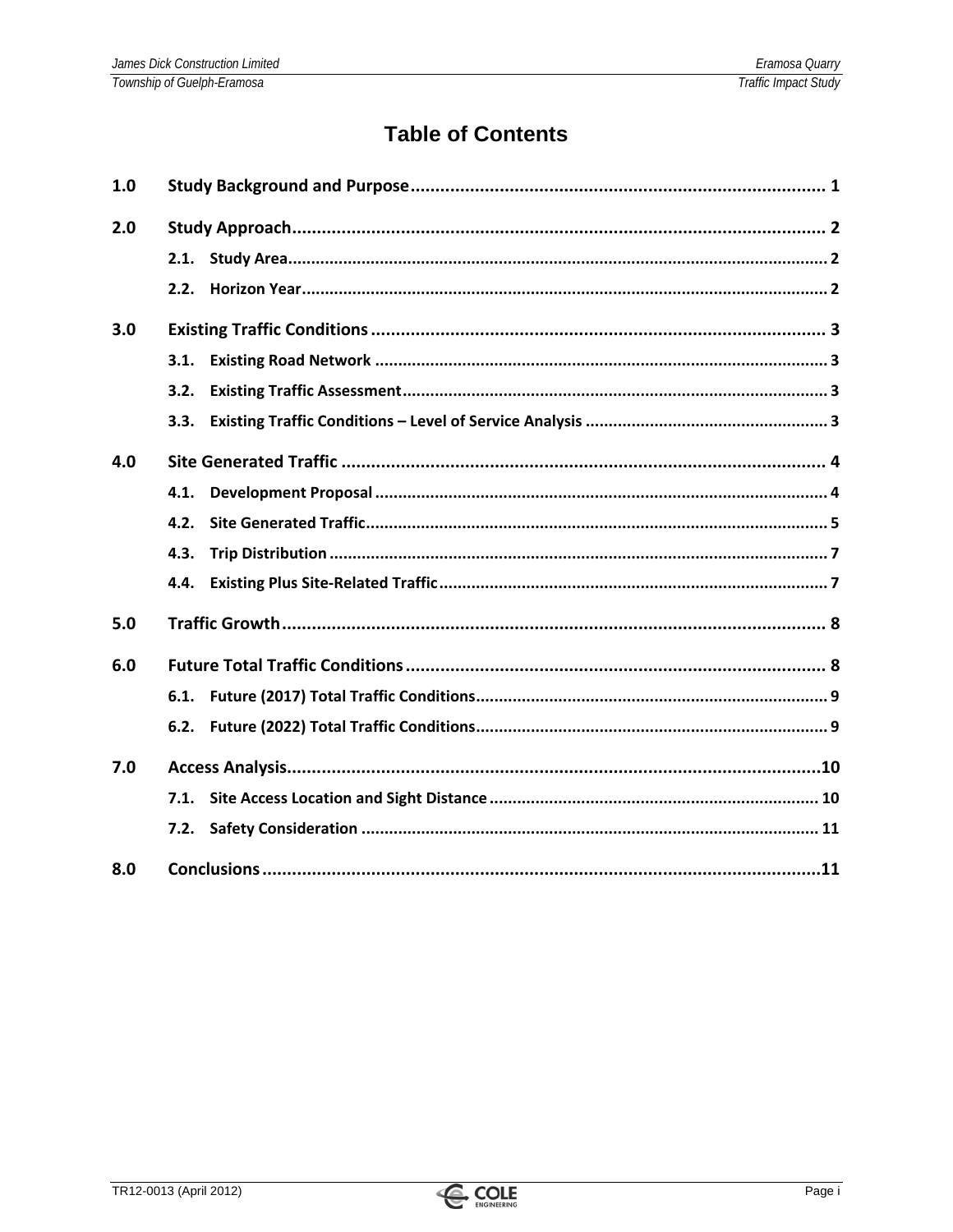#### **LIST OF FIGURES**

#### **LIST OF TABLES**

#### **APPENDICES**

Appendix A – Existing Traffic Data

Appendix B – Existing Traffic Level of Service Calculations

Appendix C – Existing Plus Site‐Related Level of Service Calculations

Appendix D – Future (2017) Total Traffic Level of Service Calculations

Appendix E – Future (2022) Total Traffic Level of Service Calculations

Appendix F – Statement of Limiting Conditions and Assumptions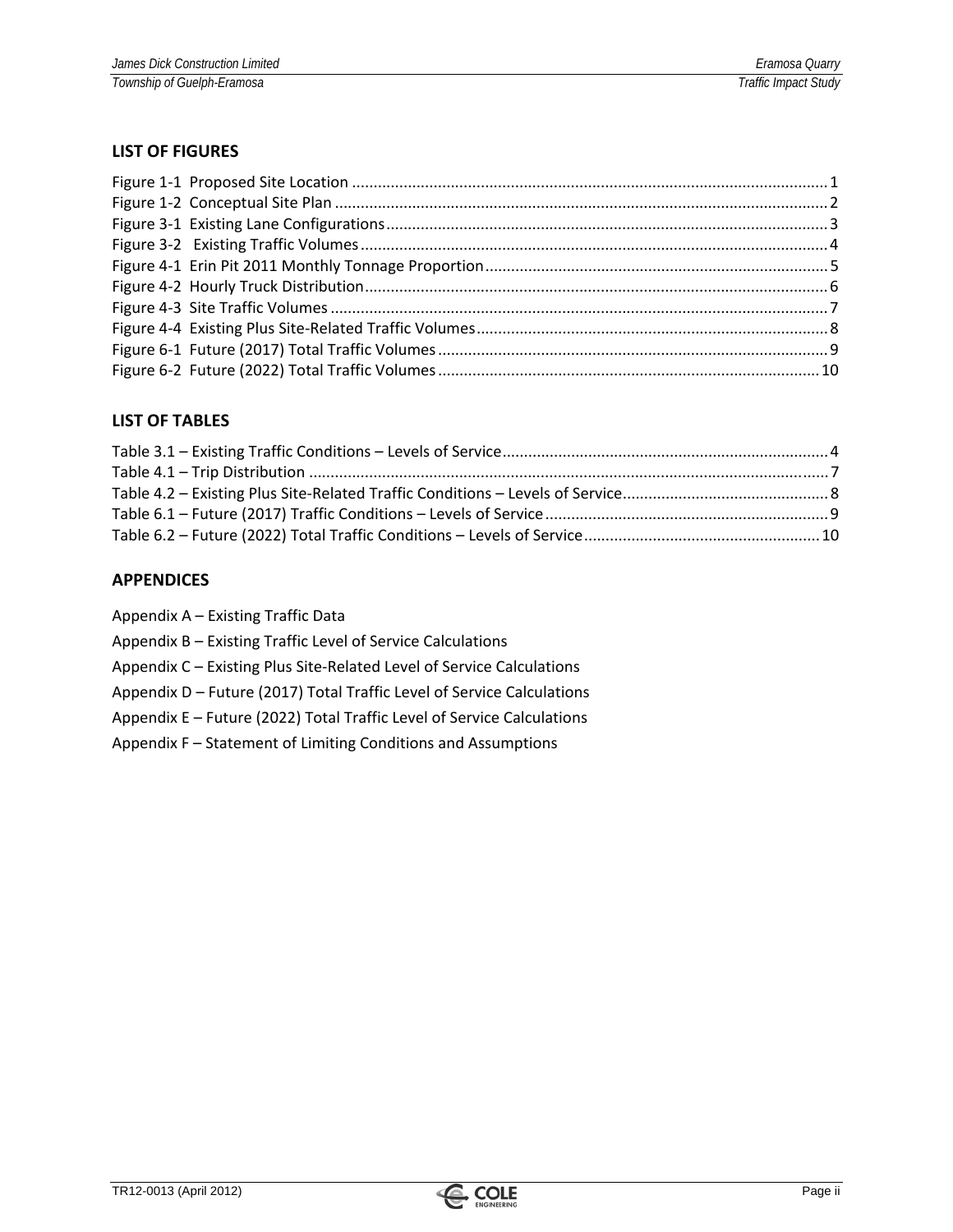### **1.0 Study Background and Purpose**

Cole Engineering Group Ltd. (Cole Engineering) was retained by James Dick Construction Limited (the "Owner") to undertake a Traffic and Access Study for the proposed Eramosa Quarry. The subject lands are approximately 39.4 hectares (97 acres) in area and are generally located on north of Highway 7 and east of  $6<sup>th</sup>$  Line in the Township of Guelph-Eramosa (the "Township"), County of Wellington (the "County"). The general site location is provided in **Figure 1‐1**.



**Figure 1‐1 Proposed Site Location**

James Dick Construction Limited has owned this property on the north side of Highway 7 for approximately 25 years. Currently the site is comprised of vegetation, several old gravel pits, and a small pond / wetland. The current zoning for the site is Agricultural and Hazard. Along the southern portion of the site, there is a house currently occupied by a tenant. Lands to the south are zoned Rural and Industrial. The lands to the east are zoned Industrial and Agricultural. Some industrial development is evident along Highway 7. There are no buildings or structures within the proposed extraction boundaries. The site will be serviced via a full movement access onto  $6<sup>th</sup>$  Line. The proposed site plan is provided in **Figure 1‐2**.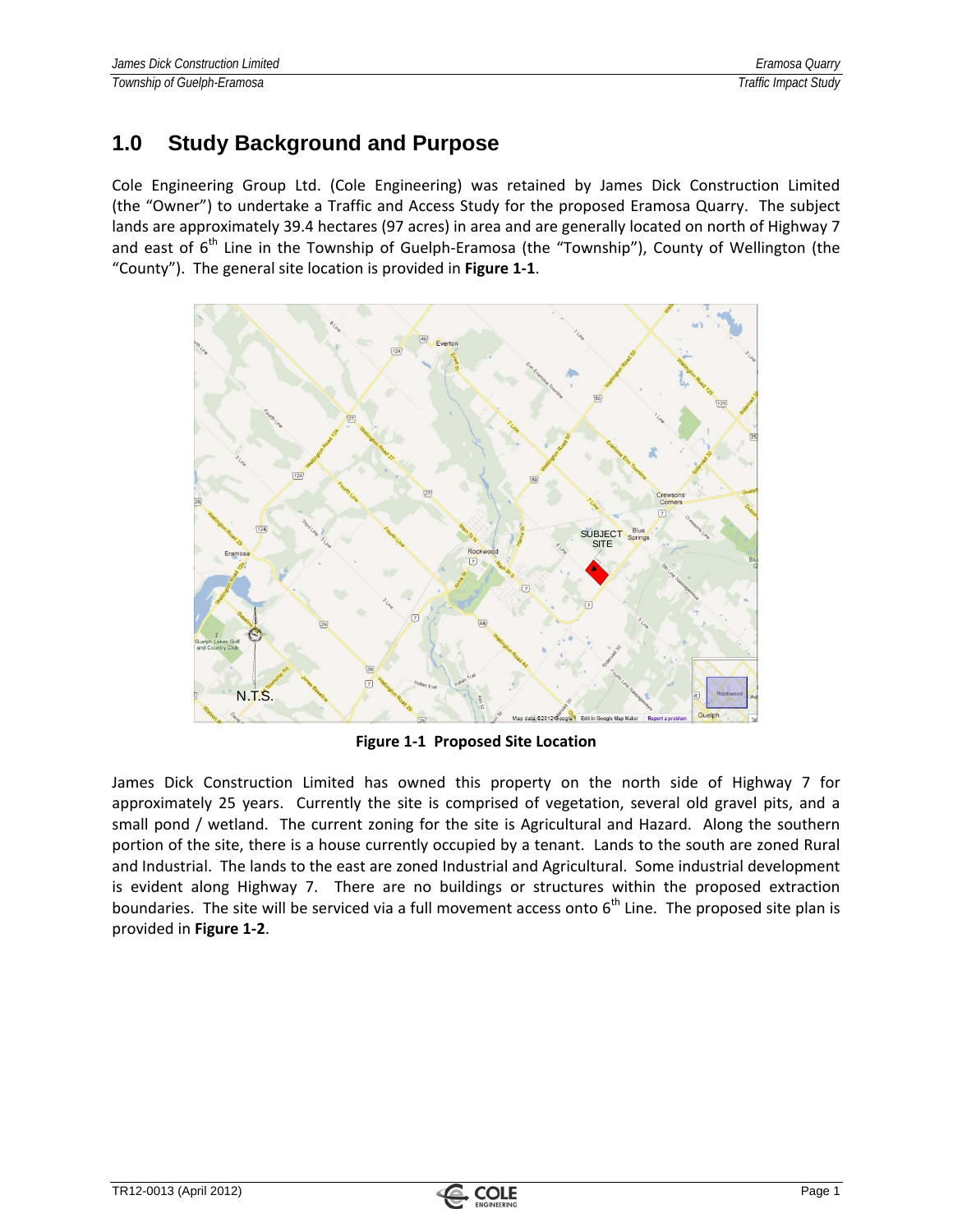

**Figure 1‐2 Conceptual Site Plan**

The purposed of the Study is to:

- Estimate the traffic generated by the proposed quarry;
- Confirm the operations at the proposed access;
- Confirm the sufficiency of the sight line distances; and,
- Identify operational traffic deficiencies and recommend mitigation measures to remedy the conditions such as road, intersection, and geometric improvements.

### **2.0 Study Approach**

#### **2.1. Study Area**

Based on the review of the site plan and the surrounding area, the study area intersections for this analysis and includes the following:

- Highway 7 /  $6<sup>th</sup>$  Line (existing);
- Highway 7 /  $5<sup>th</sup>$  Line (existing); and,
- $\cdot$  6<sup>th</sup> Line / Proposed Site Access (future).

#### **2.2. Horizon Year**

A five‐year horizon was selected to represent future traffic conditions. A conservative growth rate of 2.5% per year was applied to all traffic movements within the study area as per discussions with Township staff.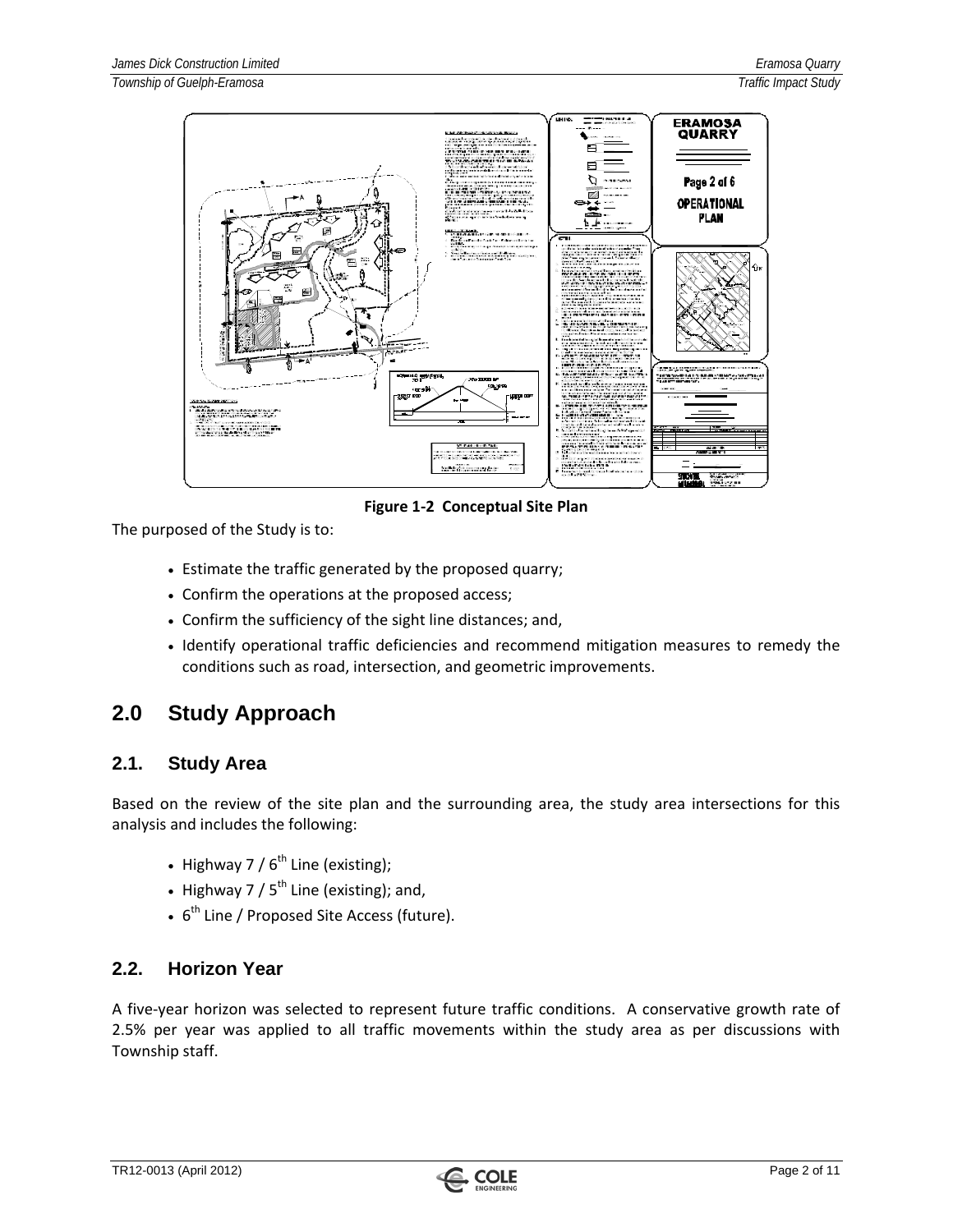### **3.0 Existing Traffic Conditions**

#### **3.1. Existing Road Network**

As previously mentioned, the site is located on north of Highway 7 and east side of  $6<sup>th</sup>$  Line. The existing lane configurations are illustrated in **Figure 3‐1.**



**Figure 3‐1 Existing Lane Configurations**

The road network is detailed as follows:

**Highway 7** is a two-lane east-west provincial highway within the vicinity of the subject site and is under the jurisdiction of the Ministry of Transportation of Ontario (MTO).

**6th Line** is a two‐lane north‐south gravel roadway under the jurisdiction of the Township of Guelph‐ Eramosa.

**5th Line** is a two‐lane north‐south paved roadway under the jurisdiction of the Township of Guelph‐ Eramosa.

#### **3.2. Existing Traffic Assessment**

The existing traffic volumes at the intersection of Hwy  $7/6<sup>th</sup>$  Line was undertaken by Accu-Traffic Inc. (ATI) on behalf of Cole Engineering during the weekday morning peak period (7:00 am – 9:00 am) and weekday afternoon peak period (4:00 pm – 6:00 pm) on Tuesday, February 14, 2012. Existing traffic data is provided in **Appendix A** for reference.

#### **3.3. Existing Traffic Conditions – Level of Service Analysis**

Existing traffic volumes were analyzed using Synchro 6.0 software and are provided in **Figure 3‐2**.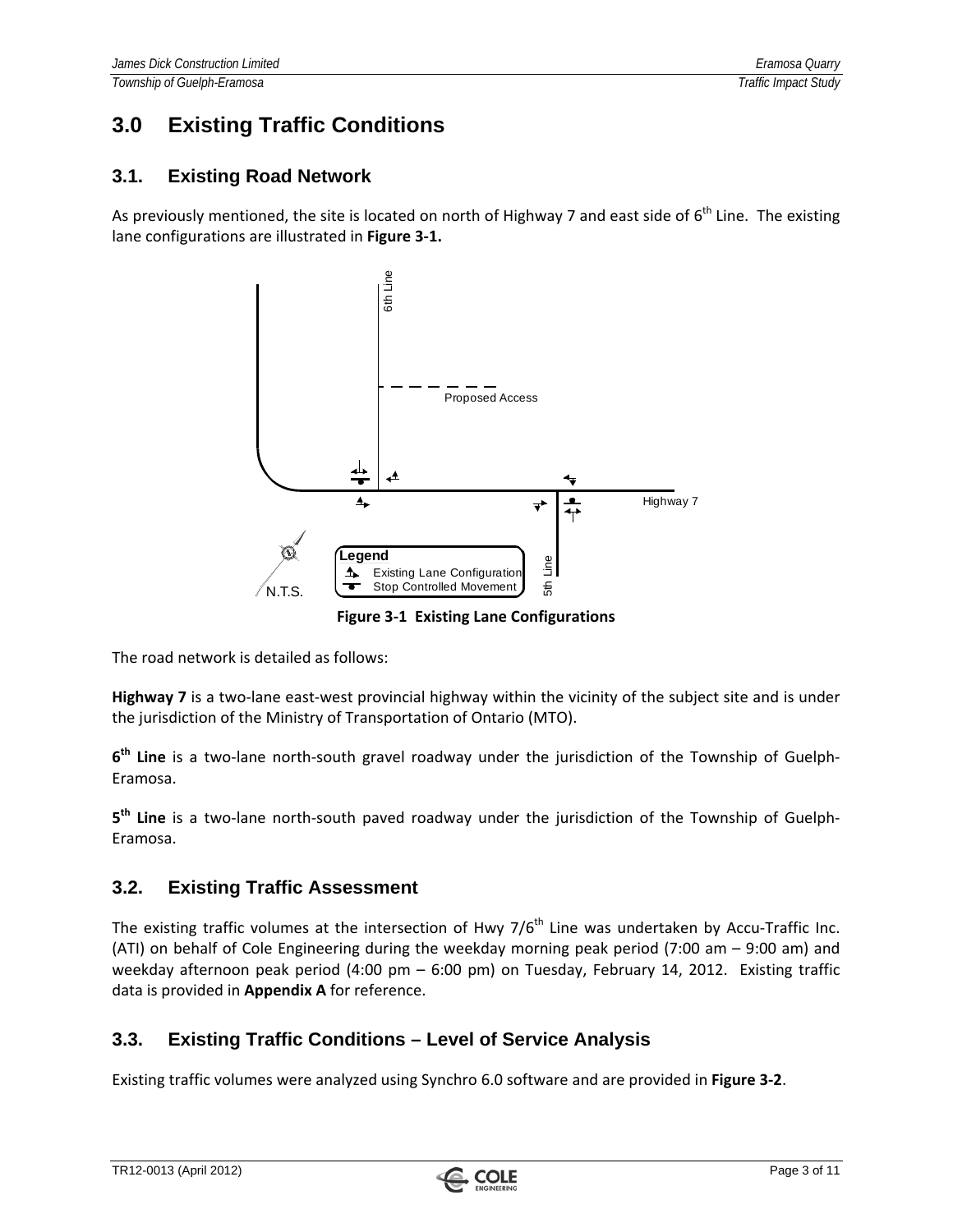

**Figure 3‐2 Existing Traffic Volumes**

The results are summarized in **Table 3.1** and while detailed calculations are provided in **Appendix B**.

| <b>Intersection</b>              | <b>Key Movements</b> | <b>AM Peak Hour</b><br>LOS (v/c) | <b>PM Peak Hour</b><br>LOS $(v/c)$ |
|----------------------------------|----------------------|----------------------------------|------------------------------------|
| Highway 7 / 6 <sup>th</sup> Line | EB left-through      | A(0.01)                          | A(0.01)                            |
| (Unsignalized)                   | SB left-right        | B(0.01)                          | B(0.02)                            |
| Highway 7 / $5^{th}$ Line        | WB left-through      | $A$ (<0.01)                      | A (< 0.01)                         |
| (Unsignalized)                   | NB left-right        | B(0.02)                          | B(0.07)                            |

**Table 3.1 – Existing Traffic Conditions – Levels of Service**

The results of the analysis indicates that all movements operate at good levels of service (LOS) during the weekday a.m. and p.m. peak periods with no movement nearing capacity.

### **4.0 Site Generated Traffic**

#### **4.1. Development Proposal**

The proposed Eramosa Quarry is approximately 39.4 hectares (97 acres) in area and is proposed to be licensed to produce a maximum of 700,000 tones of aggregate per annum. The site will be serviced via a full movement access onto  $6<sup>th</sup>$  Line.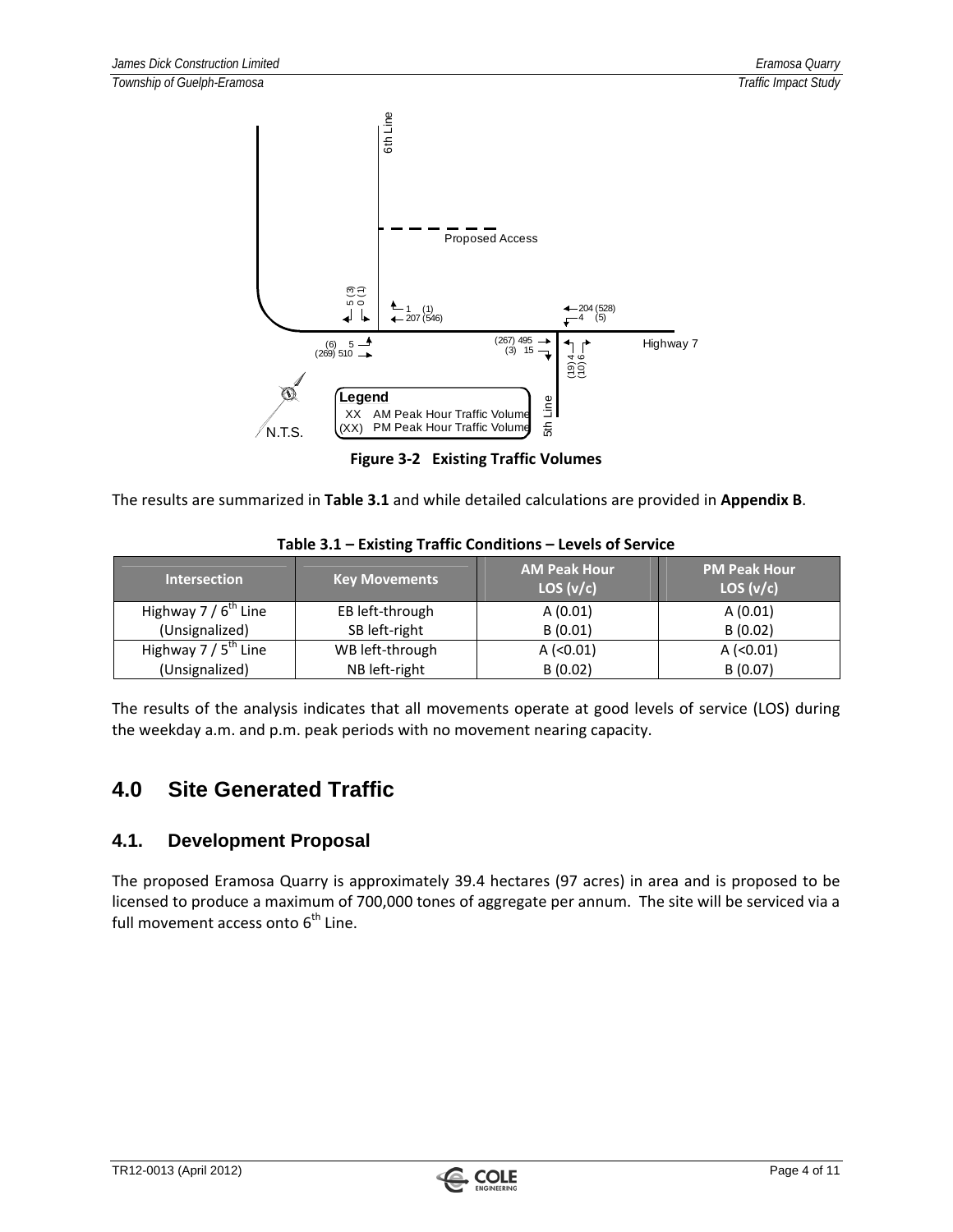#### **4.2. Site Generated Traffic**

Trip generation for the proposed Eramosa Quarry was estimated using a first principles assessment using information from other James Dick Construction facilities and represents a worst‐case traffic assessment. The proposed quarry will supply a maximum of 700,000 tonnes of aggregate per year. It was assumed that based on the fleet of vehicles of the Owners, the average load of each truck will be approximately 33 tonnes or 21,213 trucks per year. The proposed quarry is to operate from Monday to Saturday excluding public holidays. The facility is also to operate from 6:00 a.m. to 6:00 p.m.

The site generated traffic of this study was estimated using data from the Erin Pit which produces 723,000 tonnes of aggregate per year which makes it a suitable proxy site for the Eramosa Quarry. Based on the data presented in **Figure 4‐1**, the busiest month of operations is August.



#### **Figure 4‐1 Erin Pit 2011 Monthly Tonnage Proportion**

Applying the annual distribution of traffic as presented in **Figure 4‐1** to the Eramosa Quarry, results in a peak of 107 trucks per day.

During the peak month, the trips to the site were further broken down to an hourly distribution using the information provided in **Figure 4‐2**.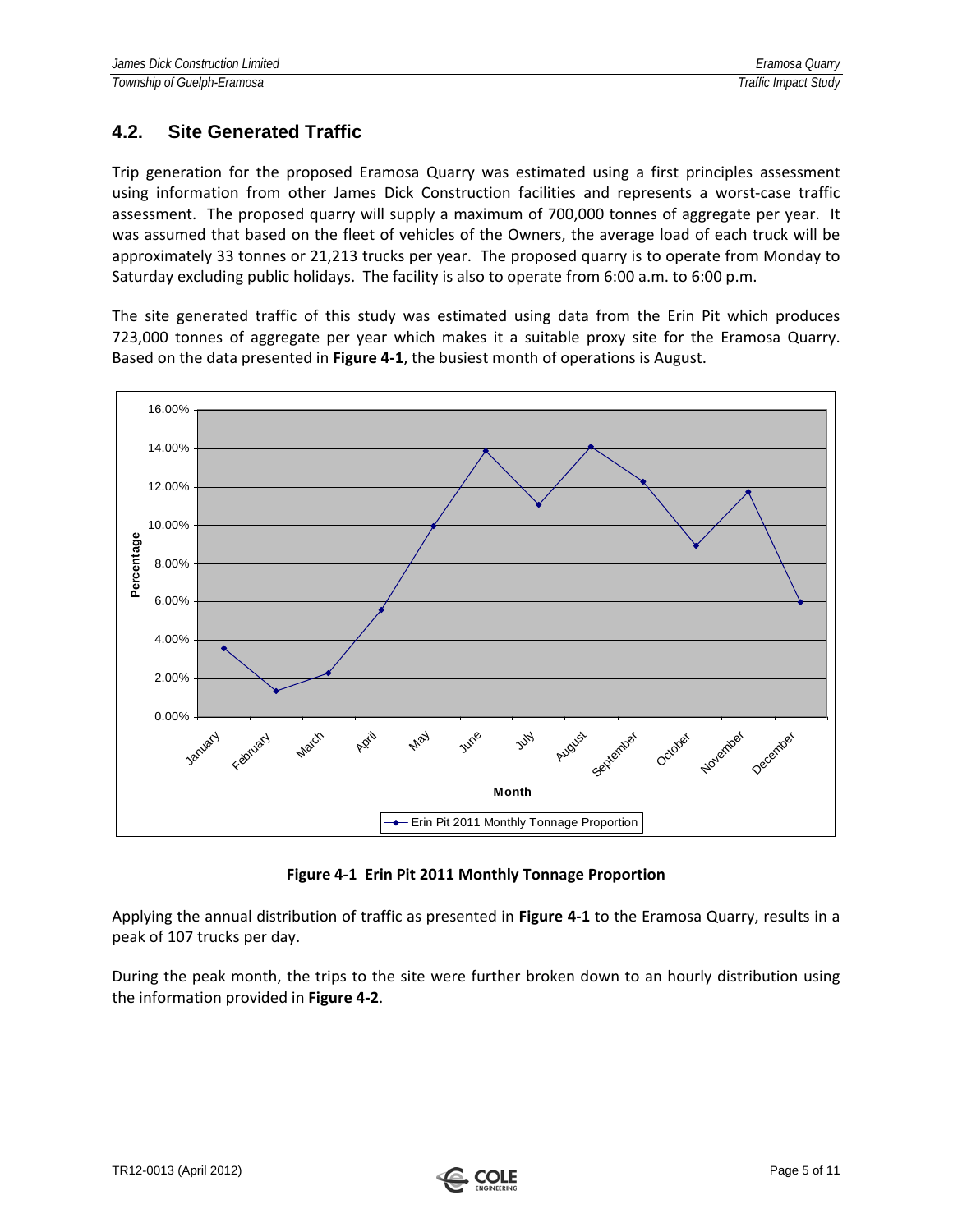

#### **Figure 4‐2 Hourly Truck Distribution**

It is anticipated that the daily distribution of trucks arriving at the facility to be loaded will vary during certain hours of the day. For example, the first hour is anticipated to be the busiest hour of the day. This is because all trucks are arriving for the first load of the day. As the day wears on, trucks will become spread out as they service jobs that are varying distances from the quarry and the hourly trips will tend to even out. This trip generation pattern has been observed at other existing James Dick aggregate sites. It is anticipated that the morning peak hour from 6 a.m. to 7 a.m. will involve approximately 10% of daily trips. Thus, in the peak hour, approximately ten (10) trucks will be shipped on an average day. It has been observed that the hour from 7 a.m. to 8 a.m. is one of the lowest volume hours of the day. This is because the trucks loaded the previous peak hour are on their way to various job sites around the GTA. As such, it is anticipated that approximately five (5) to nine (9) percent of daily trips will be generated during this hour or approximately five (5) to nine (9) trucks arriving on an average day.

In the late afternoon, shipping drops off significantly, such that, trip generation is not significant during the p.m. peak. Most material has left the quarry prior to 4 p.m. due to the fact that it must arrive at the jobsite before the jobs shut down at 5 p.m. The last hour of the day sees only from 1% to 2.5% of the daily shipping taking place or one (1) to three (3) trucks. On very busy days this hourly peaking factor tends to even out and is less pronounced.

During the busiest hour of the day, 11.7% of the trucks, or 13 trucks, are expected to arrive at the facility. It is assumed that each truck trip is short in duration, therefore each truck trip will result in a total of two (2) trips per hour (one (1) inbound and one (1) outbound). Therefore, the proposed site will have 26 two-way (13 inbound and 13 outbound) trips during each of the analyzed peak hours. It is important to understand that this level of shipping is rarely likely to ever take place, but it provides a prudent upper limit to this analysis.

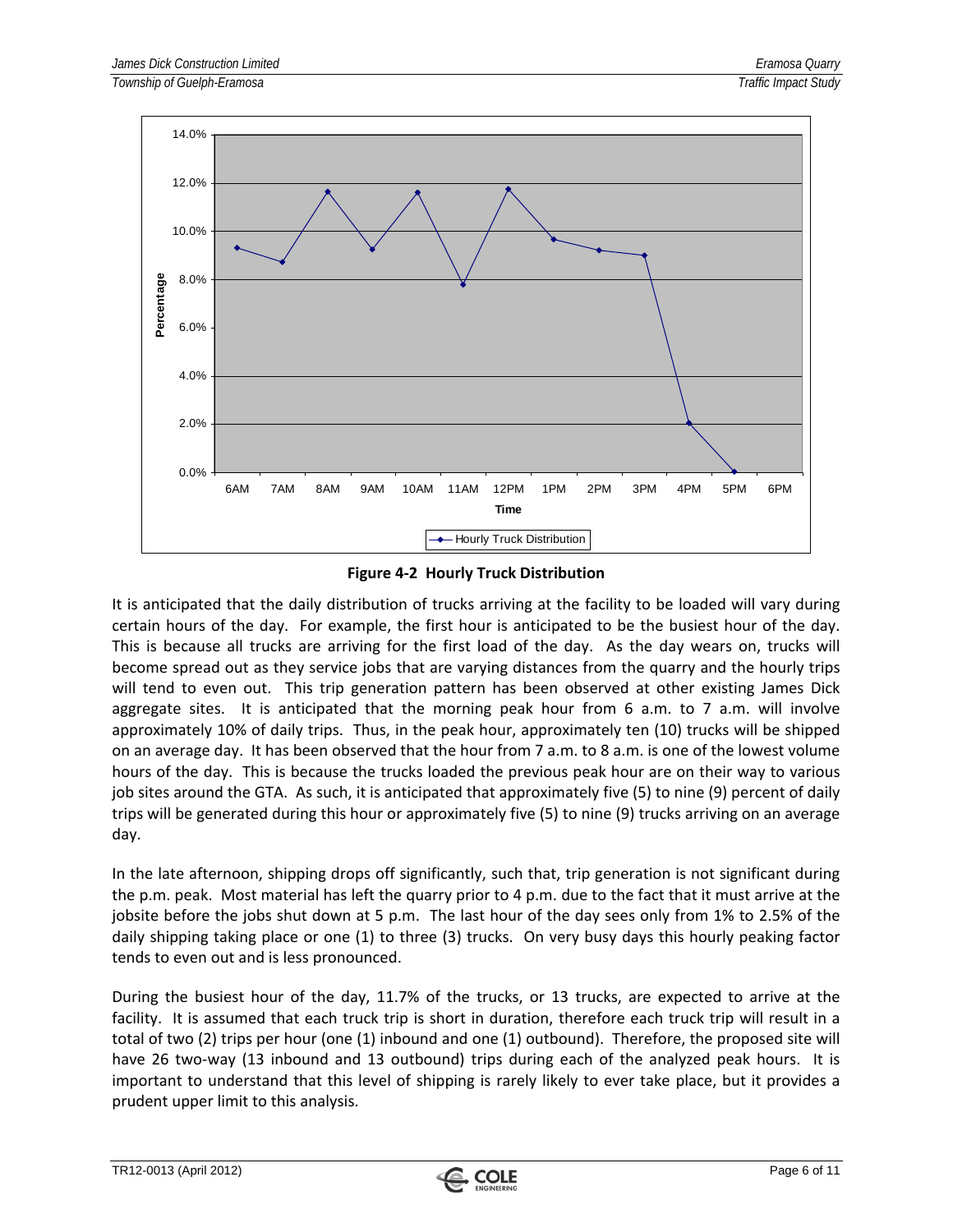Because of the operating hours of the proposed facility, it is anticipated that the staff will arrive outside of the roadway peak hours.

#### **4.3. Trip Distribution**

Based on review of the available haul routes and the anticipated destinations of the materials, the trip distribution for the proposed development is provided in **Table 4.1.**

| <b>Direction</b><br>(to / from) | <b>Distribution</b>               |     |  |  |  |
|---------------------------------|-----------------------------------|-----|--|--|--|
| North                           | Highway 7<br>$6^{\text{th}}$ Line | 5%  |  |  |  |
|                                 |                                   | 0%  |  |  |  |
| South                           | $5th$ Line                        | 0%  |  |  |  |
| East                            | Highway 7                         | 95% |  |  |  |
| West                            | $- -$                             | --  |  |  |  |
| <b>Total</b>                    | 100%                              |     |  |  |  |

**Table 4.1 – Trip Distribution**

The site traffic was assigned based on the above trip distribution and is illustrated in **Figure 4‐3**.



**Figure 4‐3 Site Traffic Volumes**

#### **4.4. Existing Plus Site-Related Traffic**

The proposed development is anticipated to begin its operations in the 2012 horizon and as such an existing plus site related traffic condition is investigated. Existing plus site related traffic is illustrated in **Figure 4‐4** and was assessed using *Synchro 6.0* software.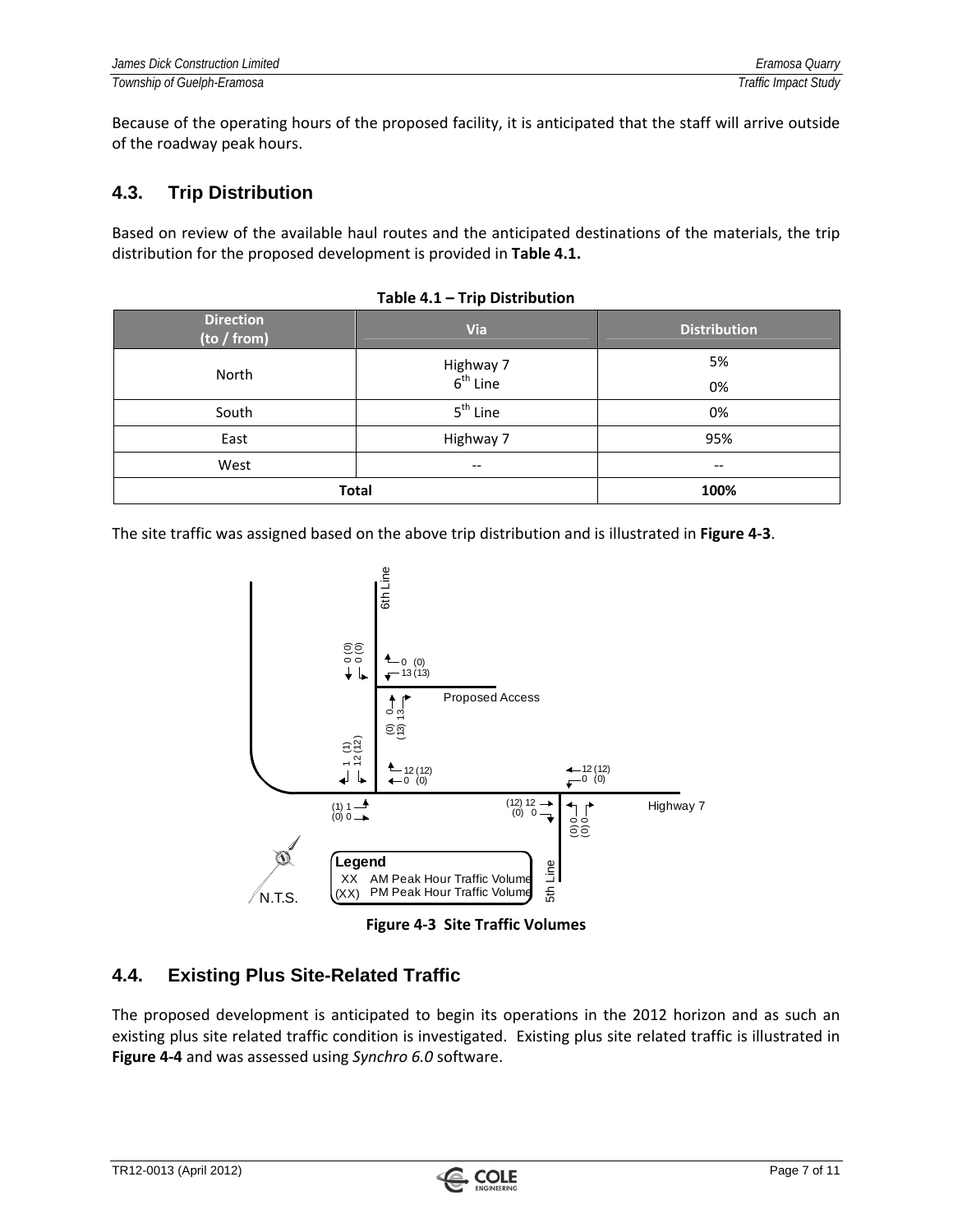

**Figure 4‐4 Existing Plus Site‐Related Traffic Volumes**

The detailed calculations are provided in **Appendix C** while summarized in **Table 4.2**.

| <b>Intersection</b>     | <b>Key Movements</b> | <b>AM Peak Hour</b><br>LOS $(v/c)$ | <b>PM Peak Hour</b><br>LOS (v/c) |
|-------------------------|----------------------|------------------------------------|----------------------------------|
| Highway $7/6th$ Line    | EB left-through      | A(0.01)                            | A(0.01)                          |
| (Unsignalized)          | SB left-right        | C(0.09)                            | C(0.11)                          |
| Highway $7/5^{th}$ Line | WB left-through      | $A$ (<0.01)                        | $A$ (<0.01)                      |
| (Unsignalized)          | NB left-right        | B(0.02)                            | B(0.07)                          |
| Line / Proposed Access  | WB left-right        | A(0.03)                            | A(0.03)                          |
| (Unsignalized)          | SB left-through      | $A$ (<0.01)                        | $A$ (<0.01)                      |

**Table 4.2 – Existing Plus Site‐Related Traffic Conditions – Levels of Service**

In the existing plus site-related traffic condition, the study area is expected to operate at good LOS with no movements nearing capacity.

### **5.0 Traffic Growth**

Traffic growth within the study area consists of two (2) components: traffic generated due to other developments within / near the study area; and traffic growth outside of the study area. For the purposes of this study, there are no major background developments identified within the vicinity of the subject site. In addition, there is a 2.5% per annum growth rate applied to all movements within the study area which represents traffic growth from outside the study area.

### **6.0 Future Total Traffic Conditions**

Future total traffic consists of traffic growth plus site‐related traffic.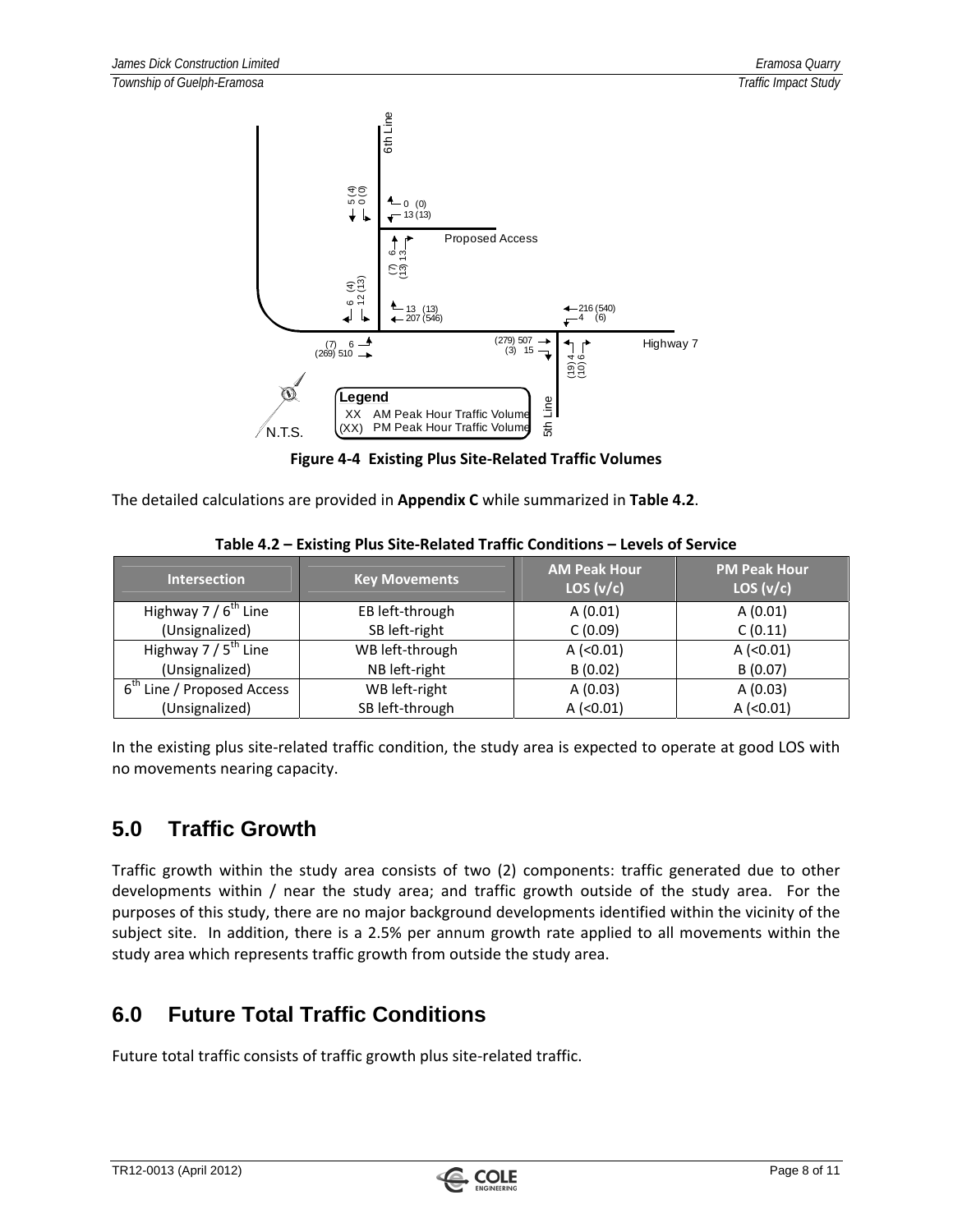#### **6.1. Future (2017) Total Traffic Conditions**

Future (2017) total traffic is illustrated in **Figure 6‐1** and was analyzed using *Synchro 6.0* software.



**Figure 6‐1 Future (2017) Total Traffic Volumes**

The detailed calculations are provided in **Appendix D** and summarized in **Table 6.1**.

| <b>Intersection</b>                    | <b>Key Movements</b> | <b>AM Peak Hour</b><br>LOS (v/c) | <b>PM Peak Hour</b><br>LOS $(v/c)$ |
|----------------------------------------|----------------------|----------------------------------|------------------------------------|
| Highway $7/6th$ Line                   | EB left-through      | A(0.01)                          | A(0.01)                            |
| (Unsignalized)                         | SB left-right        | C(0.11)                          | C(0.14)                            |
| Highway $7/5^{th}$ Line                | WB left-through      | A(0.01)                          | A(0.01)                            |
| (Unsignalized)                         | NB left-right        | B(0.03)                          | C(0.09)                            |
| 6 <sup>th</sup> Line / Proposed Access | WB left-right        | A(0.03)                          | A(0.03)                            |
| (Unsignalized)                         | SB left-through      | $A$ (<0.01)                      | $A$ (<0.01)                        |

|  | Table 6.1 - Future (2017) Traffic Conditions - Levels of Service |  |  |
|--|------------------------------------------------------------------|--|--|
|--|------------------------------------------------------------------|--|--|

In the future (2017) total traffic condition, the study area intersections are all anticipated to continue to operate at good LOS with no movement operating near capacity.

#### **6.2. Future (2022) Total Traffic Conditions**

Future (2022) total traffic volumes are illustrated in **Figure 6‐2** and were analyzed using *Synchro 6.0* software.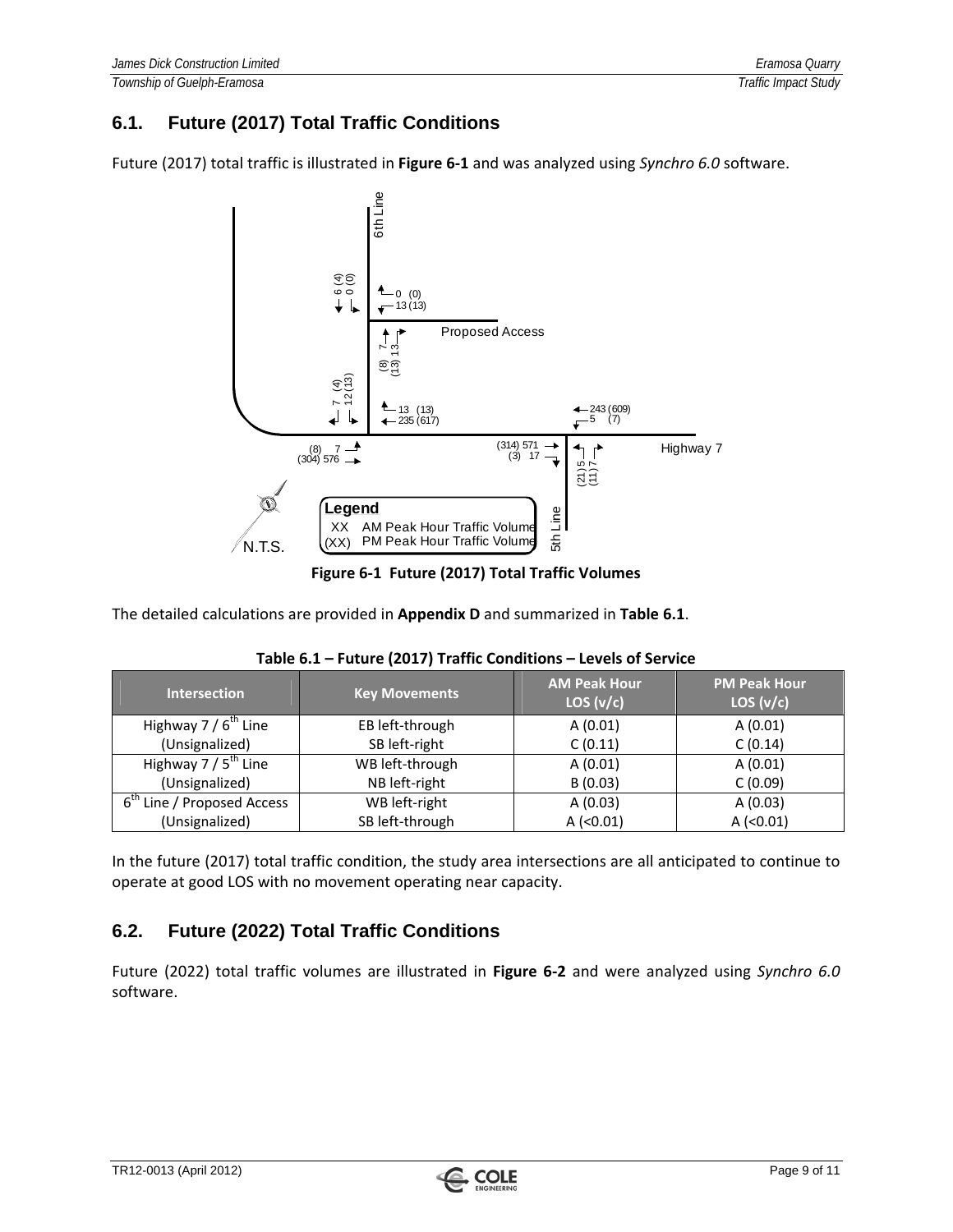

**Figure 6‐2 Future (2022) Total Traffic Volumes**

The detailed calculations are provided in **Appendix E** and are summarized **Table 6.2**.

| Table 6.2 – Future (2022) Total Traffic Conditions – Levels of Service |  |
|------------------------------------------------------------------------|--|
|                                                                        |  |

| <b>Intersection</b>                    | <b>Key Movements</b> | <b>AM Peak Hour</b><br>LOS (v/c) | <b>PM Peak Hour</b><br>LOS (v/c) |
|----------------------------------------|----------------------|----------------------------------|----------------------------------|
| Highway $7/6^{th}$ Line                | EB left-through      | A(0.01)                          | A(0.01)                          |
| (Unsignalized)                         | SB left-right        | C(0.13)                          | D(0.17)                          |
| Highway $7/5$ <sup>th</sup> Line       | WB left-through      | A(0.01)                          | A(0.01)                          |
| (Unsignalized)                         | NB left-right        | C(0.04)                          | C(0.12)                          |
| 6 <sup>th</sup> Line / Proposed Access | WB left-right        | A(0.03)                          | A(0.03)                          |
| (Unsignalized)                         | SB left-through      | $A$ (<0.01)                      | $A$ (<0.01)                      |

In the future (2022) total traffic condition, the study area intersections are expected to continue to operate at good LOS with no movements operating near capacity.

### **7.0 Access Analysis**

The site access is proposed to be located on the east side of  $6<sup>th</sup>$  Line in the Township of Guelph-Eramosa.  $6<sup>th</sup>$  Line is currently a rolling and unpaved gravelled roadway with a no exit sign posted at Highway 7.

#### **7.1. Site Access Location and Sight Distance**

A sight line assessment was undertaken to determine the preferred location of the site access. The required minimum Stopping Sight Distance (SSD) was determined based on the information provided in the *Geometric Design Manual for Ontario Highways* published by MTO. An unposted speed of 50 km/h was assumed for the unpaved gravelled roadway which requires a minimum stopping sight distance of 85 meters.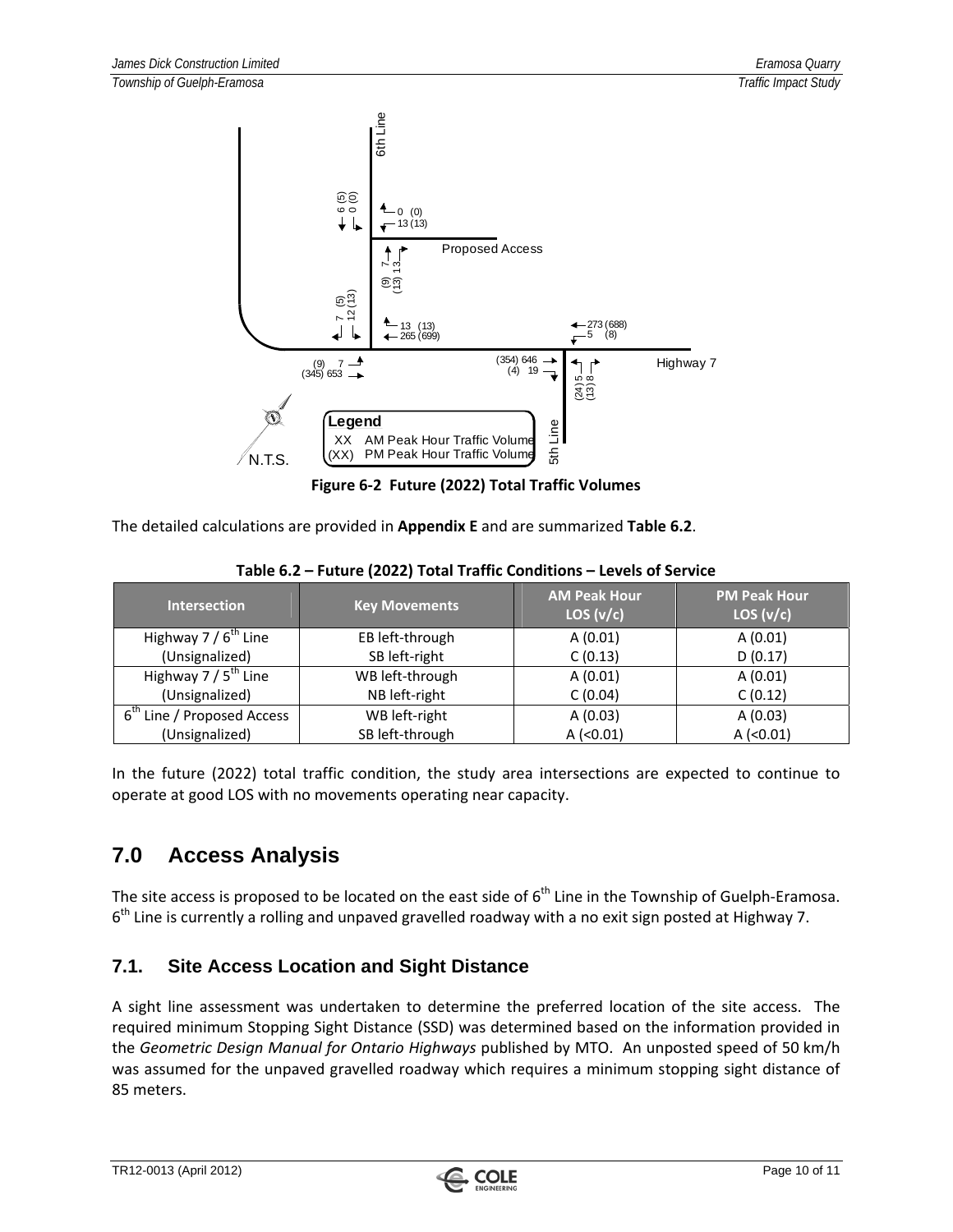Based upon the field survey conducted by Cole Engineering, it is recommended that the proposed access be located at the roadway crest which is located approximately 162 meters from Highway 7. There is 220 meters of sight distance available from the crest to the north which exceeds the required minimum sight distance for the proposed access. It should be noted that there is very little traffic anticipated north of the proposed quarry which is evident in the turning movement count. In addition, there is sight distance available from the roadway crest all the way to Highway 7.

#### **7.2. Safety Consideration**

Along Highway 7 at the  $6<sup>th</sup>$  Line intersection, there is a right turn taper of approximately 25 meters. As a precaution for the safety of drivers along Highway 7, it is recommended that truck entrance signs be provided approximately 150 meters from  $6<sup>th</sup>$  Line. These signs will be provided based on an 80 km/h posted speed limit as per guidelines from the *Ontario Traffic Manual, Book 6; Warning Signs*. An oversized truck warning sign (Wc‐108) is recommended. The eastbound traffic shall have a Wc‐108L sign while the westbound traffic shall have a Wc-108R sign indicting that the truck entrance will be on the side of Highway 7.

Similarly, truck entrance warning sign should be provided for through traffic on  $6<sup>th</sup>$  Line for traffic approaching the proposed access. Since there is no posted speed limit on  $6<sup>th</sup>$  Line, a standard size truck warning sign (Wc‐8) is recommended as a precaution for vehicles approaching the proposed access. The southbound traffic shall have a Wc‐8L sign while the northbound traffic shall have a Wc‐8R sign indicting that the truck entrance will be on the left and right side, respectively. Assuming an unposted speed limit of 50 km/h, the *Ontario Traffic Manual, Book 6* stated that the truck entrance warning sign shall be placed at a minimum distance of 95 meters from the site access.

### **8.0 Conclusions**

From the analysis undertaken, out findings and conclusions are as follows:

- Existing traffic within the study area operates at good levels of service with no movements nearing capacity;
- The gravel pit is expected to generate 26 truck trips (13 truck trips in / 13 truck trips out) during each of the analyzed peak periods;
- Employees of the future gravel pit are anticipated to arrive outside of the roadway peak hours;
- The proposed gravel pit is anticipated to have minimal impact on the surrounding road network;
- The study area intersections are expected to operate at good levels of service in the existing plus site, future (2017) total traffic and future (2022) total traffic conditions;
- It is recommended that the proposed access be located at the roadway crest to maximize visibility of the driveway; and,
- It is recommended that oversized truck entrance signs be placed along Highway 7 in approach to  $6<sup>th</sup>$  Line while standard truck entrance signs be placed on  $6<sup>th</sup>$  Line.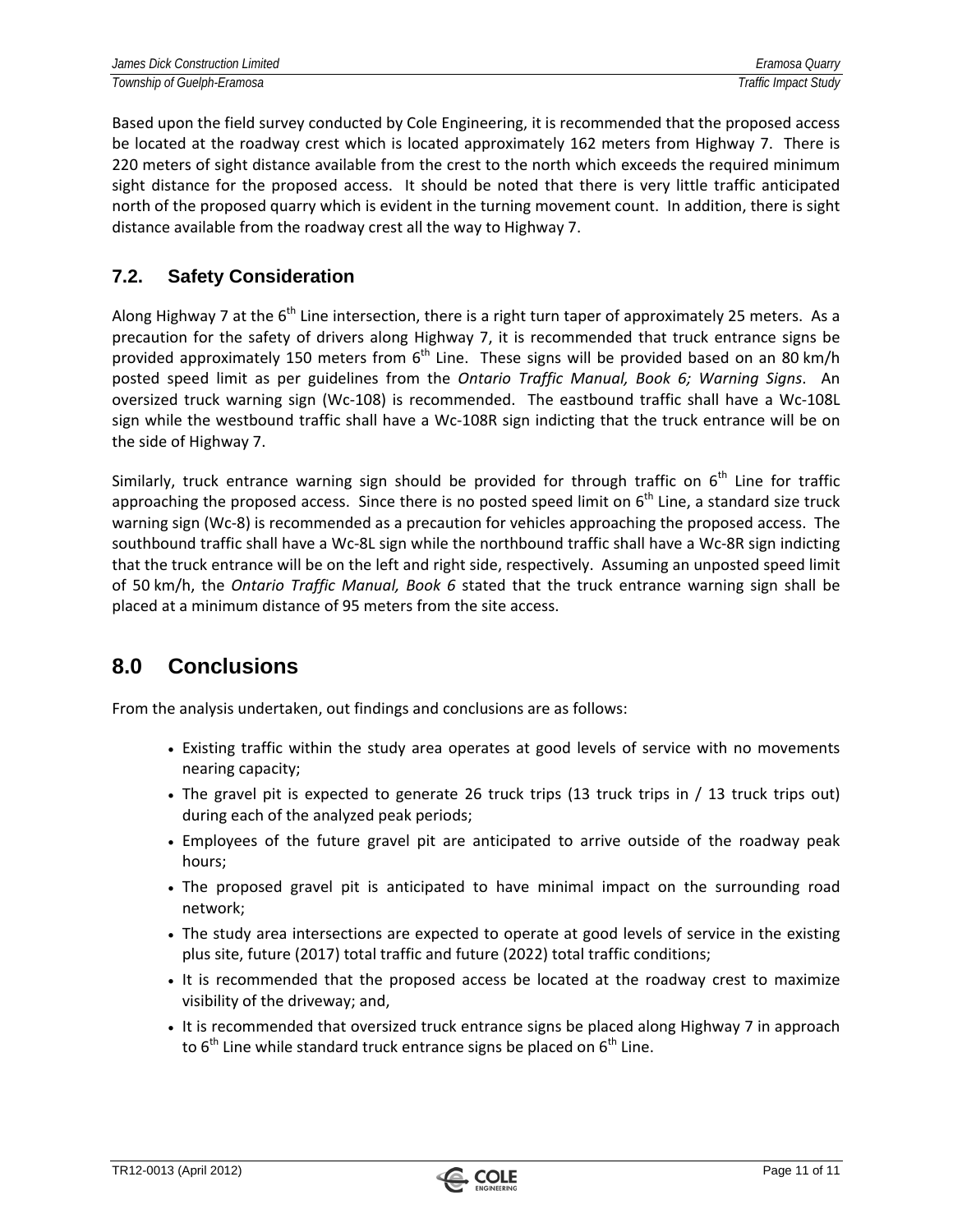**APPENDIX A Existing Traffic Data**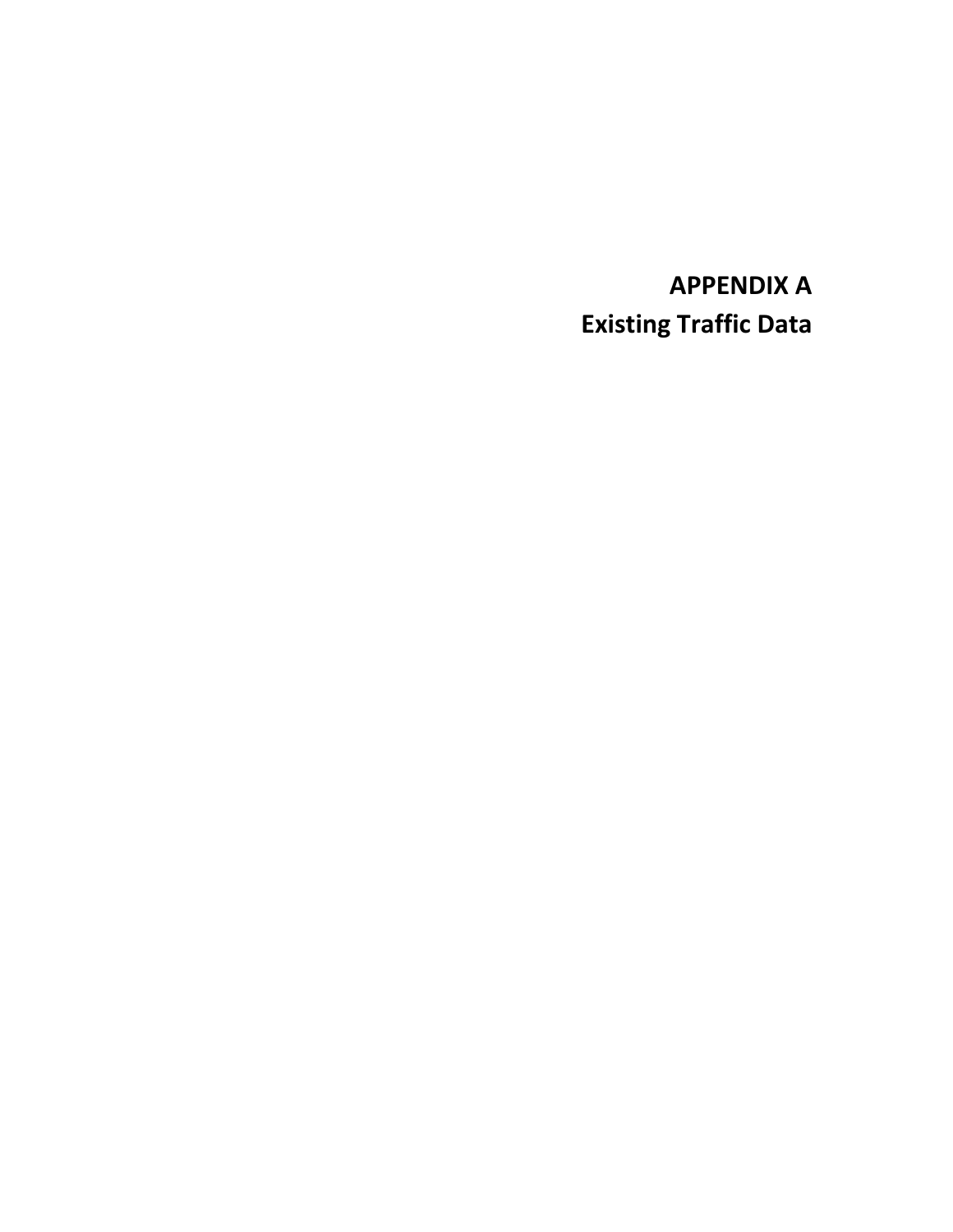

| <b>Accu-Traffic Inc.</b>                                                                                                                              |                                                                                                                                                                                       |  |  |  |  |  |  |  |  |
|-------------------------------------------------------------------------------------------------------------------------------------------------------|---------------------------------------------------------------------------------------------------------------------------------------------------------------------------------------|--|--|--|--|--|--|--|--|
| <b>Morning Peak Diagram</b>                                                                                                                           | <b>Specified Period</b><br><b>One Hour Peak</b><br><b>From: 7:00:00</b><br>From:<br>7:15:00<br>To:<br>9:00:00<br>To:<br>8:15:00                                                       |  |  |  |  |  |  |  |  |
| <b>Municipality:</b><br>Eramosa<br>Site #:<br>1202400002<br>Intersection:<br>Hwy 7 & 5 Line<br>TFR File #:<br>5<br><b>Count date:</b><br>17-Feb-12    | <b>Weather conditions:</b><br>Person(s) who counted:                                                                                                                                  |  |  |  |  |  |  |  |  |
| ** Non-Signalized Intersection **                                                                                                                     | Major Road: Hwy 7 runs W/E                                                                                                                                                            |  |  |  |  |  |  |  |  |
| East Leg Total:<br>709<br>East Entering:<br>208<br>East Peds:<br>0<br>Χ<br>Peds Cross:                                                                |                                                                                                                                                                                       |  |  |  |  |  |  |  |  |
| Heavys Trucks Cars<br>Totals<br>5<br>12<br>191<br>208                                                                                                 | Trucks Heavys Totals<br>Cars<br>187<br>5<br>12<br>204<br>N                                                                                                                            |  |  |  |  |  |  |  |  |
| Hwy 7                                                                                                                                                 | 4<br>4<br>0<br>0<br>191<br>5<br>12                                                                                                                                                    |  |  |  |  |  |  |  |  |
| W<br>Heavys Trucks Cars<br>Totals                                                                                                                     | E<br>Hwy 7                                                                                                                                                                            |  |  |  |  |  |  |  |  |
| 495<br>11<br>476<br>8<br>13<br>15<br>2<br>0<br>10<br>11<br>489<br>5 Line                                                                              | S<br>Trucks Heavys Totals<br>Cars<br>482<br>11<br>8<br>501                                                                                                                            |  |  |  |  |  |  |  |  |
| $\mathbb X$<br>Peds Cross:<br>Cars 17<br>Trucks 0<br>West Peds:<br>0<br>West Entering: 510<br>Heavys <sub>2</sub><br>West Leg Total: 718<br>Totals 19 | 10<br>Peds Cross:<br>Cars 4<br>6<br>$\bowtie$<br>Trucks 0<br>0<br>South Peds:<br>$\mathbf 0$<br>0<br>Heavys 0<br>0<br>South Entering: 10<br>0<br>Totals 4<br>South Leg Total: 29<br>6 |  |  |  |  |  |  |  |  |
|                                                                                                                                                       | <b>Comments</b>                                                                                                                                                                       |  |  |  |  |  |  |  |  |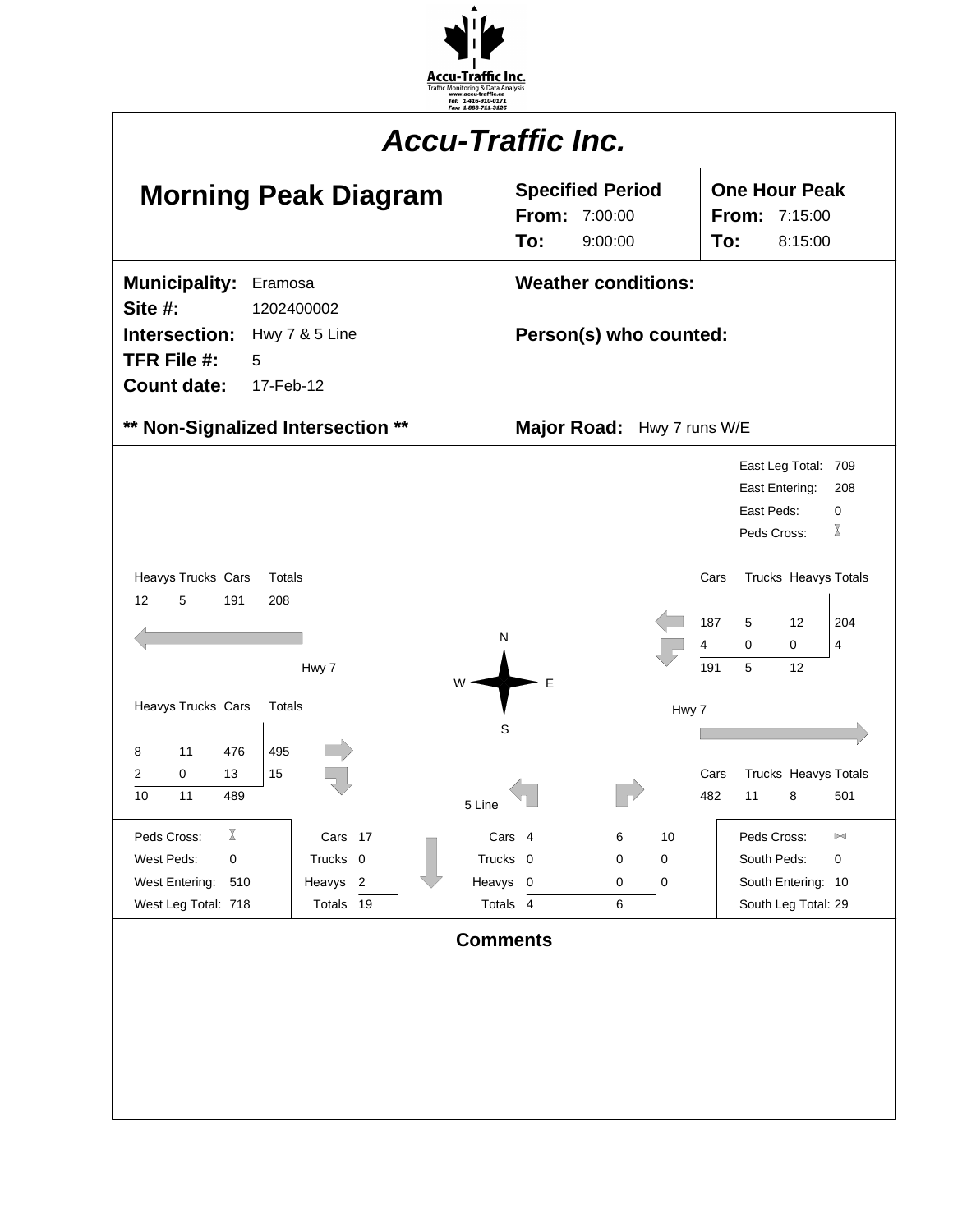

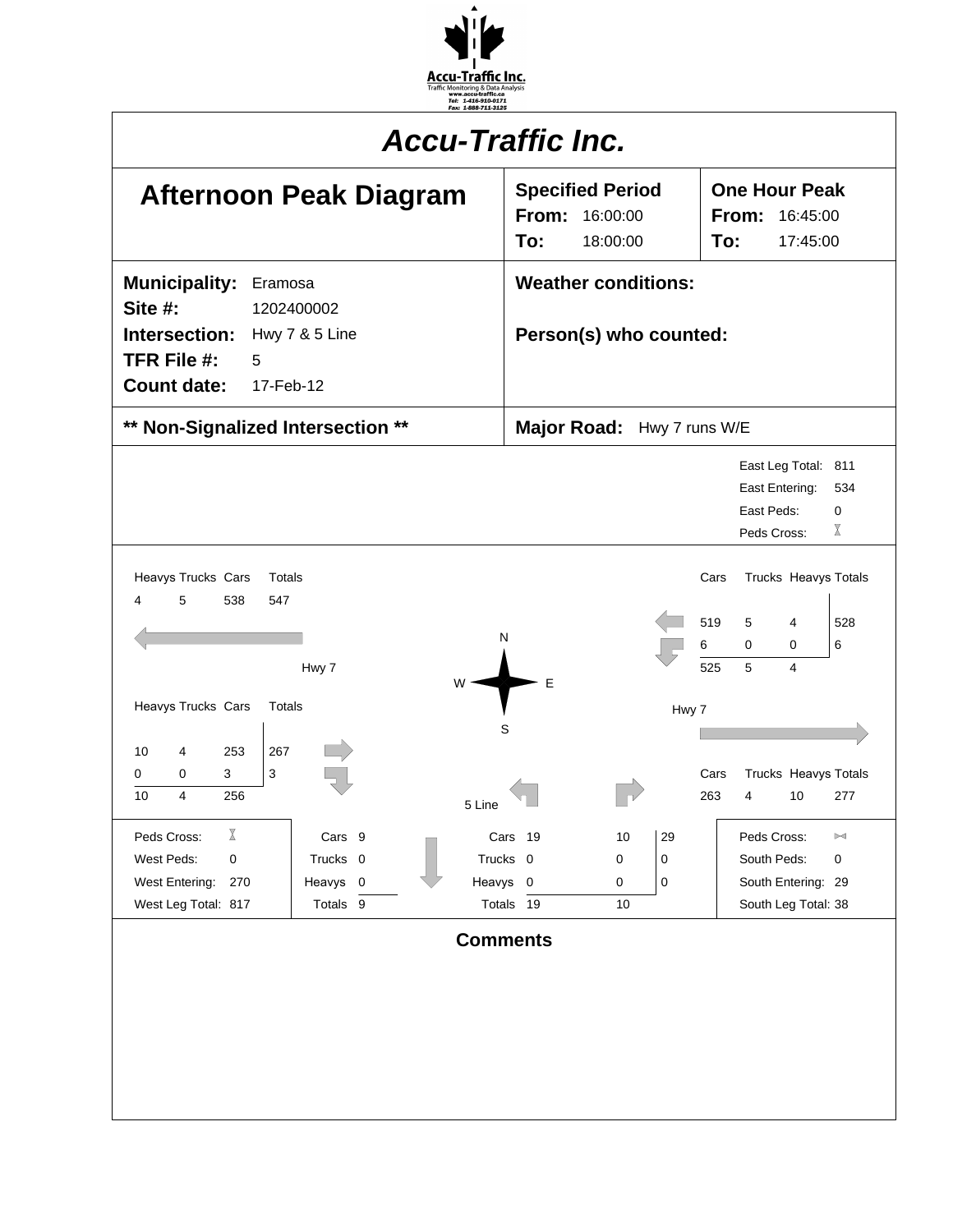

# **Total Count Diagram**

| <b>Municipality:</b>              | Eramosa   |                |                |                 |                | <b>Weather conditions:</b> |              |       |      |                |                      |              |
|-----------------------------------|-----------|----------------|----------------|-----------------|----------------|----------------------------|--------------|-------|------|----------------|----------------------|--------------|
| Site #:                           |           | 1202400002     |                |                 |                |                            |              |       |      |                |                      |              |
| Intersection:                     |           | Hwy 7 & 5 Line |                |                 |                | Person(s) who counted:     |              |       |      |                |                      |              |
| TFR File #:                       | 5         |                |                |                 |                |                            |              |       |      |                |                      |              |
| <b>Count date:</b>                | 17-Feb-12 |                |                |                 |                |                            |              |       |      |                |                      |              |
|                                   |           |                |                |                 |                |                            |              |       |      |                |                      |              |
| ** Non-Signalized Intersection ** |           |                |                |                 |                | Major Road: Hwy 7 runs W/E |              |       |      |                |                      |              |
|                                   |           |                |                |                 |                |                            |              |       |      |                | East Leg Total:      | 2875         |
|                                   |           |                |                |                 |                |                            |              |       |      | East Entering: |                      | 1419         |
|                                   |           |                |                |                 |                |                            |              |       |      | East Peds:     |                      | 0            |
|                                   |           |                |                |                 |                |                            |              |       |      | Peds Cross:    |                      | Χ            |
| Heavys Trucks Cars                | Totals    |                |                |                 |                |                            |              |       | Cars |                | Trucks Heavys Totals |              |
| 18<br>1377<br>35                  | 1430      |                |                |                 |                |                            |              |       |      |                |                      |              |
|                                   |           |                |                |                 |                |                            |              |       | 1335 | 18             | 34                   | 1387         |
|                                   |           |                |                | N               |                |                            |              |       | 25   | $\mathbf{1}$   | 6                    | 32           |
|                                   |           | Hwy 7          |                |                 |                |                            |              |       | 1360 | 19             | 40                   |              |
|                                   |           |                |                | W               | E              |                            |              |       |      |                |                      |              |
| Heavys Trucks Cars                | Totals    |                |                |                 |                |                            |              | Hwy 7 |      |                |                      |              |
| 21<br>1370<br>36                  | 1427      |                |                | S               |                |                            |              |       |      |                |                      |              |
| 3<br>0<br>40                      | 43        |                |                |                 |                |                            |              |       | Cars |                | Trucks Heavys Totals |              |
| 21<br>1410<br>39                  |           |                |                |                 |                |                            |              |       | 1396 | 22             | 38                   | 1456         |
|                                   |           |                |                | 5 Line          |                |                            |              |       |      |                |                      |              |
| Χ.<br>Peds Cross:                 |           | Cars 65        |                |                 | Cars 42        |                            | 26           | 68    |      | Peds Cross:    |                      | $\bowtie$    |
| West Peds:<br>$\Omega$            |           | <b>Trucks</b>  | $\overline{1}$ | Trucks 0        |                |                            | $\mathbf{1}$ | 1     |      | South Peds:    |                      | $\mathbf{1}$ |
| West Entering: 1470               |           | Heavys         | 9              | Heavys          | $\overline{1}$ |                            | 2            | 3     |      |                | South Entering: 72   |              |
| West Leg Total: 2900              |           | Totals 75      |                | Totals 43       |                |                            | 29           |       |      |                | South Leg Total: 147 |              |
|                                   |           |                |                | <b>Comments</b> |                |                            |              |       |      |                |                      |              |
|                                   |           |                |                |                 |                |                            |              |       |      |                |                      |              |
|                                   |           |                |                |                 |                |                            |              |       |      |                |                      |              |
|                                   |           |                |                |                 |                |                            |              |       |      |                |                      |              |
|                                   |           |                |                |                 |                |                            |              |       |      |                |                      |              |
|                                   |           |                |                |                 |                |                            |              |       |      |                |                      |              |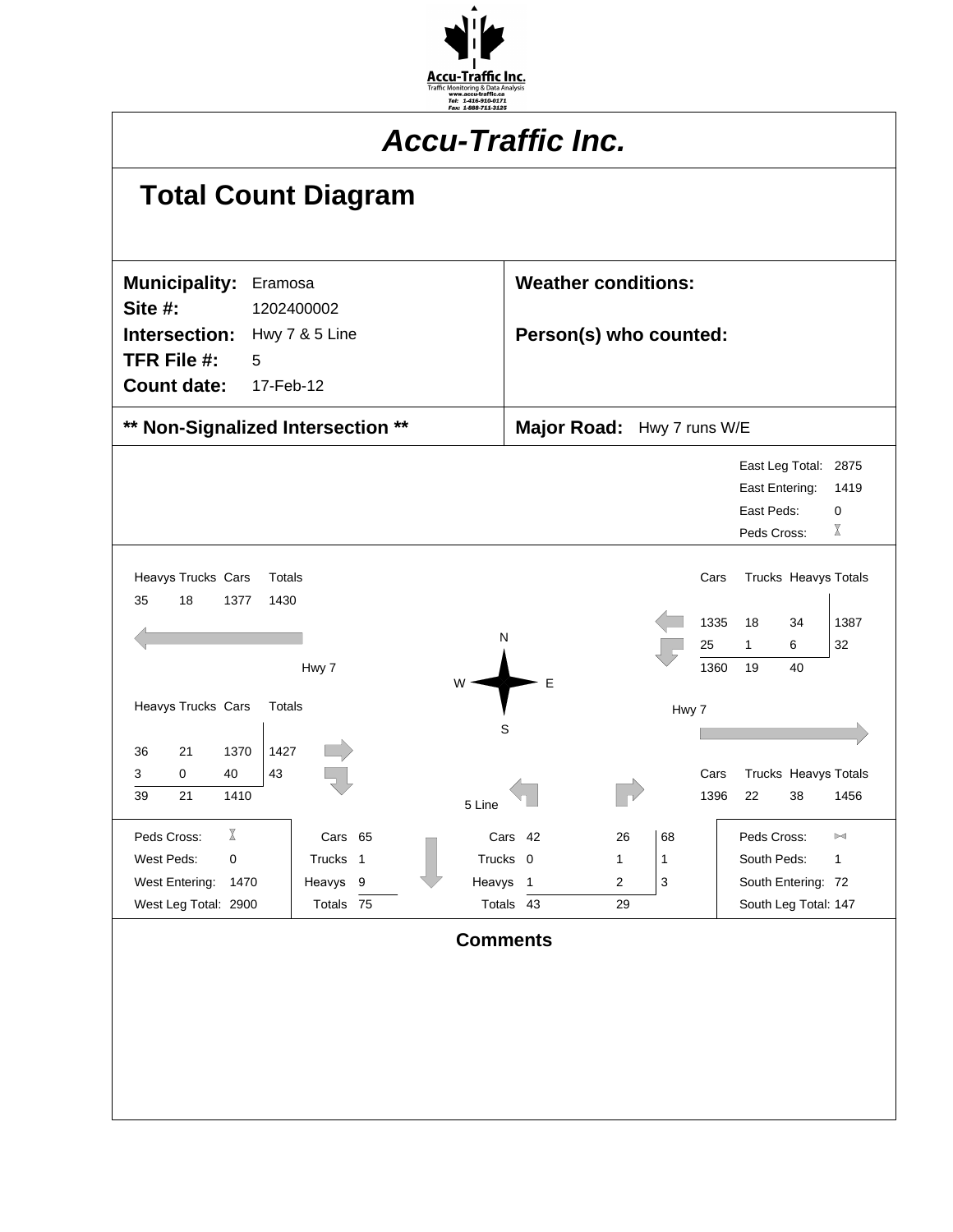

## *Accu-Traffic Inc.* **Traffic Count Summary**

| Intersection: Hwy 7 & 5 Line                                      |                                            |                                                                     |                                                          |                                    |                            | vu<br>Count Date: 17-Feb-12                                        |                                                                           | імі<br>Municipality: Eramosa         |                                              |                                                |                                              |                                                        |
|-------------------------------------------------------------------|--------------------------------------------|---------------------------------------------------------------------|----------------------------------------------------------|------------------------------------|----------------------------|--------------------------------------------------------------------|---------------------------------------------------------------------------|--------------------------------------|----------------------------------------------|------------------------------------------------|----------------------------------------------|--------------------------------------------------------|
|                                                                   |                                            |                                                                     | <b>North Approach Totals</b>                             |                                    |                            |                                                                    |                                                                           |                                      |                                              | <b>South Approach Totals</b>                   |                                              |                                                        |
|                                                                   |                                            |                                                                     | Includes Cars, Trucks, & Heavys                          |                                    |                            | North/South                                                        |                                                                           |                                      |                                              | Includes Cars, Trucks, & Heavys                |                                              |                                                        |
| Hour<br>Ending                                                    | Left                                       | Thru                                                                | Right                                                    | Grand<br>Total                     | Total<br>Peds              | Total<br>Approaches                                                | Hour<br>Ending                                                            | Left                                 | Thru                                         | Right                                          | Grand<br>Total                               | Total<br>Peds                                          |
| 7:00:00<br>8:00:00<br>9:00:00<br>16:00:00<br>17:00:00<br>18:00:00 | $\boldsymbol{0}$<br>0<br>0<br>0<br>0<br>0  | $\boldsymbol{0}$<br>$\pmb{0}$<br>$\pmb{0}$<br>0<br>$\mathbf 0$<br>0 | 0<br>0<br>$\mathbf 0$<br>$\mathbf 0$<br>$\mathbf 0$<br>0 | 0<br>0<br>0<br>0<br>0<br>0         | 0<br>0<br>0<br>0<br>0<br>0 | $\overline{0}$<br>12<br>11<br>0<br>27<br>22                        | 7:00:00<br>8:00:00<br>9:00:00<br>16:00:00<br>17:00:00<br>18:00:00         | $\pmb{0}$<br>3<br>5<br>0<br>19<br>16 | 0<br>0<br>0<br>0<br>0<br>0                   | $\mathbf 0$<br>9<br>6<br>$\mathbf 0$<br>8<br>6 | $\mathbf 0$<br>12<br>11<br>0<br>27<br>22     | 0<br>$\mathbf 0$<br>1<br>0<br>0<br>$\mathbf 0$         |
| Totals:                                                           | 0                                          | 0                                                                   | 0<br><b>East Approach Totals</b>                         | 0                                  | 0                          | 72                                                                 |                                                                           | 43                                   | 0                                            | 29<br><b>West Approach Totals</b>              | 72                                           | 1                                                      |
|                                                                   |                                            |                                                                     | Includes Cars, Trucks, & Heavys                          |                                    |                            | East/West                                                          |                                                                           |                                      |                                              | Includes Cars, Trucks, & Heavys                |                                              |                                                        |
| Hour<br>Ending                                                    | Left                                       | Thru                                                                | Right                                                    | Grand<br>Total                     | Total<br>Peds              | Total<br>Approaches                                                | Hour<br>Ending                                                            | Left                                 | Thru                                         | Right                                          | Grand<br>Total                               | Total<br>Peds                                          |
| 7:00:00<br>8:00:00<br>9:00:00<br>16:00:00<br>17:00:00<br>18:00:00 | $\boldsymbol{0}$<br>5<br>9<br>0<br>11<br>7 | $\boldsymbol{0}$<br>185<br>207<br>1<br>478<br>516                   | 0<br>0<br>0<br>0<br>$\mathbf 0$<br>0                     | 0<br>190<br>216<br>1<br>489<br>523 | 0<br>0<br>0<br>0<br>0<br>0 | $\overline{0}$<br>696<br>653<br>$\overline{c}$                     | 7:00:00<br>8:00:00<br>9:00:00<br>16:00:00<br>746 17:00:00<br>792 18:00:00 | $\pmb{0}$<br>0<br>0<br>0<br>0<br>0   | $\mathbf 0$<br>493<br>420<br>1<br>247<br>266 | $\pmb{0}$<br>13<br>17<br>0<br>10<br>3          | $\mathbf 0$<br>506<br>437<br>1<br>257<br>269 | $\mathbf 0$<br>$\mathbf 0$<br>$\pmb{0}$<br>0<br>0<br>0 |
| Totals:<br>Hours Ending:<br>Crossing Values:                      | 32                                         | 1387<br>7:00<br>0                                                   | 0<br>8:00<br>3                                           | 1419<br>9:00<br>5                  | 0<br>16:00<br>0            | 2889<br><b>Calculated Values for Traffic Crossing Major Street</b> | 17:00                                                                     | 0<br>18:00<br>19<br>16               | 1427<br>18:00<br>16                          | 43<br>18:00<br>16                              | 1470                                         | 0                                                      |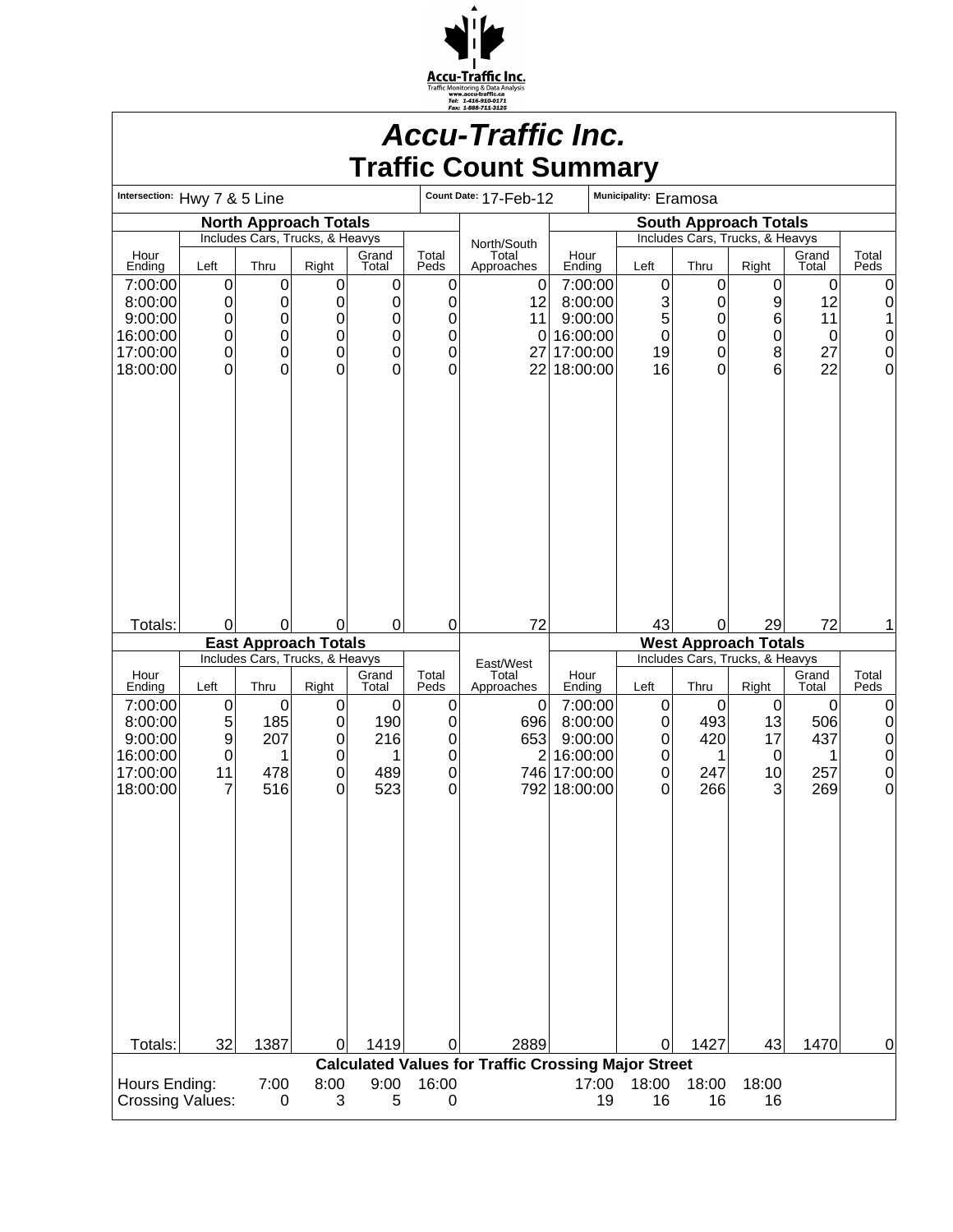

|                      |                                |                |                          | Passenger Cars - North Approach |                            |                |                       |                            | <b>Trucks - North Approach</b> |               |                         |                |                            |                | <b>Heavys - North Approach</b> |                |                          |                      |     | <b>Pedestrians</b>                                               |
|----------------------|--------------------------------|----------------|--------------------------|---------------------------------|----------------------------|----------------|-----------------------|----------------------------|--------------------------------|---------------|-------------------------|----------------|----------------------------|----------------|--------------------------------|----------------|--------------------------|----------------------|-----|------------------------------------------------------------------|
| Interval             | Left                           |                | <b>Thru</b>              |                                 |                            | Right          | Left                  |                            | <b>Thru</b>                    |               |                         | Right          |                            | Left           | <b>Thru</b>                    |                | Right                    |                      |     | <b>North Cross</b>                                               |
| <b>Time</b>          | $_{\text{Cum}}$<br><b>Incr</b> |                | Cum                      | Incr                            | Cum                        | <b>Incr</b>    | Cum                   | Incr                       | Cum                            | Incr          | Cum                     | Incr           | Cum                        | Incr           | Cum                            | Incr           | Cum                      | Incr                 | Cum | <b>Incr</b>                                                      |
| 7:00:00              | $\mathsf 0$                    | $\overline{0}$ | $\mathsf 0$              | 0                               | $\pmb{0}$                  | $\overline{0}$ | $\mathsf 0$           | 0                          | $\mathbf 0$                    | $\mathbf 0$   | $\mathsf 0$             | 0              | $\pmb{0}$                  | $\overline{0}$ | $\mathsf{O}\xspace$            | 0              | $\mathbf 0$              | $\overline{0}$       |     | $\mathbf 0$<br>$\mathbf 0$                                       |
| 7:15:00              | $\mathbf 0$                    | 0              | $\mathbf 0$              | $\mathbf 0$                     | $\mathbf 0$                | 0              | $\mathbf 0$           | $\Omega$                   | $\mathbf 0$                    | $\Omega$      | $\mathbf 0$             | $\Omega$       | $\mathbf 0$                | $\Omega$       | $\mathbf 0$                    | 0              | $\mathbf 0$              | $\Omega$             |     | $\mathbf 0$<br>0                                                 |
| 7:30:00              | $\mathbf 0$                    | $\Omega$       | $\mathbf 0$              | $\Omega$                        | $\mathbf 0$                | $\Omega$       | $\mathbf 0$           | $\Omega$                   | $\mathbf 0$                    | $\Omega$      | $\mathbf 0$             | $\Omega$       | $\mathbf 0$                | $\Omega$       | $\mathbf 0$                    | $\Omega$       | $\mathbf 0$              | $\Omega$             |     | $\mathbf 0$<br>$\mathbf 0$                                       |
| 7:45:00              | $\mathbf 0$                    | $\Omega$       | $\mathbf 0$              | $\Omega$                        | $\mathbf 0$                | $\Omega$       | $\mathbf 0$           | $\Omega$                   | $\mathbf 0$                    | $\Omega$      | $\mathbf 0$             | $\Omega$       | $\mathbf 0$                | $\Omega$       | $\mathbf 0$                    | $\Omega$       | $\mathbf 0$              | $\Omega$             |     | $\mathbf 0$<br>$\pmb{0}$                                         |
| 8:00:00              | $\mathbf 0$                    | 0              | $\mathbf 0$              | $\Omega$                        | $\mathbf 0$                | $\Omega$       | $\mathbf 0$           | $\Omega$                   | $\mathbf 0$                    | $\Omega$      | $\mathbf 0$             | $\Omega$       | $\mathbf 0$                | $\Omega$       | $\Omega$                       | $\Omega$       | $\mathbf 0$              | $\Omega$             |     | $\mathbf 0$<br>$\pmb{0}$                                         |
| 8:15:00              | $\mathbf 0$                    | $\Omega$       | $\mathbf 0$              | $\Omega$                        | $\mathbf 0$                | $\Omega$       | $\mathbf 0$           | $\Omega$                   | $\mathbf 0$                    | $\Omega$      | $\mathbf 0$             | $\Omega$       | $\mathbf 0$                | $\Omega$       | $\mathbf 0$                    | 0              | $\mathbf 0$              | $\Omega$             |     | $\mathbf 0$<br>$\mathbf 0$                                       |
| 8:30:00              | $\mathbf 0$                    | 0              | $\mathbf 0$              | $\overline{0}$                  | $\mathbf 0$                | 0              | $\mathbf 0$           | $\overline{0}$             | $\mathbf 0$                    | $\Omega$      | $\mathbf 0$             | $\overline{0}$ | $\mathbf 0$                | $\Omega$       | $\mathbf 0$                    | $\Omega$       | $\mathbf 0$              | $\Omega$             |     | $\Omega$<br>0                                                    |
| 8:45:00              | $\mathbf 0$                    | $\Omega$       | $\mathbf 0$              | $\mathbf 0$                     | $\mathbf 0$                | $\Omega$       | $\mathbf 0$           | $\mathbf 0$                | $\mathbf 0$                    | $\Omega$      | $\mathbf 0$             | $\Omega$       | $\mathbf 0$                | $\Omega$       | $\mathbf 0$                    | $\Omega$       | $\mathbf 0$              | $\Omega$             |     | $\mathbf 0$<br>$\pmb{0}$                                         |
| 9:00:00              | $\pmb{0}$                      | 0              | $\mathbf 0$              | $\mathbf 0$                     | $\mathbf 0$                | $\Omega$       | $\mathbf 0$           | $\Omega$                   | $\pmb{0}$                      | $\Omega$      | $\pmb{0}$               | $\Omega$       | $\mathbf 0$                | $\Omega$       | $\mathbf 0$                    | $\Omega$       | $\mathbf 0$              | $\Omega$             |     | $\pmb{0}$<br>$\mathbf 0$                                         |
| 9:00:21              | $\mathbf 0$                    | 0              | $\mathbf 0$              | 0                               | $\mathbf 0$                | $\Omega$       | $\mathbf 0$           | 0                          | $\mathbf 0$                    | $\Omega$      | $\Omega$                | $\Omega$       | $\mathbf 0$                | $\Omega$       | $\Omega$                       | $\Omega$       | $\Omega$                 | ∩                    |     | $\mathbf 0$<br>0                                                 |
| 16:00:00             | $\mathbf 0$                    | $\Omega$       | $\mathbf 0$              | $\Omega$                        | $\mathbf 0$                | $\Omega$       | $\mathbf 0$           | $\mathbf 0$                | $\mathbf 0$                    | $\Omega$      | $\Omega$                | $\Omega$       | $\mathbf 0$                | $\Omega$       | $\Omega$                       | $\Omega$       | $\mathbf 0$              | $\Omega$             |     | $\pmb{0}$<br>$\Omega$                                            |
| 16:15:00             | $\pmb{0}$                      | $\Omega$       | 0                        | $\overline{0}$                  | $\overline{0}$             | $\Omega$       | $\mathbf 0$           | $\overline{0}$             | $\pmb{0}$                      | $\Omega$      | $\mathbf 0$             | $\Omega$       | $\pmb{0}$                  | $\Omega$       | $\mathbf 0$                    | $\Omega$       | $\pmb{0}$                | $\Omega$             |     | $\pmb{0}$<br>$\mathbf 0$                                         |
| 16:30:00             | $\mathbf 0$                    | 0              | $\mathbf 0$              | $\Omega$                        | $\Omega$                   | $\Omega$       | $\Omega$              | $\Omega$                   | $\Omega$                       | $\Omega$      | $\Omega$                | $\Omega$       | $\Omega$                   | $\Omega$       | $\Omega$                       | $\Omega$       | $\Omega$                 | $\Omega$             |     | $\Omega$<br>$\pmb{0}$                                            |
| 16:45:00             | $\mathbf 0$                    | $\Omega$       | $\mathbf 0$              | $\Omega$                        | $\Omega$                   | $\Omega$       | $\mathbf 0$           | $\Omega$                   | $\Omega$                       | $\Omega$      | $\Omega$                | $\Omega$       | $\Omega$                   | $\Omega$       | $\Omega$                       | $\Omega$       | $\Omega$                 | $\Omega$             |     | $\Omega$<br>$\pmb{0}$                                            |
| 17:00:00             | $\mathbf 0$                    | $\Omega$       | $\mathbf 0$              | $\Omega$                        | $\mathbf 0$                | $\Omega$       | $\mathbf 0$           | $\Omega$                   | $\mathbf 0$                    | ∩             | $\Omega$                | $\Omega$       | $\mathbf 0$                | $\Omega$       | $\mathbf 0$                    | $\Omega$       | $\mathbf 0$              | $\Omega$             |     | $\pmb{0}$<br>$\mathbf 0$                                         |
| 17:15:00             | $\mathbf 0$                    | $\Omega$       | $\Omega$                 | $\Omega$                        | $\Omega$                   | $\Omega$       | $\Omega$              | $\Omega$                   | $\Omega$                       | $\Omega$      | $\Omega$                | $\Omega$       | $\Omega$                   | $\Omega$       | $\Omega$                       | $\Omega$       | $\mathbf 0$              | $\Omega$             |     | $\Omega$<br>0                                                    |
| 17:30:00             | $\mathsf 0$                    | 0              | $\mathbf 0$              | $\overline{0}$                  | $\pmb{0}$                  | 0              | $\mathbf 0$           | $\overline{0}$             | $\pmb{0}$                      | $\Omega$      | $\mathbf 0$             | 0              | $\pmb{0}$                  | $\Omega$       | $\mathbf 0$                    | 0              | $\mathbf 0$              | $\Omega$             |     | $\mathbf 0$<br>$\pmb{0}$                                         |
| 17:45:00             | $\mathbf 0$                    | $\Omega$       | $\mathbf 0$              | $\Omega$                        | $\mathbf 0$                | $\Omega$       | $\mathbf 0$           | $\mathbf 0$                | $\mathbf 0$                    | $\Omega$      | $\Omega$                | $\Omega$       | $\mathbf 0$                | $\Omega$       | $\Omega$                       | $\Omega$       | $\mathbf 0$              | $\Omega$             |     | $\pmb{0}$<br>$\mathbf 0$                                         |
| 18:00:00             | $\mathbf 0$                    | $\Omega$       | $\mathbf 0$              | $\Omega$                        | $\mathbf 0$                | $\Omega$       | $\Omega$              | $\overline{0}$             | $\mathbf 0$                    | $\Omega$      | $\Omega$                | $\Omega$       | $\mathbf 0$                | $\Omega$       | $\Omega$<br>$\mathbf 0$        | $\Omega$       | $\mathbf 0$              | $\Omega$             |     | $\pmb{0}$<br>$\Omega$                                            |
| 18:15:00<br>18:15:18 | $\mathsf 0$<br>$\mathbf 0$     | 0<br>$\Omega$  | $\pmb{0}$<br>$\mathbf 0$ | $\overline{0}$<br>$\Omega$      | $\mathbf 0$<br>$\mathbf 0$ | 0<br>$\Omega$  | $\pmb{0}$<br>$\Omega$ | $\overline{0}$<br>$\Omega$ | $\mathbf 0$<br>$\mathbf{0}$    | 0<br>$\Omega$ | $\mathbf 0$<br>$\Omega$ | 0 <br>$\Omega$ | $\mathsf 0$<br>$\mathbf 0$ | 0<br>$\Omega$  | $\Omega$                       | 0 <br>$\Omega$ | $\pmb{0}$<br>$\mathbf 0$ | $\Omega$<br>$\Omega$ |     | $\mathsf{O}\xspace$<br>$\mathbf 0$<br>$\mathbf 0$<br>$\mathbf 0$ |
|                      |                                |                |                          |                                 |                            |                |                       |                            |                                |               |                         |                |                            |                |                                |                |                          |                      |     |                                                                  |
|                      |                                |                |                          |                                 |                            |                |                       |                            |                                |               |                         |                |                            |                |                                |                |                          |                      |     |                                                                  |
|                      |                                |                |                          |                                 |                            |                |                       |                            |                                |               |                         |                |                            |                |                                |                |                          |                      |     |                                                                  |
|                      |                                |                |                          |                                 |                            |                |                       |                            |                                |               |                         |                |                            |                |                                |                |                          |                      |     |                                                                  |
|                      |                                |                |                          |                                 |                            |                |                       |                            |                                |               |                         |                |                            |                |                                |                |                          |                      |     |                                                                  |
|                      |                                |                |                          |                                 |                            |                |                       |                            |                                |               |                         |                |                            |                |                                |                |                          |                      |     |                                                                  |
|                      |                                |                |                          |                                 |                            |                |                       |                            |                                |               |                         |                |                            |                |                                |                |                          |                      |     |                                                                  |
|                      |                                |                |                          |                                 |                            |                |                       |                            |                                |               |                         |                |                            |                |                                |                |                          |                      |     |                                                                  |
|                      |                                |                |                          |                                 |                            |                |                       |                            |                                |               |                         |                |                            |                |                                |                |                          |                      |     |                                                                  |
|                      |                                |                |                          |                                 |                            |                |                       |                            |                                |               |                         |                |                            |                |                                |                |                          |                      |     |                                                                  |
|                      |                                |                |                          |                                 |                            |                |                       |                            |                                |               |                         |                |                            |                |                                |                |                          |                      |     |                                                                  |
|                      |                                |                |                          |                                 |                            |                |                       |                            |                                |               |                         |                |                            |                |                                |                |                          |                      |     |                                                                  |
|                      |                                |                |                          |                                 |                            |                |                       |                            |                                |               |                         |                |                            |                |                                |                |                          |                      |     |                                                                  |
|                      |                                |                |                          |                                 |                            |                |                       |                            |                                |               |                         |                |                            |                |                                |                |                          |                      |     |                                                                  |
|                      |                                |                |                          |                                 |                            |                |                       |                            |                                |               |                         |                |                            |                |                                |                |                          |                      |     |                                                                  |
|                      |                                |                |                          |                                 |                            |                |                       |                            |                                |               |                         |                |                            |                |                                |                |                          |                      |     |                                                                  |
|                      |                                |                |                          |                                 |                            |                |                       |                            |                                |               |                         |                |                            |                |                                |                |                          |                      |     |                                                                  |
|                      |                                |                |                          |                                 |                            |                |                       |                            |                                |               |                         |                |                            |                |                                |                |                          |                      |     |                                                                  |
|                      |                                |                |                          |                                 |                            |                |                       |                            |                                |               |                         |                |                            |                |                                |                |                          |                      |     |                                                                  |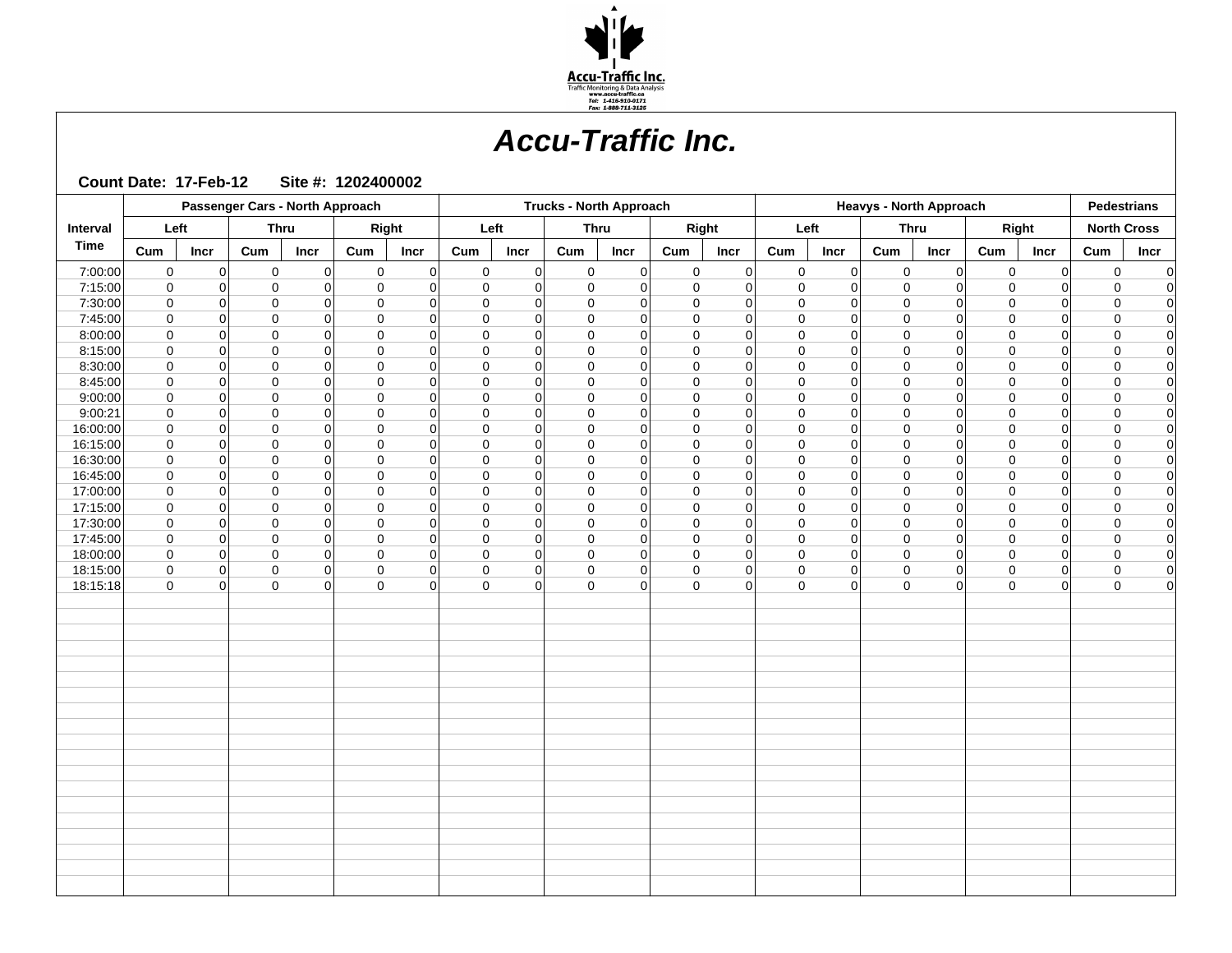

| Left<br>Left<br>Right<br>Left<br><b>Thru</b><br>Right<br><b>Thru</b><br><b>Thru</b><br>Right<br><b>East Cross</b><br>Interval<br><b>Time</b><br>Incr<br>Cum<br><b>Incr</b><br>Cum<br>Incr<br>Cum<br><b>Incr</b><br>Cum<br>Cum<br>Incr<br>Cum<br>Incr<br>Cum<br>Incr<br>Cum<br>Incr<br>Cum<br>$_{\text{Cum}}$<br>Incr<br><b>Incr</b><br>$\mathsf 0$<br>$\mathsf{O}\xspace$<br>$\mathsf 0$<br> 0 <br> 0 <br>$\overline{0}$<br>7:00:00<br>$\overline{0}$<br>$\pmb{0}$<br> 0 <br>$\mathbf 0$<br>$\pmb{0}$<br>$\mathsf 0$<br>$\pmb{0}$<br>$\overline{0}$<br>$\mathbf 0$<br>$\mathsf 0$<br>$\mathbf 0$<br>$\mathbf 0$<br>$\overline{0}$<br>$\overline{0}$<br>31<br>$\overline{2}$<br>7:15:00<br>31<br>$\mathbf 0$<br>$\mathbf 0$<br>$\mathbf 0$<br>$\overline{2}$<br>$\mathbf 0$<br>$\mathbf 0$<br>$\mathbf{1}$<br>$\mathbf{1}$<br>$\Omega$<br>$\overline{1}$<br>0<br>0<br>$\Omega$<br>$\Omega$<br>1<br>7:30:00<br>72<br>41<br>$\overline{2}$<br>$\mathbf 0$<br>$\mathbf 0$<br>2<br>5<br>$\lvert 3 \rvert$<br>$\mathbf 0$<br>$\mathbf{1}$<br>$\Omega$<br>$\mathbf 0$<br>$\Omega$<br>$\Omega$<br>$\Omega$<br>$\mathbf 0$<br>$\Omega$<br>$\mathbf{1}$<br>$\Omega$<br>7:45:00<br>$\overline{2}$<br>116<br>44<br>3<br>$\overline{7}$<br>$\pmb{0}$<br>$\mathbf 0$<br>$\mathbf 0$<br>$\mathbf 0$<br>$\mathbf 0$<br>$\overline{0}$<br>$\Omega$<br>$\Omega$<br>$\overline{1}$<br>$\overline{2}$<br>0<br>$\Omega$<br>$\Omega$<br>$\Omega$<br>-1<br>9<br>8:00:00<br>$\overline{4}$<br>172<br>56<br>$\mathbf 0$<br>$\mathbf 0$<br>$\overline{4}$<br>$\Omega$<br>2 <sup>1</sup><br>$\mathbf 0$<br>$\mathbf 0$<br>$\pmb{0}$<br>$\overline{2}$<br>$\overline{1}$<br>$\Omega$<br>$\Omega$<br>$\Omega$<br>$\Omega$<br>$\Omega$<br>8:15:00<br>$5\phantom{.0}$<br>46<br>5 <sup>1</sup><br>218<br>$\mathbf 0$<br>6<br>14<br>$\mathbf 0$<br>$\mathbf 0$<br>$\Omega$<br>$\mathfrak{p}$<br>$\mathbf 0$<br>$\Omega$<br>$\overline{1}$<br>$\mathbf 0$<br>$\mathbf 0$<br>$\mathbf{1}$<br>$\Omega$<br>$\Omega$<br>$\Omega$<br>8:30:00<br>6<br>52<br>$\mathbf 0$<br>$\overline{7}$<br>3<br>17<br>270<br>$\mathbf 0$<br>$\mathbf 0$<br> 0 <br>2<br>3 <br>$\mathbf 0$<br>$\mathbf 0$<br>0<br>$\mathbf{1}$<br>$\overline{0}$<br>0<br>$\Omega$<br>3<br>19<br>8:45:00<br>$\overline{7}$<br>314<br>44<br>$\mathbf 0$<br>$\mathbf 0$<br>9<br>$\mathbf 0$<br>$\overline{2}$<br>$\mathbf 0$<br>$\mathbf 0$<br>$\pmb{0}$<br>$\mathbf 0$<br>$\overline{2}$<br>$\Omega$<br>$\Omega$<br>$\mathbf{1}$<br>$\Omega$<br>$\Omega$<br>9:00:00<br>22<br>10<br>360<br>46<br>$\pmb{0}$<br>10<br>$\overline{3}$<br>$\mathsf 0$<br>3 <br>$\mathbf 0$<br>$\mathbf 0$<br>$\mathbf 0$<br>$\mathbf 0$<br>$\Omega$<br>$\overline{0}$<br>$\Omega$<br>$\overline{4}$<br>$\Omega$<br>9:00:21<br>10<br>10<br>22<br>360<br>$\mathbf 0$<br>$\mathbf 0$<br>$\mathbf 0$<br>$\Omega$<br> 0 <br>$\Omega$<br>$\mathbf 0$<br>0<br>$\Omega$<br>$\Omega$<br>$\overline{0}$<br>$\overline{4}$<br>$\Omega$<br>$\Omega$<br>$\overline{0}$<br>$\Omega$<br>16:00:00<br>10<br>10<br>22<br>$\mathbf 0$<br>$\mathbf 0$<br>$\Omega$<br>$\mathbf 0$<br>$\pmb{0}$<br>$\mathbf 0$<br>361<br>$\Omega$<br>$\overline{4}$<br>$\Omega$<br>$\Omega$<br>$\mathbf{1}$<br>$\Omega$<br>$\overline{0}$<br>$\Omega$<br>$\Omega$<br>$\Omega$<br>13<br>16:15:00<br>479<br>118<br>$\pmb{0}$<br>$\mathbf 0$<br>11<br>24<br>$\overline{2}$<br>$\mathbf 0$<br>$\mathsf 0$<br>$\overline{3}$<br>$\mathbf 0$<br>$\mathbf 0$<br>$\Omega$<br>$\overline{0}$<br> 0 <br>$\overline{4}$<br>$\Omega$<br>$\Omega$<br>16:30:00<br>14<br>591<br>112<br>$\mathbf 0$<br>$\Omega$<br>11<br>26<br>$\overline{2}$<br>$\Omega$<br>$\pmb{0}$<br>$\Omega$<br>$\Omega$<br>$\overline{4}$<br>$\Omega$<br>$\mathbf{1}$<br>$\Omega$<br>0<br>$\Omega$<br>$\Omega$<br>$\Omega$<br>12<br>29<br>16:45:00<br>17<br>706<br>115<br>$\mathbf 0$<br>$\Omega$<br>5<br>$\Omega$<br>$\Omega$<br>$\pmb{0}$<br>$\overline{3}$<br>$\mathbf{1}$<br>$\Omega$<br>3 <br>$\Omega$<br>$\Omega$<br>1<br>-1<br>17:00:00<br>19<br>121<br>$\mathbf 0$<br>14<br>$\mathbf 5$<br>30<br>$\mathbf 0$<br>$\pmb{0}$<br>2 <br>827<br>$\mathbf{1}$<br>$\Omega$<br>$\overline{2}$<br>$\mathbf 0$<br>$\Omega$<br>$\Omega$<br>$\mathbf 0$<br>$\Omega$<br>$\overline{\mathbf{1}}$<br>$\Omega$<br>17:15:00<br>20<br>961<br>134<br>$\mathbf 0$<br>15<br>5<br>30<br>$\mathbf{1}$<br>$\mathbf{1}$<br>$\overline{0}$<br>$\Omega$<br>$\Omega$<br>$\Omega$<br> 0 <br>$\Omega$<br>$\Omega$<br>0<br>$\Omega$<br>$\Omega$<br>15<br>5<br>17:30:00<br>22<br>135<br>$\mathsf 0$<br>32<br>$\overline{2}$<br>1096<br>$\mathbf{1}$<br>$\mathbf 0$<br>$\overline{2}$<br>$\mathbf 0$<br>$\mathbf 0$<br>$\pmb{0}$<br> 0 <br>$\mathbf 0$<br> 0 <br>$\overline{0}$<br>0<br>$\Omega$<br>17:45:00<br>23<br>129<br>$\pmb{0}$<br>$\mathbf{1}$<br>17<br>$\Omega$<br>5<br>33<br>$\mathbf 0$<br>$\mathbf 0$<br>$\overline{1}$<br>1225<br>$\overline{0}$<br>$\Omega$<br>$\mathbf 0$<br>$\Omega$<br>2<br>$\Omega$<br>$\mathbf{1}$<br>$\Omega$<br>18:00:00<br>25<br>$\overline{2}$<br>1335<br>110<br>$\mathbf 0$<br>18<br>$\Omega$<br>6<br>34<br>$\mathbf 0$<br>$\pmb{0}$<br>$\mathbf{1}$<br> 0 <br>$\Omega$<br>$\mathbf{1}$<br>$\Omega$<br>$\Omega$<br>$\Omega$<br>$\mathbf{1}$<br>18:15:00<br>25<br>$\mathsf 0$<br>18<br>$\,6$<br>34<br>$\mathsf{O}\xspace$<br>$\mathsf 0$<br>1335<br>$\mathbf 0$<br> 0 <br>$\mathbf 0$<br>0<br>$\overline{0}$<br>$\mathbf{1}$<br> 0 <br>$\mathbf 0$<br> 0 <br>$\overline{0}$<br>$\Omega$<br>0<br>$\mathsf 0$<br>18:15:18<br>25<br> 0 <br>$\mathbf 0$<br>$\mathbf{1}$<br>18<br>$\Omega$<br>$\Omega$<br>6<br>34<br>$\Omega$<br>$\mathbf 0$<br>$\mathbf 0$<br>$\Omega$<br>1335<br>$\Omega$<br>$\Omega$<br>$\Omega$<br>$\Omega$<br>$\Omega$ | Passenger Cars - East Approach |  |  |  |  |  |  | <b>Trucks - East Approach</b> |  |  | <b>Heavys - East Approach</b> |  |  | <b>Pedestrians</b> |
|-----------------------------------------------------------------------------------------------------------------------------------------------------------------------------------------------------------------------------------------------------------------------------------------------------------------------------------------------------------------------------------------------------------------------------------------------------------------------------------------------------------------------------------------------------------------------------------------------------------------------------------------------------------------------------------------------------------------------------------------------------------------------------------------------------------------------------------------------------------------------------------------------------------------------------------------------------------------------------------------------------------------------------------------------------------------------------------------------------------------------------------------------------------------------------------------------------------------------------------------------------------------------------------------------------------------------------------------------------------------------------------------------------------------------------------------------------------------------------------------------------------------------------------------------------------------------------------------------------------------------------------------------------------------------------------------------------------------------------------------------------------------------------------------------------------------------------------------------------------------------------------------------------------------------------------------------------------------------------------------------------------------------------------------------------------------------------------------------------------------------------------------------------------------------------------------------------------------------------------------------------------------------------------------------------------------------------------------------------------------------------------------------------------------------------------------------------------------------------------------------------------------------------------------------------------------------------------------------------------------------------------------------------------------------------------------------------------------------------------------------------------------------------------------------------------------------------------------------------------------------------------------------------------------------------------------------------------------------------------------------------------------------------------------------------------------------------------------------------------------------------------------------------------------------------------------------------------------------------------------------------------------------------------------------------------------------------------------------------------------------------------------------------------------------------------------------------------------------------------------------------------------------------------------------------------------------------------------------------------------------------------------------------------------------------------------------------------------------------------------------------------------------------------------------------------------------------------------------------------------------------------------------------------------------------------------------------------------------------------------------------------------------------------------------------------------------------------------------------------------------------------------------------------------------------------------------------------------------------------------------------------------------------------------------------------------------------------------------------------------------------------------------------------------------------------------------------------------------------------------------------------------------------------------------------------------------------------------------------------------------------------------------------------------------------------------------------------------------------------------------------------------------------------------------------------------------------------------------------------------------------------------------------------------------------------------------------------------------------------------------------------------------------------------------------------------------------------------------------------------------------------------------------------------------------------------------------------------------------------------------------------------------------------------------------------------------------------------------------------------------------------------------------------------------------------------------------------------------------------------------------------------------------------------------------------------------------------------------------------------------------------------------------------------------|--------------------------------|--|--|--|--|--|--|-------------------------------|--|--|-------------------------------|--|--|--------------------|
|                                                                                                                                                                                                                                                                                                                                                                                                                                                                                                                                                                                                                                                                                                                                                                                                                                                                                                                                                                                                                                                                                                                                                                                                                                                                                                                                                                                                                                                                                                                                                                                                                                                                                                                                                                                                                                                                                                                                                                                                                                                                                                                                                                                                                                                                                                                                                                                                                                                                                                                                                                                                                                                                                                                                                                                                                                                                                                                                                                                                                                                                                                                                                                                                                                                                                                                                                                                                                                                                                                                                                                                                                                                                                                                                                                                                                                                                                                                                                                                                                                                                                                                                                                                                                                                                                                                                                                                                                                                                                                                                                                                                                                                                                                                                                                                                                                                                                                                                                                                                                                                                                                                                                                                                                                                                                                                                                                                                                                                                                                                                                                                                                                                                       |                                |  |  |  |  |  |  |                               |  |  |                               |  |  |                    |
|                                                                                                                                                                                                                                                                                                                                                                                                                                                                                                                                                                                                                                                                                                                                                                                                                                                                                                                                                                                                                                                                                                                                                                                                                                                                                                                                                                                                                                                                                                                                                                                                                                                                                                                                                                                                                                                                                                                                                                                                                                                                                                                                                                                                                                                                                                                                                                                                                                                                                                                                                                                                                                                                                                                                                                                                                                                                                                                                                                                                                                                                                                                                                                                                                                                                                                                                                                                                                                                                                                                                                                                                                                                                                                                                                                                                                                                                                                                                                                                                                                                                                                                                                                                                                                                                                                                                                                                                                                                                                                                                                                                                                                                                                                                                                                                                                                                                                                                                                                                                                                                                                                                                                                                                                                                                                                                                                                                                                                                                                                                                                                                                                                                                       |                                |  |  |  |  |  |  |                               |  |  |                               |  |  |                    |
|                                                                                                                                                                                                                                                                                                                                                                                                                                                                                                                                                                                                                                                                                                                                                                                                                                                                                                                                                                                                                                                                                                                                                                                                                                                                                                                                                                                                                                                                                                                                                                                                                                                                                                                                                                                                                                                                                                                                                                                                                                                                                                                                                                                                                                                                                                                                                                                                                                                                                                                                                                                                                                                                                                                                                                                                                                                                                                                                                                                                                                                                                                                                                                                                                                                                                                                                                                                                                                                                                                                                                                                                                                                                                                                                                                                                                                                                                                                                                                                                                                                                                                                                                                                                                                                                                                                                                                                                                                                                                                                                                                                                                                                                                                                                                                                                                                                                                                                                                                                                                                                                                                                                                                                                                                                                                                                                                                                                                                                                                                                                                                                                                                                                       |                                |  |  |  |  |  |  |                               |  |  |                               |  |  |                    |
|                                                                                                                                                                                                                                                                                                                                                                                                                                                                                                                                                                                                                                                                                                                                                                                                                                                                                                                                                                                                                                                                                                                                                                                                                                                                                                                                                                                                                                                                                                                                                                                                                                                                                                                                                                                                                                                                                                                                                                                                                                                                                                                                                                                                                                                                                                                                                                                                                                                                                                                                                                                                                                                                                                                                                                                                                                                                                                                                                                                                                                                                                                                                                                                                                                                                                                                                                                                                                                                                                                                                                                                                                                                                                                                                                                                                                                                                                                                                                                                                                                                                                                                                                                                                                                                                                                                                                                                                                                                                                                                                                                                                                                                                                                                                                                                                                                                                                                                                                                                                                                                                                                                                                                                                                                                                                                                                                                                                                                                                                                                                                                                                                                                                       |                                |  |  |  |  |  |  |                               |  |  |                               |  |  |                    |
|                                                                                                                                                                                                                                                                                                                                                                                                                                                                                                                                                                                                                                                                                                                                                                                                                                                                                                                                                                                                                                                                                                                                                                                                                                                                                                                                                                                                                                                                                                                                                                                                                                                                                                                                                                                                                                                                                                                                                                                                                                                                                                                                                                                                                                                                                                                                                                                                                                                                                                                                                                                                                                                                                                                                                                                                                                                                                                                                                                                                                                                                                                                                                                                                                                                                                                                                                                                                                                                                                                                                                                                                                                                                                                                                                                                                                                                                                                                                                                                                                                                                                                                                                                                                                                                                                                                                                                                                                                                                                                                                                                                                                                                                                                                                                                                                                                                                                                                                                                                                                                                                                                                                                                                                                                                                                                                                                                                                                                                                                                                                                                                                                                                                       |                                |  |  |  |  |  |  |                               |  |  |                               |  |  |                    |
|                                                                                                                                                                                                                                                                                                                                                                                                                                                                                                                                                                                                                                                                                                                                                                                                                                                                                                                                                                                                                                                                                                                                                                                                                                                                                                                                                                                                                                                                                                                                                                                                                                                                                                                                                                                                                                                                                                                                                                                                                                                                                                                                                                                                                                                                                                                                                                                                                                                                                                                                                                                                                                                                                                                                                                                                                                                                                                                                                                                                                                                                                                                                                                                                                                                                                                                                                                                                                                                                                                                                                                                                                                                                                                                                                                                                                                                                                                                                                                                                                                                                                                                                                                                                                                                                                                                                                                                                                                                                                                                                                                                                                                                                                                                                                                                                                                                                                                                                                                                                                                                                                                                                                                                                                                                                                                                                                                                                                                                                                                                                                                                                                                                                       |                                |  |  |  |  |  |  |                               |  |  |                               |  |  |                    |
|                                                                                                                                                                                                                                                                                                                                                                                                                                                                                                                                                                                                                                                                                                                                                                                                                                                                                                                                                                                                                                                                                                                                                                                                                                                                                                                                                                                                                                                                                                                                                                                                                                                                                                                                                                                                                                                                                                                                                                                                                                                                                                                                                                                                                                                                                                                                                                                                                                                                                                                                                                                                                                                                                                                                                                                                                                                                                                                                                                                                                                                                                                                                                                                                                                                                                                                                                                                                                                                                                                                                                                                                                                                                                                                                                                                                                                                                                                                                                                                                                                                                                                                                                                                                                                                                                                                                                                                                                                                                                                                                                                                                                                                                                                                                                                                                                                                                                                                                                                                                                                                                                                                                                                                                                                                                                                                                                                                                                                                                                                                                                                                                                                                                       |                                |  |  |  |  |  |  |                               |  |  |                               |  |  |                    |
|                                                                                                                                                                                                                                                                                                                                                                                                                                                                                                                                                                                                                                                                                                                                                                                                                                                                                                                                                                                                                                                                                                                                                                                                                                                                                                                                                                                                                                                                                                                                                                                                                                                                                                                                                                                                                                                                                                                                                                                                                                                                                                                                                                                                                                                                                                                                                                                                                                                                                                                                                                                                                                                                                                                                                                                                                                                                                                                                                                                                                                                                                                                                                                                                                                                                                                                                                                                                                                                                                                                                                                                                                                                                                                                                                                                                                                                                                                                                                                                                                                                                                                                                                                                                                                                                                                                                                                                                                                                                                                                                                                                                                                                                                                                                                                                                                                                                                                                                                                                                                                                                                                                                                                                                                                                                                                                                                                                                                                                                                                                                                                                                                                                                       |                                |  |  |  |  |  |  |                               |  |  |                               |  |  |                    |
|                                                                                                                                                                                                                                                                                                                                                                                                                                                                                                                                                                                                                                                                                                                                                                                                                                                                                                                                                                                                                                                                                                                                                                                                                                                                                                                                                                                                                                                                                                                                                                                                                                                                                                                                                                                                                                                                                                                                                                                                                                                                                                                                                                                                                                                                                                                                                                                                                                                                                                                                                                                                                                                                                                                                                                                                                                                                                                                                                                                                                                                                                                                                                                                                                                                                                                                                                                                                                                                                                                                                                                                                                                                                                                                                                                                                                                                                                                                                                                                                                                                                                                                                                                                                                                                                                                                                                                                                                                                                                                                                                                                                                                                                                                                                                                                                                                                                                                                                                                                                                                                                                                                                                                                                                                                                                                                                                                                                                                                                                                                                                                                                                                                                       |                                |  |  |  |  |  |  |                               |  |  |                               |  |  |                    |
|                                                                                                                                                                                                                                                                                                                                                                                                                                                                                                                                                                                                                                                                                                                                                                                                                                                                                                                                                                                                                                                                                                                                                                                                                                                                                                                                                                                                                                                                                                                                                                                                                                                                                                                                                                                                                                                                                                                                                                                                                                                                                                                                                                                                                                                                                                                                                                                                                                                                                                                                                                                                                                                                                                                                                                                                                                                                                                                                                                                                                                                                                                                                                                                                                                                                                                                                                                                                                                                                                                                                                                                                                                                                                                                                                                                                                                                                                                                                                                                                                                                                                                                                                                                                                                                                                                                                                                                                                                                                                                                                                                                                                                                                                                                                                                                                                                                                                                                                                                                                                                                                                                                                                                                                                                                                                                                                                                                                                                                                                                                                                                                                                                                                       |                                |  |  |  |  |  |  |                               |  |  |                               |  |  |                    |
|                                                                                                                                                                                                                                                                                                                                                                                                                                                                                                                                                                                                                                                                                                                                                                                                                                                                                                                                                                                                                                                                                                                                                                                                                                                                                                                                                                                                                                                                                                                                                                                                                                                                                                                                                                                                                                                                                                                                                                                                                                                                                                                                                                                                                                                                                                                                                                                                                                                                                                                                                                                                                                                                                                                                                                                                                                                                                                                                                                                                                                                                                                                                                                                                                                                                                                                                                                                                                                                                                                                                                                                                                                                                                                                                                                                                                                                                                                                                                                                                                                                                                                                                                                                                                                                                                                                                                                                                                                                                                                                                                                                                                                                                                                                                                                                                                                                                                                                                                                                                                                                                                                                                                                                                                                                                                                                                                                                                                                                                                                                                                                                                                                                                       |                                |  |  |  |  |  |  |                               |  |  |                               |  |  |                    |
|                                                                                                                                                                                                                                                                                                                                                                                                                                                                                                                                                                                                                                                                                                                                                                                                                                                                                                                                                                                                                                                                                                                                                                                                                                                                                                                                                                                                                                                                                                                                                                                                                                                                                                                                                                                                                                                                                                                                                                                                                                                                                                                                                                                                                                                                                                                                                                                                                                                                                                                                                                                                                                                                                                                                                                                                                                                                                                                                                                                                                                                                                                                                                                                                                                                                                                                                                                                                                                                                                                                                                                                                                                                                                                                                                                                                                                                                                                                                                                                                                                                                                                                                                                                                                                                                                                                                                                                                                                                                                                                                                                                                                                                                                                                                                                                                                                                                                                                                                                                                                                                                                                                                                                                                                                                                                                                                                                                                                                                                                                                                                                                                                                                                       |                                |  |  |  |  |  |  |                               |  |  |                               |  |  |                    |
|                                                                                                                                                                                                                                                                                                                                                                                                                                                                                                                                                                                                                                                                                                                                                                                                                                                                                                                                                                                                                                                                                                                                                                                                                                                                                                                                                                                                                                                                                                                                                                                                                                                                                                                                                                                                                                                                                                                                                                                                                                                                                                                                                                                                                                                                                                                                                                                                                                                                                                                                                                                                                                                                                                                                                                                                                                                                                                                                                                                                                                                                                                                                                                                                                                                                                                                                                                                                                                                                                                                                                                                                                                                                                                                                                                                                                                                                                                                                                                                                                                                                                                                                                                                                                                                                                                                                                                                                                                                                                                                                                                                                                                                                                                                                                                                                                                                                                                                                                                                                                                                                                                                                                                                                                                                                                                                                                                                                                                                                                                                                                                                                                                                                       |                                |  |  |  |  |  |  |                               |  |  |                               |  |  |                    |
|                                                                                                                                                                                                                                                                                                                                                                                                                                                                                                                                                                                                                                                                                                                                                                                                                                                                                                                                                                                                                                                                                                                                                                                                                                                                                                                                                                                                                                                                                                                                                                                                                                                                                                                                                                                                                                                                                                                                                                                                                                                                                                                                                                                                                                                                                                                                                                                                                                                                                                                                                                                                                                                                                                                                                                                                                                                                                                                                                                                                                                                                                                                                                                                                                                                                                                                                                                                                                                                                                                                                                                                                                                                                                                                                                                                                                                                                                                                                                                                                                                                                                                                                                                                                                                                                                                                                                                                                                                                                                                                                                                                                                                                                                                                                                                                                                                                                                                                                                                                                                                                                                                                                                                                                                                                                                                                                                                                                                                                                                                                                                                                                                                                                       |                                |  |  |  |  |  |  |                               |  |  |                               |  |  |                    |
|                                                                                                                                                                                                                                                                                                                                                                                                                                                                                                                                                                                                                                                                                                                                                                                                                                                                                                                                                                                                                                                                                                                                                                                                                                                                                                                                                                                                                                                                                                                                                                                                                                                                                                                                                                                                                                                                                                                                                                                                                                                                                                                                                                                                                                                                                                                                                                                                                                                                                                                                                                                                                                                                                                                                                                                                                                                                                                                                                                                                                                                                                                                                                                                                                                                                                                                                                                                                                                                                                                                                                                                                                                                                                                                                                                                                                                                                                                                                                                                                                                                                                                                                                                                                                                                                                                                                                                                                                                                                                                                                                                                                                                                                                                                                                                                                                                                                                                                                                                                                                                                                                                                                                                                                                                                                                                                                                                                                                                                                                                                                                                                                                                                                       |                                |  |  |  |  |  |  |                               |  |  |                               |  |  |                    |
|                                                                                                                                                                                                                                                                                                                                                                                                                                                                                                                                                                                                                                                                                                                                                                                                                                                                                                                                                                                                                                                                                                                                                                                                                                                                                                                                                                                                                                                                                                                                                                                                                                                                                                                                                                                                                                                                                                                                                                                                                                                                                                                                                                                                                                                                                                                                                                                                                                                                                                                                                                                                                                                                                                                                                                                                                                                                                                                                                                                                                                                                                                                                                                                                                                                                                                                                                                                                                                                                                                                                                                                                                                                                                                                                                                                                                                                                                                                                                                                                                                                                                                                                                                                                                                                                                                                                                                                                                                                                                                                                                                                                                                                                                                                                                                                                                                                                                                                                                                                                                                                                                                                                                                                                                                                                                                                                                                                                                                                                                                                                                                                                                                                                       |                                |  |  |  |  |  |  |                               |  |  |                               |  |  |                    |
|                                                                                                                                                                                                                                                                                                                                                                                                                                                                                                                                                                                                                                                                                                                                                                                                                                                                                                                                                                                                                                                                                                                                                                                                                                                                                                                                                                                                                                                                                                                                                                                                                                                                                                                                                                                                                                                                                                                                                                                                                                                                                                                                                                                                                                                                                                                                                                                                                                                                                                                                                                                                                                                                                                                                                                                                                                                                                                                                                                                                                                                                                                                                                                                                                                                                                                                                                                                                                                                                                                                                                                                                                                                                                                                                                                                                                                                                                                                                                                                                                                                                                                                                                                                                                                                                                                                                                                                                                                                                                                                                                                                                                                                                                                                                                                                                                                                                                                                                                                                                                                                                                                                                                                                                                                                                                                                                                                                                                                                                                                                                                                                                                                                                       |                                |  |  |  |  |  |  |                               |  |  |                               |  |  |                    |
|                                                                                                                                                                                                                                                                                                                                                                                                                                                                                                                                                                                                                                                                                                                                                                                                                                                                                                                                                                                                                                                                                                                                                                                                                                                                                                                                                                                                                                                                                                                                                                                                                                                                                                                                                                                                                                                                                                                                                                                                                                                                                                                                                                                                                                                                                                                                                                                                                                                                                                                                                                                                                                                                                                                                                                                                                                                                                                                                                                                                                                                                                                                                                                                                                                                                                                                                                                                                                                                                                                                                                                                                                                                                                                                                                                                                                                                                                                                                                                                                                                                                                                                                                                                                                                                                                                                                                                                                                                                                                                                                                                                                                                                                                                                                                                                                                                                                                                                                                                                                                                                                                                                                                                                                                                                                                                                                                                                                                                                                                                                                                                                                                                                                       |                                |  |  |  |  |  |  |                               |  |  |                               |  |  |                    |
|                                                                                                                                                                                                                                                                                                                                                                                                                                                                                                                                                                                                                                                                                                                                                                                                                                                                                                                                                                                                                                                                                                                                                                                                                                                                                                                                                                                                                                                                                                                                                                                                                                                                                                                                                                                                                                                                                                                                                                                                                                                                                                                                                                                                                                                                                                                                                                                                                                                                                                                                                                                                                                                                                                                                                                                                                                                                                                                                                                                                                                                                                                                                                                                                                                                                                                                                                                                                                                                                                                                                                                                                                                                                                                                                                                                                                                                                                                                                                                                                                                                                                                                                                                                                                                                                                                                                                                                                                                                                                                                                                                                                                                                                                                                                                                                                                                                                                                                                                                                                                                                                                                                                                                                                                                                                                                                                                                                                                                                                                                                                                                                                                                                                       |                                |  |  |  |  |  |  |                               |  |  |                               |  |  |                    |
|                                                                                                                                                                                                                                                                                                                                                                                                                                                                                                                                                                                                                                                                                                                                                                                                                                                                                                                                                                                                                                                                                                                                                                                                                                                                                                                                                                                                                                                                                                                                                                                                                                                                                                                                                                                                                                                                                                                                                                                                                                                                                                                                                                                                                                                                                                                                                                                                                                                                                                                                                                                                                                                                                                                                                                                                                                                                                                                                                                                                                                                                                                                                                                                                                                                                                                                                                                                                                                                                                                                                                                                                                                                                                                                                                                                                                                                                                                                                                                                                                                                                                                                                                                                                                                                                                                                                                                                                                                                                                                                                                                                                                                                                                                                                                                                                                                                                                                                                                                                                                                                                                                                                                                                                                                                                                                                                                                                                                                                                                                                                                                                                                                                                       |                                |  |  |  |  |  |  |                               |  |  |                               |  |  |                    |
|                                                                                                                                                                                                                                                                                                                                                                                                                                                                                                                                                                                                                                                                                                                                                                                                                                                                                                                                                                                                                                                                                                                                                                                                                                                                                                                                                                                                                                                                                                                                                                                                                                                                                                                                                                                                                                                                                                                                                                                                                                                                                                                                                                                                                                                                                                                                                                                                                                                                                                                                                                                                                                                                                                                                                                                                                                                                                                                                                                                                                                                                                                                                                                                                                                                                                                                                                                                                                                                                                                                                                                                                                                                                                                                                                                                                                                                                                                                                                                                                                                                                                                                                                                                                                                                                                                                                                                                                                                                                                                                                                                                                                                                                                                                                                                                                                                                                                                                                                                                                                                                                                                                                                                                                                                                                                                                                                                                                                                                                                                                                                                                                                                                                       |                                |  |  |  |  |  |  |                               |  |  |                               |  |  |                    |
|                                                                                                                                                                                                                                                                                                                                                                                                                                                                                                                                                                                                                                                                                                                                                                                                                                                                                                                                                                                                                                                                                                                                                                                                                                                                                                                                                                                                                                                                                                                                                                                                                                                                                                                                                                                                                                                                                                                                                                                                                                                                                                                                                                                                                                                                                                                                                                                                                                                                                                                                                                                                                                                                                                                                                                                                                                                                                                                                                                                                                                                                                                                                                                                                                                                                                                                                                                                                                                                                                                                                                                                                                                                                                                                                                                                                                                                                                                                                                                                                                                                                                                                                                                                                                                                                                                                                                                                                                                                                                                                                                                                                                                                                                                                                                                                                                                                                                                                                                                                                                                                                                                                                                                                                                                                                                                                                                                                                                                                                                                                                                                                                                                                                       |                                |  |  |  |  |  |  |                               |  |  |                               |  |  |                    |
|                                                                                                                                                                                                                                                                                                                                                                                                                                                                                                                                                                                                                                                                                                                                                                                                                                                                                                                                                                                                                                                                                                                                                                                                                                                                                                                                                                                                                                                                                                                                                                                                                                                                                                                                                                                                                                                                                                                                                                                                                                                                                                                                                                                                                                                                                                                                                                                                                                                                                                                                                                                                                                                                                                                                                                                                                                                                                                                                                                                                                                                                                                                                                                                                                                                                                                                                                                                                                                                                                                                                                                                                                                                                                                                                                                                                                                                                                                                                                                                                                                                                                                                                                                                                                                                                                                                                                                                                                                                                                                                                                                                                                                                                                                                                                                                                                                                                                                                                                                                                                                                                                                                                                                                                                                                                                                                                                                                                                                                                                                                                                                                                                                                                       |                                |  |  |  |  |  |  |                               |  |  |                               |  |  |                    |
|                                                                                                                                                                                                                                                                                                                                                                                                                                                                                                                                                                                                                                                                                                                                                                                                                                                                                                                                                                                                                                                                                                                                                                                                                                                                                                                                                                                                                                                                                                                                                                                                                                                                                                                                                                                                                                                                                                                                                                                                                                                                                                                                                                                                                                                                                                                                                                                                                                                                                                                                                                                                                                                                                                                                                                                                                                                                                                                                                                                                                                                                                                                                                                                                                                                                                                                                                                                                                                                                                                                                                                                                                                                                                                                                                                                                                                                                                                                                                                                                                                                                                                                                                                                                                                                                                                                                                                                                                                                                                                                                                                                                                                                                                                                                                                                                                                                                                                                                                                                                                                                                                                                                                                                                                                                                                                                                                                                                                                                                                                                                                                                                                                                                       |                                |  |  |  |  |  |  |                               |  |  |                               |  |  |                    |
|                                                                                                                                                                                                                                                                                                                                                                                                                                                                                                                                                                                                                                                                                                                                                                                                                                                                                                                                                                                                                                                                                                                                                                                                                                                                                                                                                                                                                                                                                                                                                                                                                                                                                                                                                                                                                                                                                                                                                                                                                                                                                                                                                                                                                                                                                                                                                                                                                                                                                                                                                                                                                                                                                                                                                                                                                                                                                                                                                                                                                                                                                                                                                                                                                                                                                                                                                                                                                                                                                                                                                                                                                                                                                                                                                                                                                                                                                                                                                                                                                                                                                                                                                                                                                                                                                                                                                                                                                                                                                                                                                                                                                                                                                                                                                                                                                                                                                                                                                                                                                                                                                                                                                                                                                                                                                                                                                                                                                                                                                                                                                                                                                                                                       |                                |  |  |  |  |  |  |                               |  |  |                               |  |  |                    |
|                                                                                                                                                                                                                                                                                                                                                                                                                                                                                                                                                                                                                                                                                                                                                                                                                                                                                                                                                                                                                                                                                                                                                                                                                                                                                                                                                                                                                                                                                                                                                                                                                                                                                                                                                                                                                                                                                                                                                                                                                                                                                                                                                                                                                                                                                                                                                                                                                                                                                                                                                                                                                                                                                                                                                                                                                                                                                                                                                                                                                                                                                                                                                                                                                                                                                                                                                                                                                                                                                                                                                                                                                                                                                                                                                                                                                                                                                                                                                                                                                                                                                                                                                                                                                                                                                                                                                                                                                                                                                                                                                                                                                                                                                                                                                                                                                                                                                                                                                                                                                                                                                                                                                                                                                                                                                                                                                                                                                                                                                                                                                                                                                                                                       |                                |  |  |  |  |  |  |                               |  |  |                               |  |  |                    |
|                                                                                                                                                                                                                                                                                                                                                                                                                                                                                                                                                                                                                                                                                                                                                                                                                                                                                                                                                                                                                                                                                                                                                                                                                                                                                                                                                                                                                                                                                                                                                                                                                                                                                                                                                                                                                                                                                                                                                                                                                                                                                                                                                                                                                                                                                                                                                                                                                                                                                                                                                                                                                                                                                                                                                                                                                                                                                                                                                                                                                                                                                                                                                                                                                                                                                                                                                                                                                                                                                                                                                                                                                                                                                                                                                                                                                                                                                                                                                                                                                                                                                                                                                                                                                                                                                                                                                                                                                                                                                                                                                                                                                                                                                                                                                                                                                                                                                                                                                                                                                                                                                                                                                                                                                                                                                                                                                                                                                                                                                                                                                                                                                                                                       |                                |  |  |  |  |  |  |                               |  |  |                               |  |  |                    |
|                                                                                                                                                                                                                                                                                                                                                                                                                                                                                                                                                                                                                                                                                                                                                                                                                                                                                                                                                                                                                                                                                                                                                                                                                                                                                                                                                                                                                                                                                                                                                                                                                                                                                                                                                                                                                                                                                                                                                                                                                                                                                                                                                                                                                                                                                                                                                                                                                                                                                                                                                                                                                                                                                                                                                                                                                                                                                                                                                                                                                                                                                                                                                                                                                                                                                                                                                                                                                                                                                                                                                                                                                                                                                                                                                                                                                                                                                                                                                                                                                                                                                                                                                                                                                                                                                                                                                                                                                                                                                                                                                                                                                                                                                                                                                                                                                                                                                                                                                                                                                                                                                                                                                                                                                                                                                                                                                                                                                                                                                                                                                                                                                                                                       |                                |  |  |  |  |  |  |                               |  |  |                               |  |  |                    |
|                                                                                                                                                                                                                                                                                                                                                                                                                                                                                                                                                                                                                                                                                                                                                                                                                                                                                                                                                                                                                                                                                                                                                                                                                                                                                                                                                                                                                                                                                                                                                                                                                                                                                                                                                                                                                                                                                                                                                                                                                                                                                                                                                                                                                                                                                                                                                                                                                                                                                                                                                                                                                                                                                                                                                                                                                                                                                                                                                                                                                                                                                                                                                                                                                                                                                                                                                                                                                                                                                                                                                                                                                                                                                                                                                                                                                                                                                                                                                                                                                                                                                                                                                                                                                                                                                                                                                                                                                                                                                                                                                                                                                                                                                                                                                                                                                                                                                                                                                                                                                                                                                                                                                                                                                                                                                                                                                                                                                                                                                                                                                                                                                                                                       |                                |  |  |  |  |  |  |                               |  |  |                               |  |  |                    |
|                                                                                                                                                                                                                                                                                                                                                                                                                                                                                                                                                                                                                                                                                                                                                                                                                                                                                                                                                                                                                                                                                                                                                                                                                                                                                                                                                                                                                                                                                                                                                                                                                                                                                                                                                                                                                                                                                                                                                                                                                                                                                                                                                                                                                                                                                                                                                                                                                                                                                                                                                                                                                                                                                                                                                                                                                                                                                                                                                                                                                                                                                                                                                                                                                                                                                                                                                                                                                                                                                                                                                                                                                                                                                                                                                                                                                                                                                                                                                                                                                                                                                                                                                                                                                                                                                                                                                                                                                                                                                                                                                                                                                                                                                                                                                                                                                                                                                                                                                                                                                                                                                                                                                                                                                                                                                                                                                                                                                                                                                                                                                                                                                                                                       |                                |  |  |  |  |  |  |                               |  |  |                               |  |  |                    |
|                                                                                                                                                                                                                                                                                                                                                                                                                                                                                                                                                                                                                                                                                                                                                                                                                                                                                                                                                                                                                                                                                                                                                                                                                                                                                                                                                                                                                                                                                                                                                                                                                                                                                                                                                                                                                                                                                                                                                                                                                                                                                                                                                                                                                                                                                                                                                                                                                                                                                                                                                                                                                                                                                                                                                                                                                                                                                                                                                                                                                                                                                                                                                                                                                                                                                                                                                                                                                                                                                                                                                                                                                                                                                                                                                                                                                                                                                                                                                                                                                                                                                                                                                                                                                                                                                                                                                                                                                                                                                                                                                                                                                                                                                                                                                                                                                                                                                                                                                                                                                                                                                                                                                                                                                                                                                                                                                                                                                                                                                                                                                                                                                                                                       |                                |  |  |  |  |  |  |                               |  |  |                               |  |  |                    |
|                                                                                                                                                                                                                                                                                                                                                                                                                                                                                                                                                                                                                                                                                                                                                                                                                                                                                                                                                                                                                                                                                                                                                                                                                                                                                                                                                                                                                                                                                                                                                                                                                                                                                                                                                                                                                                                                                                                                                                                                                                                                                                                                                                                                                                                                                                                                                                                                                                                                                                                                                                                                                                                                                                                                                                                                                                                                                                                                                                                                                                                                                                                                                                                                                                                                                                                                                                                                                                                                                                                                                                                                                                                                                                                                                                                                                                                                                                                                                                                                                                                                                                                                                                                                                                                                                                                                                                                                                                                                                                                                                                                                                                                                                                                                                                                                                                                                                                                                                                                                                                                                                                                                                                                                                                                                                                                                                                                                                                                                                                                                                                                                                                                                       |                                |  |  |  |  |  |  |                               |  |  |                               |  |  |                    |
|                                                                                                                                                                                                                                                                                                                                                                                                                                                                                                                                                                                                                                                                                                                                                                                                                                                                                                                                                                                                                                                                                                                                                                                                                                                                                                                                                                                                                                                                                                                                                                                                                                                                                                                                                                                                                                                                                                                                                                                                                                                                                                                                                                                                                                                                                                                                                                                                                                                                                                                                                                                                                                                                                                                                                                                                                                                                                                                                                                                                                                                                                                                                                                                                                                                                                                                                                                                                                                                                                                                                                                                                                                                                                                                                                                                                                                                                                                                                                                                                                                                                                                                                                                                                                                                                                                                                                                                                                                                                                                                                                                                                                                                                                                                                                                                                                                                                                                                                                                                                                                                                                                                                                                                                                                                                                                                                                                                                                                                                                                                                                                                                                                                                       |                                |  |  |  |  |  |  |                               |  |  |                               |  |  |                    |
|                                                                                                                                                                                                                                                                                                                                                                                                                                                                                                                                                                                                                                                                                                                                                                                                                                                                                                                                                                                                                                                                                                                                                                                                                                                                                                                                                                                                                                                                                                                                                                                                                                                                                                                                                                                                                                                                                                                                                                                                                                                                                                                                                                                                                                                                                                                                                                                                                                                                                                                                                                                                                                                                                                                                                                                                                                                                                                                                                                                                                                                                                                                                                                                                                                                                                                                                                                                                                                                                                                                                                                                                                                                                                                                                                                                                                                                                                                                                                                                                                                                                                                                                                                                                                                                                                                                                                                                                                                                                                                                                                                                                                                                                                                                                                                                                                                                                                                                                                                                                                                                                                                                                                                                                                                                                                                                                                                                                                                                                                                                                                                                                                                                                       |                                |  |  |  |  |  |  |                               |  |  |                               |  |  |                    |
|                                                                                                                                                                                                                                                                                                                                                                                                                                                                                                                                                                                                                                                                                                                                                                                                                                                                                                                                                                                                                                                                                                                                                                                                                                                                                                                                                                                                                                                                                                                                                                                                                                                                                                                                                                                                                                                                                                                                                                                                                                                                                                                                                                                                                                                                                                                                                                                                                                                                                                                                                                                                                                                                                                                                                                                                                                                                                                                                                                                                                                                                                                                                                                                                                                                                                                                                                                                                                                                                                                                                                                                                                                                                                                                                                                                                                                                                                                                                                                                                                                                                                                                                                                                                                                                                                                                                                                                                                                                                                                                                                                                                                                                                                                                                                                                                                                                                                                                                                                                                                                                                                                                                                                                                                                                                                                                                                                                                                                                                                                                                                                                                                                                                       |                                |  |  |  |  |  |  |                               |  |  |                               |  |  |                    |
|                                                                                                                                                                                                                                                                                                                                                                                                                                                                                                                                                                                                                                                                                                                                                                                                                                                                                                                                                                                                                                                                                                                                                                                                                                                                                                                                                                                                                                                                                                                                                                                                                                                                                                                                                                                                                                                                                                                                                                                                                                                                                                                                                                                                                                                                                                                                                                                                                                                                                                                                                                                                                                                                                                                                                                                                                                                                                                                                                                                                                                                                                                                                                                                                                                                                                                                                                                                                                                                                                                                                                                                                                                                                                                                                                                                                                                                                                                                                                                                                                                                                                                                                                                                                                                                                                                                                                                                                                                                                                                                                                                                                                                                                                                                                                                                                                                                                                                                                                                                                                                                                                                                                                                                                                                                                                                                                                                                                                                                                                                                                                                                                                                                                       |                                |  |  |  |  |  |  |                               |  |  |                               |  |  |                    |
|                                                                                                                                                                                                                                                                                                                                                                                                                                                                                                                                                                                                                                                                                                                                                                                                                                                                                                                                                                                                                                                                                                                                                                                                                                                                                                                                                                                                                                                                                                                                                                                                                                                                                                                                                                                                                                                                                                                                                                                                                                                                                                                                                                                                                                                                                                                                                                                                                                                                                                                                                                                                                                                                                                                                                                                                                                                                                                                                                                                                                                                                                                                                                                                                                                                                                                                                                                                                                                                                                                                                                                                                                                                                                                                                                                                                                                                                                                                                                                                                                                                                                                                                                                                                                                                                                                                                                                                                                                                                                                                                                                                                                                                                                                                                                                                                                                                                                                                                                                                                                                                                                                                                                                                                                                                                                                                                                                                                                                                                                                                                                                                                                                                                       |                                |  |  |  |  |  |  |                               |  |  |                               |  |  |                    |
|                                                                                                                                                                                                                                                                                                                                                                                                                                                                                                                                                                                                                                                                                                                                                                                                                                                                                                                                                                                                                                                                                                                                                                                                                                                                                                                                                                                                                                                                                                                                                                                                                                                                                                                                                                                                                                                                                                                                                                                                                                                                                                                                                                                                                                                                                                                                                                                                                                                                                                                                                                                                                                                                                                                                                                                                                                                                                                                                                                                                                                                                                                                                                                                                                                                                                                                                                                                                                                                                                                                                                                                                                                                                                                                                                                                                                                                                                                                                                                                                                                                                                                                                                                                                                                                                                                                                                                                                                                                                                                                                                                                                                                                                                                                                                                                                                                                                                                                                                                                                                                                                                                                                                                                                                                                                                                                                                                                                                                                                                                                                                                                                                                                                       |                                |  |  |  |  |  |  |                               |  |  |                               |  |  |                    |
|                                                                                                                                                                                                                                                                                                                                                                                                                                                                                                                                                                                                                                                                                                                                                                                                                                                                                                                                                                                                                                                                                                                                                                                                                                                                                                                                                                                                                                                                                                                                                                                                                                                                                                                                                                                                                                                                                                                                                                                                                                                                                                                                                                                                                                                                                                                                                                                                                                                                                                                                                                                                                                                                                                                                                                                                                                                                                                                                                                                                                                                                                                                                                                                                                                                                                                                                                                                                                                                                                                                                                                                                                                                                                                                                                                                                                                                                                                                                                                                                                                                                                                                                                                                                                                                                                                                                                                                                                                                                                                                                                                                                                                                                                                                                                                                                                                                                                                                                                                                                                                                                                                                                                                                                                                                                                                                                                                                                                                                                                                                                                                                                                                                                       |                                |  |  |  |  |  |  |                               |  |  |                               |  |  |                    |
|                                                                                                                                                                                                                                                                                                                                                                                                                                                                                                                                                                                                                                                                                                                                                                                                                                                                                                                                                                                                                                                                                                                                                                                                                                                                                                                                                                                                                                                                                                                                                                                                                                                                                                                                                                                                                                                                                                                                                                                                                                                                                                                                                                                                                                                                                                                                                                                                                                                                                                                                                                                                                                                                                                                                                                                                                                                                                                                                                                                                                                                                                                                                                                                                                                                                                                                                                                                                                                                                                                                                                                                                                                                                                                                                                                                                                                                                                                                                                                                                                                                                                                                                                                                                                                                                                                                                                                                                                                                                                                                                                                                                                                                                                                                                                                                                                                                                                                                                                                                                                                                                                                                                                                                                                                                                                                                                                                                                                                                                                                                                                                                                                                                                       |                                |  |  |  |  |  |  |                               |  |  |                               |  |  |                    |
|                                                                                                                                                                                                                                                                                                                                                                                                                                                                                                                                                                                                                                                                                                                                                                                                                                                                                                                                                                                                                                                                                                                                                                                                                                                                                                                                                                                                                                                                                                                                                                                                                                                                                                                                                                                                                                                                                                                                                                                                                                                                                                                                                                                                                                                                                                                                                                                                                                                                                                                                                                                                                                                                                                                                                                                                                                                                                                                                                                                                                                                                                                                                                                                                                                                                                                                                                                                                                                                                                                                                                                                                                                                                                                                                                                                                                                                                                                                                                                                                                                                                                                                                                                                                                                                                                                                                                                                                                                                                                                                                                                                                                                                                                                                                                                                                                                                                                                                                                                                                                                                                                                                                                                                                                                                                                                                                                                                                                                                                                                                                                                                                                                                                       |                                |  |  |  |  |  |  |                               |  |  |                               |  |  |                    |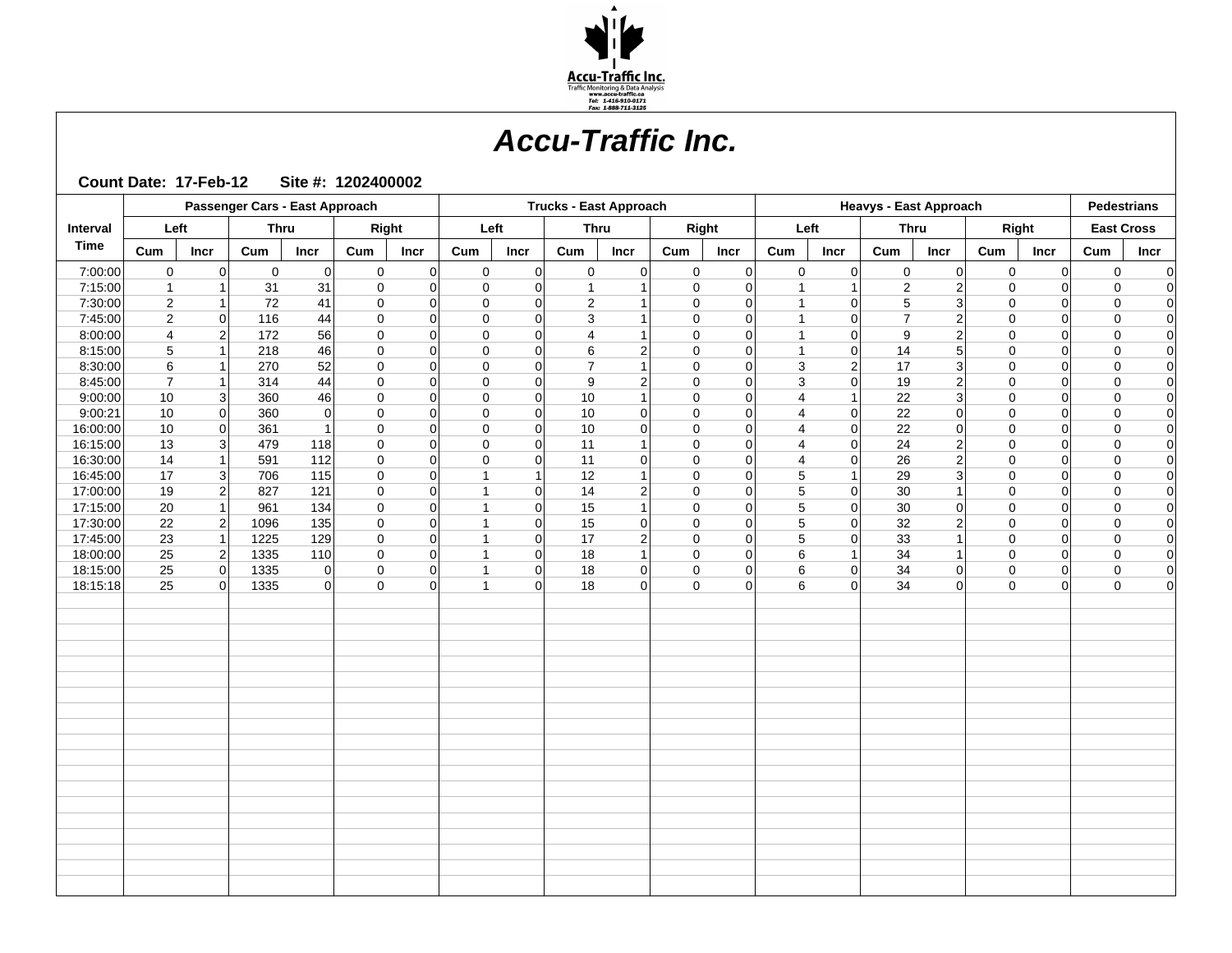

|                      |                |                      |                            | Passenger Cars - South Approach |                |                               |                            |                            | <b>Trucks - South Approach</b> |               |                                |                |                                  |                      | <b>Heavys - South Approach</b> |                |                                  |                      |     | <b>Pedestrians</b>                       |
|----------------------|----------------|----------------------|----------------------------|---------------------------------|----------------|-------------------------------|----------------------------|----------------------------|--------------------------------|---------------|--------------------------------|----------------|----------------------------------|----------------------|--------------------------------|----------------|----------------------------------|----------------------|-----|------------------------------------------|
| Interval             | Left           |                      |                            | <b>Thru</b>                     |                | Right                         | Left                       |                            | <b>Thru</b>                    |               | Right                          |                | Left                             |                      | <b>Thru</b>                    |                |                                  | Right                |     | <b>South Cross</b>                       |
| <b>Time</b>          | Cum            | Incr                 | Cum                        | Incr                            | Cum            | <b>Incr</b>                   | Cum                        | Incr                       | Cum                            | Incr          | Cum                            | Incr           | Cum                              | Incr                 | Cum                            | Incr           | Cum                              | Incr                 | Cum | <b>Incr</b>                              |
| 7:00:00              | $\mathsf 0$    | $\overline{0}$       | $\mathbf 0$                | 0                               | $\pmb{0}$      | $\pmb{0}$                     | $\mathsf 0$                | 0                          | $\mathbf 0$                    | $\mathbf 0$   | $\mathsf 0$                    | 0              | $\pmb{0}$                        | 0                    | $\pmb{0}$                      | 0              | $\mathbf 0$                      | $\overline{0}$       |     | $\mathsf{O}\xspace$<br>$\pmb{0}$         |
| 7:15:00              | $\mathbf{1}$   | 1                    | $\mathbf 0$                | $\Omega$                        | 3              | 3                             | $\mathbf 0$                | $\Omega$                   | $\mathbf 0$                    | $\Omega$      | $\mathbf 0$                    | $\Omega$       | $\mathbf 0$                      | $\Omega$             | $\mathbf 0$                    | $\Omega$       | $\overline{1}$                   |                      |     | $\mathbf 0$<br>$\mathbf 0$               |
| 7:30:00              | $\overline{2}$ |                      | $\mathbf 0$                | $\Omega$                        | $\overline{4}$ |                               | $\mathbf 0$                | $\Omega$                   | $\mathbf 0$                    | $\Omega$      | $\mathbf 0$                    | $\Omega$       | $\mathbf 0$                      | $\Omega$             | $\mathbf 0$                    | $\Omega$       | $\overline{1}$                   | $\Omega$             |     | $\mathbf 0$<br>$\mathbf 0$               |
| 7:45:00              | $\mathbf 2$    | $\Omega$             | $\mathbf 0$                | $\overline{0}$                  | 6              | $\overline{2}$                | $\mathbf 0$                | $\overline{0}$             | $\mathbf 0$                    | $\Omega$      | $\mathbf 0$                    | $\overline{0}$ | $\mathbf 0$                      | $\Omega$             | $\mathbf 0$                    | $\Omega$       |                                  | $\Omega$             |     | $\mathbf 0$<br>$\pmb{0}$                 |
| 8:00:00              | 3              |                      | $\mathbf 0$                | $\Omega$                        | 8              | 2                             | $\Omega$                   | $\Omega$                   | $\Omega$                       | ∩             | $\Omega$                       | $\Omega$       | $\mathbf 0$                      | $\Omega$             | $\Omega$                       | $\Omega$       | $\overline{1}$                   | ∩                    |     | $\pmb{0}$<br>$\mathbf 0$                 |
| 8:15:00              | 5              | $\overline{2}$       | 0                          | $\Omega$                        | 9              |                               | $\Omega$                   | $\Omega$                   | $\mathbf 0$                    | $\Omega$      | $\Omega$                       | $\Omega$       | $\mathbf 0$                      | $\Omega$             | $\Omega$                       | $\Omega$       | $\overline{1}$                   | ∩                    |     | $\mathbf 0$<br>$\Omega$                  |
| 8:30:00              | 5              | 0                    | $\mathbf 0$                | $\overline{0}$                  | 10             |                               | $\Omega$                   | $\Omega$                   | $\mathbf 0$                    | $\Omega$      | $\Omega$                       | $\Omega$       | $\mathbf 0$                      | $\Omega$             | $\mathbf 0$                    | $\Omega$       | $\overline{c}$                   |                      |     | $\Omega$<br>0                            |
| 8:45:00              | $\,6\,$        |                      | $\mathbf 0$                | $\overline{0}$                  | 11             |                               | $\mathbf 0$                | $\Omega$                   | $\mathbf 0$                    | $\Omega$      | $\mathbf 0$                    | $\Omega$       | $\mathbf 0$                      | $\Omega$             | $\mathbf 0$                    | $\Omega$       | $\overline{2}$                   | $\Omega$             |     | $\pmb{0}$<br>$\mathbf 0$                 |
| 9:00:00              | $\bf 8$        | $\overline{2}$       | 0                          | $\mathbf 0$                     | 13             | $\overline{2}$                | $\mathbf 0$                | $\mathbf 0$                | $\mathbf 0$                    | $\Omega$      | $\mathbf 0$                    | $\Omega$       | $\mathbf 0$                      | $\Omega$             | $\mathbf 0$                    | 0              | $\overline{2}$                   | $\Omega$             |     | $\mathbf{1}$                             |
| 9:00:21              | 8              | 0                    | $\mathbf 0$                | 0                               | 13             | 0                             | $\mathbf 0$                | $\mathbf 0$                | $\mathbf 0$                    | $\Omega$      | $\Omega$                       | $\Omega$       | $\mathbf 0$                      | $\Omega$             | $\mathbf 0$                    | $\Omega$       | $\mathbf 2$                      | $\Omega$             |     | $\pmb{0}$<br>1                           |
| 16:00:00             | 8              | $\Omega$             | $\mathbf 0$                | $\overline{0}$                  | 13             | $\Omega$                      | $\mathbf 0$                | $\Omega$                   | $\mathbf 0$                    | $\Omega$      | $\mathbf 0$                    | $\Omega$       | $\mathbf 0$                      | $\Omega$             | $\Omega$                       | $\Omega$       | $\overline{2}$                   | $\Omega$             |     | $\pmb{0}$<br>$\overline{1}$              |
| 16:15:00             | 11             | 3                    | $\mathbf 0$                | $\overline{0}$                  | 14             |                               | $\mathbf 0$                | $\mathbf 0$                | $\mathbf 0$                    | $\Omega$      | $\Omega$                       | $\Omega$       | $\Omega$                         | $\Omega$             | $\Omega$                       | $\Omega$       | $\overline{2}$                   | $\Omega$             |     | $\mathsf 0$                              |
| 16:30:00             | 16             | 5 <sup>1</sup>       | $\mathbf 0$                | $\Omega$                        | 14             | 0                             | $\mathbf 0$                | $\Omega$                   | $\mathbf 0$                    | $\Omega$      | $\Omega$                       | $\Omega$       | $\mathbf 0$                      | $\Omega$             | $\mathbf 0$                    | $\Omega$       | 2                                | $\Omega$             |     | $\pmb{0}$<br>1                           |
| 16:45:00             | 21             | 5                    | $\mathbf 0$                | $\Omega$                        | 15             |                               | $\mathbf 0$                | $\Omega$                   | $\mathbf 0$                    | $\Omega$      | $\overline{1}$                 | $\overline{1}$ | $\overline{1}$                   |                      | $\Omega$                       | $\Omega$       | $\overline{2}$                   | $\Omega$             |     | $\mathbf 0$                              |
| 17:00:00             | 26             | 5                    | $\mathbf 0$                | $\Omega$                        | 20             | 5                             | $\mathbf 0$                | $\Omega$                   | $\mathbf 0$                    |               | $\mathbf{1}$<br>$\overline{1}$ | $\Omega$       | $\overline{1}$<br>$\overline{1}$ | $\Omega$             | $\Omega$                       | $\Omega$       | $\overline{2}$                   | ∩                    |     | $\pmb{0}$<br>1                           |
| 17:15:00             | 29             | $\overline{3}$       | $\mathbf 0$                | $\Omega$                        | 22             | $\overline{2}$                | $\mathbf 0$                | $\Omega$                   | $\mathbf 0$                    | $\Omega$      | $\overline{1}$                 | $\Omega$       | $\overline{1}$                   | $\Omega$             | $\mathbf 0$                    | 0              | $\mathbf 2$                      | $\Omega$<br>$\Omega$ |     | 0<br>$\overline{1}$                      |
| 17:30:00             | 35             | 6 <sup>1</sup>       | $\mathbf 0$                | $\overline{0}$<br>$\Omega$      | 22             | $\mathbf 0$                   | $\mathbf 0$                | $\overline{0}$<br>$\Omega$ | $\pmb{0}$                      | $\Omega$      | $\overline{1}$                 | 0 <br>$\Omega$ | $\overline{1}$                   | $\Omega$<br>$\Omega$ | $\mathbf 0$<br>$\Omega$        | 0 <br>$\Omega$ | $\overline{2}$                   | ∩                    |     | $\mathsf 0$                              |
| 17:45:00<br>18:00:00 | 40<br>42       | 5                    | $\mathbf 0$<br>$\mathbf 0$ |                                 | 25<br>26       | $\overline{3}$<br>$\mathbf 1$ | $\mathbf 0$<br>$\mathbf 0$ |                            | $\mathbf 0$<br>$\mathbf 0$     | $\Omega$      | $\mathbf{1}$                   | $\Omega$       | $\overline{1}$                   |                      | $\Omega$                       | 0              | $\overline{2}$                   |                      |     | $\pmb{0}$<br>$\mathbf{1}$<br>$\mathbf 0$ |
| 18:15:00             | 42             | 2 <br>$\overline{0}$ | $\pmb{0}$                  | $\Omega$<br> 0                  | 26             | $\mathbf 0$                   | $\pmb{0}$                  | $\Omega$<br>$\overline{0}$ | $\pmb{0}$                      | $\Omega$      | $\overline{1}$                 | 0              | $\overline{1}$                   | $\Omega$<br>0        | $\mathbf 0$                    | 0              | $\overline{2}$<br>$\overline{2}$ | $\Omega$<br>$\Omega$ |     | $\mathsf 0$<br>$\mathbf{1}$              |
| 18:15:18             | 42             | $\Omega$             | $\mathbf 0$                | $\Omega$                        | 26             | $\Omega$                      | $\Omega$                   | $\Omega$                   | $\mathbf 0$                    | 0<br>$\Omega$ | $\mathbf{1}$                   | $\Omega$       | $\mathbf{1}$                     | $\Omega$             | $\Omega$                       | $\Omega$       | $\overline{2}$                   | $\Omega$             |     | $\pmb{0}$<br>$\overline{1}$              |
|                      |                |                      |                            |                                 |                |                               |                            |                            |                                |               |                                |                |                                  |                      |                                |                |                                  |                      |     |                                          |
|                      |                |                      |                            |                                 |                |                               |                            |                            |                                |               |                                |                |                                  |                      |                                |                |                                  |                      |     |                                          |
|                      |                |                      |                            |                                 |                |                               |                            |                            |                                |               |                                |                |                                  |                      |                                |                |                                  |                      |     |                                          |
|                      |                |                      |                            |                                 |                |                               |                            |                            |                                |               |                                |                |                                  |                      |                                |                |                                  |                      |     |                                          |
|                      |                |                      |                            |                                 |                |                               |                            |                            |                                |               |                                |                |                                  |                      |                                |                |                                  |                      |     |                                          |
|                      |                |                      |                            |                                 |                |                               |                            |                            |                                |               |                                |                |                                  |                      |                                |                |                                  |                      |     |                                          |
|                      |                |                      |                            |                                 |                |                               |                            |                            |                                |               |                                |                |                                  |                      |                                |                |                                  |                      |     |                                          |
|                      |                |                      |                            |                                 |                |                               |                            |                            |                                |               |                                |                |                                  |                      |                                |                |                                  |                      |     |                                          |
|                      |                |                      |                            |                                 |                |                               |                            |                            |                                |               |                                |                |                                  |                      |                                |                |                                  |                      |     |                                          |
|                      |                |                      |                            |                                 |                |                               |                            |                            |                                |               |                                |                |                                  |                      |                                |                |                                  |                      |     |                                          |
|                      |                |                      |                            |                                 |                |                               |                            |                            |                                |               |                                |                |                                  |                      |                                |                |                                  |                      |     |                                          |
|                      |                |                      |                            |                                 |                |                               |                            |                            |                                |               |                                |                |                                  |                      |                                |                |                                  |                      |     |                                          |
|                      |                |                      |                            |                                 |                |                               |                            |                            |                                |               |                                |                |                                  |                      |                                |                |                                  |                      |     |                                          |
|                      |                |                      |                            |                                 |                |                               |                            |                            |                                |               |                                |                |                                  |                      |                                |                |                                  |                      |     |                                          |
|                      |                |                      |                            |                                 |                |                               |                            |                            |                                |               |                                |                |                                  |                      |                                |                |                                  |                      |     |                                          |
|                      |                |                      |                            |                                 |                |                               |                            |                            |                                |               |                                |                |                                  |                      |                                |                |                                  |                      |     |                                          |
|                      |                |                      |                            |                                 |                |                               |                            |                            |                                |               |                                |                |                                  |                      |                                |                |                                  |                      |     |                                          |
|                      |                |                      |                            |                                 |                |                               |                            |                            |                                |               |                                |                |                                  |                      |                                |                |                                  |                      |     |                                          |
|                      |                |                      |                            |                                 |                |                               |                            |                            |                                |               |                                |                |                                  |                      |                                |                |                                  |                      |     |                                          |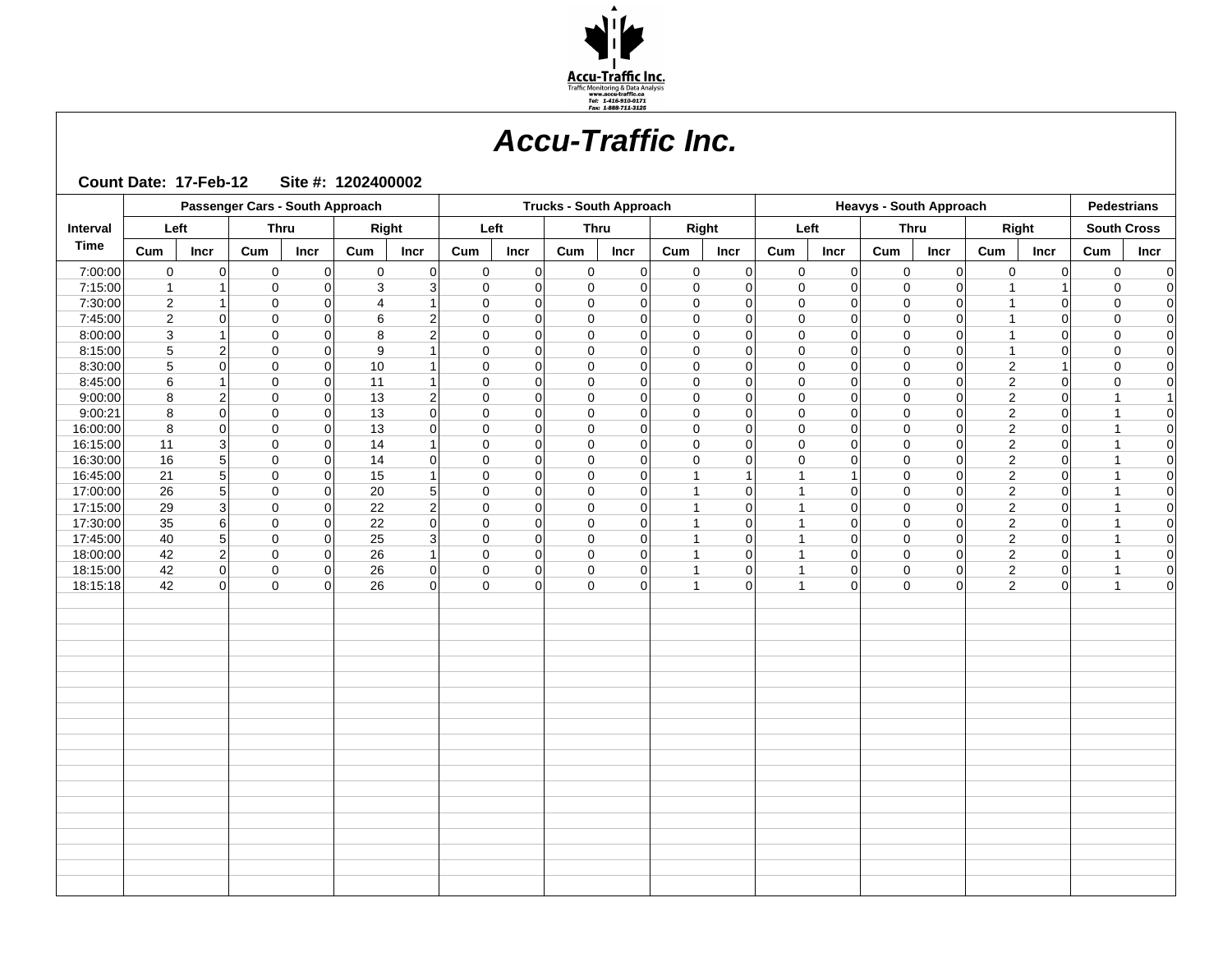

|                      | Passenger Cars - West Approach |                         |              |                |                |                                  |                            |                      | <b>Trucks - West Approach</b> |                |                            |             |                  |                            | <b>Heavys - West Approach</b> |                      |                   |                      |     | <b>Pedestrians</b>                             |
|----------------------|--------------------------------|-------------------------|--------------|----------------|----------------|----------------------------------|----------------------------|----------------------|-------------------------------|----------------|----------------------------|-------------|------------------|----------------------------|-------------------------------|----------------------|-------------------|----------------------|-----|------------------------------------------------|
| Interval             | Left                           |                         | <b>Thru</b>  |                | Right          |                                  | Left                       |                      | <b>Thru</b>                   |                |                            | Right       |                  | Left                       | <b>Thru</b>                   |                      |                   | Right                |     | <b>West Cross</b>                              |
| <b>Time</b>          | $_{\text{Cum}}$                | Incr                    | Cum          | Incr           | Cum            | <b>Incr</b>                      | Cum                        | Incr                 | Cum                           | Incr           | Cum                        | <b>Incr</b> | Cum              | Incr                       | Cum                           | Incr                 | Cum               | Incr                 | Cum | Incr                                           |
| 7:00:00              | $\mathbf 0$                    | 0                       | $\mathbf 0$  | 0              | $\mathsf 0$    | 0                                | $\mathsf 0$                | 0                    | $\mathbf 0$                   | $\mathbf 0$    | $\mathbf 0$                | 0           | $\mathbf 0$      | 0                          | $\mathbf 0$                   | 0                    | $\mathbf 0$       | $\Omega$             |     | $\mathsf{O}\xspace$<br>$\mathbf 0$             |
| 7:15:00              | $\mathbf 0$                    | 0                       | 114          | 114            | $\overline{2}$ | 2                                | $\mathbf 0$                | $\Omega$             | $\mathbf{1}$                  |                | $\mathbf 0$                | $\Omega$    | $\mathbf 0$      | $\Omega$                   | $\mathbf{1}$                  |                      | $\mathbf 0$       | $\Omega$             |     | $\mathbf 0$<br>0                               |
| 7:30:00              | 0                              | $\Omega$                | 234          | 120            | $\overline{2}$ | $\Omega$                         | $\mathbf 0$                | $\Omega$             | 3                             | 2              | $\mathbf 0$                | $\Omega$    | $\mathbf 0$      | $\Omega$                   | 3                             | $\overline{2}$       | $\mathbf 0$       | $\Omega$             |     | $\mathbf 0$<br>$\mathbf 0$                     |
| 7:45:00              | $\mathbf 0$                    | $\Omega$                | 360          | 126            | 3              |                                  | $\mathbf 0$                | $\overline{0}$       | 5                             | $\overline{2}$ | $\mathbf 0$                | 0           | $\mathbf 0$      | $\Omega$                   | 6                             | $\lvert 3 \rvert$    | $\mathbf 0$       | $\Omega$             |     | $\mathbf 0$<br>$\pmb{0}$                       |
| 8:00:00              | $\mathbf 0$                    | 0                       | 479          | 119            | 11             | 8                                | $\mathbf 0$                | $\mathbf 0$          | $\overline{7}$                | $\overline{2}$ | $\Omega$                   | $\Omega$    | $\mathbf 0$      | $\Omega$                   | $\overline{7}$                | -1                   | $\overline{2}$    | $\overline{2}$       |     | $\mathbf 0$<br>0                               |
| 8:15:00              | $\mathbf 0$                    | $\Omega$                | 590          | 111            | 15             | 4                                | $\mathbf 0$                | $\Omega$             | 12                            | 5              | $\mathbf 0$                | $\Omega$    | $\mathbf 0$      | $\Omega$                   | 9                             | $\overline{2}$       | $\overline{2}$    | $\Omega$             |     | $\mathbf 0$<br>$\mathbf 0$                     |
| 8:30:00              | $\mathbf 0$                    | 0                       | 692          | 102            | 19             | 4                                | $\mathbf 0$                | $\overline{0}$       | 14                            | 2              | $\mathbf 0$                | 0           | $\mathbf 0$      | $\overline{0}$             | $10$                          | $\mathbf{1}$         | $\overline{2}$    | $\Omega$             |     | $\mathbf 0$<br>$\pmb{0}$                       |
| 8:45:00              | $\mathbf 0$                    | 0                       | 787          | 95             | 22             | $\mathbf{3}$                     | 0                          | $\overline{0}$       | 15                            |                | $\mathbf 0$                | 0           | $\mathbf 0$      | $\overline{0}$             | 13                            | 3                    | $\overline{2}$    | $\Omega$             |     | $\mathbf 0$<br>$\pmb{0}$                       |
| 9:00:00              | $\mathbf 0$                    | $\Omega$                | 883          | 96             | 27             | 5 <sup>1</sup>                   | $\mathbf 0$                | $\Omega$             | 15                            | $\Omega$       | $\Omega$                   | $\Omega$    | $\mathbf 0$      | $\Omega$                   | 15                            | $\overline{2}$       | $\mathbf{3}$      |                      |     | $\mathbf 0$<br>$\mathbf 0$                     |
| 9:00:21              | $\mathbf 0$                    | 0                       | 883          | $\overline{0}$ | 27             | $\mathbf 0$                      | $\mathbf 0$                | $\overline{0}$       | 15                            | $\mathbf 0$    | $\mathbf 0$                | 0           | $\mathbf 0$      | $\overline{0}$             | 15                            | 0                    | $\mathbf{3}$      | $\Omega$             |     | $\mathbf 0$<br>$\pmb{0}$                       |
| 16:00:00             | $\mathbf 0$                    | 0                       | 884          | $\mathbf{1}$   | 27             | 0                                | 0                          | $\overline{0}$       | 15                            | $\Omega$       | $\mathbf 0$                | 0           | 0                | $\Omega$                   | 15                            | 0                    | $\mathbf{3}$      | $\Omega$             |     | $\pmb{0}$<br>$\mathbf 0$                       |
| 16:15:00             | $\mathbf 0$                    | $\Omega$                | 935          | 51             | 29             | $\overline{2}$                   | $\Omega$                   | $\Omega$             | 15                            | $\Omega$       | $\Omega$                   | $\Omega$    | $\mathbf 0$      | $\Omega$                   | 17                            | 2 <sup>1</sup>       | $\mathbf{3}$      | $\Omega$             |     | $\mathbf 0$<br>$\Omega$                        |
| 16:30:00             | $\overline{0}$                 | 0                       | 994          | 59             | 33             | $\overline{4}$                   | $\mathbf 0$                | $\overline{0}$       | 16                            |                | $\mathbf 0$                | 0           | $\mathbf 0$      | $\overline{0}$             | 21                            | 4                    | $\mathbf{3}$      | $\Omega$             |     | $\mathbf 0$<br>$\pmb{0}$                       |
| 16:45:00             | $\mathbf 0$                    | 0                       | 1056         | 62             | 35             | $\overline{2}$                   | $\mathbf 0$                | $\overline{0}$       | 16                            | 0              | $\mathbf 0$                | $\Omega$    | $\mathbf 0$      | $\Omega$                   | 23                            | $\overline{2}$       | 3                 | $\Omega$             |     | $\mathbf 0$<br>$\pmb{0}$                       |
| 17:00:00             | $\mathbf 0$                    | $\Omega$                | 1118         | 62             | 37             | $\overline{2}$                   | $\Omega$                   | $\Omega$             | 17                            |                | $\Omega$                   | $\Omega$    | $\Omega$         | $\Omega$                   | 26                            | $\lvert 3 \rvert$    | 3                 | $\Omega$             |     | $\Omega$<br>$\mathbf 0$                        |
| 17:15:00             | $\mathbf 0$                    | $\mathbf 0$             | 1177         | 59             | 37             | 0                                | $\mathbf 0$                | $\overline{0}$       | 19                            | 2              | $\mathbf 0$                | 0           | $\mathbf 0$      | $\overline{0}$             | 28                            | 2                    | 3                 | $\Omega$             |     | $\mathbf 0$<br>0                               |
| 17:30:00             | $\mathbf 0$                    | $\mathbf 0$<br>$\Omega$ | 1242         | 65<br>67       | 37<br>38       | $\overline{0}$<br>$\overline{1}$ | $\mathbf 0$<br>$\Omega$    | $\overline{0}$       | 20                            |                | $\mathbf 0$<br>$\Omega$    | 0           | $\mathbf 0$      | $\Omega$<br>$\Omega$       | 31<br>33                      | $\lvert 3 \rvert$    | $\sqrt{3}$        | $\Omega$<br>$\Omega$ |     | $\mathbf 0$<br>$\mathbf 0$<br>$\Omega$         |
| 17:45:00             | $\mathbf 0$                    |                         | 1309         |                |                |                                  |                            | $\Omega$             | 20                            | $\Omega$       |                            | $\Omega$    | $\mathbf 0$      |                            | 36                            | 2 <sup>1</sup>       | 3                 |                      |     | $\mathbf 0$                                    |
| 18:00:00<br>18:15:00 | 0<br>$\mathbf 0$               | $\mathbf 0$             | 1370<br>1370 | 61<br> 0       | 40<br>40       | $\overline{2}$                   | $\mathbf 0$<br>$\mathbf 0$ | 0                    | 21<br>21                      | -1             | $\mathbf 0$<br>$\mathbf 0$ | 0 <br> 0    | 0<br>$\mathbf 0$ | 0                          | 36                            | 3 <sup>1</sup><br> 0 | 3<br>$\mathbf{3}$ | $\Omega$<br>$\Omega$ |     | $\mathbf 0$<br>0<br>$\mathbf 0$<br>$\mathbf 0$ |
| 18:15:18             | $\mathbf 0$                    | 0<br>$\mathbf 0$        | 1370         | 0              | 40             | 0<br>$\Omega$                    | $\mathbf 0$                | 0 <br>$\overline{0}$ | 21                            | 0<br>$\Omega$  | $\mathbf 0$                | 0           | $\mathbf 0$      | $\overline{0}$<br>$\Omega$ | 36                            | $\Omega$             | 3                 | $\Omega$             |     | $\pmb{0}$<br>$\mathbf 0$                       |
|                      |                                |                         |              |                |                |                                  |                            |                      |                               |                |                            |             |                  |                            |                               |                      |                   |                      |     |                                                |
|                      |                                |                         |              |                |                |                                  |                            |                      |                               |                |                            |             |                  |                            |                               |                      |                   |                      |     |                                                |
|                      |                                |                         |              |                |                |                                  |                            |                      |                               |                |                            |             |                  |                            |                               |                      |                   |                      |     |                                                |
|                      |                                |                         |              |                |                |                                  |                            |                      |                               |                |                            |             |                  |                            |                               |                      |                   |                      |     |                                                |
|                      |                                |                         |              |                |                |                                  |                            |                      |                               |                |                            |             |                  |                            |                               |                      |                   |                      |     |                                                |
|                      |                                |                         |              |                |                |                                  |                            |                      |                               |                |                            |             |                  |                            |                               |                      |                   |                      |     |                                                |
|                      |                                |                         |              |                |                |                                  |                            |                      |                               |                |                            |             |                  |                            |                               |                      |                   |                      |     |                                                |
|                      |                                |                         |              |                |                |                                  |                            |                      |                               |                |                            |             |                  |                            |                               |                      |                   |                      |     |                                                |
|                      |                                |                         |              |                |                |                                  |                            |                      |                               |                |                            |             |                  |                            |                               |                      |                   |                      |     |                                                |
|                      |                                |                         |              |                |                |                                  |                            |                      |                               |                |                            |             |                  |                            |                               |                      |                   |                      |     |                                                |
|                      |                                |                         |              |                |                |                                  |                            |                      |                               |                |                            |             |                  |                            |                               |                      |                   |                      |     |                                                |
|                      |                                |                         |              |                |                |                                  |                            |                      |                               |                |                            |             |                  |                            |                               |                      |                   |                      |     |                                                |
|                      |                                |                         |              |                |                |                                  |                            |                      |                               |                |                            |             |                  |                            |                               |                      |                   |                      |     |                                                |
|                      |                                |                         |              |                |                |                                  |                            |                      |                               |                |                            |             |                  |                            |                               |                      |                   |                      |     |                                                |
|                      |                                |                         |              |                |                |                                  |                            |                      |                               |                |                            |             |                  |                            |                               |                      |                   |                      |     |                                                |
|                      |                                |                         |              |                |                |                                  |                            |                      |                               |                |                            |             |                  |                            |                               |                      |                   |                      |     |                                                |
|                      |                                |                         |              |                |                |                                  |                            |                      |                               |                |                            |             |                  |                            |                               |                      |                   |                      |     |                                                |
|                      |                                |                         |              |                |                |                                  |                            |                      |                               |                |                            |             |                  |                            |                               |                      |                   |                      |     |                                                |
|                      |                                |                         |              |                |                |                                  |                            |                      |                               |                |                            |             |                  |                            |                               |                      |                   |                      |     |                                                |
|                      |                                |                         |              |                |                |                                  |                            |                      |                               |                |                            |             |                  |                            |                               |                      |                   |                      |     |                                                |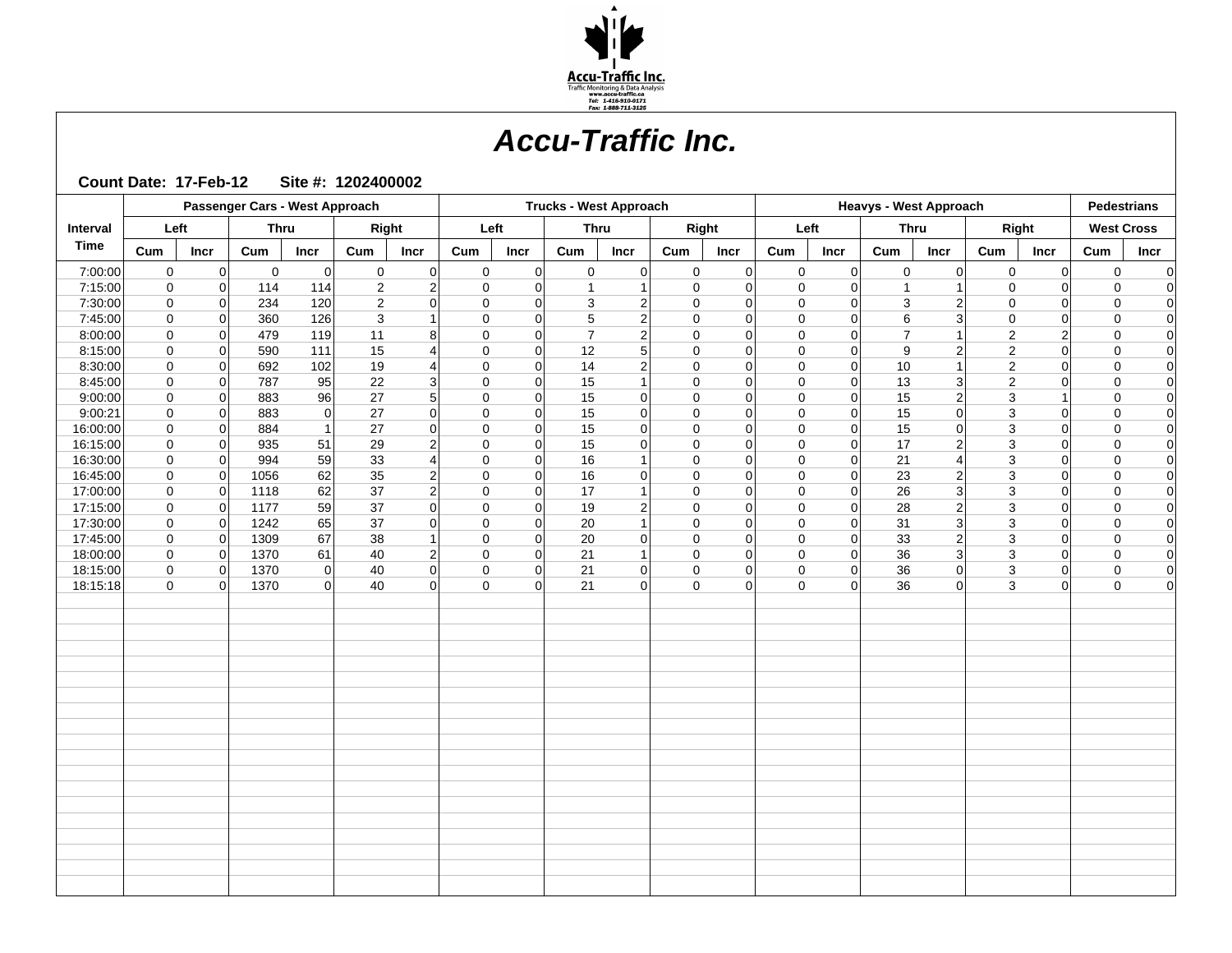

| <b>Accu-Traffic Inc.</b>                                                                                                                                                                                                                                                                                                                                                      |                                                                                                                                                                                                                                                                                                                                                   |
|-------------------------------------------------------------------------------------------------------------------------------------------------------------------------------------------------------------------------------------------------------------------------------------------------------------------------------------------------------------------------------|---------------------------------------------------------------------------------------------------------------------------------------------------------------------------------------------------------------------------------------------------------------------------------------------------------------------------------------------------|
| <b>Morning Peak Diagram</b>                                                                                                                                                                                                                                                                                                                                                   | <b>Specified Period</b><br><b>One Hour Peak</b><br>7:00:00<br>From:<br>From:<br>7:15:00<br>To:<br>9:00:00<br>To:<br>8:15:00                                                                                                                                                                                                                       |
| <b>Municipality:</b><br>Eramosa<br>Site #:<br>1202400001<br>Intersection:<br>Hwy 7 & 6th Line<br>TFR File #:<br>3<br><b>Count date:</b><br>14-Feb-12                                                                                                                                                                                                                          | <b>Weather conditions:</b><br>Person(s) who counted:                                                                                                                                                                                                                                                                                              |
| ** Non-Signalized Intersection **                                                                                                                                                                                                                                                                                                                                             | Major Road: Hwy 7 runs W/E                                                                                                                                                                                                                                                                                                                        |
| North Leg Total: 11<br>Heavys 3<br>3<br>0<br>Trucks 0<br>North Entering: 5<br>0<br>0<br>North Peds:<br>2<br>Cars <sub>2</sub><br>$\Omega$<br>0<br>Totals 5<br>$\Omega$<br>Peds Cross:<br>⊠<br>Heavys Trucks Cars<br><b>Totals</b><br>3<br>183<br>199<br>13<br>Hwy 7<br>W<br>Heavys Trucks Cars<br>Totals<br>$\Omega$<br>3<br>5<br>2<br>9<br>481<br>499<br>9<br>9<br>11<br>484 | Heavys 3<br>East Leg Total: 694<br>Trucks 0<br>East Entering:<br>195<br>Cars 3<br>East Peds:<br>0<br>X<br>Totals 6<br>Peds Cross:<br>6th Line<br>Trucks Heavys Totals<br>Cars<br>0<br>$\mathbf 0$<br>1<br>$\mathbf{1}$<br>181<br>10<br>194<br>3<br>N<br>3<br>11<br>181<br>E<br>Hwy 7<br>S<br>Trucks Heavys Totals<br>Cars<br>481<br>9<br>9<br>499 |
| Χ<br>Peds Cross:<br>West Peds:<br>$\Omega$<br>West Entering:<br>504<br>West Leg Total: 703<br><b>Comments</b>                                                                                                                                                                                                                                                                 |                                                                                                                                                                                                                                                                                                                                                   |
|                                                                                                                                                                                                                                                                                                                                                                               |                                                                                                                                                                                                                                                                                                                                                   |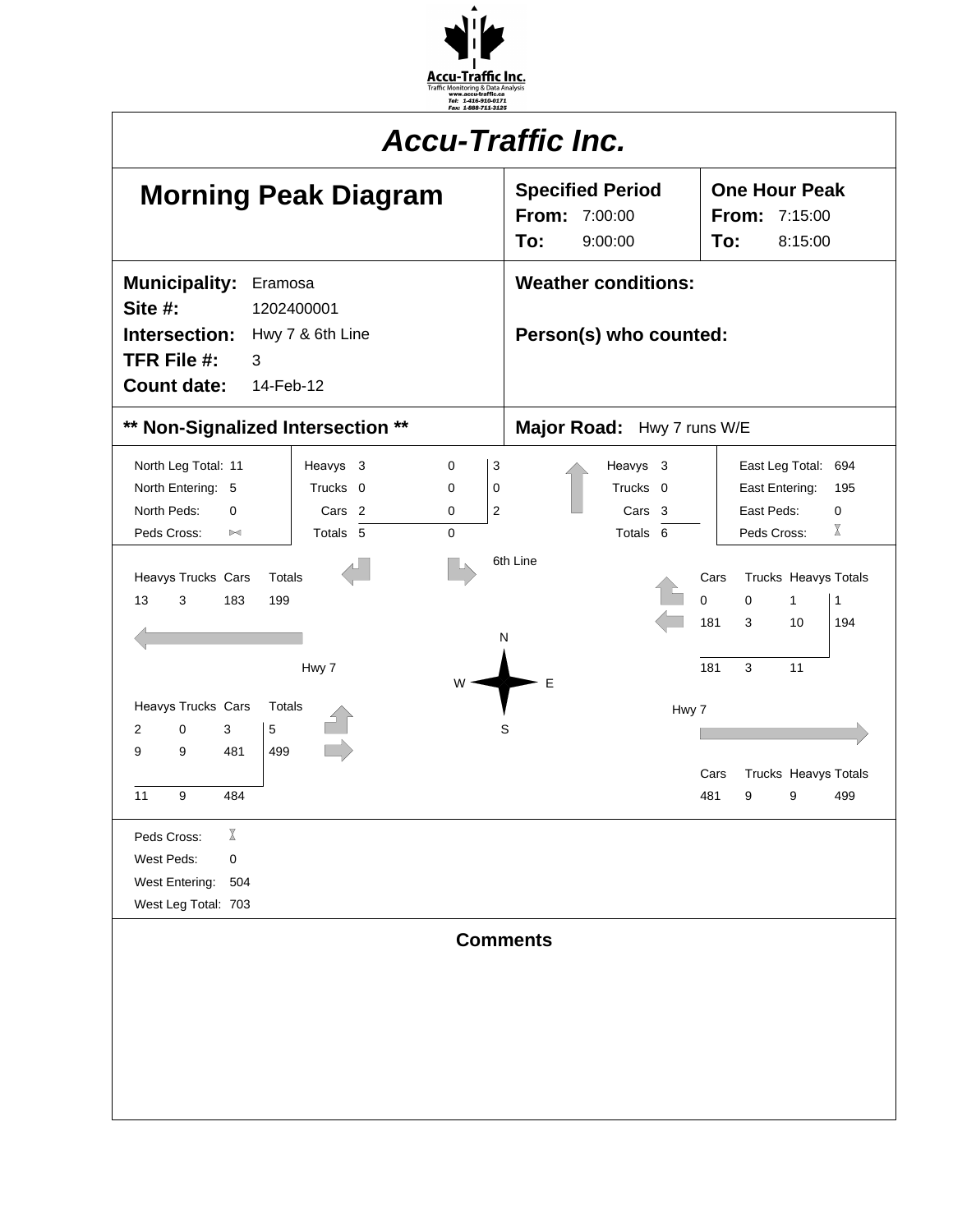

|                                                                                                                                                                                                                                                                                                                                                                                                                                                                                             | <b>Accu-Traffic Inc.</b>                                                                                                                                                                                                                                                                                                                                                |
|---------------------------------------------------------------------------------------------------------------------------------------------------------------------------------------------------------------------------------------------------------------------------------------------------------------------------------------------------------------------------------------------------------------------------------------------------------------------------------------------|-------------------------------------------------------------------------------------------------------------------------------------------------------------------------------------------------------------------------------------------------------------------------------------------------------------------------------------------------------------------------|
| <b>Afternoon Peak Diagram</b>                                                                                                                                                                                                                                                                                                                                                                                                                                                               | <b>Specified Period</b><br><b>One Hour Peak</b><br>From:<br>16:00:00<br>From:<br>16:45:00<br>To:<br>18:00:00<br>To:<br>17:45:00                                                                                                                                                                                                                                         |
| <b>Municipality:</b><br>Eramosa<br>Site #:<br>1202400001<br>Intersection:<br>Hwy 7 & 6th Line<br>TFR File #:<br>3<br><b>Count date:</b><br>14-Feb-12                                                                                                                                                                                                                                                                                                                                        | <b>Weather conditions:</b><br>Person(s) who counted:                                                                                                                                                                                                                                                                                                                    |
| ** Non-Signalized Intersection **                                                                                                                                                                                                                                                                                                                                                                                                                                                           | Major Road: Hwy 7 runs W/E                                                                                                                                                                                                                                                                                                                                              |
| North Leg Total: 11<br>Heavys 0<br>0<br>0<br>Trucks 0<br>North Entering: 4<br>0<br>0<br>North Peds:<br>4<br>Cars 3<br>$\mathbf{1}$<br>$\Omega$<br>Totals 3<br>Peds Cross:<br>$\mathbf{1}$<br>$\bowtie$<br>Heavys Trucks Cars<br>Totals<br>524<br>2<br>4<br>530<br>Hwy 7<br>Heavys Trucks Cars<br>Totals<br>$\mathbf 0$<br>6<br>6<br>0<br>254<br>248<br>5<br>$\mathbf{1}$<br>5<br>$\mathbf{1}$<br>254<br>Χ<br>Peds Cross:<br>West Peds:<br>0<br>West Entering:<br>260<br>West Leg Total: 790 | Heavys 0<br>East Leg Total: 783<br>Trucks 0<br>East Entering:<br>528<br>East Peds:<br>Cars 7<br>0<br>Χ<br>Totals 7<br>Peds Cross:<br>6th Line<br>Trucks Heavys Totals<br>Cars<br>$\mathbf{1}$<br>$\mathbf 0$<br>0<br>$\mathbf{1}$<br>521<br>4<br>2<br>527<br>N<br>$\overline{4}$<br>2<br>522<br>Е<br>Hwy 7<br>S<br>Trucks Heavys Totals<br>Cars<br>5<br>249<br>1<br>255 |
|                                                                                                                                                                                                                                                                                                                                                                                                                                                                                             | <b>Comments</b>                                                                                                                                                                                                                                                                                                                                                         |
|                                                                                                                                                                                                                                                                                                                                                                                                                                                                                             |                                                                                                                                                                                                                                                                                                                                                                         |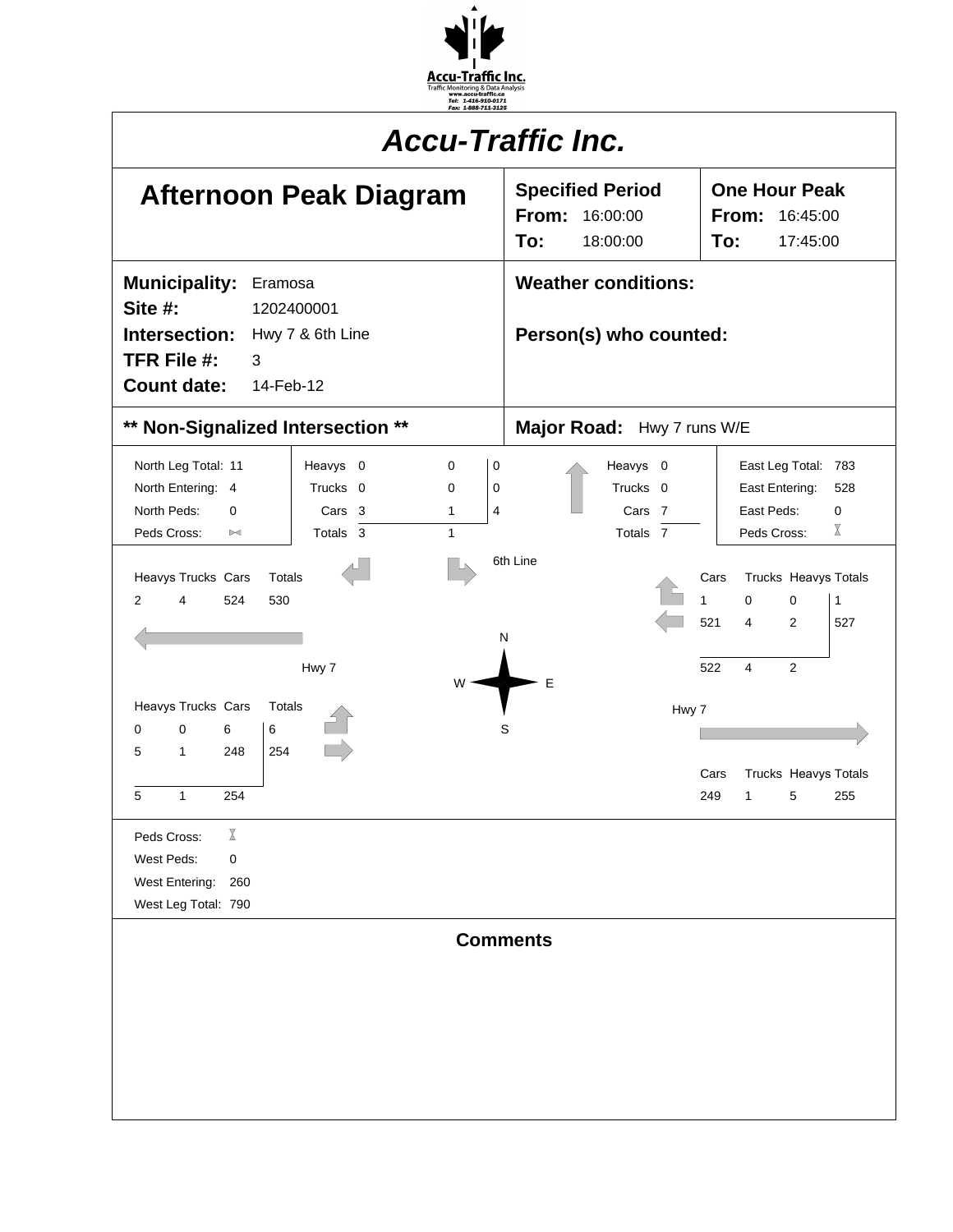

# **Total Count Diagram**

| <b>Municipality:</b><br>Site #:<br>Intersection:<br>TFR File #:<br>3<br><b>Count date:</b>                            | Eramosa<br>1202400001<br>Hwy 7 & 6th Line<br>14-Feb-12        |                                             |                 | <b>Weather conditions:</b><br>Person(s) who counted:                    |                                                                                                               |
|-----------------------------------------------------------------------------------------------------------------------|---------------------------------------------------------------|---------------------------------------------|-----------------|-------------------------------------------------------------------------|---------------------------------------------------------------------------------------------------------------|
| ** Non-Signalized Intersection **                                                                                     |                                                               |                                             |                 | Major Road: Hwy 7 runs W/E                                              |                                                                                                               |
| North Leg Total: 35<br>North Entering: 17<br>North Peds:<br>$\Omega$<br>Peds Cross:<br>⊳⊲<br>Heavys Trucks Cars       | Heavys 4<br>Trucks 0<br>Cars 10<br>Totals 14<br><b>Totals</b> | 5<br>$\mathbf{1}$<br>0<br>0<br>12<br>2<br>3 | 6th Line        | Heavys 5<br>Trucks 0<br>$\textsf{Cars}$<br>13<br>Totals<br>- 18<br>Cars | East Leg Total: 2787<br>East Entering:<br>1364<br>East Peds:<br>0<br>X<br>Peds Cross:<br>Trucks Heavys Totals |
| 33<br>11<br>1330                                                                                                      | 1374<br>Hwy 7                                                 | N<br>W                                      | E               | 3                                                                       | $\mathbf 0$<br>$\overline{4}$<br>1<br>1320<br>11<br>1360<br>29<br>1323<br>11<br>30                            |
| Heavys Trucks Cars<br>14<br>$\mathbf 0$<br>10<br>4<br>35<br>14<br>1371<br>14<br>1381<br>39                            | Totals<br>1420                                                |                                             | S               | Hwy 7<br>Cars                                                           | Trucks Heavys Totals<br>1373<br>14<br>36<br>1423                                                              |
| $\overline{\mathbb{X}}$<br>Peds Cross:<br>West Peds:<br>$\mathbf 0$<br>West Entering:<br>1434<br>West Leg Total: 2808 |                                                               |                                             |                 |                                                                         |                                                                                                               |
|                                                                                                                       |                                                               |                                             | <b>Comments</b> |                                                                         |                                                                                                               |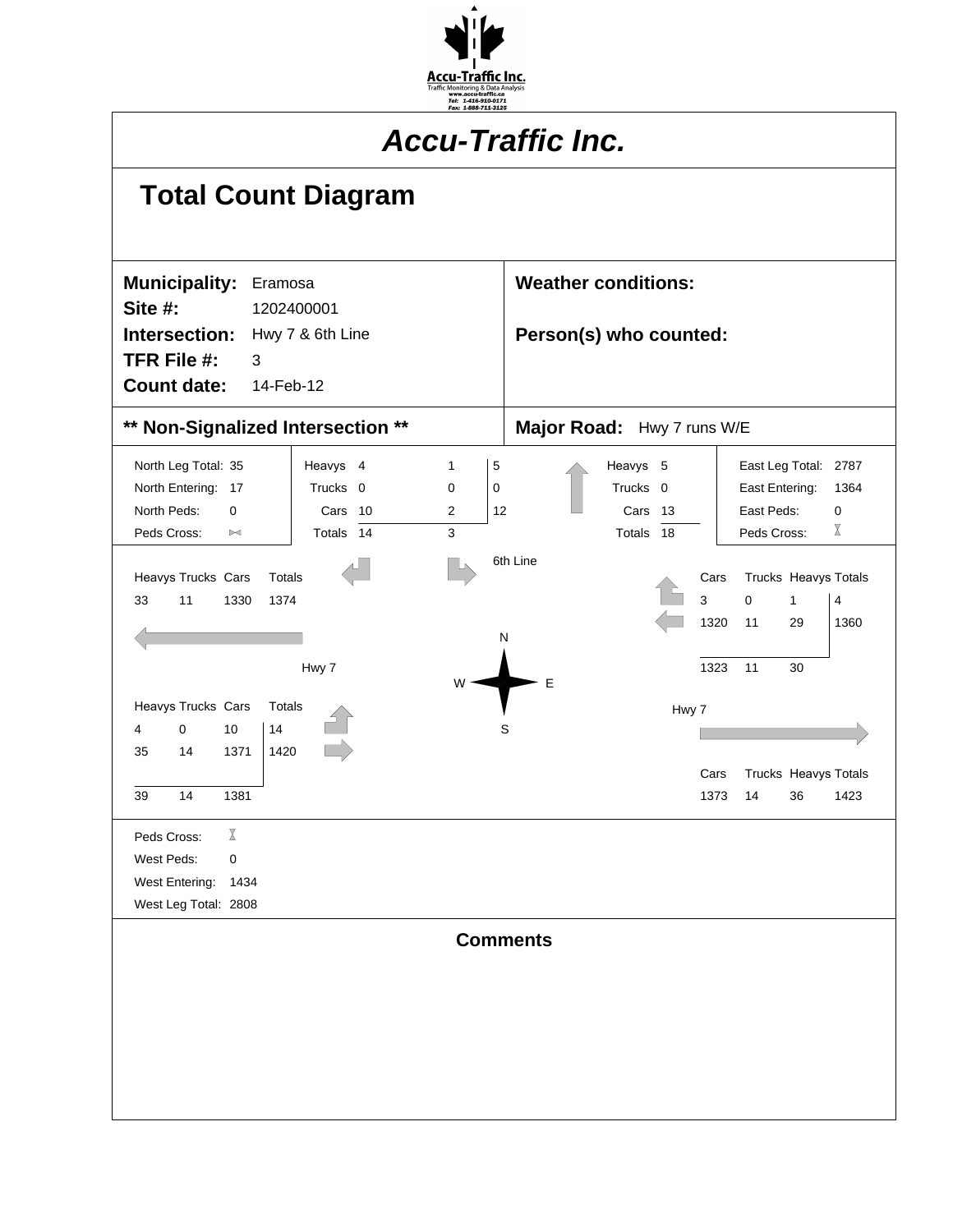

## *Accu-Traffic Inc.* **Traffic Count Summary**

| Intersection: Hwy 7 & 6th Line |                  |                         |                                   |                |               | vu<br>Count Date: 14-Feb-12                                |                              |       | імі<br>Municipality: Eramosa |            |                                                                 |                |                          |
|--------------------------------|------------------|-------------------------|-----------------------------------|----------------|---------------|------------------------------------------------------------|------------------------------|-------|------------------------------|------------|-----------------------------------------------------------------|----------------|--------------------------|
|                                |                  |                         | <b>North Approach Totals</b>      |                |               |                                                            |                              |       |                              |            |                                                                 |                |                          |
|                                |                  |                         | Includes Cars, Trucks, & Heavys   |                |               | North/South                                                |                              |       |                              |            | <b>South Approach Totals</b><br>Includes Cars, Trucks, & Heavys |                |                          |
| Hour<br>Ending                 | Left             | Thru                    | Right                             | Grand<br>Total | Total<br>Peds | Total<br>Approaches                                        | Hour<br>Ending               |       | Left                         | Thru       | Right                                                           | Grand<br>Total | Total<br>Peds            |
| 7:00:00                        | $\boldsymbol{0}$ | $\boldsymbol{0}$        | 0                                 | 0              | 0             | 0                                                          | 7:00:00                      |       | $\pmb{0}$                    | 0          | $\mathbf 0$                                                     | 0              | 0                        |
| 8:00:00<br>9:00:00             | 0<br>0           | $\pmb{0}$<br>$\pmb{0}$  | 4<br>4                            | 4<br>4         | 0<br>0        | 4<br>4                                                     | 8:00:00<br>9:00:00           |       | 0<br>0                       | 0<br>0     | $\mathbf 0$<br>$\mathbf 0$                                      | 0<br>0         | $\mathbf 0$<br>$\pmb{0}$ |
| 16:00:00                       | 0                | 0                       | 0                                 | 0              | 0             | 0                                                          | 16:00:00                     |       | 0                            | 0          | $\mathbf 0$                                                     | 0              | 0                        |
| 17:00:00                       | 1                | $\mathbf 0$             | 4                                 | 5              | 0             | 5                                                          | 17:00:00                     |       | 0                            | 0          | $\mathbf 0$                                                     | 0              | 0                        |
| 18:00:00                       | $\overline{2}$   | 0                       | $\overline{2}$                    | 4              | 0             | 4                                                          | 18:00:00                     |       | 0                            | 0          | $\overline{0}$                                                  | 0              | $\mathbf 0$              |
|                                |                  |                         |                                   |                |               |                                                            |                              |       |                              |            |                                                                 |                |                          |
|                                |                  |                         |                                   |                |               |                                                            |                              |       |                              |            |                                                                 |                |                          |
|                                |                  |                         |                                   |                |               |                                                            |                              |       |                              |            |                                                                 |                |                          |
|                                |                  |                         |                                   |                |               |                                                            |                              |       |                              |            |                                                                 |                |                          |
|                                |                  |                         |                                   |                |               |                                                            |                              |       |                              |            |                                                                 |                |                          |
|                                |                  |                         |                                   |                |               |                                                            |                              |       |                              |            |                                                                 |                |                          |
|                                |                  |                         |                                   |                |               |                                                            |                              |       |                              |            |                                                                 |                |                          |
|                                |                  |                         |                                   |                |               |                                                            |                              |       |                              |            |                                                                 |                |                          |
|                                |                  |                         |                                   |                |               |                                                            |                              |       |                              |            |                                                                 |                |                          |
|                                |                  |                         |                                   |                |               |                                                            |                              |       |                              |            |                                                                 |                |                          |
| Totals:                        | 3                | 0                       | 14<br><b>East Approach Totals</b> | 17             | 0             | 17                                                         |                              |       | 0                            | 0          | 0<br><b>West Approach Totals</b>                                | $\mathbf 0$    | 0                        |
|                                |                  |                         | Includes Cars, Trucks, & Heavys   |                |               | East/West                                                  |                              |       |                              |            | Includes Cars, Trucks, & Heavys                                 |                |                          |
| Hour<br>Ending                 | Left             | Thru                    | Right                             | Grand<br>Total | Total<br>Peds | Total<br>Approaches                                        | Hour<br>Ending               |       | Left                         | Thru       | Right                                                           | Grand<br>Total | Total<br>Peds            |
| 7:00:00                        | $\mathbf 0$      | $\boldsymbol{0}$<br>181 | 0                                 | 0<br>182       | 0             | 2                                                          | 7:00:00                      |       | $\boldsymbol{0}$             | 2          | $\mathbf 0$                                                     | 2              | $\mathbf 0$              |
| 8:00:00<br>9:00:00             | 0<br>0           | 186                     | 1<br>0                            | 186            | 0<br>0        | 694<br>602                                                 | 8:00:00<br>9:00:00           |       | 3<br>$\overline{c}$          | 509<br>414 | $\mathbf 0$<br>$\mathbf 0$                                      | 512<br>416     | $\mathbf 0$<br>$\pmb{0}$ |
| 16:00:00                       | 0                | 1                       | 0                                 | 1              | 0             | 4                                                          | 16:00:00                     |       | 1                            | 2          | 0                                                               | 3              | 0                        |
| 17:00:00                       | 0<br>0           | 476<br>515              | $\overline{c}$<br>1               | 478<br>516     | 0<br>0        |                                                            | 732 17:00:00<br>763 18:00:00 |       | 3<br>5                       | 251<br>242 | $\mathbf 0$<br>$\overline{0}$                                   | 254<br>247     | 0                        |
| 18:00:00                       |                  |                         |                                   |                |               |                                                            |                              |       |                              |            |                                                                 |                | 0                        |
|                                |                  |                         |                                   |                |               |                                                            |                              |       |                              |            |                                                                 |                |                          |
|                                |                  |                         |                                   |                |               |                                                            |                              |       |                              |            |                                                                 |                |                          |
|                                |                  |                         |                                   |                |               |                                                            |                              |       |                              |            |                                                                 |                |                          |
|                                |                  |                         |                                   |                |               |                                                            |                              |       |                              |            |                                                                 |                |                          |
|                                |                  |                         |                                   |                |               |                                                            |                              |       |                              |            |                                                                 |                |                          |
|                                |                  |                         |                                   |                |               |                                                            |                              |       |                              |            |                                                                 |                |                          |
|                                |                  |                         |                                   |                |               |                                                            |                              |       |                              |            |                                                                 |                |                          |
|                                |                  |                         |                                   |                |               |                                                            |                              |       |                              |            |                                                                 |                |                          |
|                                |                  |                         |                                   |                |               |                                                            |                              |       |                              |            |                                                                 |                |                          |
| Totals:                        | 0                | 1359                    | 4                                 | 1363           | 0             | 2797                                                       |                              |       | 14                           | 1420       | 0                                                               | 1434           | 0                        |
|                                |                  |                         |                                   |                |               | <b>Calculated Values for Traffic Crossing Major Street</b> |                              |       |                              |            |                                                                 |                |                          |
| Hours Ending:                  |                  | 7:00                    | 8:00                              | 9:00           | 16:00         |                                                            |                              | 17:00 | 18:00                        | 18:00      | 18:00                                                           |                |                          |
| Crossing Values:               |                  | 0                       | 0                                 | 0              | 0             |                                                            |                              | 1     | 2                            | 2          | 2                                                               |                |                          |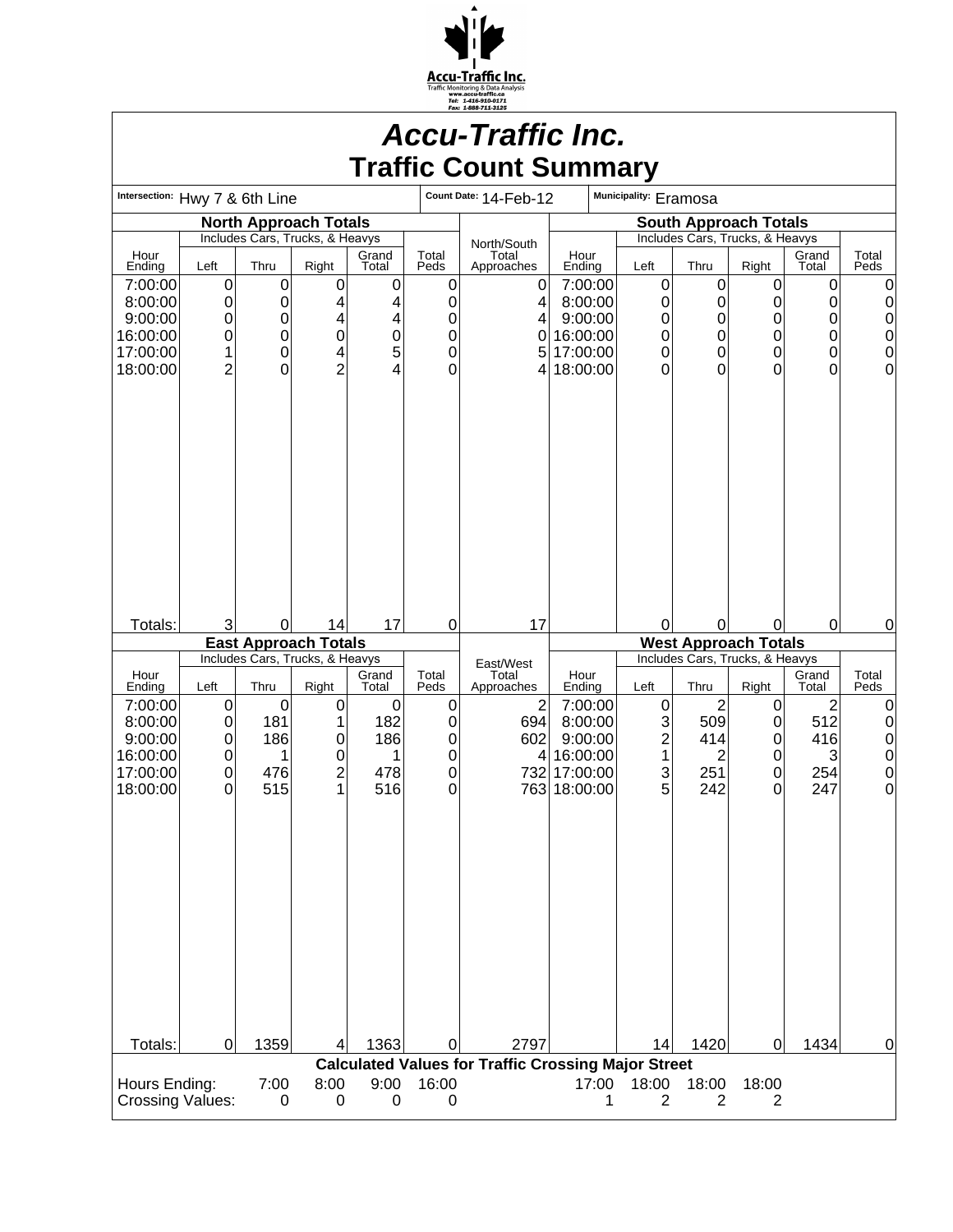

|             | Passenger Cars - North Approach |      |                |             |                |                |                |             |                | <b>Trucks - North Approach</b> |             |              |                |                |                |                     | <b>Heavys - North Approach</b> |                         |                |     | <b>Pedestrians</b>         |
|-------------|---------------------------------|------|----------------|-------------|----------------|----------------|----------------|-------------|----------------|--------------------------------|-------------|--------------|----------------|----------------|----------------|---------------------|--------------------------------|-------------------------|----------------|-----|----------------------------|
| Interval    |                                 | Left |                | Thru        |                |                | Right          | Left        |                | <b>Thru</b>                    |             |              | Right          |                | Left           |                     | <b>Thru</b>                    | Right                   |                |     | <b>North Cross</b>         |
| <b>Time</b> | $_{\text{Cum}}$                 | Incr |                | Cum         | Incr           | Cum            | <b>Incr</b>    | Cum         | Incr           | Cum                            | Incr        | Cum          | Incr           | Cum            | Incr           | Cum                 | Incr                           | $_{\text{Cum}}$         | Incr           | Cum | Incr                       |
| 7:00:00     | $\mathbf 0$                     |      | $\overline{0}$ | $\mathbf 0$ | $\overline{0}$ | $\mathbf 0$    | $\overline{0}$ | $\mathbf 0$ | $\overline{0}$ | $\mathbf 0$                    | $\mathbf 0$ | $\mathbf 0$  | 0              | $\mathbf 0$    | $\overline{0}$ | $\mathbf 0$         | 0                              | $\mathbf 0$             | $\Omega$       |     | $\mathbf 0$<br>$\mathbf 0$ |
| 7:15:00     | $\mathbf 0$                     |      | $\Omega$       | $\mathbf 0$ | $\Omega$       | $\mathbf{1}$   |                | $\mathbf 0$ | $\Omega$       | $\mathbf 0$                    | $\Omega$    | $\mathsf{O}$ | $\Omega$       | $\mathbf 0$    | $\Omega$       | $\mathsf{O}\xspace$ | $\Omega$                       | $\mathbf 0$             | $\Omega$       |     | $\mathbf 0$<br>0           |
| 7:30:00     | $\mathbf 0$                     |      | $\Omega$       | $\mathbf 0$ | $\Omega$       | 1              | $\Omega$       | $\mathbf 0$ | $\Omega$       | $\mathbf 0$                    | $\Omega$    | $\mathbf 0$  | $\Omega$       | $\mathbf 0$    | $\Omega$       | $\mathbf 0$         | $\Omega$                       | $\mathbf 0$             | ∩              |     | $\mathbf 0$<br>$\mathbf 0$ |
| 7:45:00     | $\mathbf 0$                     |      | $\Omega$       | $\Omega$    | $\Omega$       | $\mathbf{1}$   | $\Omega$       | $\Omega$    | $\Omega$       | $\Omega$                       | $\Omega$    | $\Omega$     | $\Omega$       | $\Omega$       | $\Omega$       | $\Omega$            | $\Omega$                       | $\overline{1}$          |                |     | $\Omega$<br>$\pmb{0}$      |
| 8:00:00     | $\mathbf 0$                     |      | $\Omega$       | $\mathbf 0$ | $\mathbf 0$    | $\overline{2}$ |                | $\mathbf 0$ | $\mathbf 0$    | $\mathbf 0$                    | ∩           | $\mathbf 0$  | 0              | $\mathbf 0$    | $\Omega$       | $\mathbf 0$         | 0                              | 2                       |                |     | $\pmb{0}$<br>$\mathbf 0$   |
| 8:15:00     | $\mathbf 0$                     |      | $\Omega$       | $\mathbf 0$ | $\Omega$       | 3              |                | $\Omega$    | $\Omega$       | $\Omega$                       | ∩           | $\Omega$     | $\Omega$       | $\mathbf 0$    | $\Omega$       | $\Omega$            | $\Omega$                       | 3                       |                |     | $\pmb{0}$<br>$\Omega$      |
| 8:30:00     | $\mathbf 0$                     |      | 0              | $\mathbf 0$ | $\mathbf 0$    | $\sqrt{5}$     | $\overline{2}$ | $\mathbf 0$ | $\overline{0}$ | $\pmb{0}$                      | $\Omega$    | $\mathbf 0$  | 0              | $\mathbf 0$    | $\Omega$       | $\mathbf 0$         | 0                              | $\sqrt{3}$              | $\overline{0}$ |     | $\mathbf 0$<br>$\pmb{0}$   |
| 8:45:00     | $\mathbf 0$                     |      | 0              | $\mathbf 0$ | $\mathbf 0$    | $\mathbf 5$    | $\Omega$       | $\mathbf 0$ | $\mathbf 0$    | $\pmb{0}$                      | $\Omega$    | $\pmb{0}$    | $\Omega$       | $\mathbf 0$    | $\Omega$       | $\mathbf 0$         | $\Omega$                       | $\sqrt{3}$              | $\Omega$       |     | $\mathbf 0$<br>$\pmb{0}$   |
| 9:00:00     | $\mathbf 0$                     |      | $\Omega$       | $\mathbf 0$ | $\Omega$       | 5              | $\Omega$       | $\Omega$    | $\Omega$       | $\Omega$                       | ∩           | $\Omega$     | $\Omega$       | $\Omega$       | $\Omega$       | $\Omega$            | $\Omega$                       | 3                       | $\Omega$       |     | $\mathbf 0$<br>$\Omega$    |
| 9:00:09     | $\mathbf 0$                     |      | 0              | $\mathbf 0$ | $\mathbf 0$    | $\mathbf 5$    | $\Omega$       | $\mathbf 0$ | $\overline{0}$ | $\pmb{0}$                      | $\Omega$    | $\mathbf 0$  | 0              | $\mathbf 0$    | $\Omega$       | $\mathbf 0$         | 0                              | 3                       | $\Omega$       |     | $\pmb{0}$<br>$\mathbf 0$   |
| 15:45:00    | $\mathbf 0$                     |      | 0              | $\mathbf 0$ | $\mathbf 0$    | $\sqrt{5}$     | $\Omega$       | $\mathbf 0$ | $\overline{0}$ | $\pmb{0}$                      | $\Omega$    | $\mathbf 0$  | 0              | $\mathbf 0$    | $\Omega$       | $\mathbf 0$         | 0                              | $\sqrt{3}$              | $\Omega$       |     | $\mathbf 0$<br>$\mathbf 0$ |
| 16:00:00    | $\mathbf 0$                     |      | $\Omega$       | $\mathbf 0$ | $\Omega$       | 5              | $\Omega$       | $\Omega$    | $\Omega$       | $\Omega$                       | ∩           | $\Omega$     | $\Omega$       | $\Omega$       | $\Omega$       | $\Omega$            | $\Omega$                       | 3                       | $\Omega$       |     | $\pmb{0}$<br>$\Omega$      |
| 16:15:00    | $\mathbf 0$                     |      | 0              | $\mathbf 0$ | $\overline{0}$ | 5              | $\Omega$       | $\mathbf 0$ | $\overline{0}$ | $\pmb{0}$                      | $\Omega$    | $\mathbf 0$  | 0              | $\overline{1}$ | 1              | $\mathbf 0$         | 0                              | $\overline{4}$          |                |     | $\mathbf 0$<br>$\pmb{0}$   |
| 16:30:00    | $\mathbf 0$                     |      | 0              | $\mathbf 0$ | $\overline{0}$ | 6              |                | $\mathbf 0$ | $\overline{0}$ | $\mathbf 0$                    | $\Omega$    | $\mathbf 0$  | $\Omega$       | $\overline{1}$ | $\Omega$       | $\mathbf 0$         | $\Omega$                       | $\overline{4}$          | $\Omega$       |     | $\mathbf 0$<br>$\mathbf 0$ |
| 16:45:00    | $\mathbf 0$                     |      | $\Omega$       | $\Omega$    | $\Omega$       | $\overline{7}$ |                | $\Omega$    | $\Omega$       | $\Omega$                       | ∩           | $\Omega$     | $\Omega$       | $\overline{1}$ | $\Omega$       | $\Omega$            | $\Omega$                       | $\overline{4}$          | $\Omega$       |     | $\pmb{0}$<br>$\Omega$      |
| 17:00:00    | $\pmb{0}$                       |      | 0              | $\mathbf 0$ | $\overline{0}$ | 8              |                | $\mathbf 0$ | $\overline{0}$ | $\mathbf 0$                    | $\Omega$    | $\mathbf 0$  | 0              | $\overline{1}$ | $\Omega$       | $\mathbf 0$         | 0                              | $\overline{4}$          | ∩              |     | $\mathbf 0$<br>0           |
| 17:15:00    | $\mathbf 0$                     |      | $\Omega$       | $\mathbf 0$ | $\overline{0}$ | 10             | $\overline{2}$ | $\mathbf 0$ | $\mathbf 0$    | $\mathbf 0$                    | $\Omega$    | $\mathbf 0$  | $\overline{0}$ | $\overline{1}$ | $\Omega$       | $\mathbf 0$         | 0                              | $\overline{\mathbf{A}}$ | $\Omega$       |     | $\mathsf 0$<br>$\mathbf 0$ |
| 17:30:00    | $\mathbf 0$                     |      | $\Omega$       | $\Omega$    | $\Omega$       | 10             | $\Omega$       | $\Omega$    | $\Omega$       | $\mathbf 0$                    | ∩           | $\Omega$     | $\Omega$       | $\overline{1}$ | $\Omega$       | $\Omega$            | $\Omega$                       | $\overline{4}$          | $\Omega$       |     | $\pmb{0}$<br>$\Omega$      |
| 17:45:00    | $\mathbf{1}$                    |      | 1              | $\mathbf 0$ | $\overline{0}$ | 10             | 0              | $\mathbf 0$ | $\overline{0}$ | $\pmb{0}$                      | $\Omega$    | $\mathbf 0$  | 0              | $\overline{1}$ | $\Omega$       | $\mathbf 0$         | 0                              | 4                       | $\Omega$       |     | $\mathbf 0$<br>0           |
| 18:00:00    | $\overline{2}$                  |      |                | $\mathbf 0$ | $\overline{0}$ | 10             | 0              | $\mathbf 0$ | $\mathbf 0$    | $\mathbf 0$                    | $\Omega$    | $\mathbf 0$  | $\overline{0}$ | $\overline{1}$ | $\Omega$       | $\Omega$            | $\Omega$                       | $\overline{\mathbf{A}}$ | $\Omega$       |     | $\mathbf 0$<br>$\mathbf 0$ |
| 18:15:00    | $\overline{2}$                  |      | 0              | $\mathbf 0$ | $\mathbf 0$    | 10             | $\Omega$       | $\mathbf 0$ | $\mathbf 0$    | $\pmb{0}$                      | $\Omega$    | $\pmb{0}$    | $\overline{0}$ | $\overline{1}$ | $\Omega$       | $\mathbf 0$         | $\mathbf 0$                    | $\overline{4}$          | $\Omega$       |     | $\mathbf 0$<br>$\pmb{0}$   |
| 18:15:26    | $\overline{2}$                  |      | $\Omega$       | $\Omega$    | $\overline{0}$ | 10             | $\Omega$       | $\Omega$    | $\Omega$       | $\mathbf 0$                    | $\Omega$    | $\Omega$     | $\Omega$       | $\overline{1}$ | $\Omega$       | $\Omega$            | $\Omega$                       | 4                       | $\Omega$       |     | $\mathbf 0$<br>$\pmb{0}$   |
|             |                                 |      |                |             |                |                |                |             |                |                                |             |              |                |                |                |                     |                                |                         |                |     |                            |
|             |                                 |      |                |             |                |                |                |             |                |                                |             |              |                |                |                |                     |                                |                         |                |     |                            |
|             |                                 |      |                |             |                |                |                |             |                |                                |             |              |                |                |                |                     |                                |                         |                |     |                            |
|             |                                 |      |                |             |                |                |                |             |                |                                |             |              |                |                |                |                     |                                |                         |                |     |                            |
|             |                                 |      |                |             |                |                |                |             |                |                                |             |              |                |                |                |                     |                                |                         |                |     |                            |
|             |                                 |      |                |             |                |                |                |             |                |                                |             |              |                |                |                |                     |                                |                         |                |     |                            |
|             |                                 |      |                |             |                |                |                |             |                |                                |             |              |                |                |                |                     |                                |                         |                |     |                            |
|             |                                 |      |                |             |                |                |                |             |                |                                |             |              |                |                |                |                     |                                |                         |                |     |                            |
|             |                                 |      |                |             |                |                |                |             |                |                                |             |              |                |                |                |                     |                                |                         |                |     |                            |
|             |                                 |      |                |             |                |                |                |             |                |                                |             |              |                |                |                |                     |                                |                         |                |     |                            |
|             |                                 |      |                |             |                |                |                |             |                |                                |             |              |                |                |                |                     |                                |                         |                |     |                            |
|             |                                 |      |                |             |                |                |                |             |                |                                |             |              |                |                |                |                     |                                |                         |                |     |                            |
|             |                                 |      |                |             |                |                |                |             |                |                                |             |              |                |                |                |                     |                                |                         |                |     |                            |
|             |                                 |      |                |             |                |                |                |             |                |                                |             |              |                |                |                |                     |                                |                         |                |     |                            |
|             |                                 |      |                |             |                |                |                |             |                |                                |             |              |                |                |                |                     |                                |                         |                |     |                            |
|             |                                 |      |                |             |                |                |                |             |                |                                |             |              |                |                |                |                     |                                |                         |                |     |                            |
|             |                                 |      |                |             |                |                |                |             |                |                                |             |              |                |                |                |                     |                                |                         |                |     |                            |
|             |                                 |      |                |             |                |                |                |             |                |                                |             |              |                |                |                |                     |                                |                         |                |     |                            |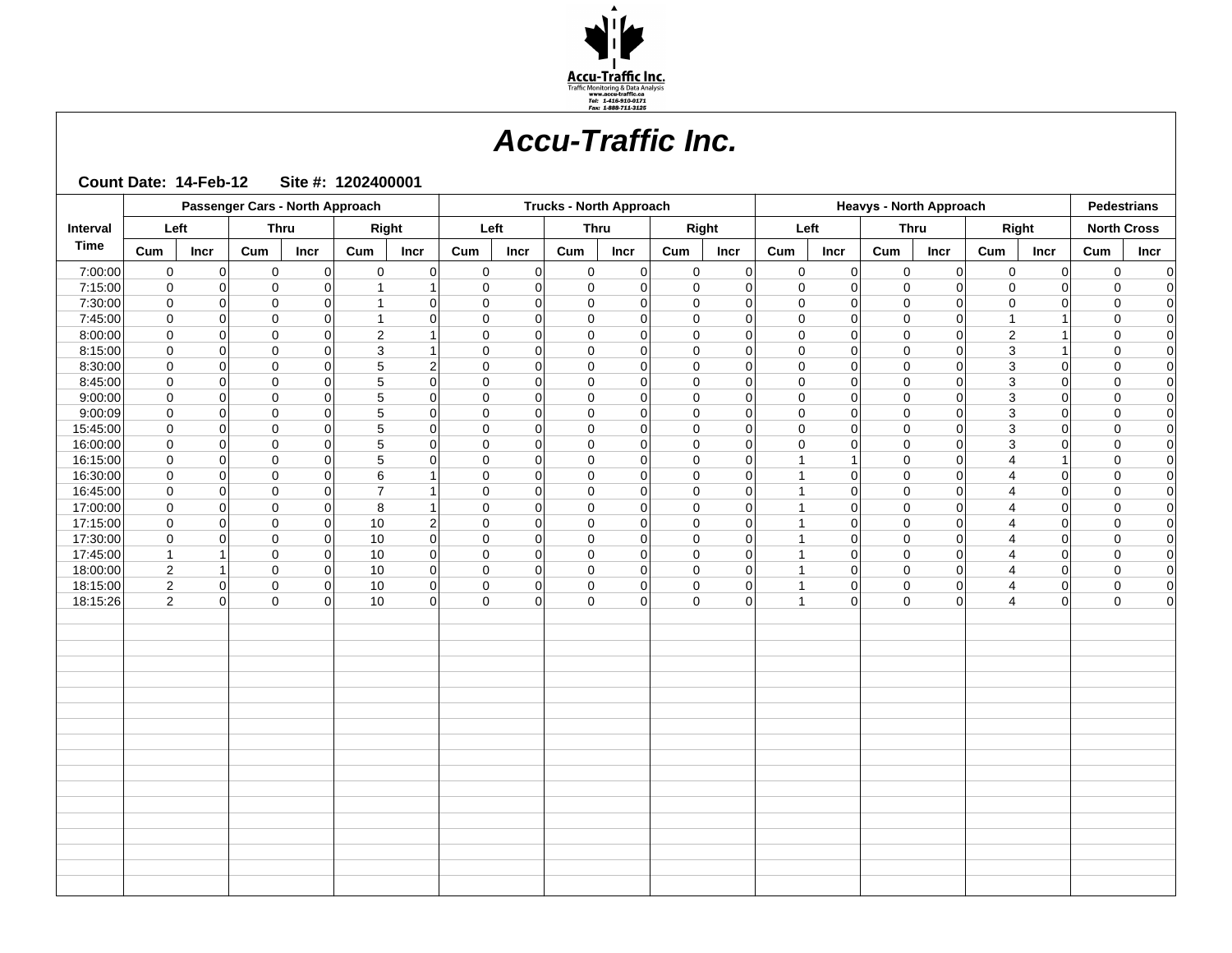

|                      |                            |                | Passenger Cars - East Approach |                                |                          |                      |                            |                      | <b>Trucks - East Approach</b> |                      |                         |                      |                            |                      | <b>Heavys - East Approach</b> |                |                |               |                         | <b>Pedestrians</b>     |
|----------------------|----------------------------|----------------|--------------------------------|--------------------------------|--------------------------|----------------------|----------------------------|----------------------|-------------------------------|----------------------|-------------------------|----------------------|----------------------------|----------------------|-------------------------------|----------------|----------------|---------------|-------------------------|------------------------|
| Interval             | Left                       |                | <b>Thru</b>                    |                                | Right                    |                      | Left                       |                      | Thru                          |                      | Right                   |                      | Left                       |                      | Thru                          |                | Right          |               |                         | <b>East Cross</b>      |
| <b>Time</b>          | Cum                        | <b>Incr</b>    | Cum                            | Incr                           | Cum                      | Incr                 | Cum                        | Incr                 | Cum                           | <b>Incr</b>          | Cum                     | Incr                 | Cum                        | <b>Incr</b>          | Cum                           | <b>Incr</b>    | Cum            | Incr          | Cum                     | <b>Incr</b>            |
| 7:00:00              | $\mathbf 0$                | $\overline{0}$ | $\mathbf 0$                    | $\overline{0}$                 | $\mathsf 0$              | $\overline{0}$       | $\mathsf{O}$               | 0                    | $\mathsf{O}\xspace$           | $\mathbf 0$          | $\mathsf{O}$            | 0                    | $\mathbf 0$                | 0                    | $\mathsf{O}\xspace$           | 0              | $\mathbf 0$    | $\Omega$      | $\mathsf{O}\xspace$     | $\pmb{0}$              |
| 7:15:00              | $\mathbf 0$                | $\Omega$       | 28                             | 28                             | $\mathbf 0$              | $\Omega$             | $\mathbf 0$                | $\Omega$             | $\mathbf 0$                   | $\Omega$             | $\mathbf 0$             | $\Omega$             | $\mathbf 0$                | $\Omega$             | $\mathbf{1}$                  |                | $\mathbf 0$    | $\Omega$      | $\mathbf 0$             | 0                      |
| 7:30:00              | $\mathsf 0$                | $\Omega$       | 68                             | 40                             | $\mathsf 0$              | $\Omega$             | $\mathsf{O}\xspace$        | $\overline{0}$       | $\mathbf{1}$                  |                      | $\mathbf 0$             | 0                    | $\mathbf 0$                | $\Omega$             | $\overline{c}$                |                | $\mathbf 0$    | O             | $\mathbf 0$             | $\mathsf 0$            |
| 7:45:00              | $\mathbf 0$                | $\Omega$       | 120                            | 52                             | $\mathbf 0$              | $\Omega$             | $\mathbf 0$                | $\Omega$             | 3                             | $\mathfrak{p}$       | $\Omega$                | $\Omega$             | $\mathbf 0$                |                      | 5                             | $\mathbf{3}$   |                |               | $\mathbf 0$             | $\pmb{0}$              |
| 8:00:00              | $\mathbf 0$                | $\Omega$       | 170                            | 50                             | $\mathbf 0$              | $\Omega$             | $\Omega$                   | $\Omega$             | 3                             | $\Omega$             | $\Omega$                | $\Omega$             | $\Omega$                   | $\Omega$             | 8                             | 3              | $\overline{ }$ | $\Omega$      | $\Omega$                | 0                      |
| 8:15:00              | $\mathbf 0$                | $\mathbf 0$    | 209                            | 39                             | $\pmb{0}$                | $\Omega$             | $\mathbf 0$                | $\overline{0}$       | 3                             | $\Omega$             | $\mathbf 0$             | 0                    | $\mathbf 0$                | $\Omega$             | 11                            | 3 <sup>2</sup> | $\overline{1}$ | $\Omega$      | $\mathbf 0$             | $\mathsf 0$            |
| 8:30:00              | $\mathbf 0$                | $\Omega$       | 257                            | 48                             | $\pmb{0}$                | $\Omega$             | $\mathbf 0$                | $\Omega$             | $\overline{\mathbf{4}}$       |                      | $\mathbf 0$             | $\Omega$             | $\mathbf 0$                | $\Omega$             | 13                            | $\overline{2}$ | $\overline{1}$ |               | $\Omega$                | 0                      |
| 8:45:00              | 0                          | $\Omega$       | 299                            | 42                             | $\pmb{0}$                | $\Omega$             | $\Omega$                   | $\Omega$             | 5                             |                      | $\Omega$                | $\Omega$             | $\pmb{0}$                  | $\Omega$             | 13                            | 0              | $\overline{1}$ | $\Omega$      | $\Omega$                | $\pmb{0}$              |
| 9:00:00              | $\mathbf 0$                | 0              | 347                            | 48                             | $\mathbf 0$              | $\Omega$             | $\mathbf 0$                | $\Omega$             | 5                             | $\Omega$             | $\mathbf 0$             | $\Omega$             | $\mathbf 0$                | $\Omega$             | 15                            | $\overline{2}$ | $\overline{ }$ | $\Omega$      | $\mathbf 0$             | $\pmb{0}$              |
| 9:00:09              | $\mathbf 0$                | $\Omega$       | 347                            | $\Omega$                       | $\mathbf 0$              | $\Omega$             | $\mathbf 0$                | $\Omega$             | 5                             |                      | $\mathbf 0$             | $\Omega$             | $\mathbf 0$                | $\Omega$             | 15                            | $\Omega$       | $\overline{1}$ |               | $\Omega$                | 0                      |
| 15:45:00             | 0                          | 0              | 347                            | $\overline{0}$<br>$\mathbf{1}$ | $\overline{0}$           | $\Omega$<br>$\Omega$ | $\mathbf 0$                | $\overline{0}$       | 5                             | $\Omega$<br>$\Omega$ | $\mathbf 0$             | 0                    | $\mathbf 0$                | $\Omega$             | 15<br>15                      | 0 <br>$\Omega$ | $\overline{1}$ | $\Omega$<br>∩ | $\mathbf 0$             | $\pmb{0}$              |
| 16:00:00<br>16:15:00 | $\mathbf 0$<br>$\mathbf 0$ | 0<br>$\Omega$  | 348<br>472                     | 124                            | $\mathbf 0$<br>$\pmb{0}$ | $\Omega$             | $\mathbf 0$<br>$\mathbf 0$ | $\Omega$<br>$\Omega$ | 5<br>5                        |                      | $\mathbf 0$<br>$\Omega$ | $\Omega$<br>$\Omega$ | $\mathbf 0$<br>$\mathbf 0$ | $\Omega$<br>$\Omega$ | 18                            | 3              |                |               | $\mathbf 0$<br>$\Omega$ | $\pmb{0}$              |
| 16:30:00             | $\mathbf 0$                | 0              | 579                            | 107                            | $\mathbf{1}$             |                      | $\mathbf 0$                | $\Omega$             | 6                             |                      | $\Omega$                | $\Omega$             | $\mathbf 0$                | $\overline{0}$       | 21                            | 3              | $\overline{1}$ | ∩             | $\mathbf 0$             | $\pmb{0}$<br>$\pmb{0}$ |
| 16:45:00             | $\mathbf 0$                | $\Omega$       | 692                            | 113                            | $\overline{2}$           |                      | $\mathbf 0$                | $\Omega$             | $\overline{7}$                |                      | $\mathbf 0$             | $\Omega$             | $\mathbf 0$                | $\Omega$             | 25                            | $\overline{4}$ | $\overline{ }$ | O             | $\Omega$                | $\mathbf 0$            |
| 17:00:00             | $\mathbf 0$                | 0              | 809                            | 117                            | $\overline{c}$           | $\Omega$             | $\mathbf 0$                | $\mathbf 0$          | 8                             |                      | $\mathbf 0$             | $\overline{0}$       | $\mathbf 0$                | 0                    | 27                            | $\overline{2}$ |                |               | $\mathbf 0$             | $\pmb{0}$              |
| 17:15:00             | $\mathbf 0$                | $\mathbf 0$    | 936                            | 127                            | 3                        |                      | $\mathbf 0$                | $\overline{0}$       | 9                             |                      | $\Omega$                | $\Omega$             | $\mathbf 0$                | $\Omega$             | 27                            | $\Omega$       | $\overline{1}$ | $\Omega$      | $\Omega$                | $\pmb{0}$              |
| 17:30:00             | $\mathsf 0$                | $\Omega$       | 1083                           | 147                            | 3                        | $\Omega$             | $\mathbf 0$                | 0                    | 11                            | 2                    | $\Omega$                | $\Omega$             | $\mathbf 0$                | $\Omega$             | 27                            | $\Omega$       | $\overline{1}$ | $\Omega$      | $\Omega$                | $\mathbf 0$            |
| 17:45:00             | $\mathbf 0$                | $\mathbf 0$    | 1213                           | 130                            | 3                        | $\Omega$             | $\mathbf 0$                | $\overline{0}$       | 11                            | $\Omega$             | $\Omega$                | 0                    | $\mathbf 0$                | $\overline{0}$       | 27                            | 0              | $\overline{1}$ | $\Omega$      | $\Omega$                | 0                      |
| 18:00:00             | $\mathbf 0$                | $\mathbf 0$    | 1319                           | 106                            | 3                        | $\Omega$             | $\mathbf 0$                | $\overline{0}$       | 11                            | $\Omega$             | $\mathbf 0$             | $\Omega$             | $\mathbf 0$                | $\Omega$             | 29                            | $\vert$ 2      | $\overline{1}$ | $\Omega$      | $\mathbf 0$             | $\mathbf 0$            |
| 18:15:00             | $\mathsf 0$                | $\mathbf 0$    | 1320                           | $\mathbf{1}$                   | 3                        | $\Omega$             | $\mathbf 0$                | 0                    | 11                            | $\Omega$             | $\pmb{0}$               | 0                    | $\pmb{0}$                  | $\Omega$             | 29                            | $\Omega$       | $\overline{1}$ | $\Omega$      | $\mathbf 0$             | $\mathsf{O}\xspace$    |
| 18:15:26             | $\mathbf{0}$               | $\Omega$       | 1320                           | 0                              | 3                        | $\Omega$             | $\Omega$                   | $\Omega$             | 11                            | $\Omega$             | $\Omega$                | $\Omega$             | $\Omega$                   | $\Omega$             | 29                            | $\Omega$       | $\overline{1}$ | $\Omega$      | $\Omega$                | $\pmb{0}$              |
|                      |                            |                |                                |                                |                          |                      |                            |                      |                               |                      |                         |                      |                            |                      |                               |                |                |               |                         |                        |
|                      |                            |                |                                |                                |                          |                      |                            |                      |                               |                      |                         |                      |                            |                      |                               |                |                |               |                         |                        |
|                      |                            |                |                                |                                |                          |                      |                            |                      |                               |                      |                         |                      |                            |                      |                               |                |                |               |                         |                        |
|                      |                            |                |                                |                                |                          |                      |                            |                      |                               |                      |                         |                      |                            |                      |                               |                |                |               |                         |                        |
|                      |                            |                |                                |                                |                          |                      |                            |                      |                               |                      |                         |                      |                            |                      |                               |                |                |               |                         |                        |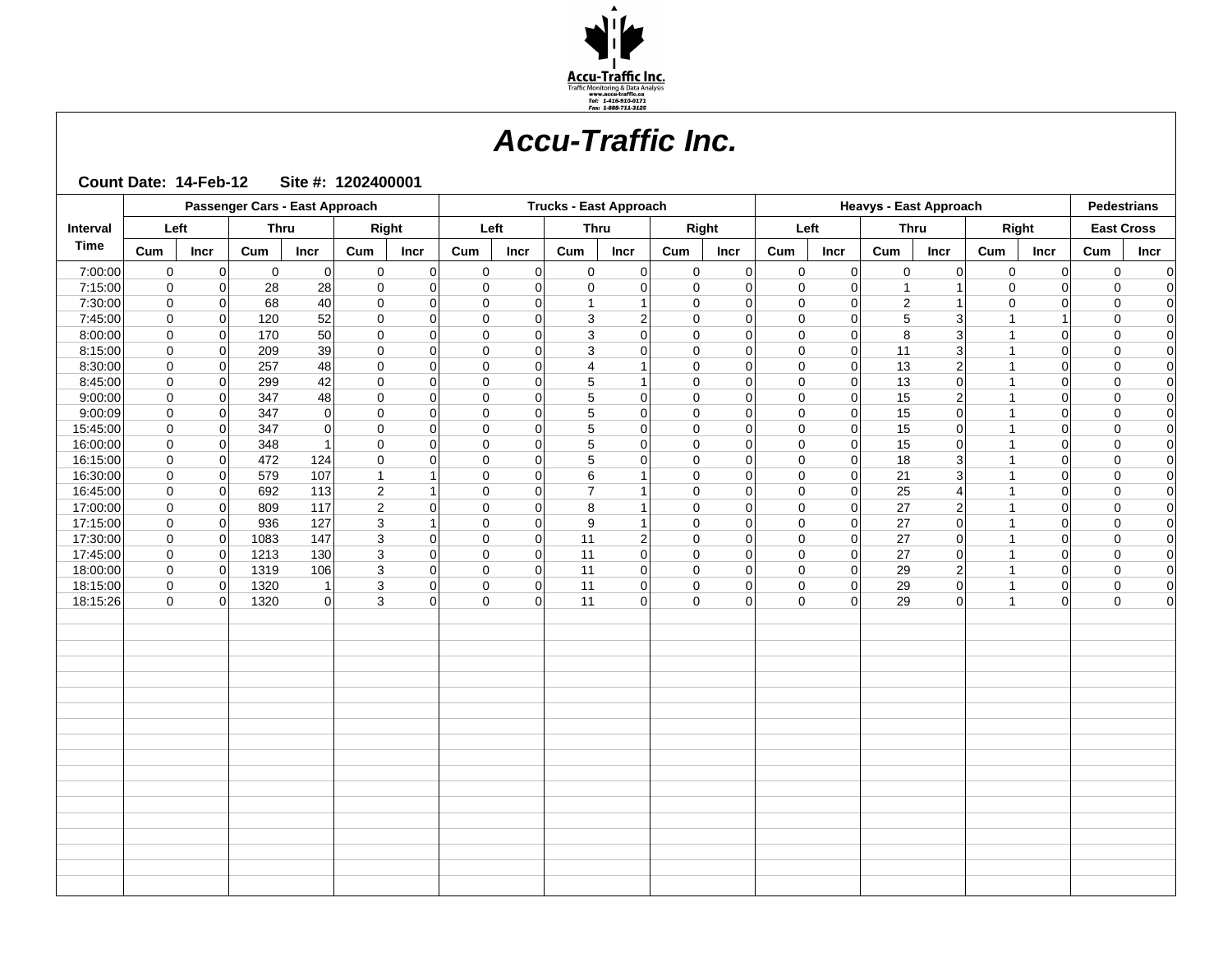

|                    | Passenger Cars - South Approach |                |                          |                         |                            |                |                            |                | <b>Trucks - South Approach</b> |                      |                         |                      |                             |                         | <b>Heavys - South Approach</b> |                |                             |                         |     | <b>Pedestrians</b>                   |
|--------------------|---------------------------------|----------------|--------------------------|-------------------------|----------------------------|----------------|----------------------------|----------------|--------------------------------|----------------------|-------------------------|----------------------|-----------------------------|-------------------------|--------------------------------|----------------|-----------------------------|-------------------------|-----|--------------------------------------|
| Interval           | Left                            |                |                          | <b>Thru</b>             |                            | Right          | Left                       |                | Thru                           |                      |                         | Right                |                             | Left                    | <b>Thru</b>                    |                | Right                       |                         |     | <b>South Cross</b>                   |
| <b>Time</b>        | Cum                             | <b>Incr</b>    | Cum                      | Incr                    | Cum                        | <b>Incr</b>    | Cum                        | Incr           | Cum                            | Incr                 | Cum                     | Incr                 | Cum                         | Incr                    | Cum                            | Incr           | Cum                         | <b>Incr</b>             | Cum | <b>Incr</b>                          |
| 7:00:00            | $\mathbf 0$                     | 0              | $\mathsf{O}\xspace$      | 0                       | $\mathbf 0$                | $\overline{0}$ | $\mathbf 0$                | 0              | $\mathbf 0$                    | $\overline{0}$       | $\mathbf 0$             | 0                    | $\mathbf 0$                 | $\overline{0}$          | $\mathsf 0$                    | 0              | $\mathbf 0$                 | $\overline{0}$          |     | $\mathbf 0$<br>$\mathbf 0$           |
| 7:15:00            | $\pmb{0}$                       | 0              | $\mathsf{O}\xspace$      | 0                       | $\mathbf 0$                | $\mathbf 0$    | $\mathbf 0$                | 0              | $\mathbf{0}$                   | $\Omega$             | $\mathsf{O}\xspace$     | $\overline{0}$       | $\mathsf{O}\xspace$         | $\overline{0}$          | $\mathsf{O}\xspace$            | 0              | $\mathsf{O}\xspace$         | $\overline{0}$          |     | $\mathsf{O}\xspace$<br>$\mathbf 0$   |
| 7:30:00            | $\mathbf 0$                     | $\Omega$       | $\mathbf 0$              | $\Omega$                | $\mathbf 0$                | $\Omega$       | $\mathbf 0$                | $\Omega$       | $\mathbf 0$                    | $\Omega$             | $\mathbf 0$             | $\Omega$             | $\mathbf 0$                 | $\Omega$                | $\mathbf 0$                    | 0              | $\mathbf 0$                 | 0                       |     | $\mathbf 0$<br>$\mathbf 0$           |
| 7:45:00            | $\mathbf 0$                     | $\Omega$       | $\Omega$                 | $\Omega$                | $\mathbf 0$                | $\Omega$       | $\mathbf 0$                | $\Omega$       | $\Omega$                       | $\Omega$             | $\Omega$                | $\Omega$             | $\mathbf 0$                 | $\Omega$                | $\mathbf 0$                    | $\Omega$       | $\mathbf 0$                 | $\Omega$                |     | $\mathbf 0$<br>0                     |
| 8:00:00            | $\mathbf{0}$                    | $\mathbf 0$    | $\mathbf{0}$             | $\mathbf 0$             | $\overline{0}$             | $\Omega$       | $\mathbf 0$                | 0              | $\mathbf 0$                    | $\Omega$             | $\mathbf 0$             | $\overline{0}$       | $\mathbf 0$                 | $\mathbf 0$             | $\mathbf 0$                    | 0              | $\pmb{0}$                   | 0                       |     | $\mathbf 0$<br>$\mathbf 0$           |
| 8:15:00            | $\mathbf 0$                     | $\Omega$       | $\mathbf 0$              | $\Omega$                | $\mathbf 0$                | $\Omega$       | $\mathbf 0$                | $\Omega$       | $\mathbf 0$<br>$\Omega$        | $\Omega$<br>$\Omega$ | $\mathbf 0$<br>$\Omega$ | $\Omega$<br>$\Omega$ | $\mathbf 0$<br>$\mathbf{0}$ | $\Omega$                | $\mathbf 0$                    | 0              | $\mathbf 0$<br>$\mathbf{0}$ | 0                       |     | $\mathbf 0$<br>0                     |
| 8:30:00<br>8:45:00 | $\mathbf 0$<br>$\pmb{0}$        | $\Omega$<br> 0 | $\mathbf 0$<br>$\pmb{0}$ | $\Omega$<br>$\mathbf 0$ | $\mathbf 0$<br>$\mathbf 0$ | $\Omega$<br>0  | $\mathbf 0$<br>$\mathbf 0$ | $\Omega$<br> 0 | $\mathbf 0$                    | $\Omega$             | $\mathbf 0$             | $\Omega$             | $\mathsf{O}\xspace$         | $\Omega$<br>$\mathbf 0$ | $\mathbf 0$<br>$\mathbf 0$     | 0 <br> 0       | $\pmb{0}$                   | $\Omega$<br>$\mathbf 0$ |     | $\mathbf 0$<br>0<br>0<br>$\mathbf 0$ |
| 9:00:00            | $\mathbf 0$                     | $\Omega$       | $\mathbf 0$              | $\Omega$                | $\mathbf 0$                | $\Omega$       | $\mathbf 0$                | $\Omega$       | $\mathbf 0$                    | $\Omega$             | $\mathbf 0$             | $\Omega$             | $\mathbf 0$                 | $\Omega$                | $\mathbf 0$                    | 0              | $\mathbf 0$                 | 0                       |     | $\mathbf 0$<br>0                     |
| 9:00:09            | $\mathbf 0$                     | $\Omega$       | $\Omega$                 | $\Omega$                | $\mathbf 0$                | $\Omega$       | $\Omega$                   | $\Omega$       | $\Omega$                       | $\Omega$             | $\Omega$                | $\Omega$             | $\mathbf 0$                 | $\Omega$                | $\Omega$                       | 0              | $\mathbf{0}$                | $\Omega$                |     | $\Omega$<br>0                        |
| 15:45:00           | $\pmb{0}$                       | $\mathbf 0$    | $\mathbf 0$              | $\mathbf 0$             | $\mathbf 0$                | $\Omega$       | $\mathbf 0$                | $\overline{0}$ | $\mathbf 0$                    | $\Omega$             | $\mathbf 0$             | $\overline{0}$       | $\mathsf{O}\xspace$         | $\mathbf 0$             | $\mathbf 0$                    | 0              | $\pmb{0}$                   | 0                       |     | $\mathbf 0$<br>$\mathbf 0$           |
| 16:00:00           | $\mathbf 0$                     | $\Omega$       | $\mathbf 0$              | $\Omega$                | $\mathbf 0$                | $\Omega$       | $\mathbf 0$                | $\Omega$       | $\mathbf 0$                    | $\Omega$             | $\mathbf 0$             | $\Omega$             | $\mathbf 0$                 | $\Omega$                | $\mathbf 0$                    | 0              | 0                           | 0                       |     | $\mathbf 0$<br>0                     |
| 16:15:00           | $\mathbf 0$                     | $\Omega$       | $\mathbf 0$              | $\Omega$                | $\mathbf 0$                | $\Omega$       | $\mathbf 0$                | $\Omega$       | $\Omega$                       | $\Omega$             | $\Omega$                | $\Omega$             | $\mathbf 0$                 | $\Omega$                | $\mathbf 0$                    | 0              | $\mathbf 0$                 | $\Omega$                |     | $\Omega$<br>0                        |
| 16:30:00           | 0                               | $\mathbf 0$    | $\mathsf{O}\xspace$      | $\mathbf 0$             | $\mathbf 0$                | $\Omega$       | $\mathbf 0$                | $\Omega$       | $\mathbf 0$                    | $\Omega$             | $\mathbf 0$             | $\Omega$             | $\mathsf{O}\xspace$         | $\mathbf 0$             | $\mathbf 0$                    | 0              | $\pmb{0}$                   | 0                       |     | $\mathbf 0$<br>0                     |
| 16:45:00           | $\mathbf 0$                     | $\Omega$       | $\mathbf 0$              | $\Omega$                | $\mathbf 0$                | $\Omega$       | $\mathbf 0$                | $\Omega$       | $\mathbf 0$                    | $\Omega$             | $\mathbf 0$             | $\Omega$             | $\mathbf 0$                 | $\mathbf 0$             | $\mathbf 0$                    | 0              | $\mathbf 0$                 | 0                       |     | $\mathbf 0$<br>0                     |
| 17:00:00           | $\mathbf 0$                     | $\Omega$       | $\Omega$                 | $\Omega$                | $\Omega$                   | $\Omega$       | $\Omega$                   | $\Omega$       | $\Omega$                       | $\Omega$             | $\Omega$                | $\overline{0}$       | $\mathbf 0$                 | $\Omega$                | $\Omega$                       | 0              | $\mathbf 0$                 | $\Omega$                |     | 0<br>$\mathbf 0$                     |
| 17:15:00           | 0                               | $\mathbf 0$    | $\mathbf 0$              | $\mathbf 0$             | $\mathbf 0$                | $\Omega$       | $\mathbf 0$                | $\overline{0}$ | $\mathbf 0$                    | $\Omega$             | $\mathbf 0$             | $\overline{0}$       | $\pmb{0}$                   | $\mathbf 0$             | $\mathbf 0$                    | 0              | $\pmb{0}$                   | 0                       |     | 0<br>$\pmb{0}$                       |
| 17:30:00           | $\mathbf 0$                     | $\Omega$       | $\mathbf 0$              | $\Omega$                | $\mathbf 0$                | $\Omega$       | $\mathbf 0$                | $\Omega$       | $\mathbf 0$                    | ∩                    | $\mathbf 0$             | $\Omega$             | $\mathbf 0$                 | $\Omega$                | $\mathbf 0$                    | 0              | $\mathbf 0$                 | 0                       |     | $\mathbf 0$<br>$\mathbf 0$           |
| 17:45:00           | $\mathbf 0$                     | $\Omega$       | $\Omega$                 | $\Omega$                | $\Omega$                   | $\Omega$       | $\Omega$                   | $\Omega$       | $\Omega$                       | $\Omega$             | $\Omega$                | $\Omega$             | $\mathbf 0$                 | $\overline{0}$          | $\Omega$                       | 0              | $\mathbf 0$                 | $\Omega$                |     | $\Omega$<br>$\mathbf 0$              |
| 18:00:00           | 0                               | 0              | $\mathbf 0$              | 0                       | $\mathbf 0$                | $\Omega$       | $\mathbf 0$                | 0              | $\mathbf 0$                    | $\Omega$             | $\mathbf 0$             | $\overline{0}$       | $\mathsf{O}\xspace$         | $\mathbf 0$             | $\mathbf 0$                    | 0              | $\mathsf{O}\xspace$         | $\overline{0}$          |     | 0<br>$\mathbf 0$                     |
| 18:15:00           | $\mathbf 0$                     | 0              | $\mathbf 0$              | 0                       | $\mathbf 0$                | $\Omega$       | $\mathbf 0$                | $\Omega$       | $\mathbf 0$                    | $\Omega$             | $\mathbf 0$             | $\overline{0}$       | $\mathbf 0$                 | $\mathbf 0$             | $\mathbf 0$                    | $\overline{0}$ | $\pmb{0}$                   | 0                       |     | $\mathbf 0$<br>0                     |
| 18:15:26           | $\Omega$                        | $\Omega$       | $\Omega$                 | $\Omega$                | $\Omega$                   | $\Omega$       | $\Omega$                   | $\Omega$       | $\Omega$                       | $\Omega$             | $\Omega$                | $\Omega$             | $\mathbf 0$                 | $\Omega$                | $\Omega$                       | $\Omega$       | $\mathbf{0}$                | $\overline{0}$          |     | $\Omega$<br>$\mathbf 0$              |
|                    |                                 |                |                          |                         |                            |                |                            |                |                                |                      |                         |                      |                             |                         |                                |                |                             |                         |     |                                      |
|                    |                                 |                |                          |                         |                            |                |                            |                |                                |                      |                         |                      |                             |                         |                                |                |                             |                         |     |                                      |
|                    |                                 |                |                          |                         |                            |                |                            |                |                                |                      |                         |                      |                             |                         |                                |                |                             |                         |     |                                      |
|                    |                                 |                |                          |                         |                            |                |                            |                |                                |                      |                         |                      |                             |                         |                                |                |                             |                         |     |                                      |
|                    |                                 |                |                          |                         |                            |                |                            |                |                                |                      |                         |                      |                             |                         |                                |                |                             |                         |     |                                      |
|                    |                                 |                |                          |                         |                            |                |                            |                |                                |                      |                         |                      |                             |                         |                                |                |                             |                         |     |                                      |
|                    |                                 |                |                          |                         |                            |                |                            |                |                                |                      |                         |                      |                             |                         |                                |                |                             |                         |     |                                      |
|                    |                                 |                |                          |                         |                            |                |                            |                |                                |                      |                         |                      |                             |                         |                                |                |                             |                         |     |                                      |
|                    |                                 |                |                          |                         |                            |                |                            |                |                                |                      |                         |                      |                             |                         |                                |                |                             |                         |     |                                      |
|                    |                                 |                |                          |                         |                            |                |                            |                |                                |                      |                         |                      |                             |                         |                                |                |                             |                         |     |                                      |
|                    |                                 |                |                          |                         |                            |                |                            |                |                                |                      |                         |                      |                             |                         |                                |                |                             |                         |     |                                      |
|                    |                                 |                |                          |                         |                            |                |                            |                |                                |                      |                         |                      |                             |                         |                                |                |                             |                         |     |                                      |
|                    |                                 |                |                          |                         |                            |                |                            |                |                                |                      |                         |                      |                             |                         |                                |                |                             |                         |     |                                      |
|                    |                                 |                |                          |                         |                            |                |                            |                |                                |                      |                         |                      |                             |                         |                                |                |                             |                         |     |                                      |
|                    |                                 |                |                          |                         |                            |                |                            |                |                                |                      |                         |                      |                             |                         |                                |                |                             |                         |     |                                      |
|                    |                                 |                |                          |                         |                            |                |                            |                |                                |                      |                         |                      |                             |                         |                                |                |                             |                         |     |                                      |
|                    |                                 |                |                          |                         |                            |                |                            |                |                                |                      |                         |                      |                             |                         |                                |                |                             |                         |     |                                      |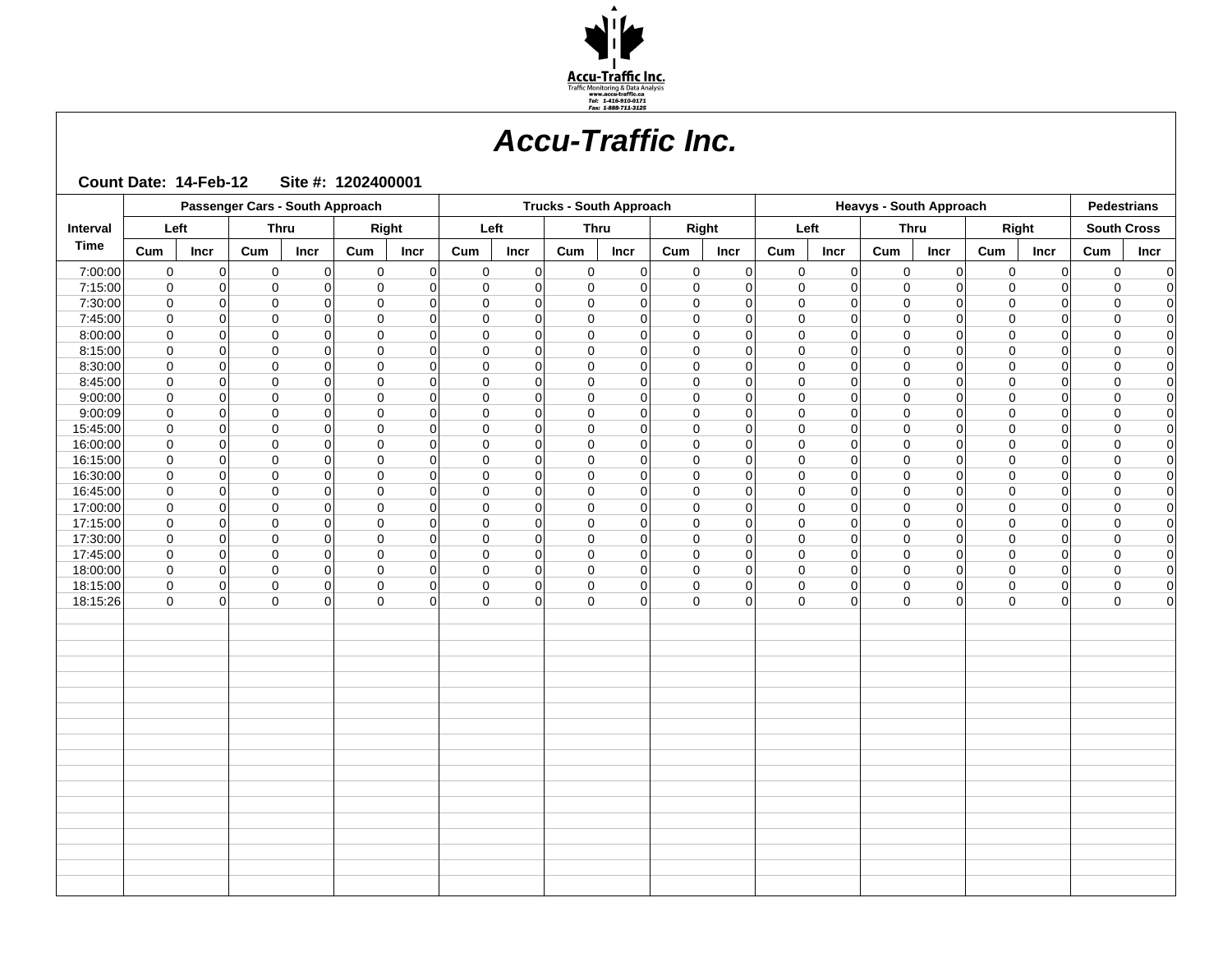

|                      | Passenger Cars - West Approach |                         | <b>Trucks - West Approach</b> |              |                         |                      |                            |                      | <b>Heavys - West Approach</b> |                      |                  |                                  |                         | <b>Pedestrians</b>   |                |                         |                  |                      |                            |                   |
|----------------------|--------------------------------|-------------------------|-------------------------------|--------------|-------------------------|----------------------|----------------------------|----------------------|-------------------------------|----------------------|------------------|----------------------------------|-------------------------|----------------------|----------------|-------------------------|------------------|----------------------|----------------------------|-------------------|
| Interval             | Left                           |                         | <b>Thru</b>                   |              | Right                   |                      | Left                       |                      | Thru                          |                      | Right            |                                  | Left                    |                      | Thru           |                         | Right            |                      |                            | <b>West Cross</b> |
| <b>Time</b>          | Cum                            | <b>Incr</b>             | Cum                           | Incr         | Cum                     | <b>Incr</b>          | Cum                        | Incr                 | Cum                           | Incr                 | Cum              | Incr                             | Cum                     | Incr                 | Cum            | Incr                    | Cum              | Incr                 | Cum                        | <b>Incr</b>       |
| 7:00:00              | $\mathbf 0$                    | $\overline{0}$          | $\overline{2}$                | 2            | $\mathsf 0$             | $\overline{0}$       | $\mathsf 0$                | 0                    | $\mathsf 0$                   | $\overline{0}$       | $\mathsf 0$      | $\overline{0}$                   | $\mathsf 0$             | $\overline{0}$       | $\mathbf 0$    | $\overline{0}$          | $\mathbf 0$      | $\mathbf 0$          | $\mathsf 0$                | $\overline{0}$    |
| 7:15:00              | $\mathbf 0$                    | $\overline{0}$          | 121                           | 119          | $\mathbf 0$             | $\Omega$             | $\mathbf 0$                | $\Omega$             | $\overline{2}$                | $\overline{2}$       | $\mathbf 0$      | $\Omega$                         | $\mathbf 0$             | $\Omega$             | $\overline{2}$ | $\overline{2}$          | $\Omega$         | $\Omega$             | $\mathbf 0$                | $\overline{0}$    |
| 7:30:00              | $\mathbf 0$                    | $\overline{0}$          | 231                           | 110          | $\mathbf 0$             | $\Omega$             | $\mathbf 0$                | $\Omega$             | 3                             |                      | 0                | $\Omega$                         | $\Omega$                | $\Omega$             | $\overline{4}$ | 2 <sup>2</sup>          | $\Omega$         |                      | $\mathbf 0$                | $\pmb{0}$         |
| 7:45:00              | $\mathbf 0$                    | $\Omega$                | 371                           | 140          | $\mathbf 0$             | $\Omega$             | $\mathbf 0$                | $\Omega$             | 4                             |                      | $\mathbf 0$      | $\Omega$                         | $\mathbf 0$             | $\Omega$             | 6              | $\overline{2}$          | $\mathbf 0$      | $\Omega$             | $\mathbf 0$                | $\overline{0}$    |
| 8:00:00              | $\mathbf{2}^{\prime}$          | $\overline{2}$          | 494                           | 123          | $\Omega$                | $\Omega$             | $\Omega$                   | $\Omega$             | $\overline{7}$                | 3                    | $\Omega$         | $\Omega$                         | $\overline{1}$          |                      | 10             | $\vert$                 | $\Omega$         | $\Omega$             | $\Omega$                   | $\overline{0}$    |
| 8:15:00              | 3                              | $\mathbf{1}$            | 602                           | 108          | $\mathbf 0$             | $\Omega$             | $\mathbf 0$                | 0                    | 11                            | 4                    | 0                | $\overline{0}$                   | $\overline{\mathbf{c}}$ |                      | 11             | $\mathbf{1}$            | 0                | $\Omega$             | $\mathbf 0$                | $\pmb{0}$         |
| 8:30:00              | 3                              | $\Omega$                | 697                           | 95           | $\mathbf 0$             | $\Omega$             | $\mathbf 0$                | $\Omega$             | 11                            | $\Omega$             | 0                | $\Omega$                         | $\mathbf 2$             | $\overline{0}$       | 13             | $\overline{2}$          | $\mathbf 0$      |                      | $\mathbf 0$                | $\overline{0}$    |
| 8:45:00              | 3                              | $\overline{0}$          | 785                           | 88           | $\mathbf 0$             | $\Omega$             | $\mathbf 0$                | $\Omega$             | 11                            | $\Omega$             | $\mathbf 0$      | $\Omega$                         | 2                       | $\Omega$             | 17             | $\vert$                 | 0                | $\Omega$             | $\Omega$                   | $\pmb{0}$         |
| 9:00:00              | 3                              | $\Omega$                | 894                           | 109          | 0                       | $\Omega$             | 0                          | $\overline{0}$       | 12                            |                      | $\mathbf 0$      | $\Omega$                         | $\overline{2}$          | $\Omega$             | 19             | 2 <sup>1</sup>          | $\mathbf 0$      | $\Omega$             | $\mathbf 0$                | $\overline{0}$    |
| 9:00:09              | 3                              | $\Omega$                | 895                           | $\mathbf{1}$ | $\mathbf 0$             | $\Omega$             | $\Omega$                   | $\Omega$             | 12                            | $\Omega$             | $\Omega$         | $\Omega$                         | $\overline{2}$          | $\Omega$             | 19             | $\Omega$                | $\mathbf 0$      |                      | $\Omega$                   | $\overline{0}$    |
| 15:45:00             | 3                              | 0                       | 895                           | $\mathbf 0$  | $\mathbf 0$             | $\Omega$             | $\mathbf 0$                | $\mathbf 0$          | 12                            | $\mathbf 0$          | $\mathbf 0$      | $\mathbf 0$                      | $\overline{2}$          | $\Omega$             | 19             | $\mathbf 0$             | 0                | $\Omega$             | $\mathbf 0$                | $\overline{0}$    |
| 16:00:00             | 3                              | $\Omega$                | 896                           | $\mathbf{1}$ | $\mathbf 0$             | $\Omega$             | $\mathbf 0$                | $\Omega$             | 12                            | $\Omega$             | $\mathbf 0$      | $\Omega$                         | 3                       |                      | 19             | $\Omega$                | $\mathbf 0$      | $\Omega$             | $\mathbf 0$                | $\overline{0}$    |
| 16:15:00             | 3                              | $\Omega$                | 944                           | 48           | $\mathbf 0$             | $\Omega$             | $\Omega$                   | $\Omega$             | 12                            | $\Omega$             | $\Omega$         | $\Omega$                         | $\overline{4}$          | $\mathbf 1$          | 22             | $\overline{3}$          | 0                | $\Omega$             | $\Omega$                   | $\overline{0}$    |
| 16:30:00             | $\overline{4}$                 | 1                       | 1008                          | 64           | $\mathbf 0$             | $\Omega$             | $\mathbf 0$                | $\overline{0}$       | 12                            | $\Omega$             | $\mathbf 0$      | $\mathbf 0$                      | 4                       | $\Omega$             | 25             | $\mathbf{3}$            | 0                | ∩                    | $\mathbf 0$                | $\overline{0}$    |
| 16:45:00             | $\overline{4}$                 | $\Omega$                | 1066                          | 58           | $\mathbf 0$             | $\Omega$             | 0                          | $\Omega$             | 13                            |                      | 0                | $\Omega$                         | 4                       | $\Omega$             | 28             | 3 <sup>1</sup>          | $\mathbf 0$      | $\Omega$             | $\Omega$                   | $\overline{0}$    |
| 17:00:00             | 5                              | $\mathbf{1}$            | 1132                          | 66           | $\mathbf 0$             | 0                    | $\mathbf 0$                | $\overline{0}$       | 14                            |                      | 0                | $\mathbf 0$                      | $\overline{4}$          | 0                    | 32             | 4                       | $\Omega$         | $\Omega$             | $\Omega$                   | $\boldsymbol{0}$  |
| 17:15:00             | $\overline{7}$                 | $\overline{2}$          | 1189                          | 57           | $\mathbf 0$             | $\Omega$             | $\mathbf 0$                | $\overline{0}$       | 14                            | $\Omega$             | $\mathbf 0$      | $\mathbf 0$                      | 4                       | $\Omega$             | 32             | $\mathbf 0$             | 0                | $\Omega$             | $\mathbf 0$                | $\overline{0}$    |
| 17:30:00             | 10                             | $\overline{3}$          | 1250                          | 61           | $\mathbf 0$             | $\Omega$             | $\Omega$                   | $\Omega$             | 14                            | $\Omega$             | $\Omega$         | $\Omega$                         | 4                       | $\Omega$             | 32             | $\Omega$                | $\Omega$         | $\Omega$             | $\Omega$                   | $\overline{0}$    |
| 17:45:00             | 10                             | $\mathbf 0$             | 1314                          | 64<br>57     | $\mathbf 0$             | 0                    | $\mathbf 0$                | $\overline{0}$       | 14<br>14                      | 0                    | $\mathbf 0$      | $\mathbf 0$                      | 4<br>$\overline{4}$     | 0                    | 33<br>35       | $\mathbf{1}$            | $\mathbf 0$      | $\Omega$             | $\Omega$                   | $\boldsymbol{0}$  |
| 18:00:00<br>18:15:00 | 10                             | $\mathbf 0$<br>$\Omega$ | 1371                          |              | $\mathbf 0$             | $\Omega$<br>$\Omega$ | $\mathbf 0$<br>$\mathbf 0$ | $\overline{0}$       |                               | $\Omega$             | $\mathbf 0$<br>0 | $\Omega$                         |                         | $\Omega$             | 35             | $\overline{2}$          | $\mathbf 0$      | $\Omega$<br>$\Omega$ | $\mathbf 0$<br>$\mathbf 0$ | $\overline{0}$    |
| 18:15:26             | 10<br>10                       | $\Omega$                | 1371                          | 0 <br> 0     | $\mathbf 0$<br>$\Omega$ | $\Omega$             | $\Omega$                   | $\overline{0}$<br> 0 | 14<br>14                      | $\Omega$<br>$\Omega$ | $\Omega$         | $\overline{0}$<br>$\overline{0}$ | 4<br>$\overline{4}$     | $\Omega$<br>$\Omega$ | 35             | $\mathbf 0$<br>$\Omega$ | 0<br>$\mathbf 0$ |                      | $\Omega$                   | $\overline{0}$    |
|                      |                                |                         | 1371                          |              |                         |                      |                            |                      |                               |                      |                  |                                  |                         |                      |                |                         |                  | $\Omega$             |                            | $\pmb{0}$         |
|                      |                                |                         |                               |              |                         |                      |                            |                      |                               |                      |                  |                                  |                         |                      |                |                         |                  |                      |                            |                   |
|                      |                                |                         |                               |              |                         |                      |                            |                      |                               |                      |                  |                                  |                         |                      |                |                         |                  |                      |                            |                   |
|                      |                                |                         |                               |              |                         |                      |                            |                      |                               |                      |                  |                                  |                         |                      |                |                         |                  |                      |                            |                   |
|                      |                                |                         |                               |              |                         |                      |                            |                      |                               |                      |                  |                                  |                         |                      |                |                         |                  |                      |                            |                   |
|                      |                                |                         |                               |              |                         |                      |                            |                      |                               |                      |                  |                                  |                         |                      |                |                         |                  |                      |                            |                   |
|                      |                                |                         |                               |              |                         |                      |                            |                      |                               |                      |                  |                                  |                         |                      |                |                         |                  |                      |                            |                   |
|                      |                                |                         |                               |              |                         |                      |                            |                      |                               |                      |                  |                                  |                         |                      |                |                         |                  |                      |                            |                   |
|                      |                                |                         |                               |              |                         |                      |                            |                      |                               |                      |                  |                                  |                         |                      |                |                         |                  |                      |                            |                   |
|                      |                                |                         |                               |              |                         |                      |                            |                      |                               |                      |                  |                                  |                         |                      |                |                         |                  |                      |                            |                   |
|                      |                                |                         |                               |              |                         |                      |                            |                      |                               |                      |                  |                                  |                         |                      |                |                         |                  |                      |                            |                   |
|                      |                                |                         |                               |              |                         |                      |                            |                      |                               |                      |                  |                                  |                         |                      |                |                         |                  |                      |                            |                   |
|                      |                                |                         |                               |              |                         |                      |                            |                      |                               |                      |                  |                                  |                         |                      |                |                         |                  |                      |                            |                   |
|                      |                                |                         |                               |              |                         |                      |                            |                      |                               |                      |                  |                                  |                         |                      |                |                         |                  |                      |                            |                   |
|                      |                                |                         |                               |              |                         |                      |                            |                      |                               |                      |                  |                                  |                         |                      |                |                         |                  |                      |                            |                   |
|                      |                                |                         |                               |              |                         |                      |                            |                      |                               |                      |                  |                                  |                         |                      |                |                         |                  |                      |                            |                   |
|                      |                                |                         |                               |              |                         |                      |                            |                      |                               |                      |                  |                                  |                         |                      |                |                         |                  |                      |                            |                   |
|                      |                                |                         |                               |              |                         |                      |                            |                      |                               |                      |                  |                                  |                         |                      |                |                         |                  |                      |                            |                   |
|                      |                                |                         |                               |              |                         |                      |                            |                      |                               |                      |                  |                                  |                         |                      |                |                         |                  |                      |                            |                   |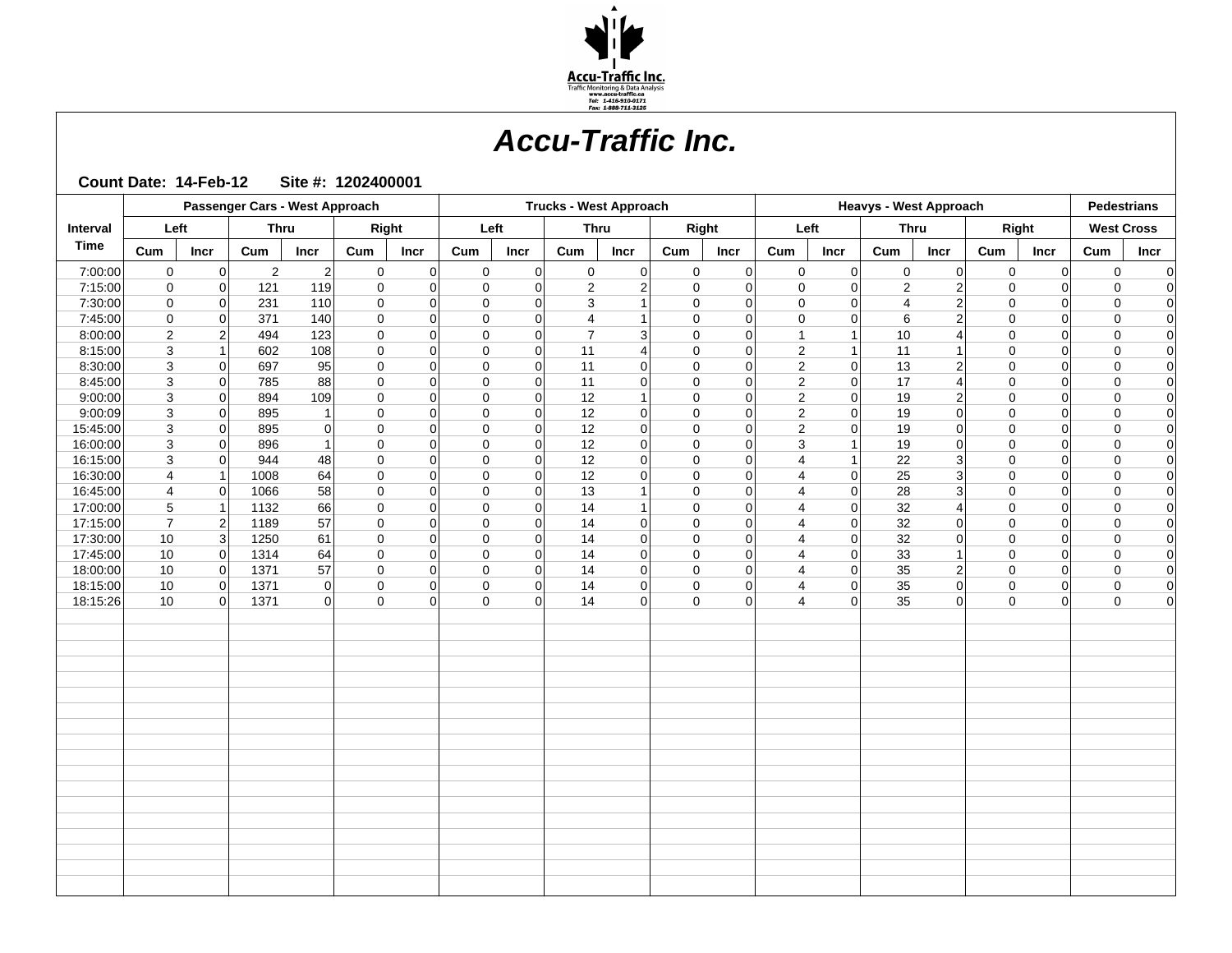# **APPENDIX B Existing Traffic**

Level Of Service Calculations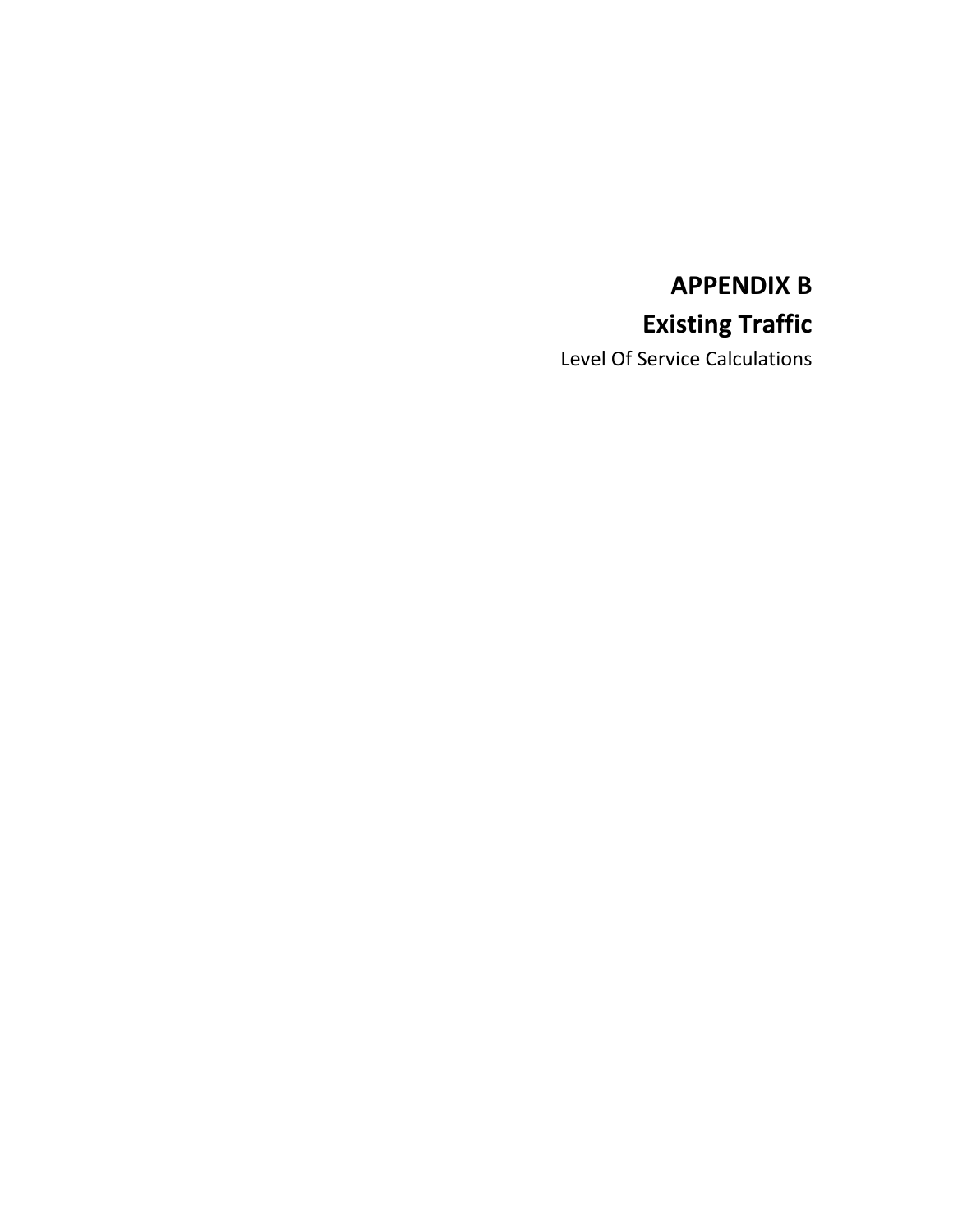| Lane Group                  | EBL            | EBT   | <b>WBT</b> | <b>WBR</b>     | <b>SBL</b> | <b>SBR</b> |  |
|-----------------------------|----------------|-------|------------|----------------|------------|------------|--|
| Lane Configurations         |                | स     | Ъ          |                | w          |            |  |
| Ideal Flow (vphpl)          | 1900           | 1900  | 1900       | 1900           | 1900       | 1900       |  |
| Turning Speed (k/h)         | 24             |       |            | 14             | 24         | 14         |  |
| Link Speed (k/h)            |                | 80    | 80         |                | 60         |            |  |
| Link Distance (m)           |                | 634.9 | 88.4       |                | 172.0      |            |  |
| Travel Time (s)             |                | 28.6  | 4.0        |                | 10.3       |            |  |
| Volume (vph)                | 5              | 510   | 207        |                | 0          | 5          |  |
| <b>Peak Hour Factor</b>     | 0.87           | 0.87  | 0.87       | 0.87           | 0.65       | 0.65       |  |
| Heavy Vehicles (%)          | 40%            | 4%    | 8%         | 100%           | 2%         | 60%        |  |
| Lane Group Flow (vph)       | $\overline{0}$ | 592   | 239        | $\overline{0}$ | 8          | $\Omega$   |  |
| <b>Intersection Summary</b> |                |       |            |                |            |            |  |
| Area Type:                  | Other          |       |            |                |            |            |  |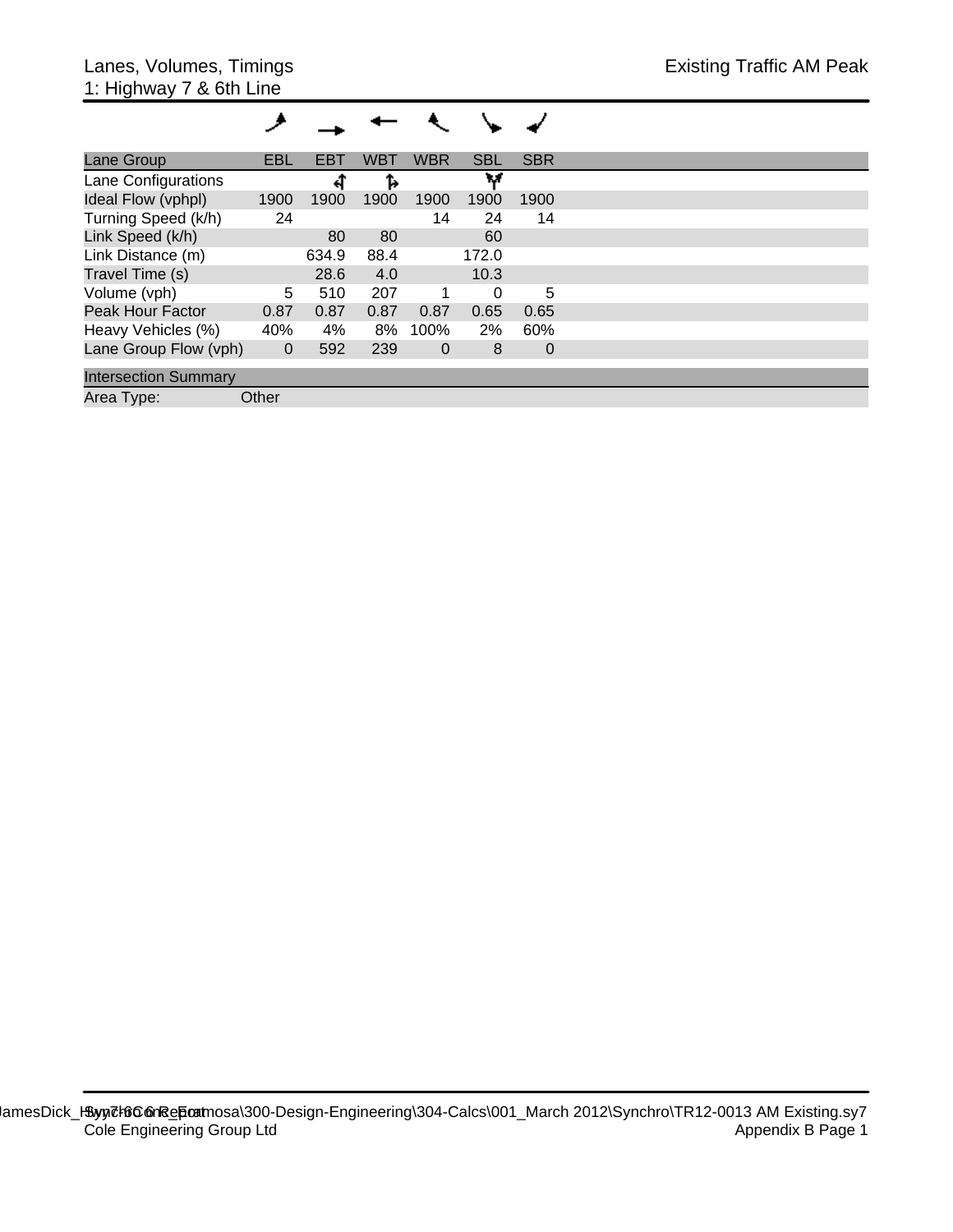| Movement                                    | EBL             | <b>EBT</b>      | <b>WBT</b>      | <b>WBR</b> | <b>SBL</b>  | <b>SBR</b>                  |              |  |
|---------------------------------------------|-----------------|-----------------|-----------------|------------|-------------|-----------------------------|--------------|--|
| Lane Configurations                         |                 | प               | 1               |            | W           |                             |              |  |
| Sign Control                                |                 | Free            | Free            |            | Stop        |                             |              |  |
| Grade                                       |                 | 0%              | 0%              |            | 0%          |                             |              |  |
| Volume (veh/h)                              | 5               | 510             | 207             | 1          | $\mathbf 0$ | 5                           |              |  |
| Peak Hour Factor                            | 0.87            | 0.87            | 0.87            | 0.87       | 0.65        | 0.65                        |              |  |
| Hourly flow rate (vph)                      | 6               | 586             | 238             | 1          | $\mathbf 0$ | 8                           |              |  |
| Pedestrians                                 |                 |                 |                 |            |             |                             |              |  |
| Lane Width (m)                              |                 |                 |                 |            |             |                             |              |  |
| Walking Speed (m/s)                         |                 |                 |                 |            |             |                             |              |  |
| Percent Blockage                            |                 |                 |                 |            |             |                             |              |  |
| Right turn flare (veh)                      |                 |                 |                 |            |             |                             |              |  |
| Median type                                 |                 |                 |                 |            | None        |                             |              |  |
| Median storage veh)                         |                 |                 |                 |            |             |                             |              |  |
| Upstream signal (m)                         |                 |                 |                 |            |             |                             |              |  |
| pX, platoon unblocked                       |                 |                 |                 |            |             |                             |              |  |
| vC, conflicting volume                      | 239             |                 |                 |            | 836         | 239                         |              |  |
| vC1, stage 1 conf vol                       |                 |                 |                 |            |             |                             |              |  |
| vC2, stage 2 conf vol<br>vCu, unblocked vol | 239             |                 |                 |            | 836         | 239                         |              |  |
|                                             | 4.5             |                 |                 |            | 6.4         | 6.8                         |              |  |
| tC, single (s)<br>$tC$ , 2 stage $(s)$      |                 |                 |                 |            |             |                             |              |  |
| tF(s)                                       | 2.6             |                 |                 |            | 3.5         | 3.8                         |              |  |
| p0 queue free %                             | 99              |                 |                 |            | 100         | 99                          |              |  |
| cM capacity (veh/h)                         | 1134            |                 |                 |            | 335         | 677                         |              |  |
|                                             |                 |                 |                 |            |             |                             |              |  |
| Direction, Lane #                           | EB <sub>1</sub> | WB <sub>1</sub> | SB <sub>1</sub> |            |             |                             |              |  |
| <b>Volume Total</b>                         | 592             | 239             | 8               |            |             |                             |              |  |
| Volume Left                                 | 6               | $\mathbf 0$     | $\mathbf 0$     |            |             |                             |              |  |
| <b>Volume Right</b>                         | $\mathbf 0$     | $\mathbf{1}$    | 8               |            |             |                             |              |  |
| cSH                                         | 1134            | 1700            | 677             |            |             |                             |              |  |
| <b>Volume to Capacity</b>                   | 0.01            | 0.14            | 0.01            |            |             |                             |              |  |
| Queue Length (m)                            | 0.1             | 0.0             | 0.3             |            |             |                             |              |  |
| Control Delay (s)                           | 0.1             | 0.0             | 10.4            |            |             |                             |              |  |
| Lane LOS                                    | A               |                 | В               |            |             |                             |              |  |
| Approach Delay (s)                          | 0.1             | 0.0             | 10.4            |            |             |                             |              |  |
| Approach LOS                                |                 |                 | B               |            |             |                             |              |  |
| <b>Intersection Summary</b>                 |                 |                 |                 |            |             |                             |              |  |
| Average Delay                               |                 |                 | 0.2             |            |             |                             |              |  |
| <b>Intersection Capacity Utilization</b>    |                 |                 | 40.8%           |            |             | <b>ICU Level of Service</b> | $\mathsf{A}$ |  |
| Analysis Period (min)                       |                 |                 | 15              |            |             |                             |              |  |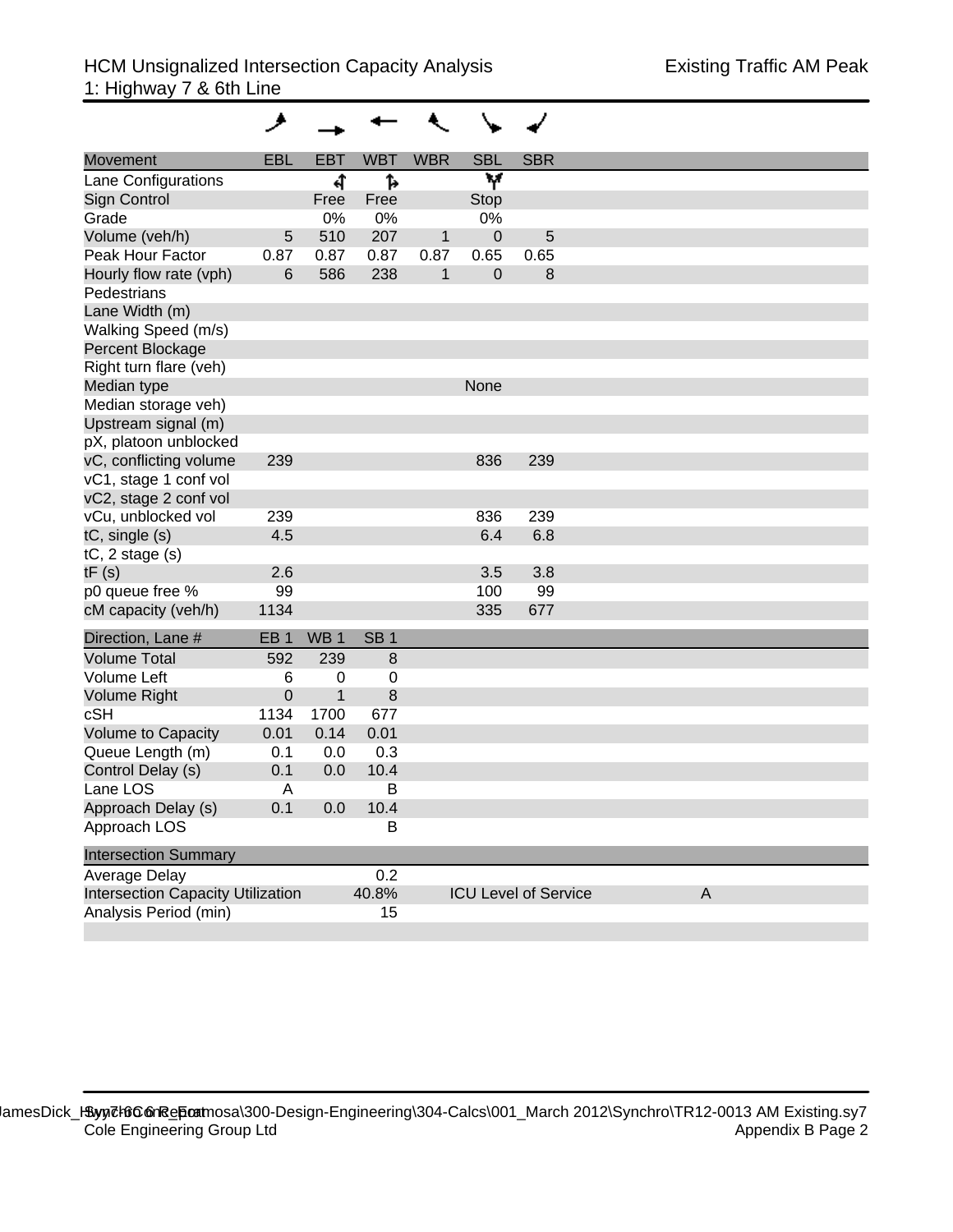| Lane Group                  | <b>EBT</b> | <b>EBR</b>  | <b>WBL</b>     | WBT    | <b>NBL</b> | <b>NBR</b> |
|-----------------------------|------------|-------------|----------------|--------|------------|------------|
| Lane Configurations         | Ъ          |             |                |        | w          |            |
| Ideal Flow (vphpl)          | 1900       | 1900        | 1900           | 1900   | 1900       | 1900       |
| Turning Speed (k/h)         |            | 14          | 24             |        | 24         | 14         |
| Link Speed (k/h)            | 80         |             |                | 80     | 50         |            |
| Link Distance (m)           | 88.4       |             |                | 1062.6 | 414.3      |            |
| Travel Time (s)             | 4.0        |             |                | 47.8   | 29.8       |            |
| Volume (vph)                | 495        | 15          | 4              | 204    | 4          | 6          |
| <b>Peak Hour Factor</b>     | 0.93       | 0.93        | 0.93           | 0.93   | 0.93       | 0.93       |
| Heavy Vehicles (%)          | 4%         | 13%         | $0\%$          | 8%     | $0\%$      | 0%         |
| Lane Group Flow (vph)       | 548        | $\mathbf 0$ | $\overline{0}$ | 223    | 10         | $\Omega$   |
| <b>Intersection Summary</b> |            |             |                |        |            |            |
| Area Type:                  | Other      |             |                |        |            |            |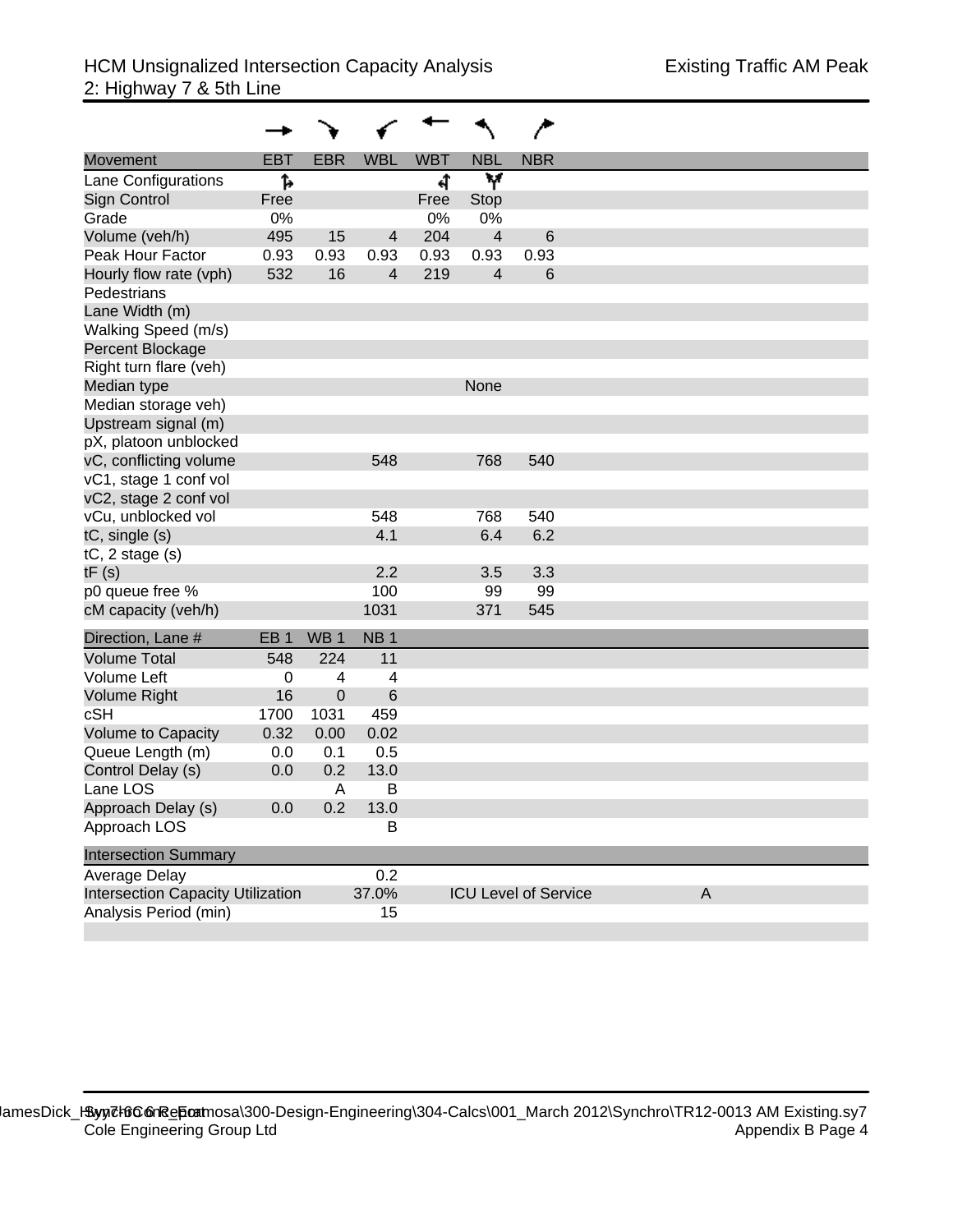| Lane Group                  | EBL            | <b>EBT</b> | <b>WBT</b> | <b>WBR</b>  | <b>SBL</b> | <b>SBR</b> |  |
|-----------------------------|----------------|------------|------------|-------------|------------|------------|--|
| Lane Configurations         |                | स          | Ъ          |             | w          |            |  |
| Ideal Flow (vphpl)          | 1900           | 1900       | 1900       | 1900        | 1900       | 1900       |  |
| Turning Speed (k/h)         | 24             |            |            | 14          | 24         | 14         |  |
| Link Speed (k/h)            |                | 80         | 80         |             | 60         |            |  |
| Link Distance (m)           |                | 634.9      | 88.4       |             | 172.0      |            |  |
| Travel Time (s)             |                | 28.6       | 4.0        |             | 10.3       |            |  |
| Volume (vph)                | 6              | 269        | 546        | 1           |            | 3          |  |
| <b>Peak Hour Factor</b>     | 0.93           | 0.93       | 0.93       | 0.93        | 0.60       | 0.60       |  |
| Heavy Vehicles (%)          | 0%             | 5%         | 2%         | $0\%$       | $0\%$      | 0%         |  |
| Lane Group Flow (vph)       | $\overline{0}$ | 295        | 588        | $\mathbf 0$ | 7          | $\Omega$   |  |
| <b>Intersection Summary</b> |                |            |            |             |            |            |  |
| Area Type:                  | Other          |            |            |             |            |            |  |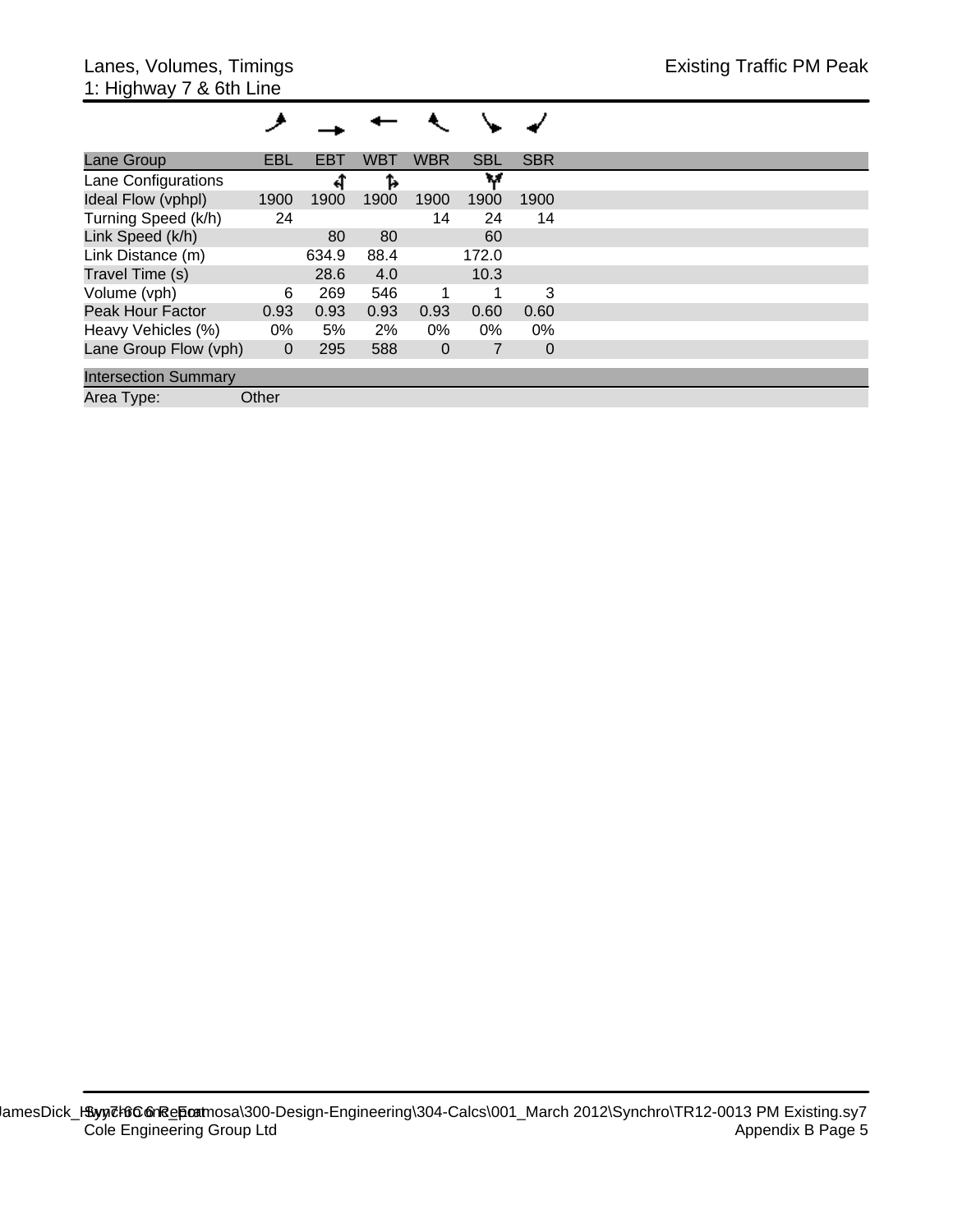| Movement                                        | EBL             | <b>EBT</b>      | <b>WBT</b>      | <b>WBR</b>   | <b>SBL</b>     | <b>SBR</b>                  |              |
|-------------------------------------------------|-----------------|-----------------|-----------------|--------------|----------------|-----------------------------|--------------|
| Lane Configurations                             |                 | ची              | 1               |              | W              |                             |              |
| <b>Sign Control</b>                             |                 | Free            | Free            |              | Stop           |                             |              |
| Grade                                           |                 | 0%              | 0%              |              | 0%             |                             |              |
| Volume (veh/h)                                  | 6               | 269             | 546             | 1            | 1              | 3                           |              |
| Peak Hour Factor                                | 0.93            | 0.93            | 0.93            | 0.93         | 0.60           | 0.60                        |              |
| Hourly flow rate (vph)                          | 6               | 289             | 587             | $\mathbf{1}$ | $\overline{2}$ | 5                           |              |
| Pedestrians                                     |                 |                 |                 |              |                |                             |              |
| Lane Width (m)                                  |                 |                 |                 |              |                |                             |              |
| Walking Speed (m/s)                             |                 |                 |                 |              |                |                             |              |
| Percent Blockage                                |                 |                 |                 |              |                |                             |              |
| Right turn flare (veh)                          |                 |                 |                 |              |                |                             |              |
| Median type                                     |                 |                 |                 |              | None           |                             |              |
| Median storage veh)                             |                 |                 |                 |              |                |                             |              |
| Upstream signal (m)                             |                 |                 |                 |              |                |                             |              |
| pX, platoon unblocked                           | 588             |                 |                 |              |                |                             |              |
| vC, conflicting volume<br>vC1, stage 1 conf vol |                 |                 |                 |              | 890            | 588                         |              |
| vC2, stage 2 conf vol                           |                 |                 |                 |              |                |                             |              |
| vCu, unblocked vol                              | 588             |                 |                 |              | 890            | 588                         |              |
| tC, single (s)                                  | 4.1             |                 |                 |              | 6.4            | 6.2                         |              |
| $tC$ , 2 stage $(s)$                            |                 |                 |                 |              |                |                             |              |
| tF(s)                                           | 2.2             |                 |                 |              | 3.5            | 3.3                         |              |
| p0 queue free %                                 | 99              |                 |                 |              | 99             | 99                          |              |
| cM capacity (veh/h)                             | 997             |                 |                 |              | 314            | 513                         |              |
| Direction, Lane #                               | EB <sub>1</sub> | WB <sub>1</sub> | SB <sub>1</sub> |              |                |                             |              |
| <b>Volume Total</b>                             | 296             | 588             | $\overline{7}$  |              |                |                             |              |
| Volume Left                                     | 6               | $\pmb{0}$       | $\overline{2}$  |              |                |                             |              |
| <b>Volume Right</b>                             | $\pmb{0}$       | 1               | 5               |              |                |                             |              |
| cSH                                             | 997             | 1700            | 443             |              |                |                             |              |
| <b>Volume to Capacity</b>                       | 0.01            | 0.35            | 0.02            |              |                |                             |              |
| Queue Length (m)                                | 0.1             | 0.0             | 0.3             |              |                |                             |              |
| Control Delay (s)                               | 0.3             | 0.0             | 13.3            |              |                |                             |              |
| Lane LOS                                        | A               |                 | B               |              |                |                             |              |
| Approach Delay (s)                              | 0.3             | 0.0             | 13.3            |              |                |                             |              |
| Approach LOS                                    |                 |                 | B               |              |                |                             |              |
| <b>Intersection Summary</b>                     |                 |                 |                 |              |                |                             |              |
| Average Delay                                   |                 |                 | 0.2             |              |                |                             |              |
| <b>Intersection Capacity Utilization</b>        |                 |                 | 38.8%           |              |                | <b>ICU Level of Service</b> | $\mathsf{A}$ |
| Analysis Period (min)                           |                 |                 | 15              |              |                |                             |              |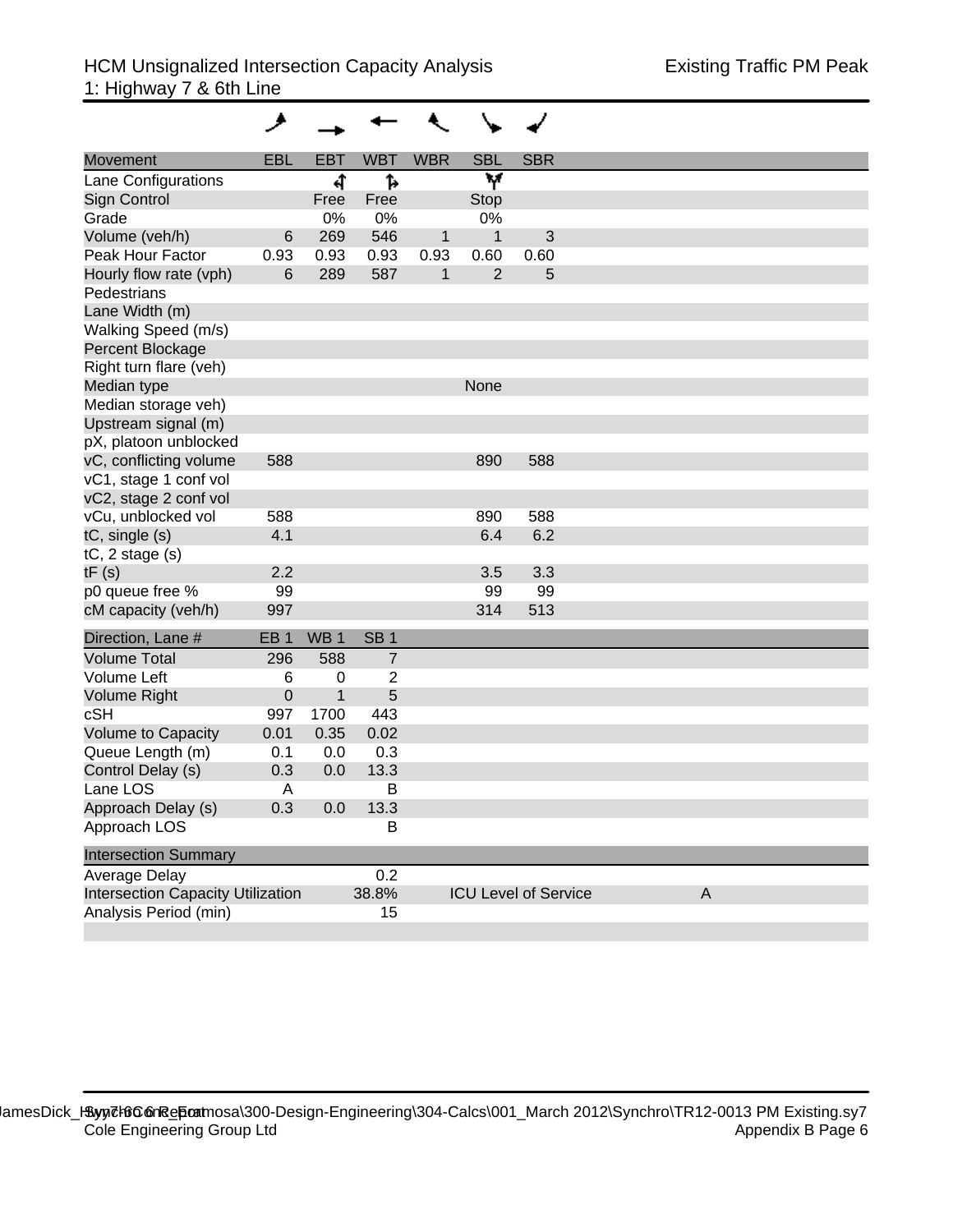| Lane Group                  | <b>EBT</b> | EBR            | <b>WBL</b> | <b>WBT</b> | <b>NBL</b> | <b>NBR</b>  |
|-----------------------------|------------|----------------|------------|------------|------------|-------------|
| Lane Configurations         | Ъ          |                |            |            | w          |             |
| Ideal Flow (vphpl)          | 1900       | 1900           | 1900       | 1900       | 1900       | 1900        |
| Turning Speed (k/h)         |            | 14             | 24         |            | 24         | 14          |
| Link Speed (k/h)            | 80         |                |            | 80         | 50         |             |
| Link Distance (m)           | 88.4       |                |            | 1062.6     | 414.3      |             |
| Travel Time (s)             | 4.0        |                |            | 47.8       | 29.8       |             |
| Volume (vph)                | 267        | 3              | 6          | 528        | 19         | 10          |
| <b>Peak Hour Factor</b>     | 0.97       | 0.97           | 0.97       | 0.97       | 0.97       | 0.97        |
| Heavy Vehicles (%)          | 5%         | $0\%$          | $0\%$      | 2%         | 0%         | $0\%$       |
| Lane Group Flow (vph)       | 278        | $\overline{0}$ | 0          | 550        | 30         | $\mathbf 0$ |
| <b>Intersection Summary</b> |            |                |            |            |            |             |
| Area Type:                  | Other      |                |            |            |            |             |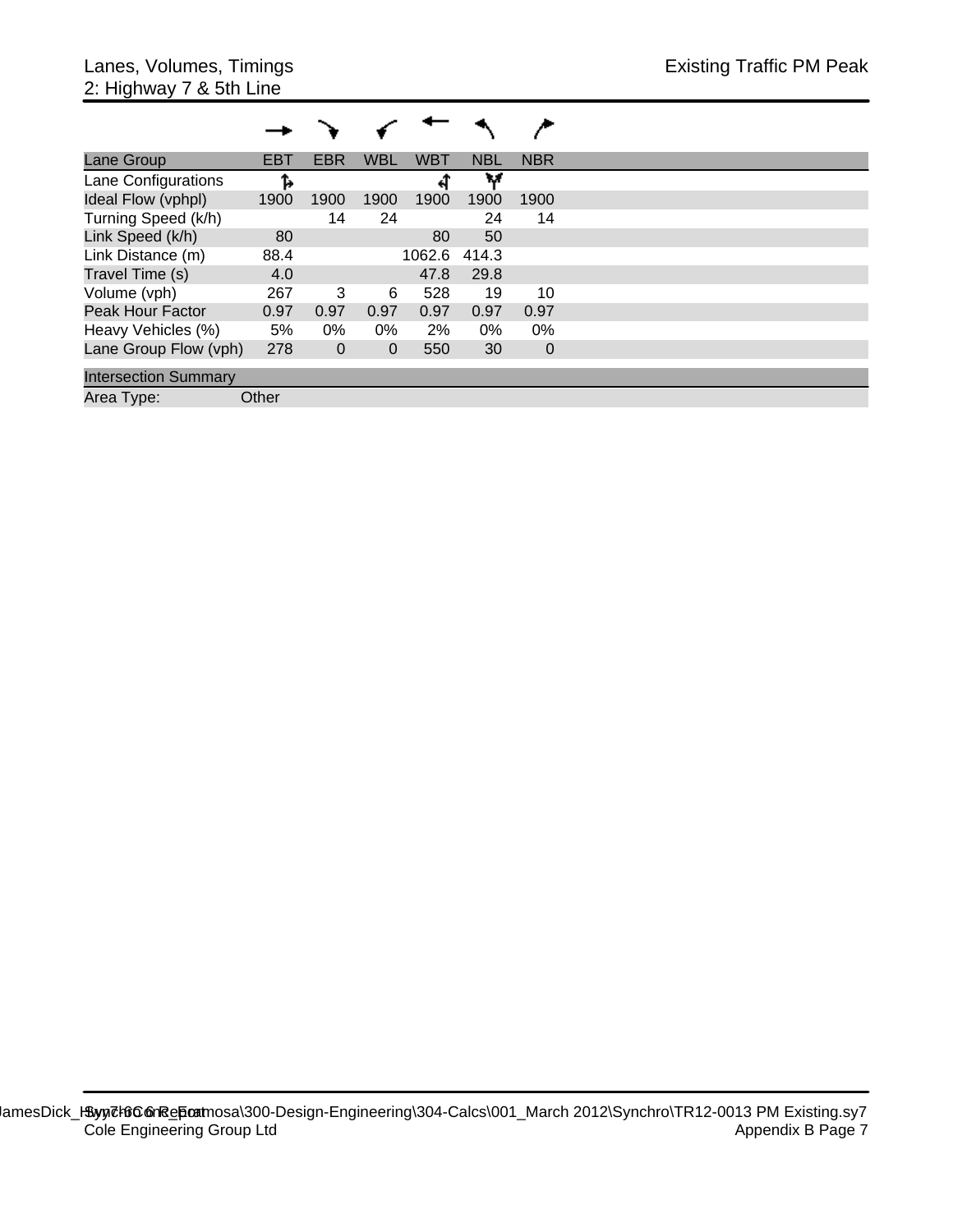| <b>Movement</b>                          | <b>EBT</b>      | <b>EBR</b>      | <b>WBL</b>      | <b>WBT</b> | <b>NBL</b>  | <b>NBR</b>                  |              |  |
|------------------------------------------|-----------------|-----------------|-----------------|------------|-------------|-----------------------------|--------------|--|
| Lane Configurations                      | ħ               |                 |                 | च          | W           |                             |              |  |
| Sign Control                             | Free            |                 |                 | Free       | <b>Stop</b> |                             |              |  |
| Grade                                    | 0%              |                 |                 | 0%         | 0%          |                             |              |  |
| Volume (veh/h)                           | 267             | $\mathfrak{S}$  | 6               | 528        | 19          | 10                          |              |  |
| Peak Hour Factor                         | 0.97            | 0.97            | 0.97            | 0.97       | 0.97        | 0.97                        |              |  |
| Hourly flow rate (vph)                   | 275             | 3               | 6               | 544        | 20          | 10                          |              |  |
| Pedestrians                              |                 |                 |                 |            |             |                             |              |  |
| Lane Width (m)                           |                 |                 |                 |            |             |                             |              |  |
| Walking Speed (m/s)                      |                 |                 |                 |            |             |                             |              |  |
| Percent Blockage                         |                 |                 |                 |            |             |                             |              |  |
| Right turn flare (veh)                   |                 |                 |                 |            |             |                             |              |  |
| Median type                              |                 |                 |                 |            | None        |                             |              |  |
| Median storage veh)                      |                 |                 |                 |            |             |                             |              |  |
| Upstream signal (m)                      |                 |                 |                 |            |             |                             |              |  |
| pX, platoon unblocked                    |                 |                 |                 |            |             |                             |              |  |
| vC, conflicting volume                   |                 |                 | 278             |            | 834         | 277                         |              |  |
| vC1, stage 1 conf vol                    |                 |                 |                 |            |             |                             |              |  |
| vC2, stage 2 conf vol                    |                 |                 |                 |            |             |                             |              |  |
| vCu, unblocked vol                       |                 |                 | 278             |            | 834         | 277                         |              |  |
| tC, single (s)                           |                 |                 | 4.1             |            | 6.4         | 6.2                         |              |  |
| $tC$ , 2 stage $(s)$                     |                 |                 |                 |            |             |                             |              |  |
| tF(s)                                    |                 |                 | 2.2             |            | 3.5         | 3.3                         |              |  |
| p0 queue free %                          |                 |                 | 100             |            | 94          | 99                          |              |  |
| cM capacity (veh/h)                      |                 |                 | 1296            |            | 339         | 767                         |              |  |
| Direction, Lane #                        | EB <sub>1</sub> | WB <sub>1</sub> | NB <sub>1</sub> |            |             |                             |              |  |
| <b>Volume Total</b>                      | 278             | 551             | 30              |            |             |                             |              |  |
| Volume Left                              | $\mathbf 0$     | 6               | 20              |            |             |                             |              |  |
| <b>Volume Right</b>                      | 3               | $\pmb{0}$       | 10              |            |             |                             |              |  |
| cSH                                      | 1700            | 1296            | 420             |            |             |                             |              |  |
| <b>Volume to Capacity</b>                | 0.16            | 0.00            | 0.07            |            |             |                             |              |  |
| Queue Length (m)                         | 0.0             | 0.1             | 1.7             |            |             |                             |              |  |
| Control Delay (s)                        | 0.0             | 0.1             | 14.2            |            |             |                             |              |  |
| Lane LOS                                 |                 | A               | B               |            |             |                             |              |  |
| Approach Delay (s)                       | 0.0             | 0.1             | 14.2            |            |             |                             |              |  |
| Approach LOS                             |                 |                 | B               |            |             |                             |              |  |
| <b>Intersection Summary</b>              |                 |                 |                 |            |             |                             |              |  |
| Average Delay                            |                 |                 | 0.6             |            |             |                             |              |  |
| <b>Intersection Capacity Utilization</b> |                 |                 | 42.6%           |            |             | <b>ICU Level of Service</b> | $\mathsf{A}$ |  |
| Analysis Period (min)                    |                 |                 | 15              |            |             |                             |              |  |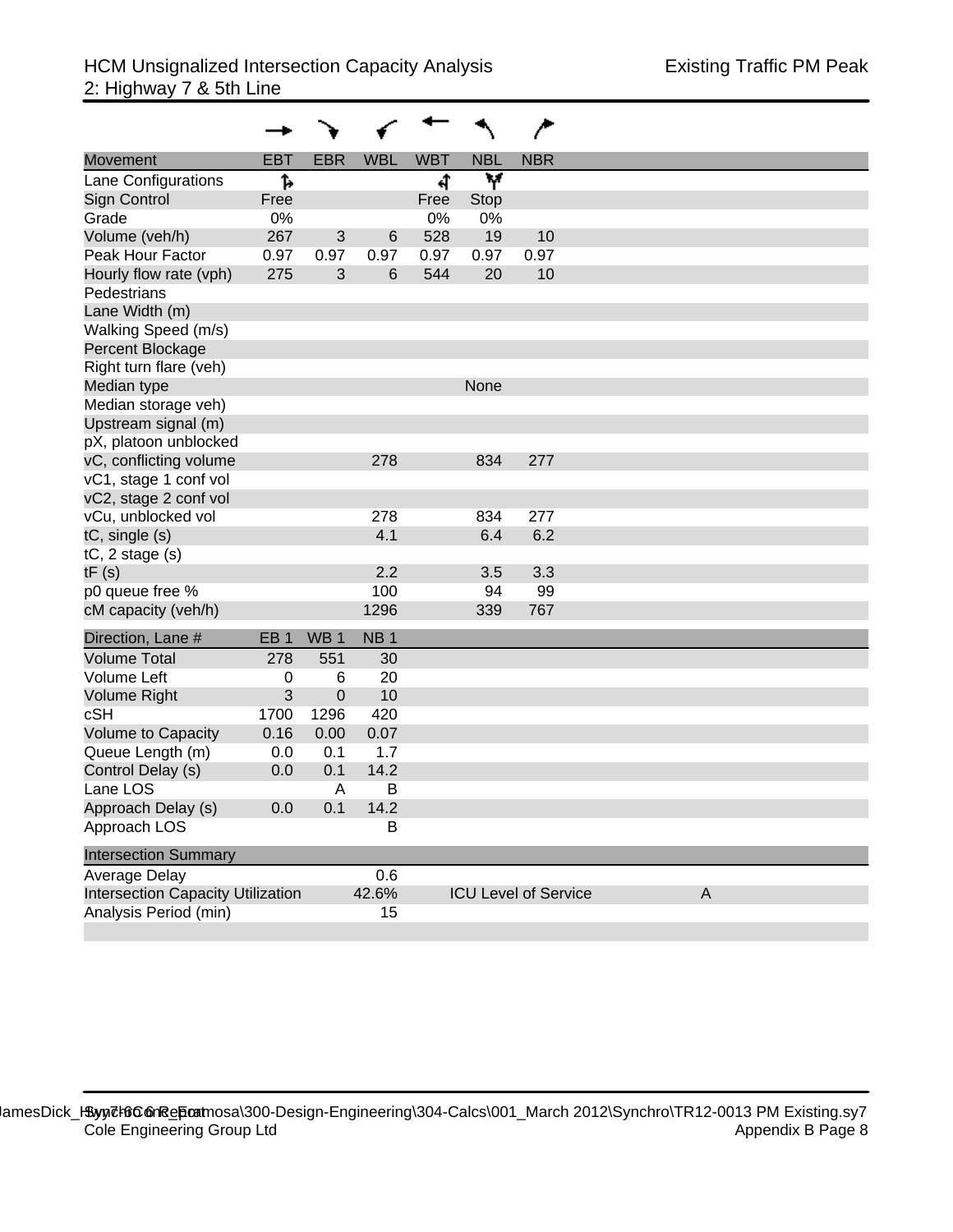## **APPENDIX C Existing Plus Site Traffic**

Level Of Service Calculations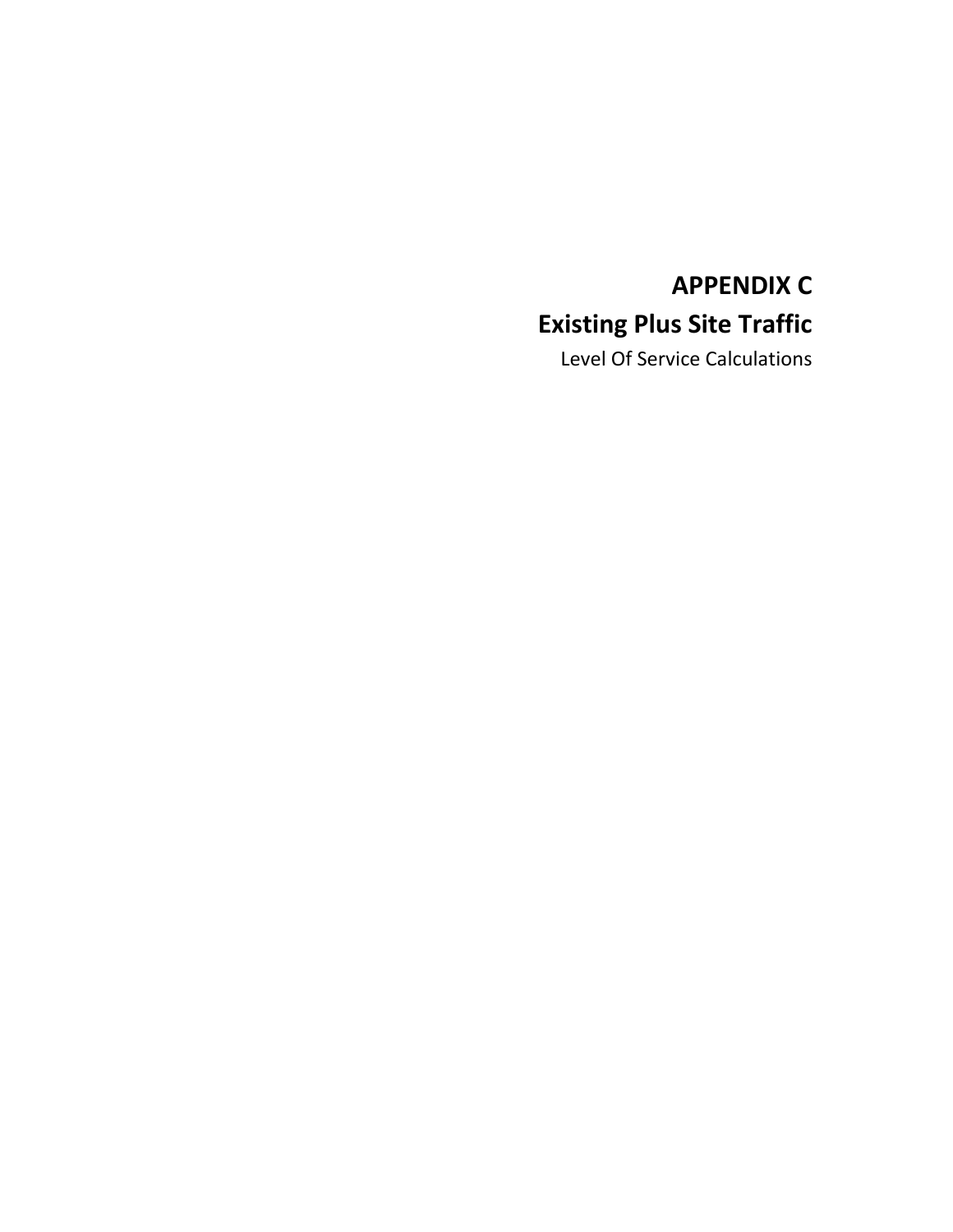| Lane Group                  | <b>EBL</b>     | <b>EBT</b> | <b>WBT</b> | <b>WBR</b>  | <b>SBL</b> | <b>SBR</b>     |  |
|-----------------------------|----------------|------------|------------|-------------|------------|----------------|--|
| Lane Configurations         |                | ๚          | Ъ          |             | w          |                |  |
| Ideal Flow (vphpl)          | 1900           | 1900       | 1900       | 1900        | 1900       | 1900           |  |
| Turning Speed (k/h)         | 24             |            |            | 14          | 24         | 14             |  |
| Link Speed (k/h)            |                | 80         | 80         |             | 60         |                |  |
| Link Distance (m)           |                | 634.9      | 88.4       |             | 172.0      |                |  |
| Travel Time (s)             |                | 28.6       | 4.0        |             | 10.3       |                |  |
| Volume (vph)                | 6              | 510        | 207        | 13          | 12         | 6              |  |
| Peak Hour Factor            | 0.87           | 0.87       | 0.87       | 0.87        | 0.65       | 0.65           |  |
| Heavy Vehicles (%)          | 50%            | 4%         | 8%         | 16%         | 100%       | 67%            |  |
| Lane Group Flow (vph)       | $\overline{0}$ | 593        | 253        | $\mathbf 0$ | 27         | $\overline{0}$ |  |
| <b>Intersection Summary</b> |                |            |            |             |            |                |  |
| Area Type:                  | Other          |            |            |             |            |                |  |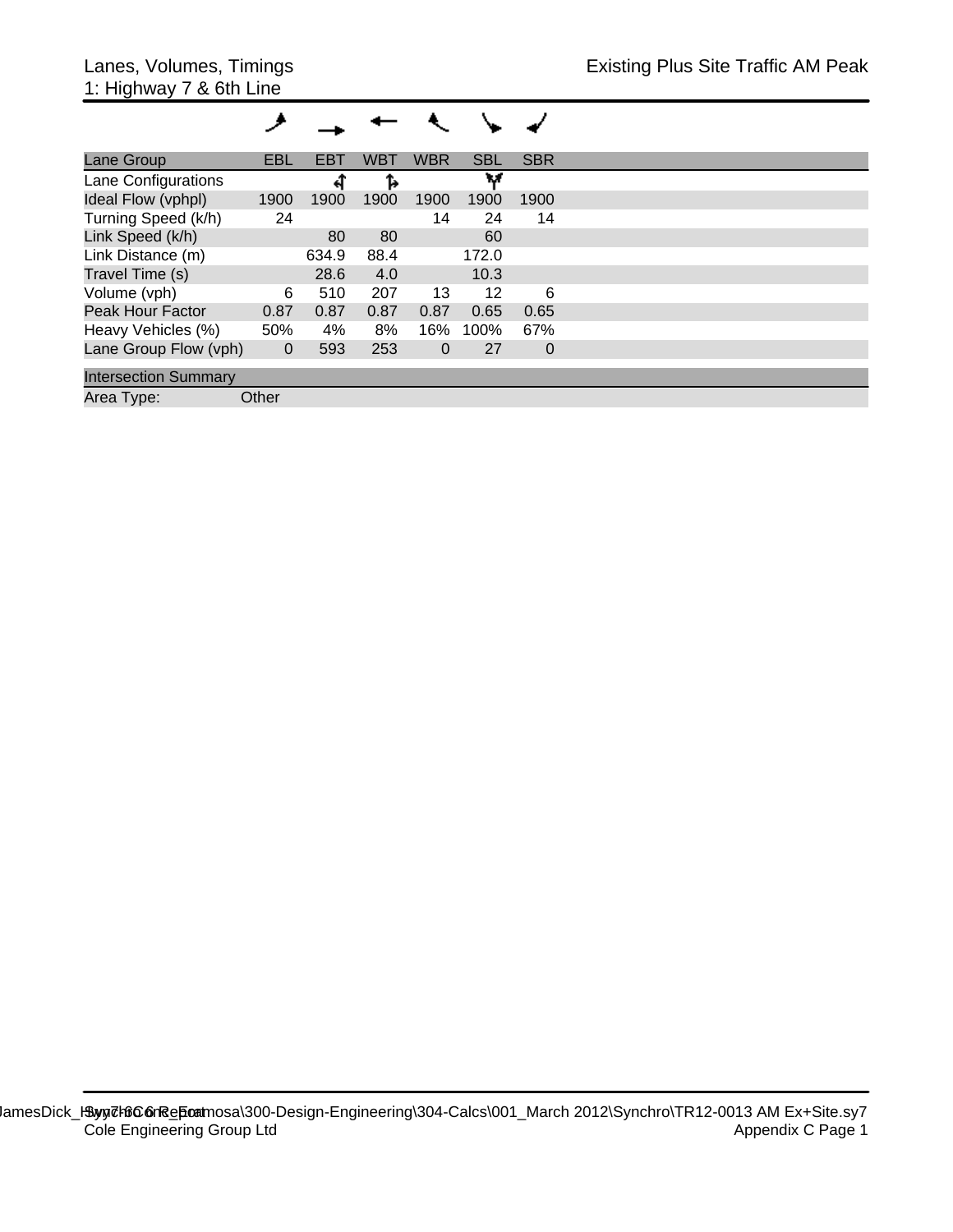| Movement                                 | <b>EBL</b>      | EBT        | WBT             | <b>WBR</b> | <b>SBL</b> | <b>SBR</b>                  |   |  |
|------------------------------------------|-----------------|------------|-----------------|------------|------------|-----------------------------|---|--|
| Lane Configurations                      |                 | ची         | ħ               |            | Υ          |                             |   |  |
| <b>Sign Control</b>                      |                 | Free       | Free            |            | Stop       |                             |   |  |
| Grade                                    |                 | 0%         | 0%              |            | 0%         |                             |   |  |
| Volume (veh/h)                           | 6               | 510        | 207             | 13         | 12         | 6                           |   |  |
| Peak Hour Factor                         | 0.87            | 0.87       | 0.87            | 0.87       | 0.65       | 0.65                        |   |  |
| Hourly flow rate (vph)                   | $\overline{7}$  | 586        | 238             | 15         | 18         | 9                           |   |  |
| Pedestrians                              |                 |            |                 |            |            |                             |   |  |
| Lane Width (m)                           |                 |            |                 |            |            |                             |   |  |
| Walking Speed (m/s)                      |                 |            |                 |            |            |                             |   |  |
| Percent Blockage                         |                 |            |                 |            |            |                             |   |  |
| Right turn flare (veh)                   |                 |            |                 |            |            |                             |   |  |
| Median type                              |                 |            |                 |            | None       |                             |   |  |
| Median storage veh)                      |                 |            |                 |            |            |                             |   |  |
| Upstream signal (m)                      |                 |            |                 |            |            |                             |   |  |
| pX, platoon unblocked                    |                 |            |                 |            |            |                             |   |  |
| vC, conflicting volume                   | 253             |            |                 |            | 845        | 245                         |   |  |
| vC1, stage 1 conf vol                    |                 |            |                 |            |            |                             |   |  |
| vC2, stage 2 conf vol                    |                 |            |                 |            |            |                             |   |  |
| vCu, unblocked vol                       | 253             |            |                 |            | 845        | 245                         |   |  |
| tC, single (s)                           | 4.6             |            |                 |            | 7.4        | 6.9                         |   |  |
| $tC$ , 2 stage $(s)$                     |                 |            |                 |            |            |                             |   |  |
| tF(s)                                    | 2.7             |            |                 |            | 4.4        | 3.9                         |   |  |
| p0 queue free %                          | 99              |            |                 |            | 92         | 99                          |   |  |
| cM capacity (veh/h)                      | 1078            |            |                 |            | 229        | 658                         |   |  |
| Direction, Lane #                        | EB <sub>1</sub> | <b>WB1</b> | SB <sub>1</sub> |            |            |                             |   |  |
| <b>Volume Total</b>                      | 593             | 253        | 28              |            |            |                             |   |  |
| Volume Left                              | 7               | 0          | 18              |            |            |                             |   |  |
| <b>Volume Right</b>                      | $\overline{0}$  | 15         | 9               |            |            |                             |   |  |
| <b>cSH</b>                               | 1078            | 1700       | 293             |            |            |                             |   |  |
| Volume to Capacity                       | 0.01            | 0.15       | 0.09            |            |            |                             |   |  |
| Queue Length (m)                         | 0.1             | 0.0        | 2.4             |            |            |                             |   |  |
| Control Delay (s)                        | 0.2             | 0.0        | 18.6            |            |            |                             |   |  |
| Lane LOS                                 | A               |            | $\mathsf{C}$    |            |            |                             |   |  |
| Approach Delay (s)                       | 0.2             | 0.0        | 18.6            |            |            |                             |   |  |
| Approach LOS                             |                 |            | $\mathsf{C}$    |            |            |                             |   |  |
| <b>Intersection Summary</b>              |                 |            |                 |            |            |                             |   |  |
| Average Delay                            |                 |            | 0.7             |            |            |                             |   |  |
| <b>Intersection Capacity Utilization</b> |                 |            | 41.6%           |            |            | <b>ICU Level of Service</b> | A |  |
| Analysis Period (min)                    |                 |            | 15              |            |            |                             |   |  |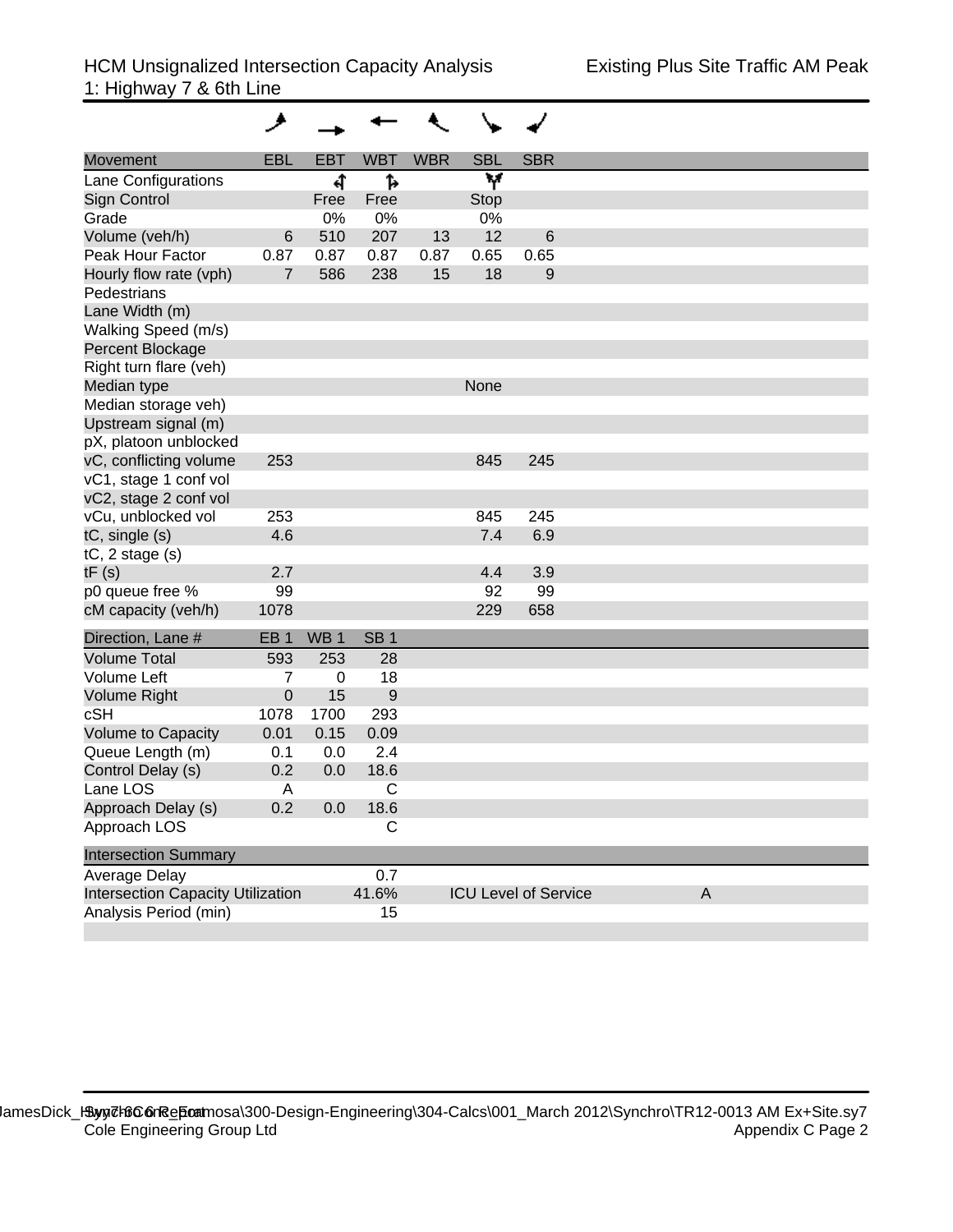| Lane Group                  | <b>EBT</b> | <b>EBR</b>   | <b>WBL</b>  | <b>WBT</b> | <b>NBL</b> | <b>NBR</b>     |
|-----------------------------|------------|--------------|-------------|------------|------------|----------------|
| Lane Configurations         | Ъ          |              |             |            | w          |                |
| Ideal Flow (vphpl)          | 1900       | 1900         | 1900        | 1900       | 1900       | 1900           |
| Turning Speed (k/h)         |            | 14           | 24          |            | 24         | 14             |
| Link Speed (k/h)            | 80         |              |             | 80         | 50         |                |
| Link Distance (m)           | 88.4       |              |             | 1062.6     | 414.3      |                |
| Travel Time (s)             | 4.0        |              |             | 47.8       | 29.8       |                |
| Volume (vph)                | 507        | 15           | 4           | 216        | 4          | 6              |
| <b>Peak Hour Factor</b>     | 0.93       | 0.93         | 0.93        | 0.93       | 0.93       | 0.93           |
| Heavy Vehicles (%)          | 6%         | 13%          | $0\%$       | 13%        | $0\%$      | $0\%$          |
| Lane Group Flow (vph)       | 561        | $\mathbf{0}$ | $\mathbf 0$ | 236        | 10         | $\overline{0}$ |
| <b>Intersection Summary</b> |            |              |             |            |            |                |
| Area Type:                  | Other      |              |             |            |            |                |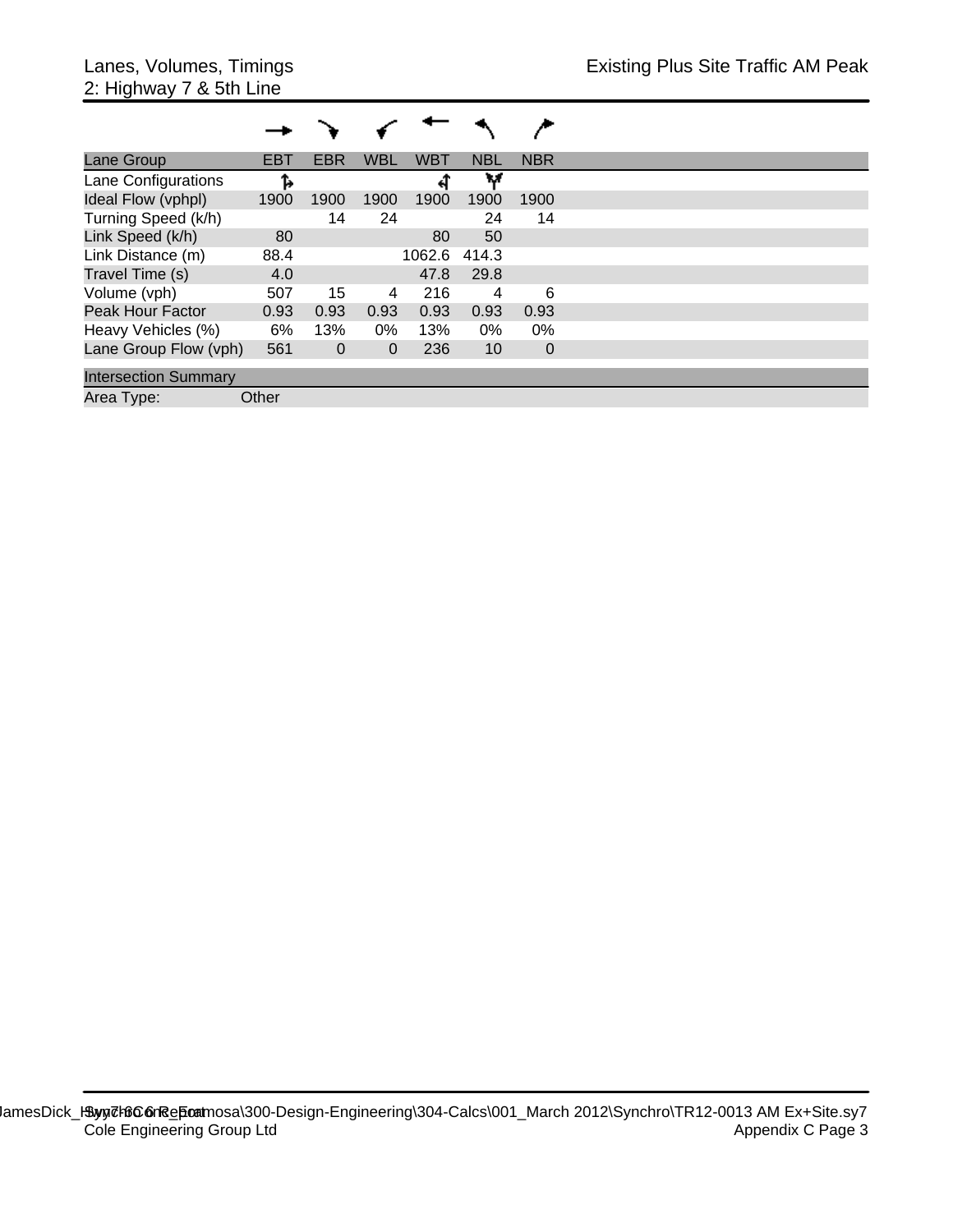| <b>Movement</b>                          | <b>EBT</b>      | <b>EBR</b>      | <b>WBL</b>      | <b>WBT</b> | <b>NBL</b>              | <b>NBR</b>                  |   |
|------------------------------------------|-----------------|-----------------|-----------------|------------|-------------------------|-----------------------------|---|
| Lane Configurations                      | ħ               |                 |                 | ची         | W                       |                             |   |
| Sign Control                             | Free            |                 |                 | Free       | <b>Stop</b>             |                             |   |
| Grade                                    | 0%              |                 |                 | 0%         | 0%                      |                             |   |
| Volume (veh/h)                           | 507             | 15              | $\overline{4}$  | 216        | $\overline{\mathbf{4}}$ | $6\phantom{1}6$             |   |
| Peak Hour Factor                         | 0.93            | 0.93            | 0.93            | 0.93       | 0.93                    | 0.93                        |   |
| Hourly flow rate (vph)                   | 545             | 16              | $\overline{4}$  | 232        | $\overline{4}$          | 6                           |   |
| Pedestrians                              |                 |                 |                 |            |                         |                             |   |
| Lane Width (m)                           |                 |                 |                 |            |                         |                             |   |
| Walking Speed (m/s)                      |                 |                 |                 |            |                         |                             |   |
| Percent Blockage                         |                 |                 |                 |            |                         |                             |   |
| Right turn flare (veh)                   |                 |                 |                 |            |                         |                             |   |
| Median type                              |                 |                 |                 |            | None                    |                             |   |
| Median storage veh)                      |                 |                 |                 |            |                         |                             |   |
| Upstream signal (m)                      |                 |                 |                 |            |                         |                             |   |
| pX, platoon unblocked                    |                 |                 |                 |            |                         |                             |   |
| vC, conflicting volume                   |                 |                 | 561             |            | 794                     | 553                         |   |
| vC1, stage 1 conf vol                    |                 |                 |                 |            |                         |                             |   |
| vC2, stage 2 conf vol                    |                 |                 |                 |            |                         |                             |   |
| vCu, unblocked vol                       |                 |                 | 561             |            | 794                     | 553                         |   |
| tC, single (s)                           |                 |                 | 4.1             |            | 6.4                     | 6.2                         |   |
| $tC$ , 2 stage $(s)$                     |                 |                 |                 |            |                         |                             |   |
| tF(s)                                    |                 |                 | 2.2             |            | 3.5                     | 3.3                         |   |
| p0 queue free %                          |                 |                 | 100             |            | 99                      | 99                          |   |
| cM capacity (veh/h)                      |                 |                 | 1020            |            | 358                     | 536                         |   |
| Direction, Lane #                        | EB <sub>1</sub> | WB <sub>1</sub> | NB <sub>1</sub> |            |                         |                             |   |
| <b>Volume Total</b>                      | 561             | 237             | 11              |            |                         |                             |   |
| Volume Left                              | 0               | 4               | 4               |            |                         |                             |   |
| <b>Volume Right</b>                      | 16              | $\pmb{0}$       | 6               |            |                         |                             |   |
| cSH                                      | 1700            | 1020            | 447             |            |                         |                             |   |
| <b>Volume to Capacity</b>                | 0.33            | 0.00            | 0.02            |            |                         |                             |   |
| Queue Length (m)                         | 0.0             | 0.1             | 0.6             |            |                         |                             |   |
| Control Delay (s)                        | 0.0             | 0.2             | 13.2            |            |                         |                             |   |
| Lane LOS                                 |                 | A               | B               |            |                         |                             |   |
| Approach Delay (s)                       | 0.0             | 0.2             | 13.2            |            |                         |                             |   |
| Approach LOS                             |                 |                 | B               |            |                         |                             |   |
| <b>Intersection Summary</b>              |                 |                 |                 |            |                         |                             |   |
| Average Delay                            |                 |                 | 0.2             |            |                         |                             |   |
| <b>Intersection Capacity Utilization</b> |                 |                 | 37.6%           |            |                         | <b>ICU Level of Service</b> | A |
| Analysis Period (min)                    |                 |                 | 15              |            |                         |                             |   |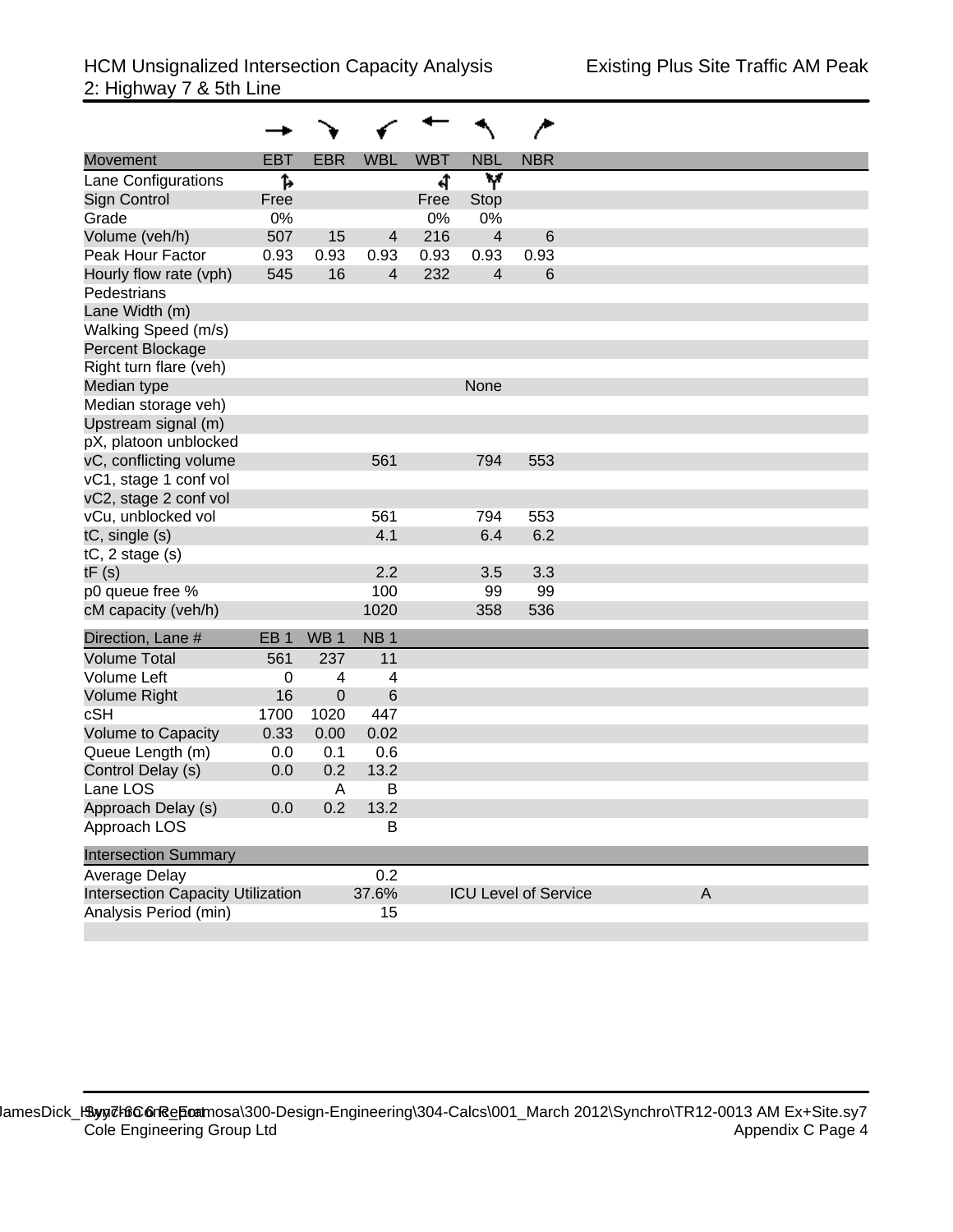| Lane Group                  | <b>WBL</b> | <b>WBR</b>   | <b>NBT</b> | <b>NBR</b>  | <b>SBL</b> | <b>SBT</b> |
|-----------------------------|------------|--------------|------------|-------------|------------|------------|
| Lane Configurations         | w          |              | Ъ          |             |            | ↤          |
| Ideal Flow (vphpl)          | 1900       | 1900         | 1900       | 1900        | 1900       | 1900       |
| Turning Speed (k/h)         | 24         | 14           |            | 14          | 24         |            |
| Link Speed (k/h)            | 48         |              | 60         |             |            | 60         |
| Link Distance (m)           | 158.8      |              | 172.0      |             |            | 924.2      |
| Travel Time (s)             | 11.9       |              | 10.3       |             |            | 55.5       |
| Volume (vph)                | 13         | 0            | 6          | 13          | 0          | 5          |
| Peak Hour Factor            | 0.65       | 0.65         | 0.65       | 0.65        | 0.65       | 0.65       |
| Heavy Vehicles (%)          | 100%       | 2%           | 50%        | 100%        | 2%         | 60%        |
| Lane Group Flow (vph)       | 20         | $\mathbf{0}$ | 29         | $\mathbf 0$ | 0          | 8          |
| <b>Intersection Summary</b> |            |              |            |             |            |            |
| Area Type:                  | Other      |              |            |             |            |            |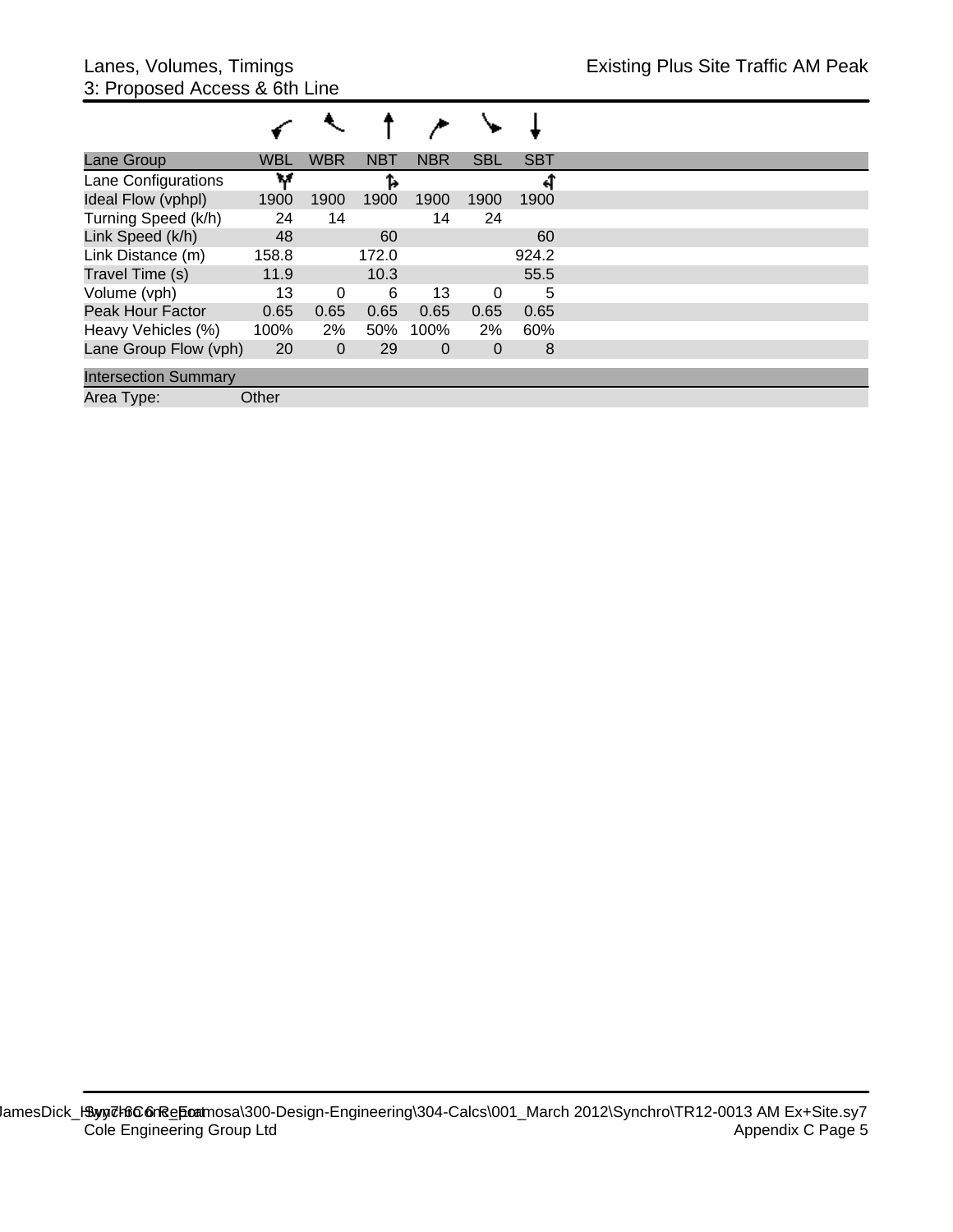| Movement                                 | <b>WBL</b>      | <b>WBR</b>      | <b>NBT</b>      | <b>NBR</b> | <b>SBL</b>     | <b>SBT</b>                  |   |
|------------------------------------------|-----------------|-----------------|-----------------|------------|----------------|-----------------------------|---|
| Lane Configurations                      | W               |                 | 1,              |            |                | प                           |   |
| <b>Sign Control</b>                      | Stop            |                 | Free            |            |                | Free                        |   |
| Grade                                    | 0%              |                 | 0%              |            |                | 0%                          |   |
| Volume (veh/h)                           | 13              | 0               | $6\phantom{1}$  | 13         | $\mathbf{0}$   | 5                           |   |
| <b>Peak Hour Factor</b>                  | 0.65            | 0.65            | 0.65            | 0.65       | 0.65           | 0.65                        |   |
| Hourly flow rate (vph)                   | 20              | $\Omega$        | 9               | 20         | $\overline{0}$ | 8                           |   |
| Pedestrians                              |                 |                 |                 |            |                |                             |   |
| Lane Width (m)                           |                 |                 |                 |            |                |                             |   |
| Walking Speed (m/s)                      |                 |                 |                 |            |                |                             |   |
| Percent Blockage                         |                 |                 |                 |            |                |                             |   |
| Right turn flare (veh)                   |                 |                 |                 |            |                |                             |   |
| Median type                              | None            |                 |                 |            |                |                             |   |
| Median storage veh)                      |                 |                 |                 |            |                |                             |   |
| Upstream signal (m)                      |                 |                 |                 |            |                |                             |   |
| pX, platoon unblocked                    |                 |                 |                 |            |                |                             |   |
| vC, conflicting volume                   | 27              | 19              |                 |            | 29             |                             |   |
| vC1, stage 1 conf vol                    |                 |                 |                 |            |                |                             |   |
| vC2, stage 2 conf vol                    |                 |                 |                 |            |                |                             |   |
| vCu, unblocked vol                       | 27              | 19              |                 |            | 29             |                             |   |
| tC, single (s)                           | 7.4             | 6.2             |                 |            | 4.1            |                             |   |
| $tC$ , 2 stage $(s)$                     |                 |                 |                 |            |                |                             |   |
| tF(s)                                    | 4.4             | 3.3             |                 |            | 2.2            |                             |   |
| p0 queue free %                          | 97              | 100             |                 |            | 100            |                             |   |
| cM capacity (veh/h)                      | 787             | 1059            |                 |            | 1584           |                             |   |
| Direction, Lane #                        | WB <sub>1</sub> | NB <sub>1</sub> | SB <sub>1</sub> |            |                |                             |   |
| <b>Volume Total</b>                      | 20              | 29              | 8               |            |                |                             |   |
| <b>Volume Left</b>                       | 20              | $\mathbf 0$     | 0               |            |                |                             |   |
| <b>Volume Right</b>                      | $\overline{0}$  | 20              | $\overline{0}$  |            |                |                             |   |
| <b>cSH</b>                               | 787             | 1700            | 1584            |            |                |                             |   |
| Volume to Capacity                       | 0.03            | 0.02            | 0.00            |            |                |                             |   |
| Queue Length (m)                         | 0.6             | 0.0             | 0.0             |            |                |                             |   |
| Control Delay (s)                        | 9.7             | 0.0             | 0.0             |            |                |                             |   |
| Lane LOS                                 | $\mathsf{A}$    |                 |                 |            |                |                             |   |
| Approach Delay (s)                       | 9.7             | 0.0             | 0.0             |            |                |                             |   |
| Approach LOS                             | Α               |                 |                 |            |                |                             |   |
| <b>Intersection Summary</b>              |                 |                 |                 |            |                |                             |   |
| Average Delay                            |                 |                 | 3.4             |            |                |                             |   |
| <b>Intersection Capacity Utilization</b> |                 |                 | 13.3%           |            |                | <b>ICU Level of Service</b> | A |
| Analysis Period (min)                    |                 |                 | 15              |            |                |                             |   |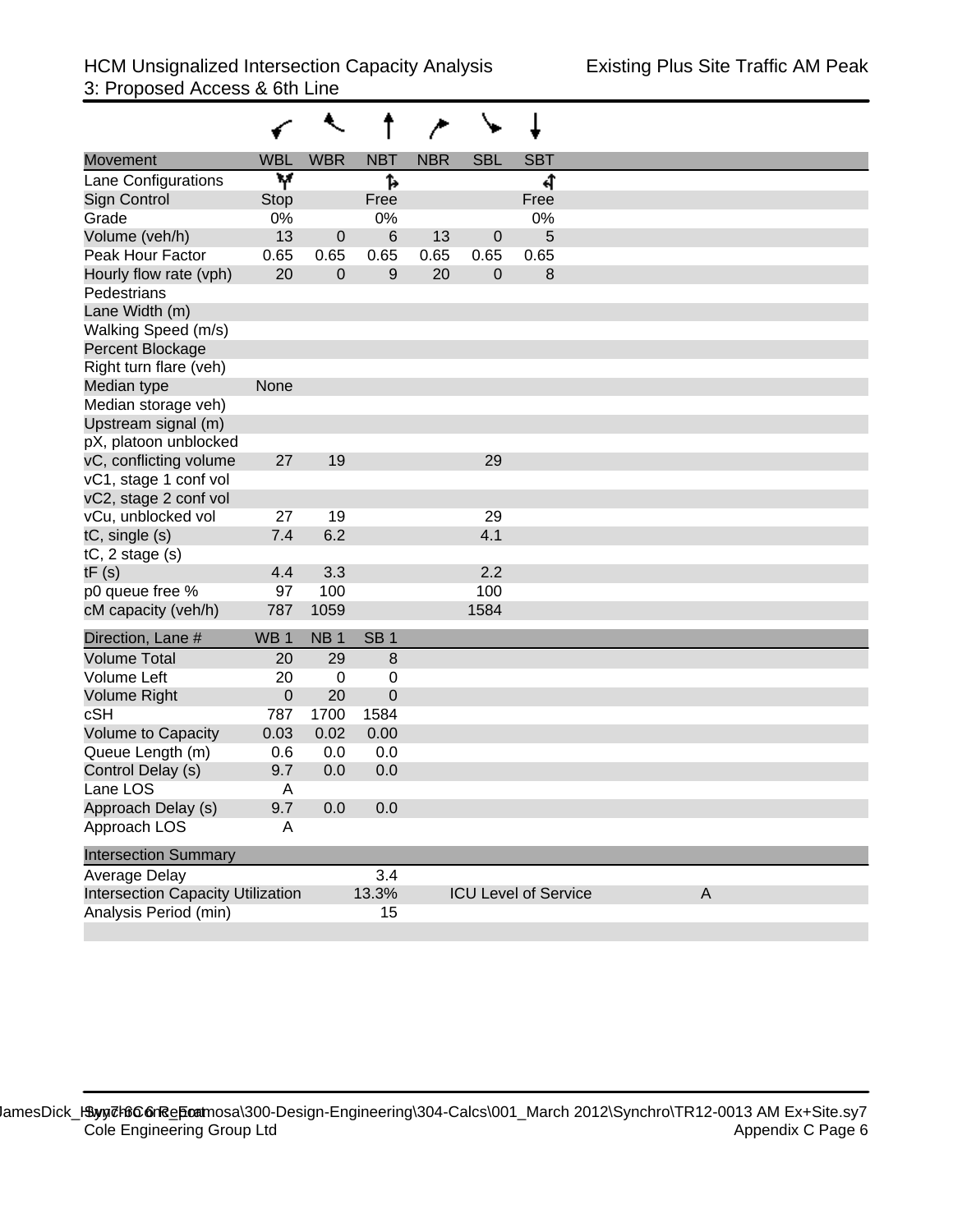| Lane Group                  | EBL            | EBT   | <b>WBT</b> | <b>WBR</b>   | <b>SBL</b> | <b>SBR</b> |  |
|-----------------------------|----------------|-------|------------|--------------|------------|------------|--|
| Lane Configurations         |                | स     | Ъ          |              | w          |            |  |
| Ideal Flow (vphpl)          | 1900           | 1900  | 1900       | 1900         | 1900       | 1900       |  |
| Turning Speed (k/h)         | 24             |       |            | 14           | 24         | 14         |  |
| Link Speed (k/h)            |                | 80    | 80         |              | 60         |            |  |
| Link Distance (m)           |                | 634.9 | 88.4       |              | 172.0      |            |  |
| Travel Time (s)             |                | 28.6  | 4.0        |              | 10.3       |            |  |
| Volume (vph)                |                | 269   | 546        | 13           | 13         | 4          |  |
| <b>Peak Hour Factor</b>     | 0.93           | 0.93  | 0.93       | 0.93         | 0.60       | 0.60       |  |
| Heavy Vehicles (%)          | 14%            | 5%    | 2%         | 92%          | 92%        | 25%        |  |
| Lane Group Flow (vph)       | $\overline{0}$ | 297   | 601        | $\mathbf{0}$ | 29         | $\Omega$   |  |
| <b>Intersection Summary</b> |                |       |            |              |            |            |  |
| Area Type:                  | Other          |       |            |              |            |            |  |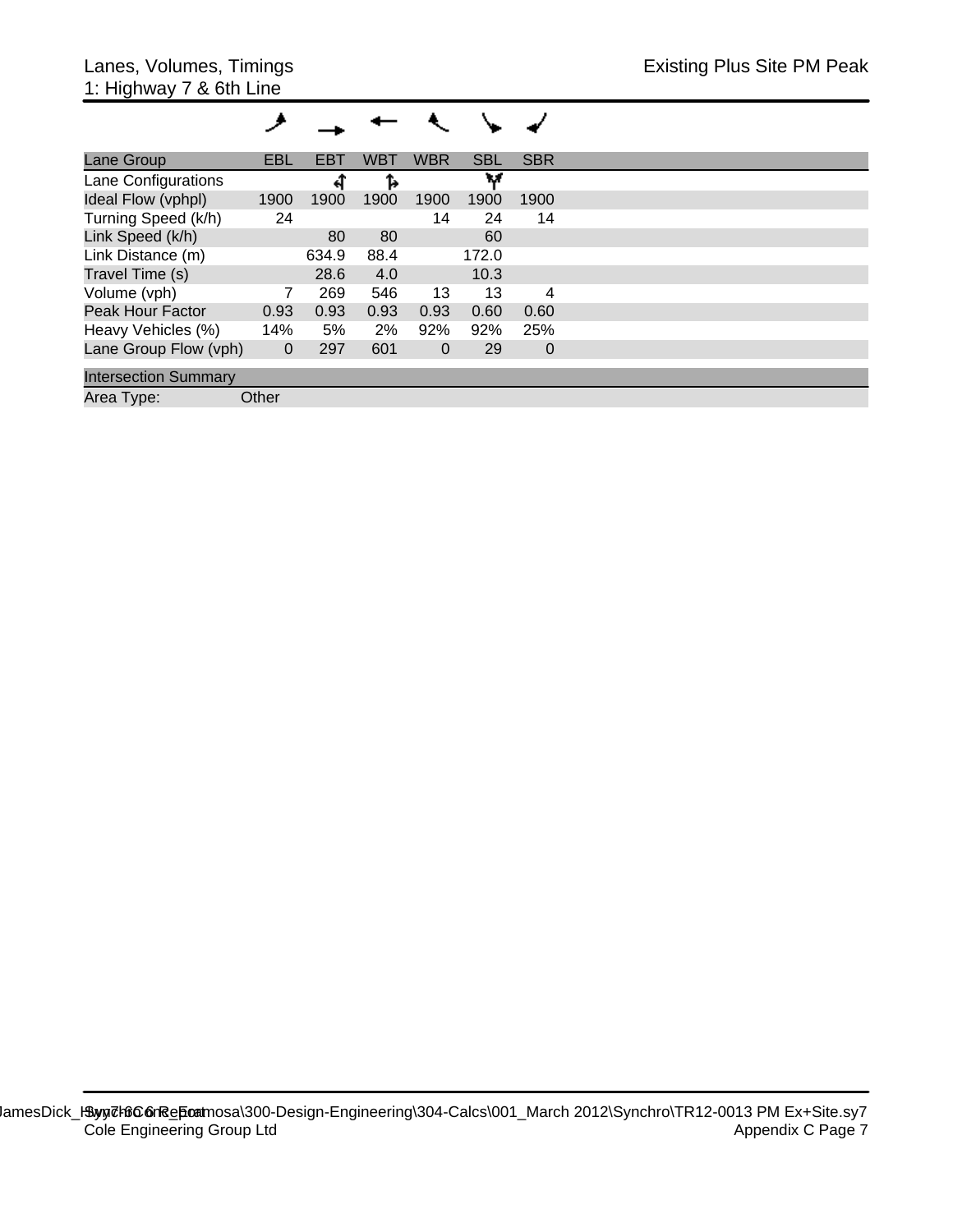| <b>Movement</b>                          | <b>EBL</b>      | <b>EBT</b>      | <b>WBT</b>      | <b>WBR</b> | <b>SBL</b> | <b>SBR</b>                  |   |
|------------------------------------------|-----------------|-----------------|-----------------|------------|------------|-----------------------------|---|
| Lane Configurations                      |                 | ची              | 1,              |            | W          |                             |   |
| <b>Sign Control</b>                      |                 | Free            | Free            |            | Stop       |                             |   |
| Grade                                    |                 | 0%              | 0%              |            | 0%         |                             |   |
| Volume (veh/h)                           | 7               | 269             | 546             | 13         | 13         | $\overline{4}$              |   |
| Peak Hour Factor                         | 0.93            | 0.93            | 0.93            | 0.93       | 0.60       | 0.60                        |   |
| Hourly flow rate (vph)                   | 8               | 289             | 587             | 14         | 22         | $\overline{7}$              |   |
| Pedestrians                              |                 |                 |                 |            |            |                             |   |
| Lane Width (m)                           |                 |                 |                 |            |            |                             |   |
| Walking Speed (m/s)                      |                 |                 |                 |            |            |                             |   |
| Percent Blockage                         |                 |                 |                 |            |            |                             |   |
| Right turn flare (veh)                   |                 |                 |                 |            |            |                             |   |
| Median type                              |                 |                 |                 |            | None       |                             |   |
| Median storage veh)                      |                 |                 |                 |            |            |                             |   |
| Upstream signal (m)                      |                 |                 |                 |            |            |                             |   |
| pX, platoon unblocked                    |                 |                 |                 |            |            |                             |   |
| vC, conflicting volume                   | 601             |                 |                 |            | 898        | 594                         |   |
| vC1, stage 1 conf vol                    |                 |                 |                 |            |            |                             |   |
| vC2, stage 2 conf vol                    |                 |                 |                 |            |            |                             |   |
| vCu, unblocked vol                       | 601             |                 |                 |            | 898        | 594                         |   |
| tC, single (s)                           | 4.2             |                 |                 |            | 7.3        | 6.5                         |   |
| $tC$ , 2 stage $(s)$                     |                 |                 |                 |            |            |                             |   |
| tF(s)                                    | 2.3             |                 |                 |            | 4.3        | 3.5                         |   |
| p0 queue free %                          | 99              |                 |                 |            | 90         | 99                          |   |
| cM capacity (veh/h)                      | 920             |                 |                 |            | 217        | 465                         |   |
| Direction, Lane #                        | EB <sub>1</sub> | WB <sub>1</sub> | SB <sub>1</sub> |            |            |                             |   |
| <b>Volume Total</b>                      | 297             | 601             | 28              |            |            |                             |   |
| Volume Left                              | 8               | $\mathbf 0$     | 22              |            |            |                             |   |
| <b>Volume Right</b>                      | $\pmb{0}$       | 14              | $\overline{7}$  |            |            |                             |   |
| cSH                                      | 920             | 1700            | 248             |            |            |                             |   |
| <b>Volume to Capacity</b>                | 0.01            | 0.35            | 0.11            |            |            |                             |   |
| Queue Length (m)                         | 0.2             | 0.0             | 2.9             |            |            |                             |   |
| Control Delay (s)                        | 0.3             | 0.0             | 21.4            |            |            |                             |   |
| Lane LOS                                 | A               |                 | C               |            |            |                             |   |
| Approach Delay (s)                       | 0.3             | 0.0             | 21.4            |            |            |                             |   |
| Approach LOS                             |                 |                 | С               |            |            |                             |   |
| <b>Intersection Summary</b>              |                 |                 |                 |            |            |                             |   |
| Average Delay                            |                 |                 | 0.8             |            |            |                             |   |
| <b>Intersection Capacity Utilization</b> |                 |                 | 39.5%           |            |            | <b>ICU Level of Service</b> | A |
| Analysis Period (min)                    |                 |                 | 15              |            |            |                             |   |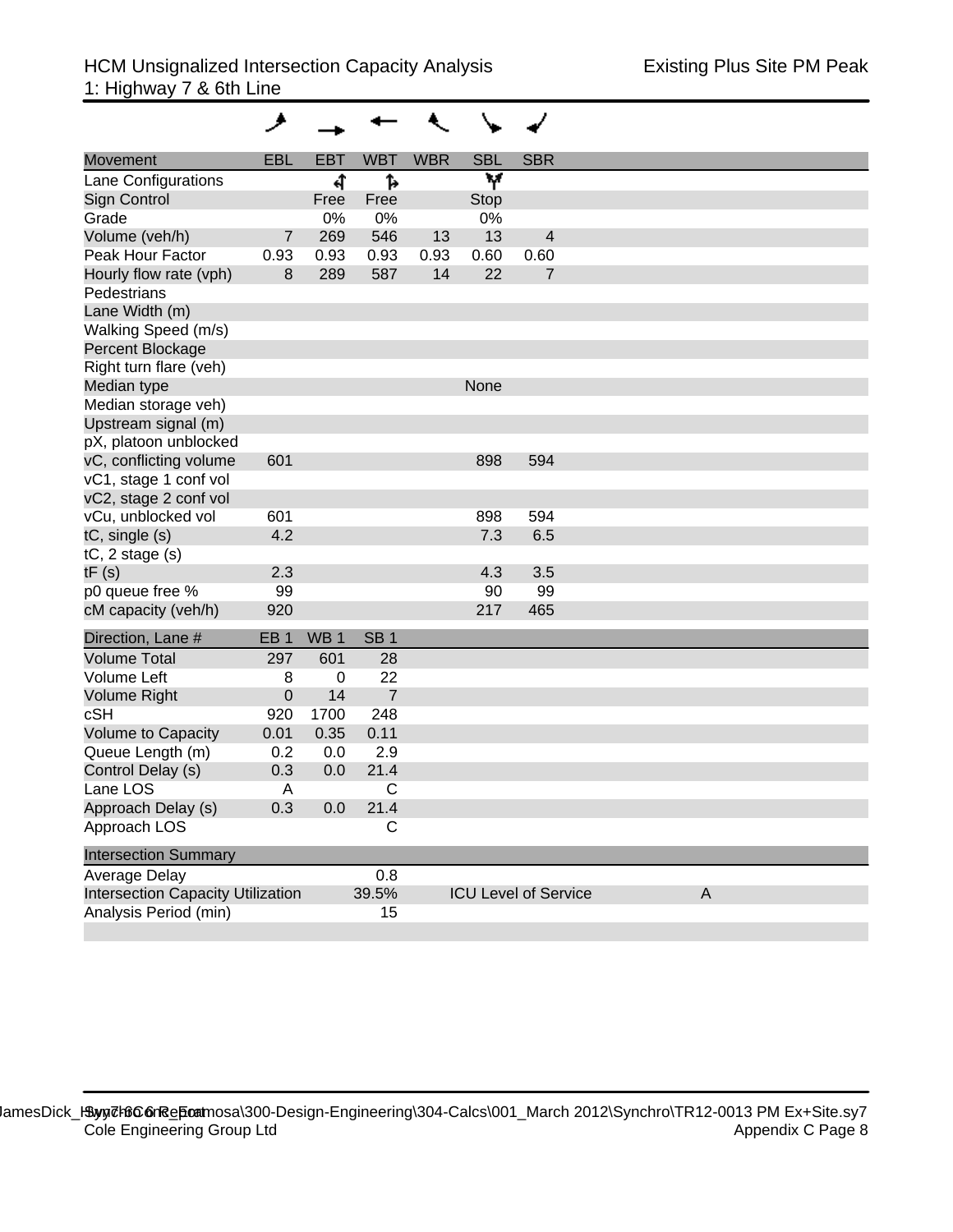| Lane Group                  | <b>EBT</b> | EBR          | <b>WBL</b> | <b>WBT</b> | <b>NBL</b> | <b>NBR</b>  |  |  |  |  |
|-----------------------------|------------|--------------|------------|------------|------------|-------------|--|--|--|--|
| Lane Configurations         | Ъ          |              |            | ส          | w          |             |  |  |  |  |
| Ideal Flow (vphpl)          | 1900       | 1900         | 1900       | 1900       | 1900       | 1900        |  |  |  |  |
| Turning Speed (k/h)         |            | 14           | 24         |            | 24         | 14          |  |  |  |  |
| Link Speed (k/h)            | 80         |              |            | 80         | 50         |             |  |  |  |  |
| Link Distance (m)           | 88.4       |              |            | 1062.6     | 414.3      |             |  |  |  |  |
| Travel Time (s)             | 4.0        |              |            | 47.8       | 29.8       |             |  |  |  |  |
| Volume (vph)                | 279        | 3            | 6          | 540        | 19         | 10          |  |  |  |  |
| Peak Hour Factor            | 0.97       | 0.97         | 0.97       | 0.97       | 0.97       | 0.97        |  |  |  |  |
| Heavy Vehicles (%)          | 9%         | 0%           | $0\%$      | 4%         | 0%         | $0\%$       |  |  |  |  |
| Lane Group Flow (vph)       | 291        | $\mathbf{0}$ | 0          | 563        | 30         | $\mathbf 0$ |  |  |  |  |
| <b>Intersection Summary</b> |            |              |            |            |            |             |  |  |  |  |
| Area Type:                  | Other      |              |            |            |            |             |  |  |  |  |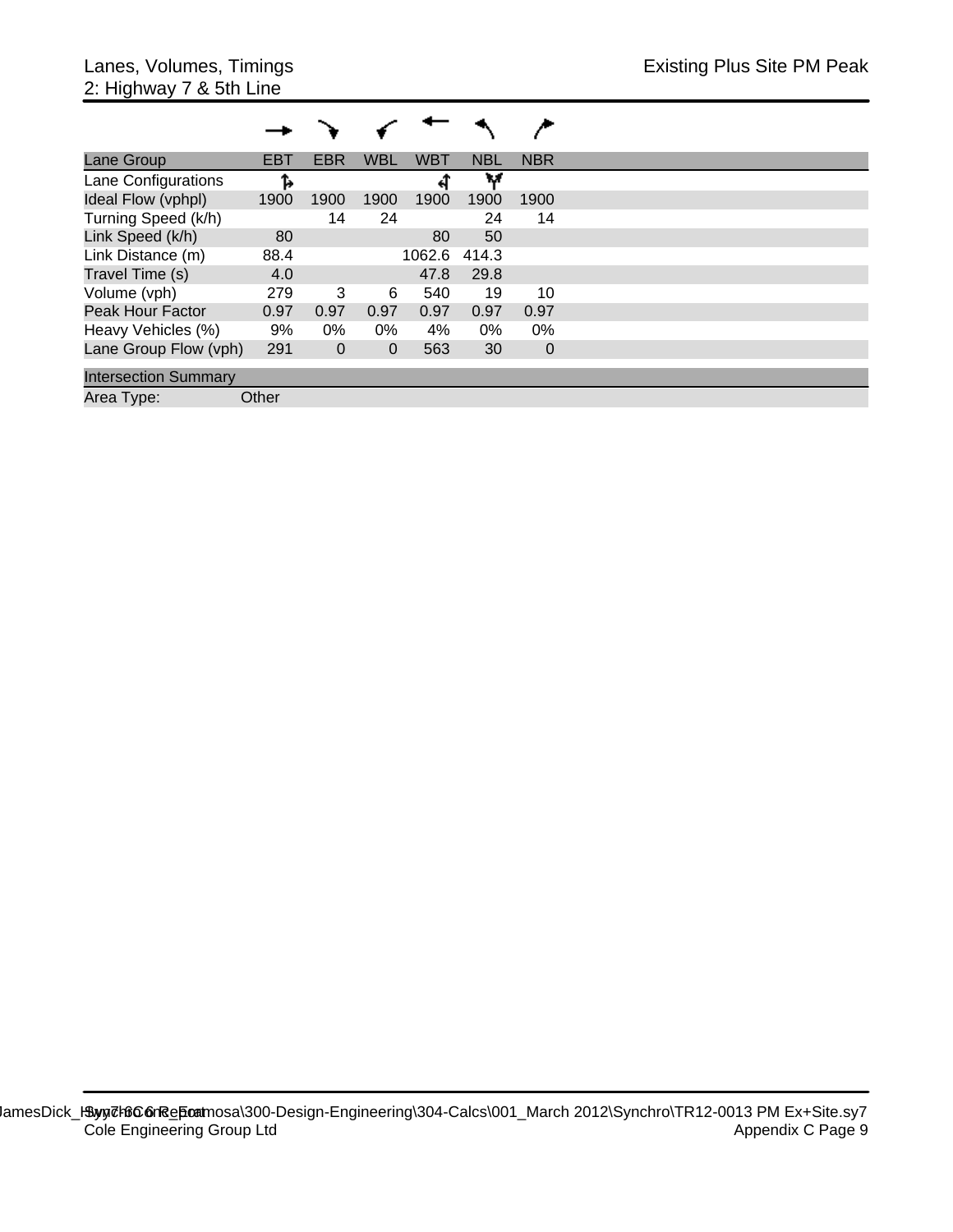|                                          |                 |                 |                 |            |            | ∕                           |              |  |
|------------------------------------------|-----------------|-----------------|-----------------|------------|------------|-----------------------------|--------------|--|
| Movement                                 | <b>EBT</b>      | <b>EBR</b>      | <b>WBL</b>      | <b>WBT</b> | <b>NBL</b> | <b>NBR</b>                  |              |  |
| Lane Configurations                      | ħ               |                 |                 | च          | Υ          |                             |              |  |
| Sign Control                             | Free            |                 |                 | Free       | Stop       |                             |              |  |
| Grade                                    | 0%              |                 |                 | 0%         | 0%         |                             |              |  |
| Volume (veh/h)                           | 279             | 3               | 6               | 540        | 19         | 10                          |              |  |
| Peak Hour Factor                         | 0.97            | 0.97            | 0.97            | 0.97       | 0.97       | 0.97                        |              |  |
| Hourly flow rate (vph)                   | 288             | 3               | 6               | 557        | 20         | 10                          |              |  |
| Pedestrians                              |                 |                 |                 |            |            |                             |              |  |
| Lane Width (m)                           |                 |                 |                 |            |            |                             |              |  |
| Walking Speed (m/s)                      |                 |                 |                 |            |            |                             |              |  |
| Percent Blockage                         |                 |                 |                 |            |            |                             |              |  |
| Right turn flare (veh)                   |                 |                 |                 |            |            |                             |              |  |
| Median type                              |                 |                 |                 |            | None       |                             |              |  |
| Median storage veh)                      |                 |                 |                 |            |            |                             |              |  |
| Upstream signal (m)                      |                 |                 |                 |            |            |                             |              |  |
| pX, platoon unblocked                    |                 |                 |                 |            |            |                             |              |  |
| vC, conflicting volume                   |                 |                 | 291             |            | 858        | 289                         |              |  |
| vC1, stage 1 conf vol                    |                 |                 |                 |            |            |                             |              |  |
| vC2, stage 2 conf vol                    |                 |                 |                 |            |            |                             |              |  |
| vCu, unblocked vol                       |                 |                 | 291             |            | 858        | 289                         |              |  |
| tC, single (s)                           |                 |                 | 4.1             |            | 6.4        | 6.2                         |              |  |
| $tC$ , 2 stage $(s)$                     |                 |                 |                 |            |            |                             |              |  |
| tF(s)                                    |                 |                 | 2.2             |            | 3.5        | 3.3                         |              |  |
| p0 queue free %                          |                 |                 | 100             |            | 94         | 99                          |              |  |
| cM capacity (veh/h)                      |                 |                 | 1283            |            | 328        | 755                         |              |  |
| Direction, Lane #                        | EB <sub>1</sub> | WB <sub>1</sub> | NB <sub>1</sub> |            |            |                             |              |  |
| <b>Volume Total</b>                      | 291             | 563             | 30              |            |            |                             |              |  |
| Volume Left                              | $\mathbf 0$     | 6               | 20              |            |            |                             |              |  |
| <b>Volume Right</b>                      | 3               | $\mathbf 0$     | 10              |            |            |                             |              |  |
| <b>cSH</b>                               | 1700            | 1283            | 408             |            |            |                             |              |  |
| <b>Volume to Capacity</b>                | 0.17            | 0.00            | 0.07            |            |            |                             |              |  |
| Queue Length (m)                         | 0.0             | 0.1             | 1.8             |            |            |                             |              |  |
| Control Delay (s)                        | 0.0             | 0.1             | 14.5            |            |            |                             |              |  |
| Lane LOS                                 |                 | A               | B               |            |            |                             |              |  |
| Approach Delay (s)                       | 0.0             | 0.1             | 14.5            |            |            |                             |              |  |
| Approach LOS                             |                 |                 | В               |            |            |                             |              |  |
| <b>Intersection Summary</b>              |                 |                 |                 |            |            |                             |              |  |
| Average Delay                            |                 |                 | 0.6             |            |            |                             |              |  |
| <b>Intersection Capacity Utilization</b> |                 |                 | 43.2%           |            |            | <b>ICU Level of Service</b> | $\mathsf{A}$ |  |
| Analysis Period (min)                    |                 |                 | 15              |            |            |                             |              |  |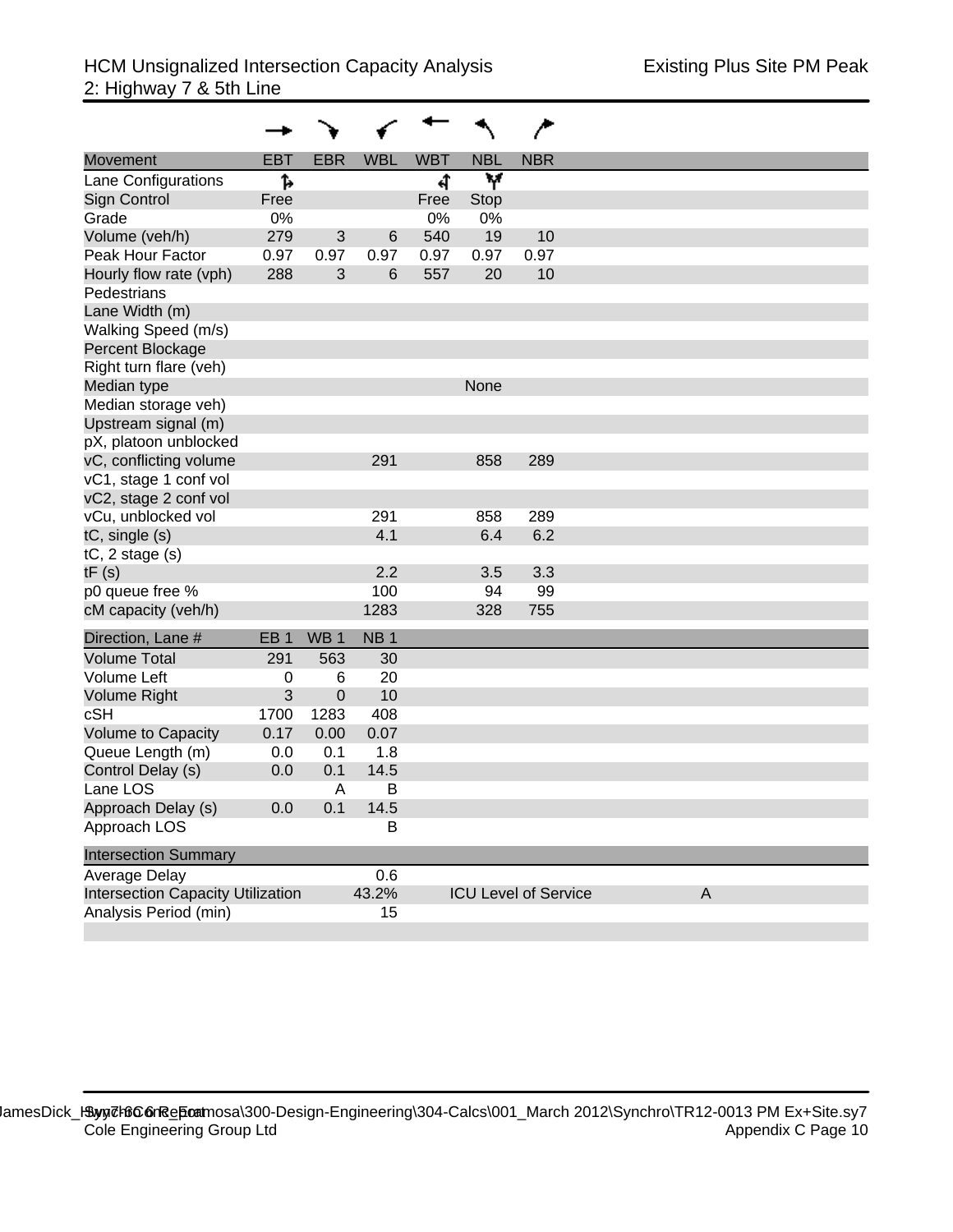| Lane Group                  | <b>WBL</b> | <b>WBR</b>   | <b>NBT</b> | <b>NBR</b>     | <b>SBL</b>     | <b>SBT</b> |
|-----------------------------|------------|--------------|------------|----------------|----------------|------------|
| Lane Configurations         | w          |              |            |                |                |            |
| Ideal Flow (vphpl)          | 1900       | 1900         | 1900       | 1900           | 1900           | 1900       |
| Turning Speed (k/h)         | 24         | 14           |            | 14             | 24             |            |
| Link Speed (k/h)            | 48         |              | 60         |                |                | 60         |
| Link Distance (m)           | 158.8      |              | 172.0      |                |                | 924.2      |
| Travel Time (s)             | 11.9       |              | 10.3       |                |                | 55.5       |
| Volume (vph)                | 13         | 0            |            | 13             | 0              | 4          |
| <b>Peak Hour Factor</b>     | 0.60       | 0.60         | 0.60       | 0.60           | 0.60           | 0.60       |
| Heavy Vehicles (%)          | 100%       | 2%           | 2%         | 100%           | 2%             | $0\%$      |
| Lane Group Flow (vph)       | 22         | $\mathbf{0}$ | 34         | $\overline{0}$ | $\overline{0}$ | 7          |
| <b>Intersection Summary</b> |            |              |            |                |                |            |
| Area Type:                  | Other      |              |            |                |                |            |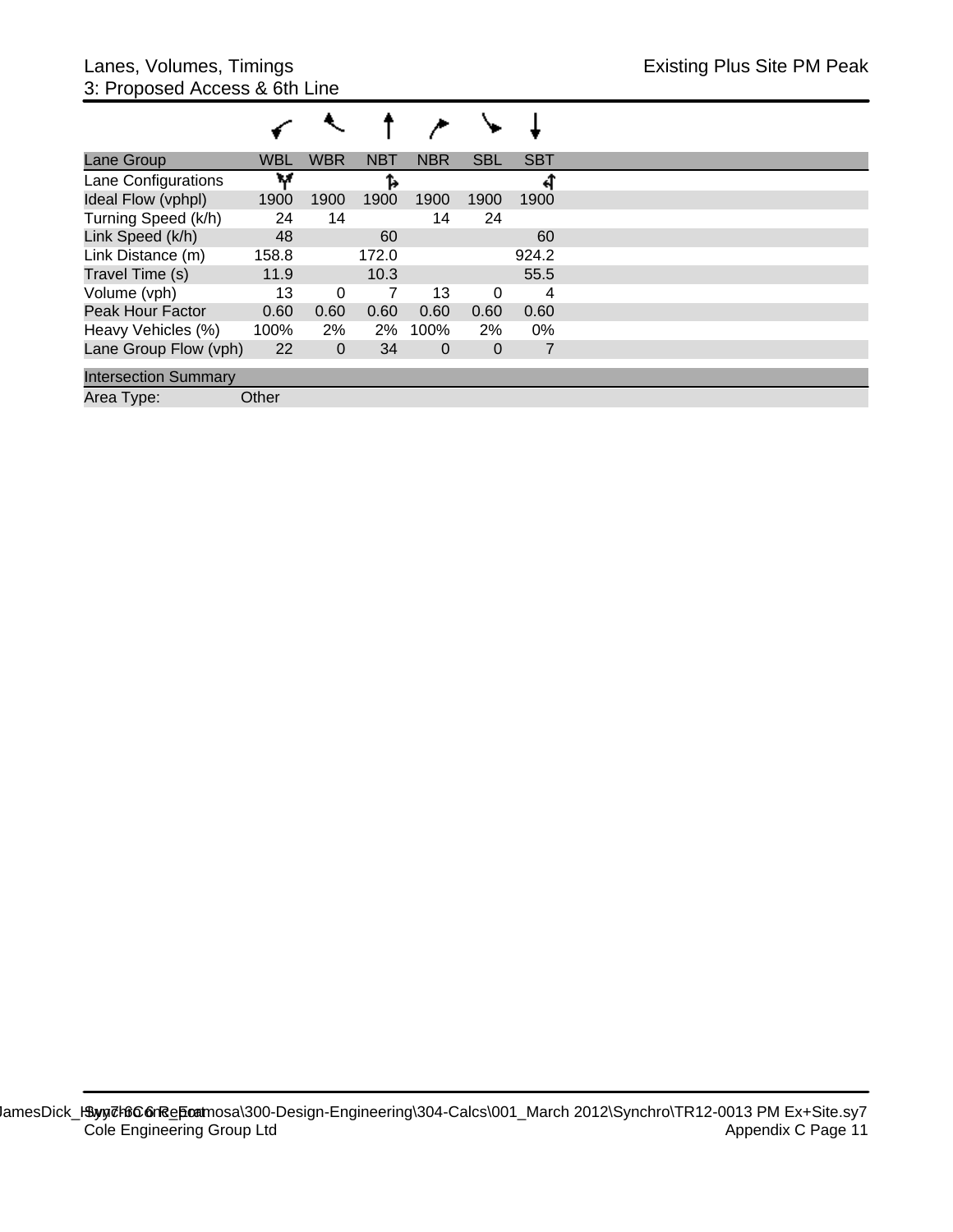| <b>Movement</b>                          | <b>WBL</b>       | <b>WBR</b>      | <b>NBT</b>     | <b>NBR</b> | <b>SBL</b>     | <b>SBT</b>                  |   |
|------------------------------------------|------------------|-----------------|----------------|------------|----------------|-----------------------------|---|
| Lane Configurations                      | W                |                 | ħ              |            |                | पी                          |   |
| Sign Control                             | <b>Stop</b>      |                 | Free           |            |                | Free                        |   |
| Grade                                    | 0%               |                 | 0%             |            |                | 0%                          |   |
| Volume (veh/h)                           | 13               | $\mathbf 0$     | $\overline{7}$ | 13         | $\mathbf 0$    | $\overline{4}$              |   |
| Peak Hour Factor                         | 0.60             | 0.60            | 0.60           | 0.60       | 0.60           | 0.60                        |   |
| Hourly flow rate (vph)                   | 22               | $\mathbf 0$     | 12             | 22         | $\overline{0}$ | 7                           |   |
| Pedestrians                              |                  |                 |                |            |                |                             |   |
| Lane Width (m)                           |                  |                 |                |            |                |                             |   |
| Walking Speed (m/s)                      |                  |                 |                |            |                |                             |   |
| Percent Blockage                         |                  |                 |                |            |                |                             |   |
| Right turn flare (veh)                   |                  |                 |                |            |                |                             |   |
| Median type                              | None             |                 |                |            |                |                             |   |
| Median storage veh)                      |                  |                 |                |            |                |                             |   |
| Upstream signal (m)                      |                  |                 |                |            |                |                             |   |
| pX, platoon unblocked                    |                  |                 |                |            |                |                             |   |
| vC, conflicting volume                   | 29               | 22              |                |            | 33             |                             |   |
| vC1, stage 1 conf vol                    |                  |                 |                |            |                |                             |   |
| vC2, stage 2 conf vol                    |                  |                 |                |            |                |                             |   |
| vCu, unblocked vol                       | 29               | 22              |                |            | 33             |                             |   |
| tC, single (s)                           | 7.4              | 6.2             |                |            | 4.1            |                             |   |
| $tC$ , 2 stage $(s)$                     |                  |                 |                |            |                |                             |   |
| tF(s)                                    | 4.4              | 3.3             |                |            | 2.2            |                             |   |
| p0 queue free %                          | 97               | 100             |                |            | 100            |                             |   |
| cM capacity (veh/h)                      | 784              | 1054            |                |            | 1578           |                             |   |
| Direction, Lane #                        | WB <sub>1</sub>  | NB <sub>1</sub> | <b>SB1</b>     |            |                |                             |   |
| <b>Volume Total</b>                      | 22               | 33              | $\overline{7}$ |            |                |                             |   |
| Volume Left                              | 22               | $\mathbf 0$     | 0              |            |                |                             |   |
| <b>Volume Right</b>                      | $\boldsymbol{0}$ | 22              | 0              |            |                |                             |   |
| cSH                                      | 784              | 1700            | 1578           |            |                |                             |   |
| <b>Volume to Capacity</b>                | 0.03             | 0.02            | 0.00           |            |                |                             |   |
| Queue Length (m)                         | 0.6              | 0.0             | 0.0            |            |                |                             |   |
| Control Delay (s)                        | 9.7              | 0.0             | 0.0            |            |                |                             |   |
| Lane LOS                                 | A                |                 |                |            |                |                             |   |
| Approach Delay (s)                       | 9.7              | 0.0             | 0.0            |            |                |                             |   |
| Approach LOS                             | A                |                 |                |            |                |                             |   |
| <b>Intersection Summary</b>              |                  |                 |                |            |                |                             |   |
| Average Delay                            |                  |                 | 3.4            |            |                |                             |   |
| <b>Intersection Capacity Utilization</b> |                  |                 | 13.3%          |            |                | <b>ICU Level of Service</b> | A |
| Analysis Period (min)                    |                  |                 | 15             |            |                |                             |   |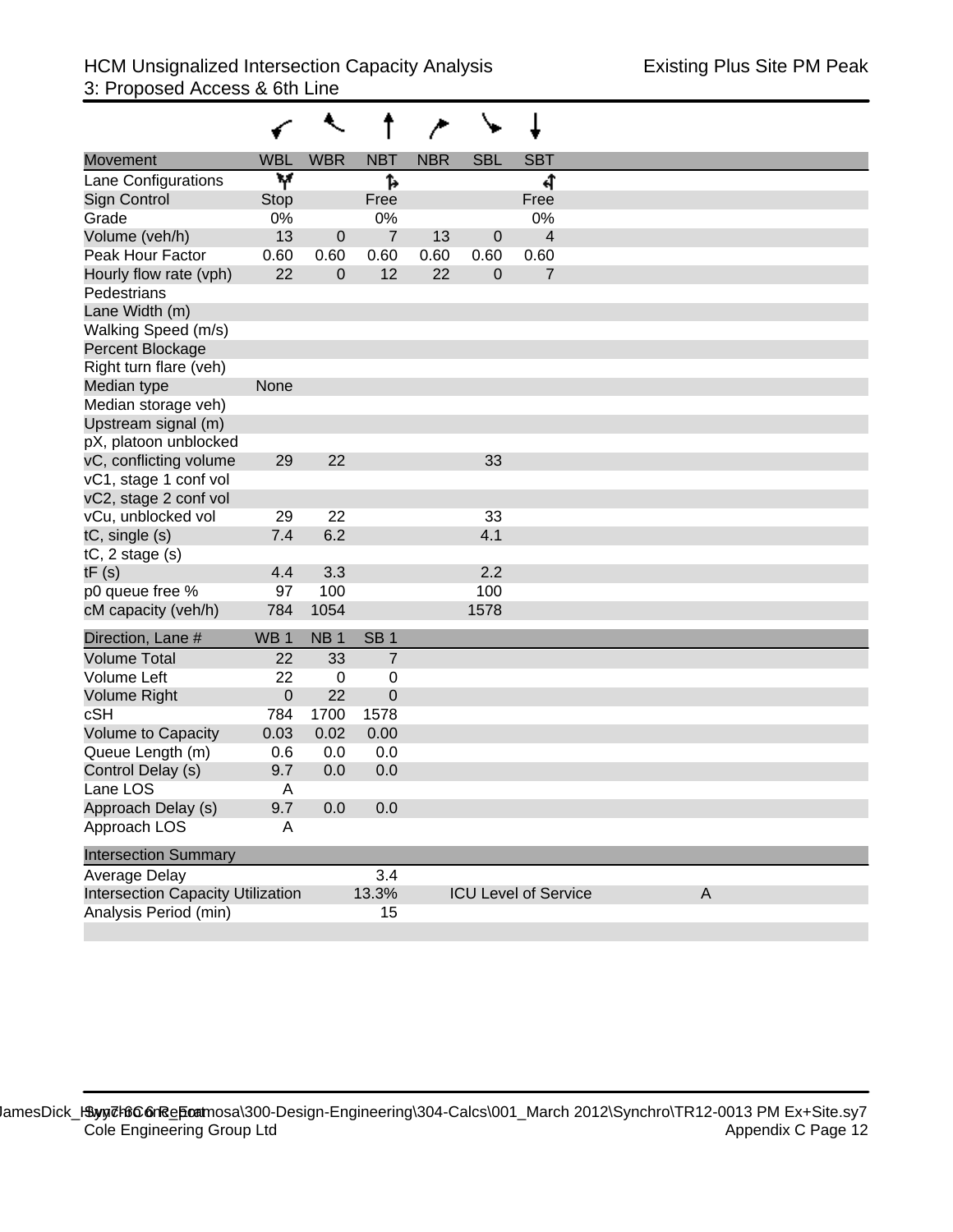## **APPENDIX D Future (2017) Total Traffic**

Level Of Service Calculations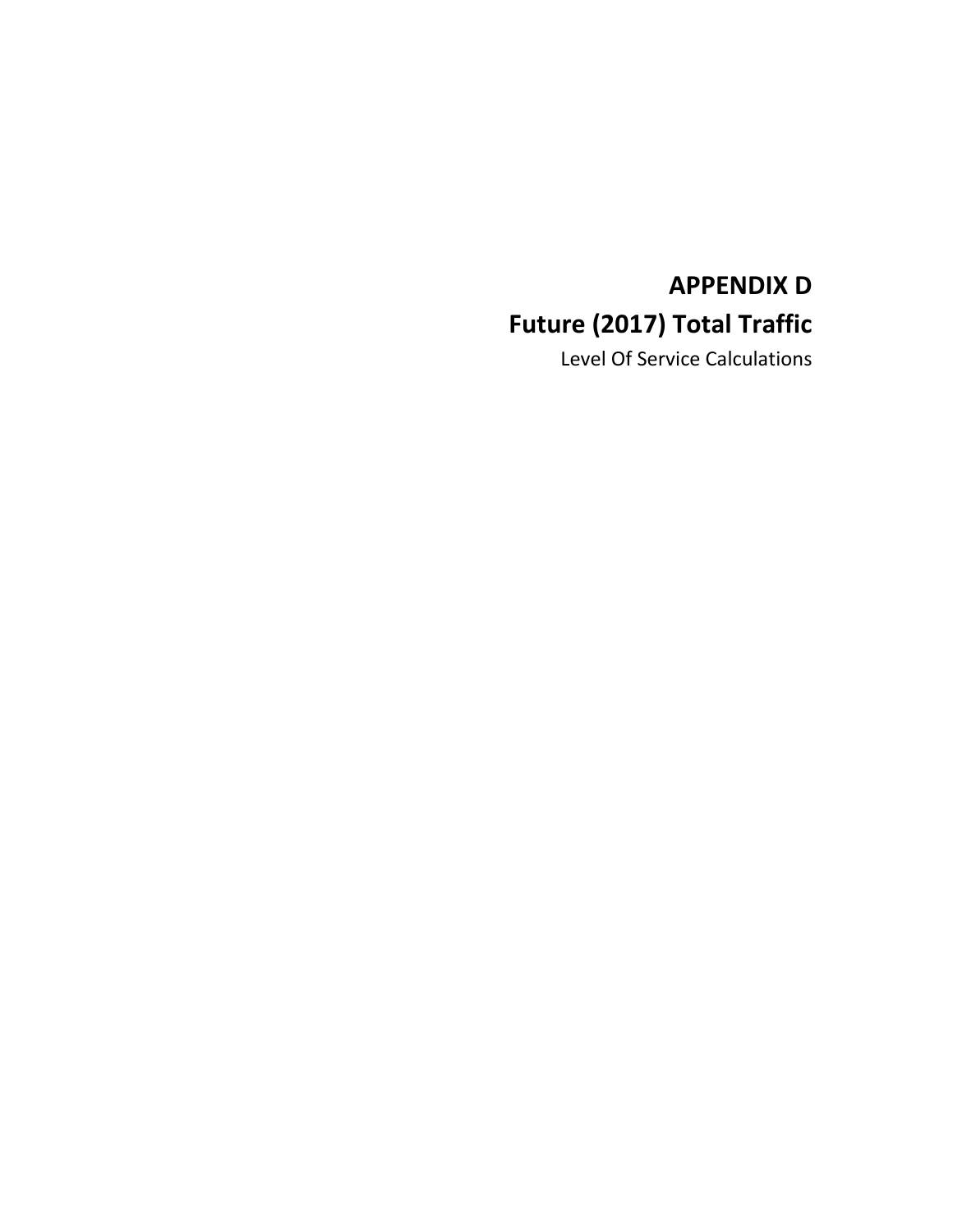| Lane Group                  | EBL            | <b>EBT</b> | <b>WBT</b> | <b>WBR</b>   | <b>SBL</b> | <b>SBR</b>     |
|-----------------------------|----------------|------------|------------|--------------|------------|----------------|
| Lane Configurations         |                | न्         | Ъ          |              | w          |                |
| Ideal Flow (vphpl)          | 1900           | 1900       | 1900       | 1900         | 1900       | 1900           |
| Turning Speed (k/h)         | 24             |            |            | 14           | 24         | 14             |
| Link Speed (k/h)            |                | 80         | 80         |              | 60         |                |
| Link Distance (m)           |                | 634.9      | 88.4       |              | 172.0      |                |
| Travel Time (s)             |                | 28.6       | 4.0        |              | 10.3       |                |
| Volume (vph)                | 7              | 576        | 235        | 13           | 12         | 7              |
| <b>Peak Hour Factor</b>     | 0.87           | 0.87       | 0.87       | 0.87         | 0.65       | 0.65           |
| Heavy Vehicles (%)          | 43%            | 4%         | 7%         | 100%         | 100%       | 71%            |
| Lane Group Flow (vph)       | $\overline{0}$ | 670        | 285        | $\mathbf{0}$ | 29         | $\overline{0}$ |
| <b>Intersection Summary</b> |                |            |            |              |            |                |
| Area Type:                  | Other          |            |            |              |            |                |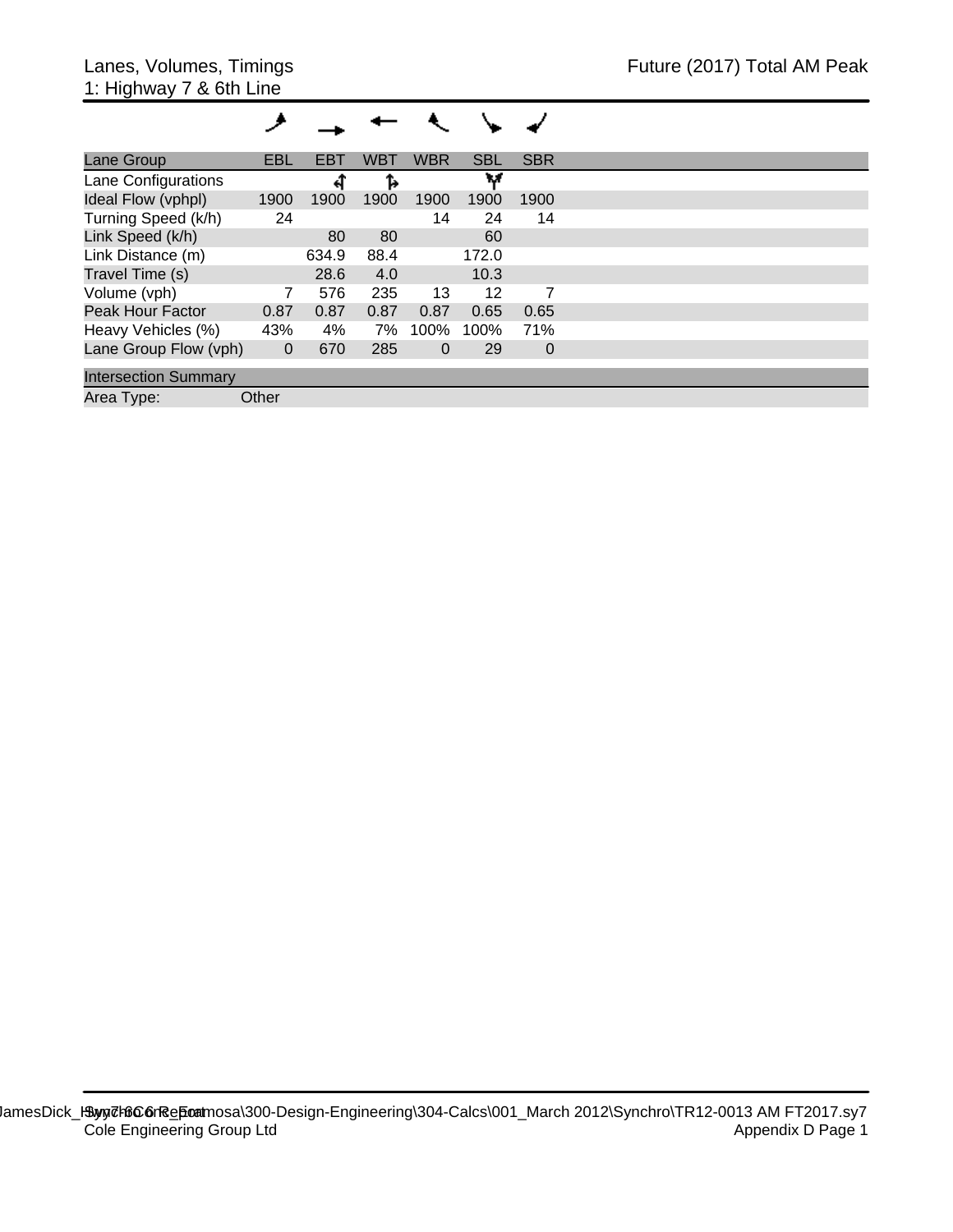| <b>Movement</b>                          | <b>EBL</b>      | <b>EBT</b>      | <b>WBT</b>      | <b>WBR</b> | <b>SBL</b> | <b>SBR</b>                  |   |
|------------------------------------------|-----------------|-----------------|-----------------|------------|------------|-----------------------------|---|
| Lane Configurations                      |                 | ची              | 1,              |            | W          |                             |   |
| <b>Sign Control</b>                      |                 | Free            | Free            |            | Stop       |                             |   |
| Grade                                    |                 | 0%              | 0%              |            | 0%         |                             |   |
| Volume (veh/h)                           | 7               | 576             | 235             | 13         | 12         | $\overline{7}$              |   |
| Peak Hour Factor                         | 0.87            | 0.87            | 0.87            | 0.87       | 0.65       | 0.65                        |   |
| Hourly flow rate (vph)                   | 8               | 662             | 270             | 15         | 18         | 11                          |   |
| Pedestrians                              |                 |                 |                 |            |            |                             |   |
| Lane Width (m)                           |                 |                 |                 |            |            |                             |   |
| Walking Speed (m/s)                      |                 |                 |                 |            |            |                             |   |
| Percent Blockage                         |                 |                 |                 |            |            |                             |   |
| Right turn flare (veh)                   |                 |                 |                 |            |            |                             |   |
| Median type                              |                 |                 |                 |            | None       |                             |   |
| Median storage veh)                      |                 |                 |                 |            |            |                             |   |
| Upstream signal (m)                      |                 |                 |                 |            |            |                             |   |
| pX, platoon unblocked                    |                 |                 |                 |            |            |                             |   |
| vC, conflicting volume                   | 285             |                 |                 |            | 956        | 278                         |   |
| vC1, stage 1 conf vol                    |                 |                 |                 |            |            |                             |   |
| vC2, stage 2 conf vol                    |                 |                 |                 |            |            |                             |   |
| vCu, unblocked vol                       | 285             |                 |                 |            | 956        | 278                         |   |
| tC, single (s)                           | 4.5             |                 |                 |            | 7.4        | 6.9                         |   |
| $tC$ , 2 stage $(s)$                     |                 |                 |                 |            |            |                             |   |
| tF(s)                                    | 2.6             |                 |                 |            | 4.4        | 3.9                         |   |
| p0 queue free %                          | 99              |                 |                 |            | 90         | 98                          |   |
| cM capacity (veh/h)                      | 1075            |                 |                 |            | 193        | 622                         |   |
| Direction, Lane #                        | EB <sub>1</sub> | WB <sub>1</sub> | SB <sub>1</sub> |            |            |                             |   |
| <b>Volume Total</b>                      | 670             | 285             | 29              |            |            |                             |   |
| Volume Left                              | 8               | 0               | 18              |            |            |                             |   |
| <b>Volume Right</b>                      | $\pmb{0}$       | 15              | 11              |            |            |                             |   |
| cSH                                      | 1075            | 1700            | 259             |            |            |                             |   |
| Volume to Capacity                       | 0.01            | 0.17            | 0.11            |            |            |                             |   |
| Queue Length (m)                         | 0.2             | 0.0             | 2.9             |            |            |                             |   |
| Control Delay (s)                        | 0.2             | 0.0             | 20.7            |            |            |                             |   |
| Lane LOS                                 | A               |                 | C               |            |            |                             |   |
| Approach Delay (s)                       | 0.2             | 0.0             | 20.7            |            |            |                             |   |
| Approach LOS                             |                 |                 | C               |            |            |                             |   |
| <b>Intersection Summary</b>              |                 |                 |                 |            |            |                             |   |
| Average Delay                            |                 |                 | 0.8             |            |            |                             |   |
| <b>Intersection Capacity Utilization</b> |                 |                 | 45.9%           |            |            | <b>ICU Level of Service</b> | A |
| Analysis Period (min)                    |                 |                 | 15              |            |            |                             |   |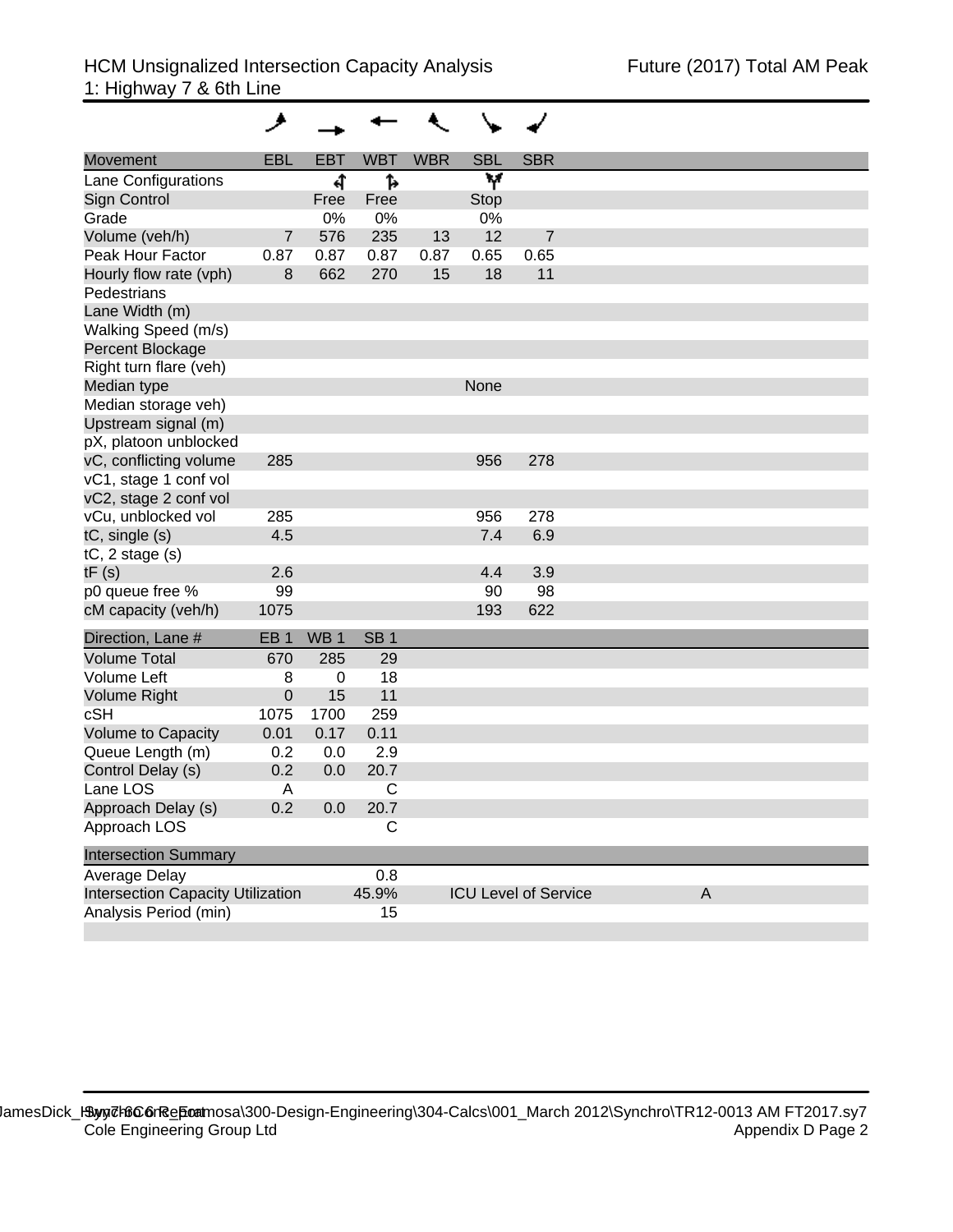| Lane Group                  | <b>EBT</b> | EBR          | <b>WBL</b>  | <b>WBT</b> | <b>NBL</b> | <b>NBR</b>     |  |  |  |
|-----------------------------|------------|--------------|-------------|------------|------------|----------------|--|--|--|
| Lane Configurations         | Ъ          |              |             |            | w          |                |  |  |  |
| Ideal Flow (vphpl)          | 1900       | 1900         | 1900        | 1900       | 1900       | 1900           |  |  |  |
| Turning Speed (k/h)         |            | 14           | 24          |            | 24         | 14             |  |  |  |
| Link Speed (k/h)            | 80         |              |             | 80         | 50         |                |  |  |  |
| Link Distance (m)           | 88.4       |              |             | 1062.6     | 414.3      |                |  |  |  |
| Travel Time (s)             | 4.0        |              |             | 47.8       | 29.8       |                |  |  |  |
| Volume (vph)                | 571        | 17           | 5           | 243        | 5          |                |  |  |  |
| <b>Peak Hour Factor</b>     | 0.93       | 0.93         | 0.93        | 0.93       | 0.93       | 0.93           |  |  |  |
| Heavy Vehicles (%)          | 6%         | 12%          | $0\%$       | 12%        | 0%         | $0\%$          |  |  |  |
| Lane Group Flow (vph)       | 632        | $\mathbf{0}$ | $\mathbf 0$ | 266        | 13         | $\overline{0}$ |  |  |  |
| <b>Intersection Summary</b> |            |              |             |            |            |                |  |  |  |
| Area Type:                  | Other      |              |             |            |            |                |  |  |  |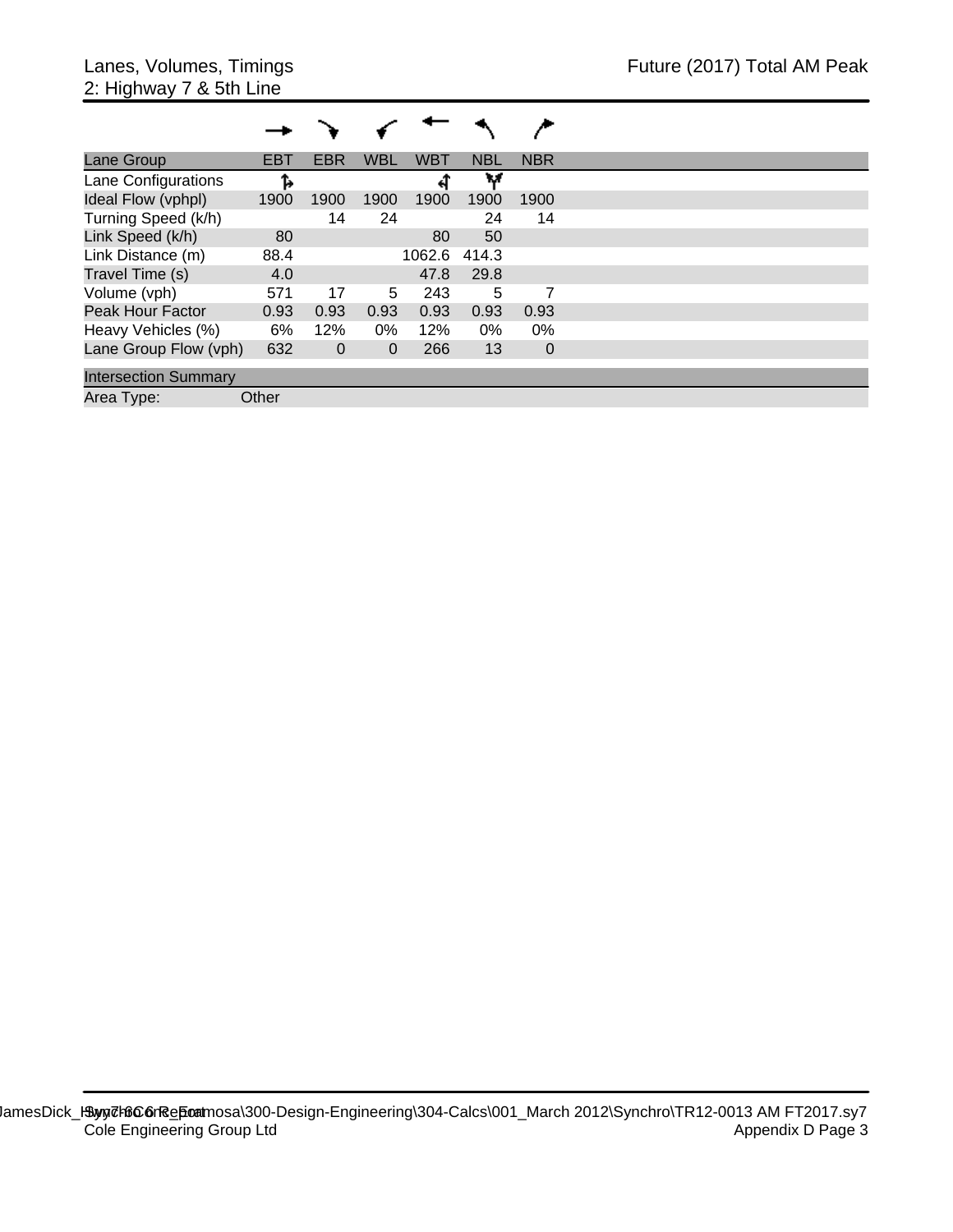| Movement                                 | <b>EBT</b>      | <b>EBR</b>      | <b>WBL</b>      | <b>WBT</b> | <b>NBL</b>     | <b>NBR</b>                  |   |
|------------------------------------------|-----------------|-----------------|-----------------|------------|----------------|-----------------------------|---|
| Lane Configurations                      | ħ               |                 |                 | च          | v              |                             |   |
| Sign Control                             | Free            |                 |                 | Free       | Stop           |                             |   |
| Grade                                    | 0%              |                 |                 | 0%         | 0%             |                             |   |
| Volume (veh/h)                           | 571             | 17              | 5               | 243        | $\overline{5}$ | $\overline{7}$              |   |
| Peak Hour Factor                         | 0.93            | 0.93            | 0.93            | 0.93       | 0.93           | 0.93                        |   |
| Hourly flow rate (vph)                   | 614             | 18              | 5               | 261        | 5              | 8                           |   |
| Pedestrians                              |                 |                 |                 |            |                |                             |   |
| Lane Width (m)                           |                 |                 |                 |            |                |                             |   |
| Walking Speed (m/s)                      |                 |                 |                 |            |                |                             |   |
| Percent Blockage                         |                 |                 |                 |            |                |                             |   |
| Right turn flare (veh)                   |                 |                 |                 |            |                |                             |   |
| Median type                              |                 |                 |                 |            | None           |                             |   |
| Median storage veh)                      |                 |                 |                 |            |                |                             |   |
| Upstream signal (m)                      |                 |                 |                 |            |                |                             |   |
| pX, platoon unblocked                    |                 |                 |                 |            |                |                             |   |
| vC, conflicting volume                   |                 |                 | 632             |            | 895            | 623                         |   |
| vC1, stage 1 conf vol                    |                 |                 |                 |            |                |                             |   |
| vC2, stage 2 conf vol                    |                 |                 |                 |            |                |                             |   |
| vCu, unblocked vol                       |                 |                 | 632             |            | 895            | 623                         |   |
| tC, single (s)                           |                 |                 | 4.1             |            | 6.4            | 6.2                         |   |
| $tC$ , 2 stage $(s)$                     |                 |                 |                 |            |                |                             |   |
| tF(s)                                    |                 |                 | 2.2             |            | 3.5            | 3.3                         |   |
| p0 queue free %                          |                 |                 | 99              |            | 98             | 98                          |   |
| cM capacity (veh/h)                      |                 |                 | 960             |            | 312            | 490                         |   |
| Direction, Lane #                        | EB <sub>1</sub> | WB <sub>1</sub> | NB <sub>1</sub> |            |                |                             |   |
| <b>Volume Total</b>                      | 632             | 267             | 13              |            |                |                             |   |
| Volume Left                              | 0               | 5               | 5               |            |                |                             |   |
| <b>Volume Right</b>                      | 18              | 0               | 8               |            |                |                             |   |
| cSH                                      | 1700            | 960             | 396             |            |                |                             |   |
| Volume to Capacity                       | 0.37            | 0.01            | 0.03            |            |                |                             |   |
| Queue Length (m)                         | 0.0             | 0.1             | 0.8             |            |                |                             |   |
| Control Delay (s)                        | 0.0             | 0.2             | 14.4            |            |                |                             |   |
| Lane LOS                                 |                 | A               | B               |            |                |                             |   |
| Approach Delay (s)                       | 0.0             | 0.2             | 14.4            |            |                |                             |   |
| Approach LOS                             |                 |                 | B               |            |                |                             |   |
| <b>Intersection Summary</b>              |                 |                 |                 |            |                |                             |   |
| Average Delay                            |                 |                 | 0.3             |            |                |                             |   |
| <b>Intersection Capacity Utilization</b> |                 |                 | 41.1%           |            |                | <b>ICU Level of Service</b> | A |
| Analysis Period (min)                    |                 |                 | 15              |            |                |                             |   |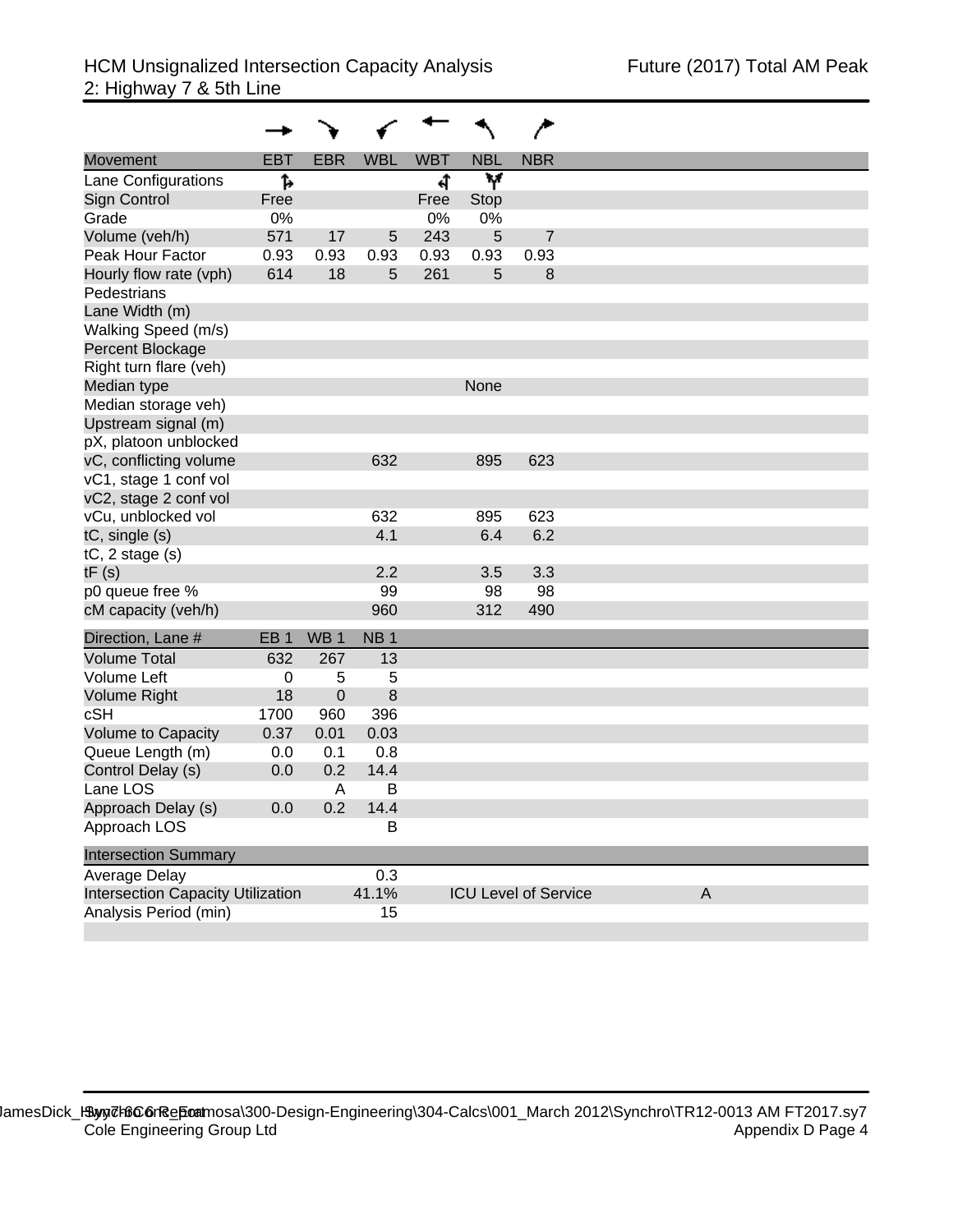| $\checkmark$ $\checkmark$ $\checkmark$ $\checkmark$ $\checkmark$ $\checkmark$ $\checkmark$ |  |  |  |
|--------------------------------------------------------------------------------------------|--|--|--|
|                                                                                            |  |  |  |

| Lane Group                  | WBL   | <b>WBR</b>   | <b>NBT</b> | <b>NBR</b>     | <b>SBL</b> | <b>SBT</b> |  |
|-----------------------------|-------|--------------|------------|----------------|------------|------------|--|
| Lane Configurations         | w     |              |            |                |            |            |  |
| Ideal Flow (vphpl)          | 1900  | 1900         | 1900       | 1900           | 1900       | 1900       |  |
| Turning Speed (k/h)         | 24    | 14           |            | 14             | 24         |            |  |
| Link Speed (k/h)            | 48    |              | 60         |                |            | 60         |  |
| Link Distance (m)           | 158.8 |              | 172.0      |                |            | 924.2      |  |
| Travel Time (s)             | 11.9  |              | 10.3       |                |            | 55.5       |  |
| Volume (vph)                | 13    | 0            |            | 13             | 0          | 6          |  |
| <b>Peak Hour Factor</b>     | 0.65  | 0.65         | 0.65       | 0.65           | 0.65       | 0.65       |  |
| Heavy Vehicles (%)          | 100%  | 2%           | 43%        | 100%           | 2%         | 67%        |  |
| Lane Group Flow (vph)       | 20    | $\mathbf{0}$ | 31         | $\overline{0}$ | 0          | 9          |  |
| <b>Intersection Summary</b> |       |              |            |                |            |            |  |
| Area Type:                  | Other |              |            |                |            |            |  |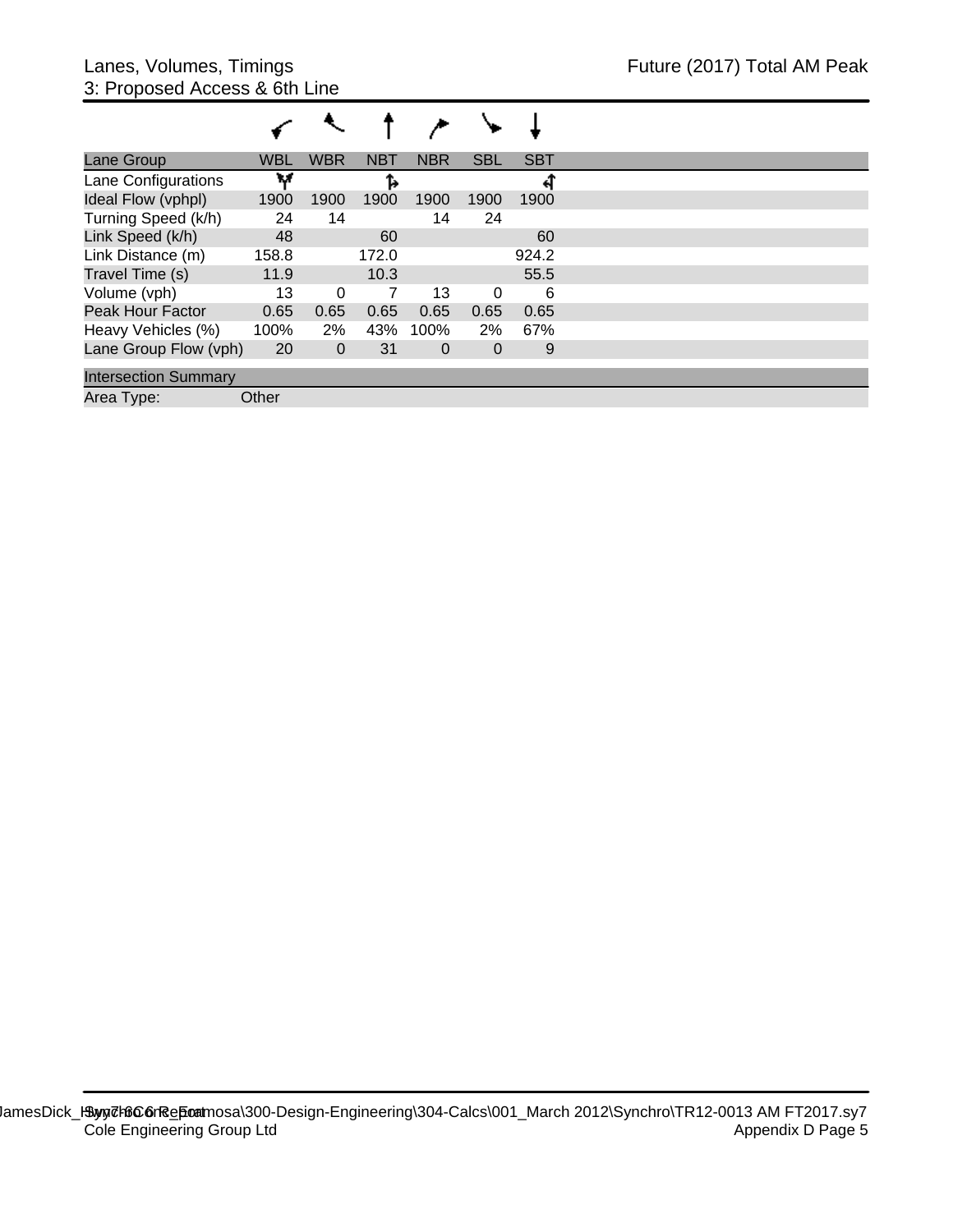| <b>Movement</b>                          | <b>WBL</b>       | <b>WBR</b>      | <b>NBT</b>      | <b>NBR</b> | <b>SBL</b>  | <b>SBT</b>                  |   |
|------------------------------------------|------------------|-----------------|-----------------|------------|-------------|-----------------------------|---|
| Lane Configurations                      | W                |                 | 1               |            |             | 4                           |   |
| Sign Control                             | <b>Stop</b>      |                 | Free            |            |             | Free                        |   |
| Grade                                    | 0%               |                 | 0%              |            |             | 0%                          |   |
| Volume (veh/h)                           | 13               | $\pmb{0}$       | $\overline{7}$  | 13         | $\mathbf 0$ | 6                           |   |
| Peak Hour Factor                         | 0.65             | 0.65            | 0.65            | 0.65       | 0.65        | 0.65                        |   |
| Hourly flow rate (vph)                   | 20               | $\pmb{0}$       | 11              | 20         | $\mathbf 0$ | 9                           |   |
| Pedestrians                              |                  |                 |                 |            |             |                             |   |
| Lane Width (m)                           |                  |                 |                 |            |             |                             |   |
| Walking Speed (m/s)                      |                  |                 |                 |            |             |                             |   |
| Percent Blockage                         |                  |                 |                 |            |             |                             |   |
| Right turn flare (veh)                   |                  |                 |                 |            |             |                             |   |
| Median type                              | None             |                 |                 |            |             |                             |   |
| Median storage veh)                      |                  |                 |                 |            |             |                             |   |
| Upstream signal (m)                      |                  |                 |                 |            |             |                             |   |
| pX, platoon unblocked                    |                  |                 |                 |            |             |                             |   |
| vC, conflicting volume                   | 30               | 21              |                 |            | 31          |                             |   |
| vC1, stage 1 conf vol                    |                  |                 |                 |            |             |                             |   |
| vC2, stage 2 conf vol                    |                  |                 |                 |            |             |                             |   |
| vCu, unblocked vol                       | 30               | 21              |                 |            | 31          |                             |   |
| tC, single (s)                           | 7.4              | 6.2             |                 |            | 4.1         |                             |   |
| $tC$ , 2 stage $(s)$                     |                  |                 |                 |            |             |                             |   |
| tF(s)                                    | 4.4              | 3.3             |                 |            | 2.2<br>100  |                             |   |
| p0 queue free %                          | 97               | 100<br>1057     |                 |            | 1582        |                             |   |
| cM capacity (veh/h)                      | 783              |                 |                 |            |             |                             |   |
| Direction, Lane #                        | WB <sub>1</sub>  | NB <sub>1</sub> | SB <sub>1</sub> |            |             |                             |   |
| <b>Volume Total</b>                      | 20               | 31              | $9$             |            |             |                             |   |
| Volume Left                              | 20               | $\mathbf 0$     | 0               |            |             |                             |   |
| <b>Volume Right</b>                      | $\boldsymbol{0}$ | 20              | 0               |            |             |                             |   |
| cSH                                      | 783              | 1700            | 1582            |            |             |                             |   |
| <b>Volume to Capacity</b>                | 0.03             | 0.02            | 0.00            |            |             |                             |   |
| Queue Length (m)                         | 0.6              | 0.0             | 0.0             |            |             |                             |   |
| Control Delay (s)                        | 9.7              | 0.0             | 0.0             |            |             |                             |   |
| Lane LOS                                 | A                |                 |                 |            |             |                             |   |
| Approach Delay (s)                       | 9.7              | 0.0             | 0.0             |            |             |                             |   |
| Approach LOS                             | A                |                 |                 |            |             |                             |   |
| <b>Intersection Summary</b>              |                  |                 |                 |            |             |                             |   |
| Average Delay                            |                  |                 | 3.2             |            |             |                             |   |
| <b>Intersection Capacity Utilization</b> |                  |                 | 13.3%           |            |             | <b>ICU Level of Service</b> | A |
| Analysis Period (min)                    |                  |                 | 15              |            |             |                             |   |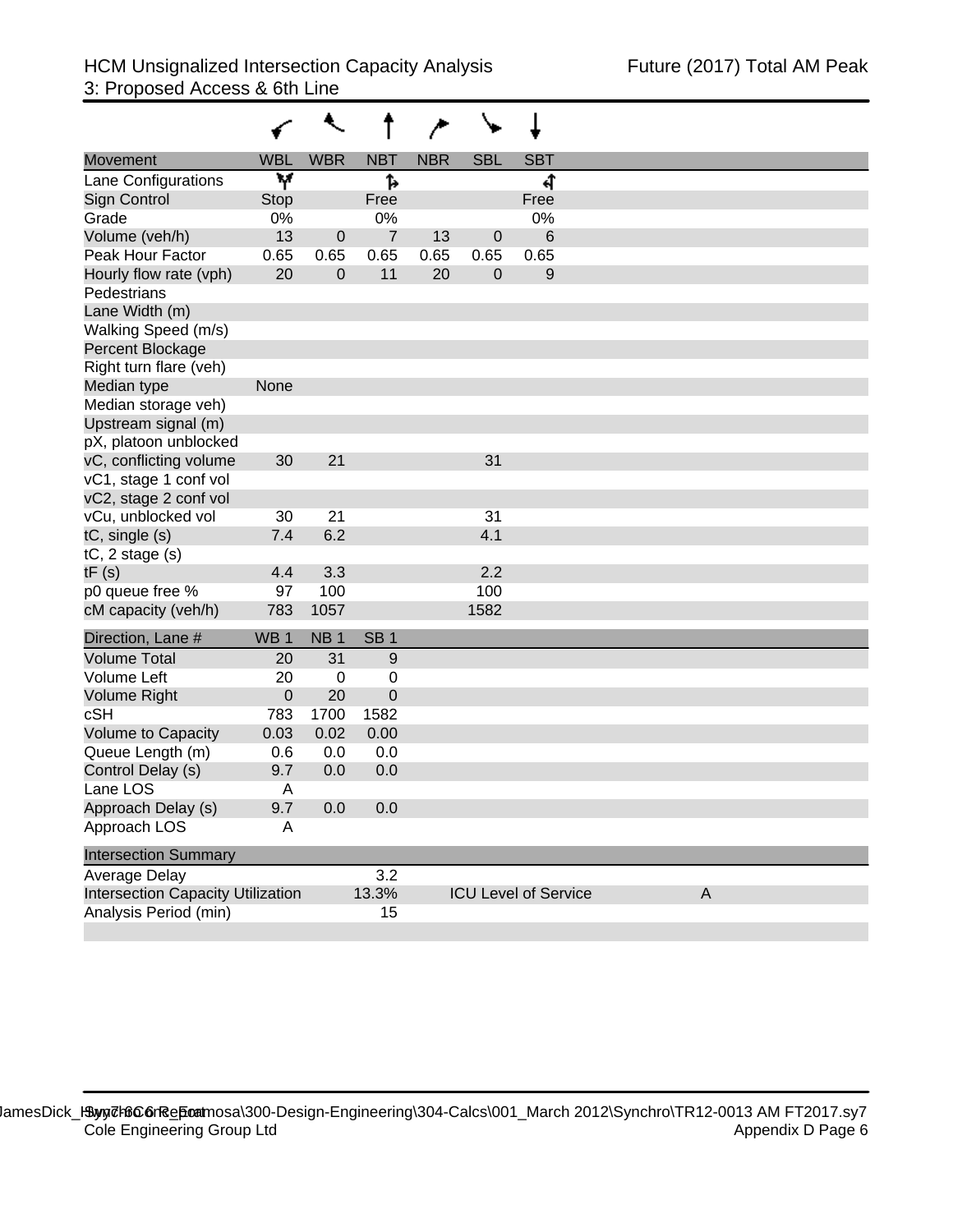| Lane Group                  | EBL            | <b>EBT</b> | <b>WBT</b> | <b>WBR</b>     | <b>SBL</b> | <b>SBR</b>     |
|-----------------------------|----------------|------------|------------|----------------|------------|----------------|
| Lane Configurations         |                | ची         | Ъ          |                | w          |                |
| Ideal Flow (vphpl)          | 1900           | 1900       | 1900       | 1900           | 1900       | 1900           |
| Turning Speed (k/h)         | 24             |            |            | 14             | 24         | 14             |
| Link Speed (k/h)            |                | 80         | 80         |                | 60         |                |
| Link Distance (m)           |                | 634.9      | 88.4       |                | 172.0      |                |
| Travel Time (s)             |                | 28.6       | 4.0        |                | 10.3       |                |
| Volume (vph)                | 8              | 304        | 617        | 13             | 13         | 4              |
| Peak Hour Factor            | 0.93           | 0.93       | 0.93       | 0.93           | 0.60       | 0.60           |
| Heavy Vehicles (%)          | 13%            | 5%         | 2%         | 92%            | 92%        | 25%            |
| Lane Group Flow (vph)       | $\overline{0}$ | 336        | 677        | $\overline{0}$ | 29         | $\overline{0}$ |
| <b>Intersection Summary</b> |                |            |            |                |            |                |
| Area Type:                  | Other          |            |            |                |            |                |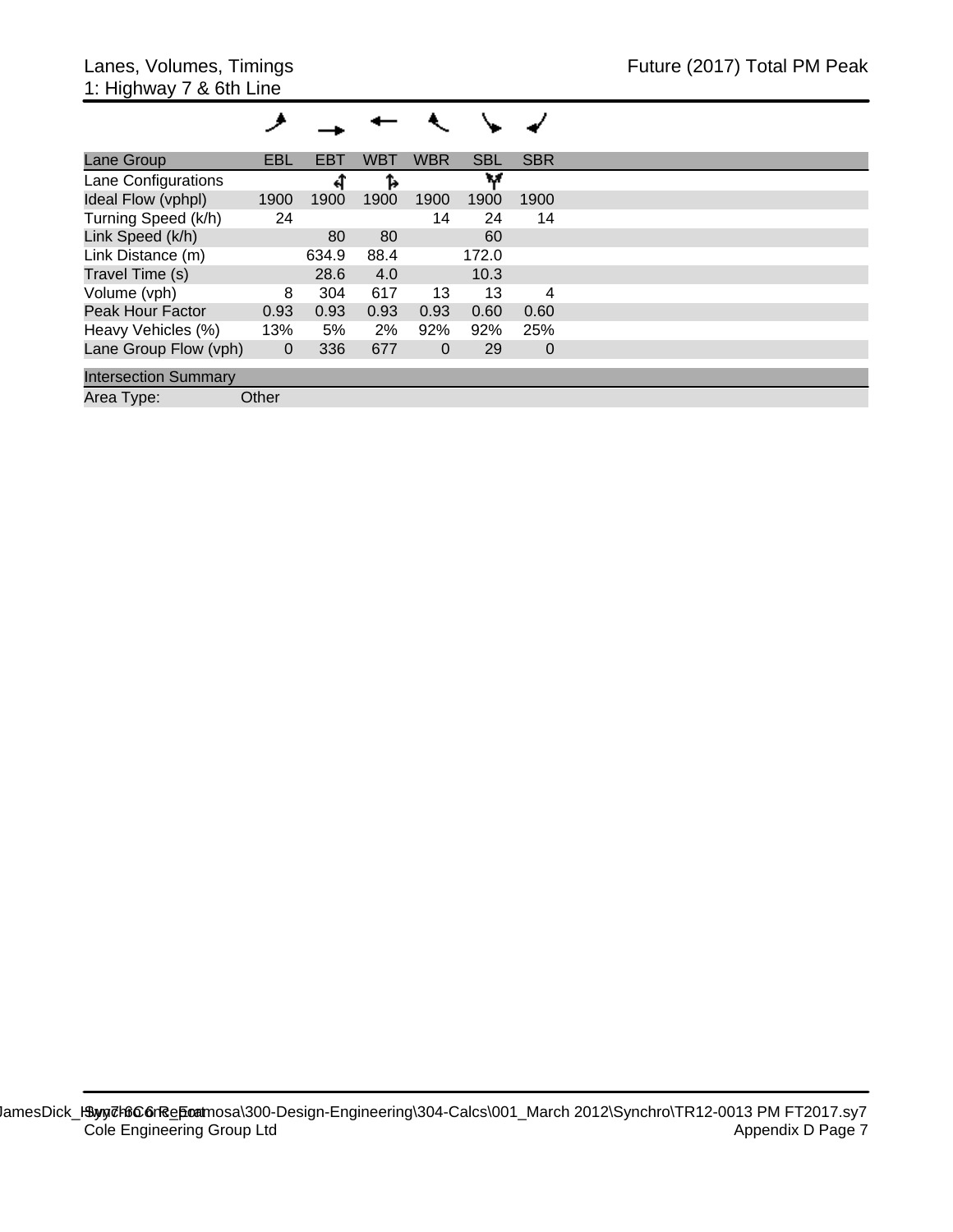| Movement                                 | EBL             | <b>EBT</b>      | <b>WBT</b>      | <b>WBR</b> | <b>SBL</b>  | <b>SBR</b>                  |              |
|------------------------------------------|-----------------|-----------------|-----------------|------------|-------------|-----------------------------|--------------|
| Lane Configurations                      |                 | ची              | 1,              |            | W           |                             |              |
| <b>Sign Control</b>                      |                 | Free            | Free            |            | <b>Stop</b> |                             |              |
| Grade                                    |                 | 0%              | 0%              |            | 0%          |                             |              |
| Volume (veh/h)                           | 8               | 304             | 617             | 13         | 13          | $\overline{4}$              |              |
| Peak Hour Factor                         | 0.93            | 0.93            | 0.93            | 0.93       | 0.60        | 0.60                        |              |
| Hourly flow rate (vph)                   | 9               | 327             | 663             | 14         | 22          | 7                           |              |
| Pedestrians                              |                 |                 |                 |            |             |                             |              |
| Lane Width (m)                           |                 |                 |                 |            |             |                             |              |
| Walking Speed (m/s)                      |                 |                 |                 |            |             |                             |              |
| Percent Blockage                         |                 |                 |                 |            |             |                             |              |
| Right turn flare (veh)                   |                 |                 |                 |            |             |                             |              |
| Median type                              |                 |                 |                 |            | None        |                             |              |
| Median storage veh)                      |                 |                 |                 |            |             |                             |              |
| Upstream signal (m)                      |                 |                 |                 |            |             |                             |              |
| pX, platoon unblocked                    |                 |                 |                 |            |             |                             |              |
| vC, conflicting volume                   | 677             |                 |                 |            | 1015        | 670                         |              |
| vC1, stage 1 conf vol                    |                 |                 |                 |            |             |                             |              |
| vC2, stage 2 conf vol                    |                 |                 |                 |            |             |                             |              |
| vCu, unblocked vol                       | 677             |                 |                 |            | 1015        | 670                         |              |
| tC, single (s)                           | 4.2             |                 |                 |            | 7.3         | 6.5                         |              |
| $tC$ , 2 stage $(s)$                     |                 |                 |                 |            |             |                             |              |
| tF(s)                                    | 2.3             |                 |                 |            | 4.3         | 3.5                         |              |
| p0 queue free %                          | 99              |                 |                 |            | 88          | 98                          |              |
| cM capacity (veh/h)                      | 865             |                 |                 |            | 181         | 419                         |              |
| Direction, Lane #                        | EB <sub>1</sub> | WB <sub>1</sub> | SB <sub>1</sub> |            |             |                             |              |
| <b>Volume Total</b>                      | 335             | 677             | 28              |            |             |                             |              |
| Volume Left                              | 9               | 0               | 22              |            |             |                             |              |
| <b>Volume Right</b>                      | $\pmb{0}$       | 14              | $\overline{7}$  |            |             |                             |              |
| cSH                                      | 865             | 1700            | 209             |            |             |                             |              |
| <b>Volume to Capacity</b>                | 0.01            | 0.40            | 0.14            |            |             |                             |              |
| Queue Length (m)                         | 0.2             | 0.0             | 3.5             |            |             |                             |              |
| Control Delay (s)                        | 0.3             | 0.0             | 24.9            |            |             |                             |              |
| Lane LOS                                 | A               |                 | C               |            |             |                             |              |
| Approach Delay (s)                       | 0.3             | 0.0             | 24.9            |            |             |                             |              |
| Approach LOS                             |                 |                 | C               |            |             |                             |              |
| <b>Intersection Summary</b>              |                 |                 |                 |            |             |                             |              |
| Average Delay                            |                 |                 | 0.8             |            |             |                             |              |
| <b>Intersection Capacity Utilization</b> |                 |                 | 43.3%           |            |             | <b>ICU Level of Service</b> | $\mathsf{A}$ |
| Analysis Period (min)                    |                 |                 | 15              |            |             |                             |              |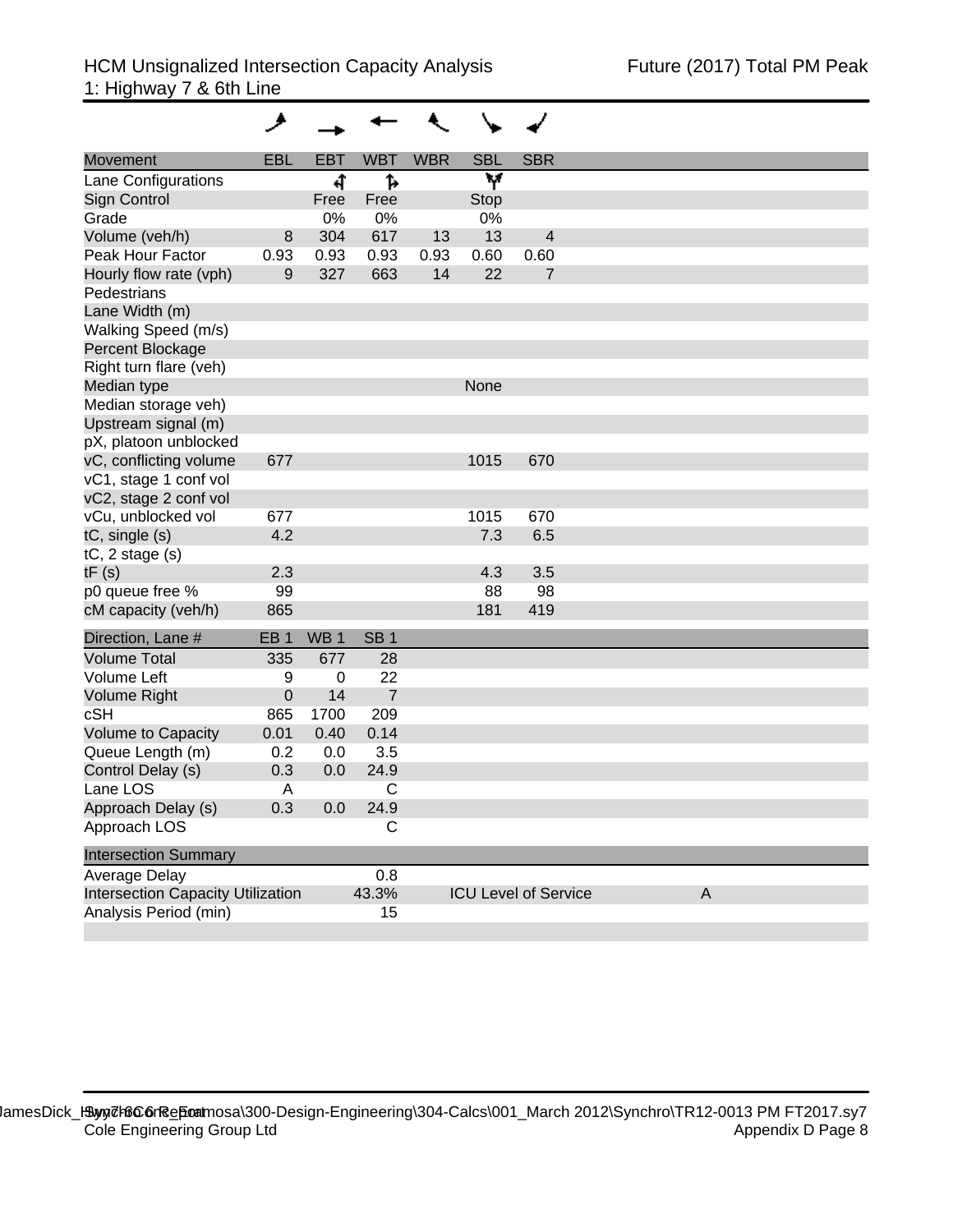| Lane Group                  | <b>EBT</b> | EBR            | <b>WBL</b> | <b>WBT</b> | <b>NBL</b> | <b>NBR</b>     |
|-----------------------------|------------|----------------|------------|------------|------------|----------------|
| Lane Configurations         | Ъ          |                |            |            | w          |                |
| Ideal Flow (vphpl)          | 1900       | 1900           | 1900       | 1900       | 1900       | 1900           |
| Turning Speed (k/h)         |            | 14             | 24         |            | 24         | 14             |
| Link Speed (k/h)            | 80         |                |            | 80         | 50         |                |
| Link Distance (m)           | 88.4       |                |            | 1062.6     | 414.3      |                |
| Travel Time (s)             | 4.0        |                |            | 47.8       | 29.8       |                |
| Volume (vph)                | 314        | 3              | 7          | 609        | 21         | 11             |
| <b>Peak Hour Factor</b>     | 0.97       | 0.97           | 0.97       | 0.97       | 0.97       | 0.97           |
| Heavy Vehicles (%)          | 9%         | $0\%$          | $0\%$      | 4%         | $0\%$      | $0\%$          |
| Lane Group Flow (vph)       | 327        | $\overline{0}$ | 0          | 635        | 33         | $\overline{0}$ |
| <b>Intersection Summary</b> |            |                |            |            |            |                |
| Area Type:                  | Other      |                |            |            |            |                |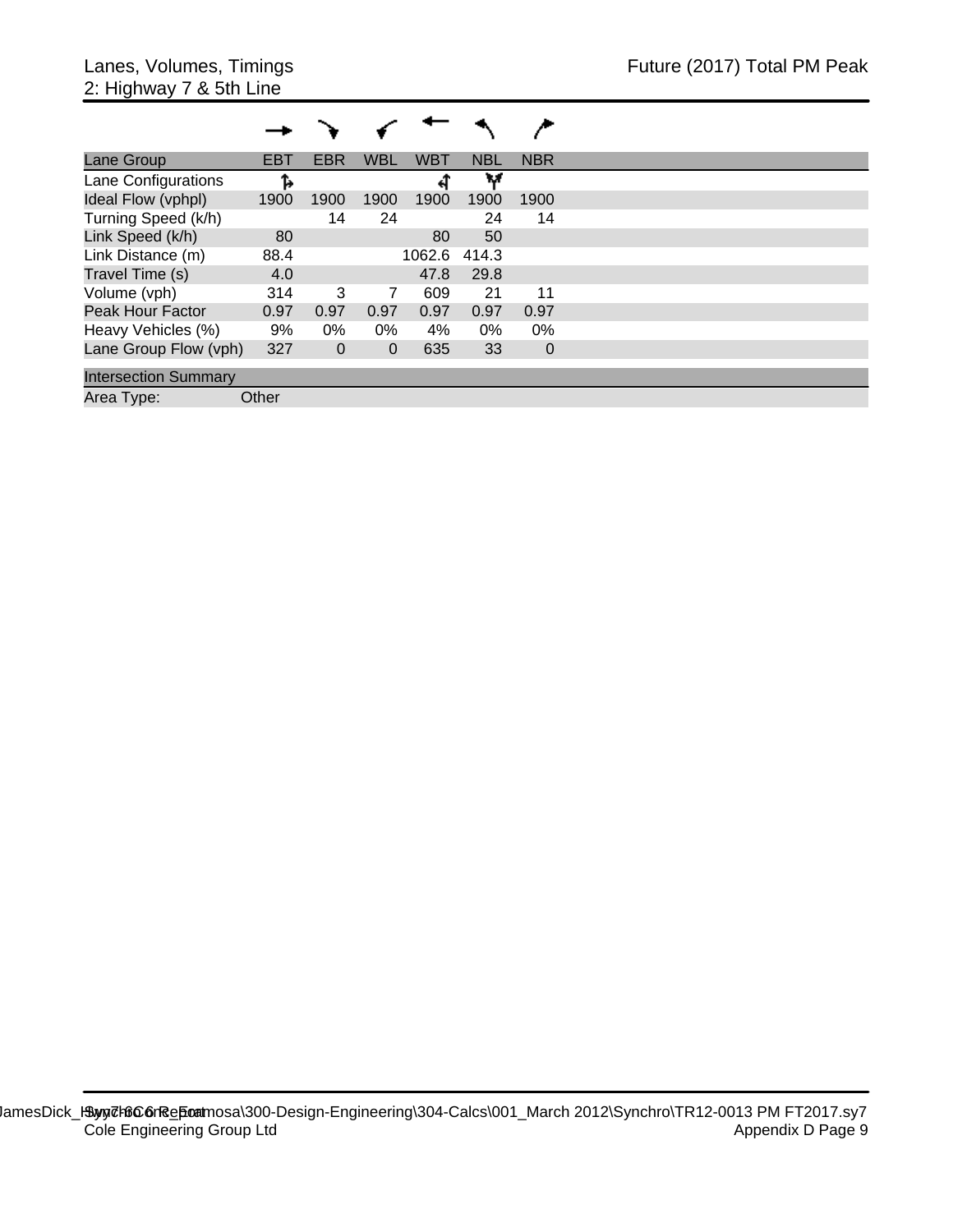| Movement                                 | <b>EBT</b>      | <b>EBR</b>      | <b>WBL</b>      | <b>WBT</b> | <b>NBL</b> | <b>NBR</b>                  |   |  |
|------------------------------------------|-----------------|-----------------|-----------------|------------|------------|-----------------------------|---|--|
| Lane Configurations                      | ħ               |                 |                 | च          | v          |                             |   |  |
| <b>Sign Control</b>                      | Free            |                 |                 | Free       | Stop       |                             |   |  |
| Grade                                    | 0%              |                 |                 | 0%         | 0%         |                             |   |  |
| Volume (veh/h)                           | 314             | 3               | $\overline{7}$  | 609        | 21         | 11                          |   |  |
| Peak Hour Factor                         | 0.97            | 0.97            | 0.97            | 0.97       | 0.97       | 0.97                        |   |  |
| Hourly flow rate (vph)                   | 324             | 3               | $\overline{7}$  | 628        | 22         | 11                          |   |  |
| Pedestrians                              |                 |                 |                 |            |            |                             |   |  |
| Lane Width (m)                           |                 |                 |                 |            |            |                             |   |  |
| Walking Speed (m/s)                      |                 |                 |                 |            |            |                             |   |  |
| Percent Blockage                         |                 |                 |                 |            |            |                             |   |  |
| Right turn flare (veh)                   |                 |                 |                 |            |            |                             |   |  |
| Median type                              |                 |                 |                 |            | None       |                             |   |  |
| Median storage veh)                      |                 |                 |                 |            |            |                             |   |  |
| Upstream signal (m)                      |                 |                 |                 |            |            |                             |   |  |
| pX, platoon unblocked                    |                 |                 |                 |            |            |                             |   |  |
| vC, conflicting volume                   |                 |                 | 327             |            | 968        | 325                         |   |  |
| vC1, stage 1 conf vol                    |                 |                 |                 |            |            |                             |   |  |
| vC2, stage 2 conf vol                    |                 |                 |                 |            |            |                             |   |  |
| vCu, unblocked vol                       |                 |                 | 327             |            | 968        | 325                         |   |  |
| tC, single (s)                           |                 |                 | 4.1             |            | 6.4        | 6.2                         |   |  |
| $tC$ , 2 stage $(s)$                     |                 |                 |                 |            |            |                             |   |  |
| tF(s)                                    |                 |                 | 2.2             |            | 3.5        | 3.3                         |   |  |
| p0 queue free %                          |                 |                 | 99              |            | 92         | 98                          |   |  |
| cM capacity (veh/h)                      |                 |                 | 1244            |            | 283        | 721                         |   |  |
| Direction, Lane #                        | EB <sub>1</sub> | WB <sub>1</sub> | NB <sub>1</sub> |            |            |                             |   |  |
| <b>Volume Total</b>                      | 327             | 635             | 33              |            |            |                             |   |  |
| Volume Left                              | $\mathbf 0$     | 7               | 22              |            |            |                             |   |  |
| <b>Volume Right</b>                      | 3               | $\pmb{0}$       | 11              |            |            |                             |   |  |
| cSH                                      | 1700            | 1244            | 357             |            |            |                             |   |  |
| Volume to Capacity                       | 0.19            | 0.01            | 0.09            |            |            |                             |   |  |
| Queue Length (m)                         | 0.0             | 0.1             | 2.3             |            |            |                             |   |  |
| Control Delay (s)                        | 0.0             | 0.2             | 16.1            |            |            |                             |   |  |
| Lane LOS                                 |                 | A               | C               |            |            |                             |   |  |
| Approach Delay (s)                       | 0.0             | 0.2             | 16.1            |            |            |                             |   |  |
| Approach LOS                             |                 |                 | C               |            |            |                             |   |  |
| <b>Intersection Summary</b>              |                 |                 |                 |            |            |                             |   |  |
| Average Delay                            |                 |                 | 0.6             |            |            |                             |   |  |
| <b>Intersection Capacity Utilization</b> |                 |                 | 47.6%           |            |            | <b>ICU Level of Service</b> | A |  |
| Analysis Period (min)                    |                 |                 | 15              |            |            |                             |   |  |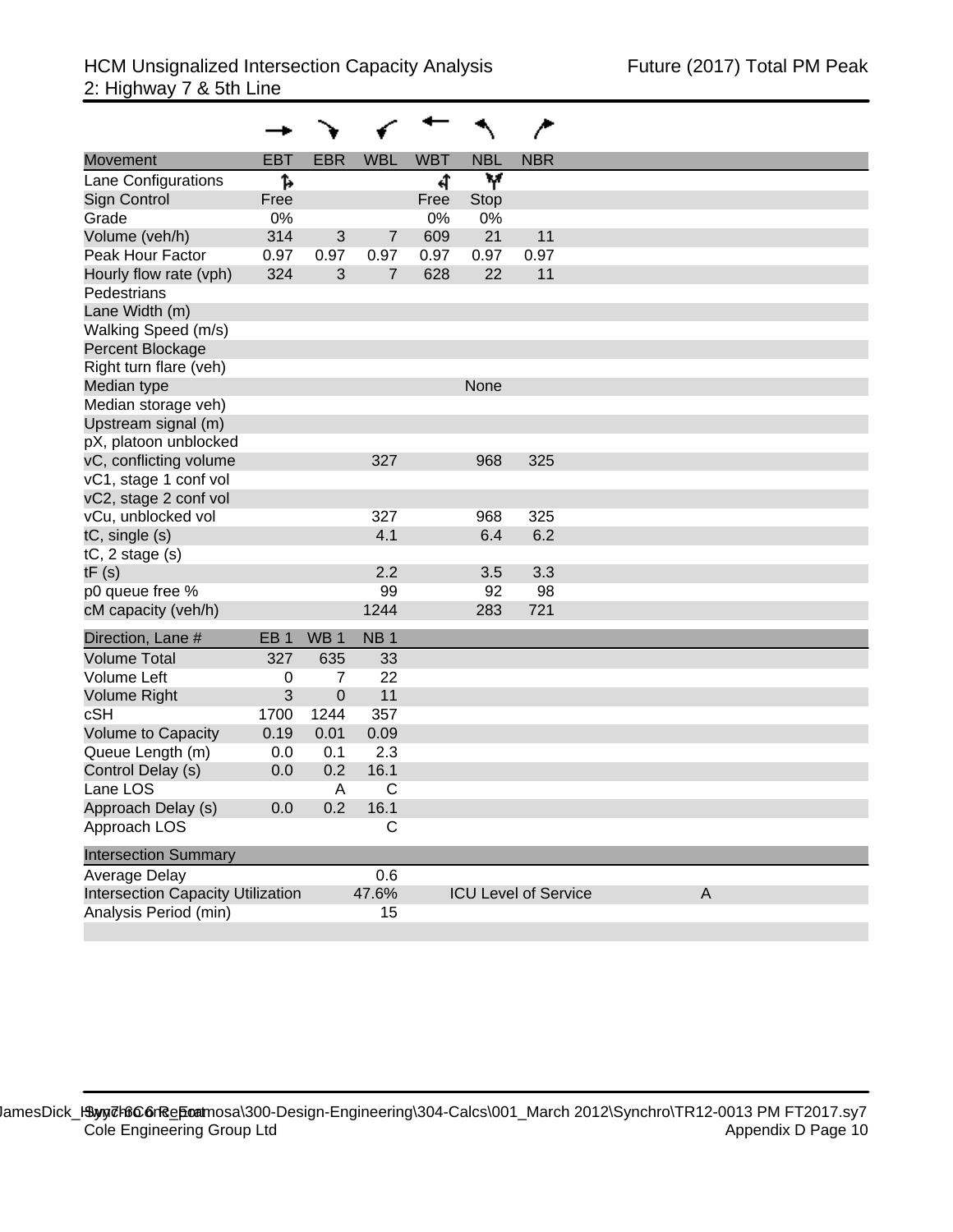| $\checkmark$ . $\checkmark$ . $\checkmark$ . $\checkmark$ . $\checkmark$ |  |  |
|--------------------------------------------------------------------------|--|--|
|                                                                          |  |  |

| Lane Group                  | <b>WBL</b> | <b>WBR</b>     | <b>NBT</b> | <b>NBR</b> | <b>SBL</b> | <b>SBT</b> |  |  |  |
|-----------------------------|------------|----------------|------------|------------|------------|------------|--|--|--|
| Lane Configurations         | w          |                |            |            |            | ↤          |  |  |  |
| Ideal Flow (vphpl)          | 1900       | 1900           | 1900       | 1900       | 1900       | 1900       |  |  |  |
| Turning Speed (k/h)         | 24         | 14             |            | 14         | 24         |            |  |  |  |
| Link Speed (k/h)            | 48         |                | 60         |            |            | 60         |  |  |  |
| Link Distance (m)           | 158.8      |                | 172.0      |            |            | 924.2      |  |  |  |
| Travel Time (s)             | 11.9       |                | 10.3       |            |            | 55.5       |  |  |  |
| Volume (vph)                | 13         | 0              | 8          | 13         | 0          | 4          |  |  |  |
| <b>Peak Hour Factor</b>     | 0.60       | 0.60           | 0.60       | 0.60       | 0.60       | 0.60       |  |  |  |
| Heavy Vehicles (%)          | 100%       | 2%             | 0%         | 100%       | 2%         | 0%         |  |  |  |
| Lane Group Flow (vph)       | 22         | $\overline{0}$ | 35         | 0          | 0          | 7          |  |  |  |
| <b>Intersection Summary</b> |            |                |            |            |            |            |  |  |  |
| Area Type:                  | Other      |                |            |            |            |            |  |  |  |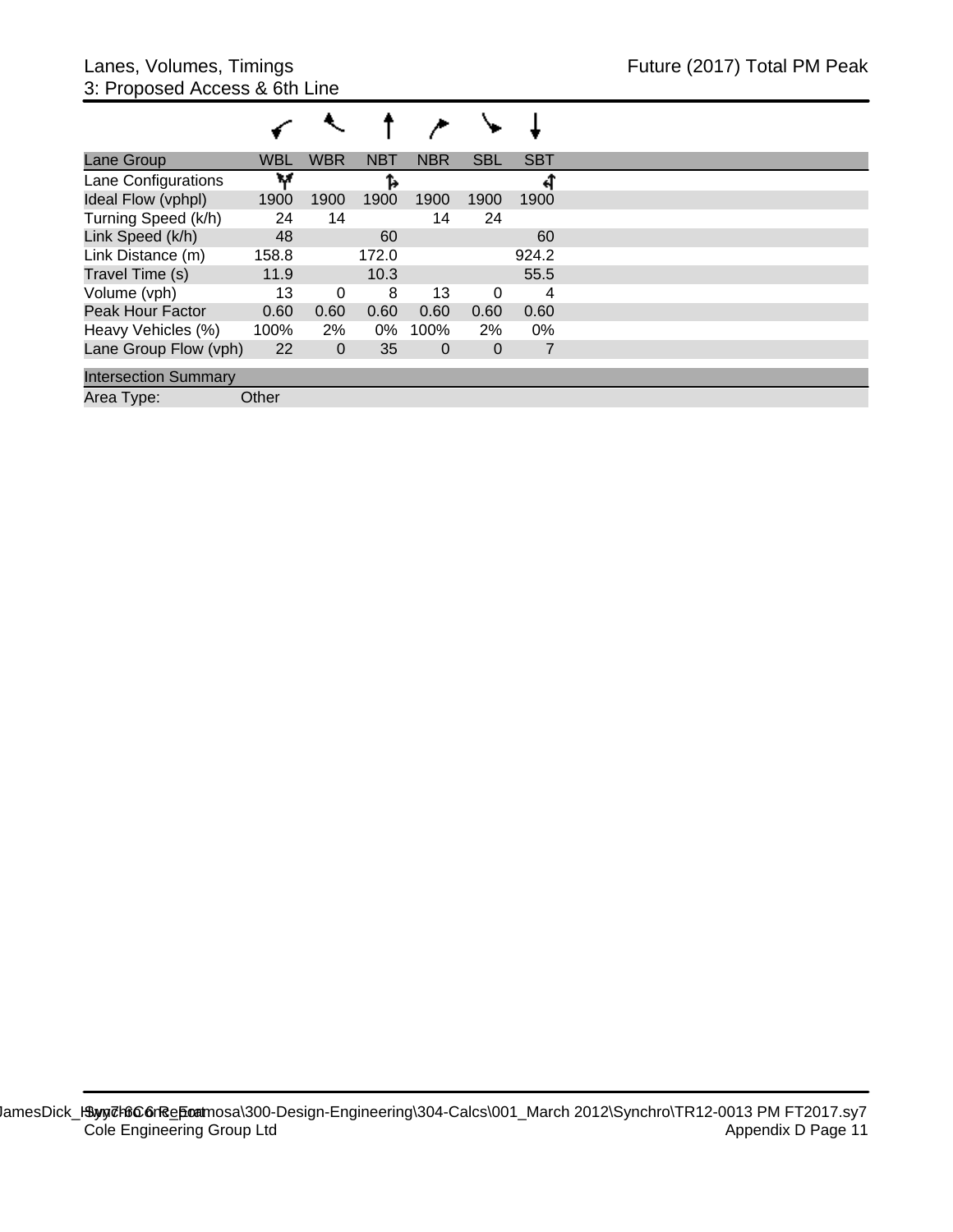| <b>Movement</b>                          | <b>WBL</b>       | <b>WBR</b>      | <b>NBT</b>      | <b>NBR</b> | <b>SBL</b>     | <b>SBT</b>                  |   |
|------------------------------------------|------------------|-----------------|-----------------|------------|----------------|-----------------------------|---|
| Lane Configurations                      | W                |                 | Ъ               |            |                | ची                          |   |
| Sign Control                             | Stop             |                 | Free            |            |                | Free                        |   |
| Grade                                    | 0%               |                 | 0%              |            |                | 0%                          |   |
| Volume (veh/h)                           | 13               | $\pmb{0}$       | 8               | 13         | $\overline{0}$ | 4                           |   |
| Peak Hour Factor                         | 0.60             | 0.60            | 0.60            | 0.60       | 0.60           | 0.60                        |   |
| Hourly flow rate (vph)                   | 22               | $\mathbf 0$     | 13              | 22         | $\overline{0}$ | $\overline{7}$              |   |
| Pedestrians                              |                  |                 |                 |            |                |                             |   |
| Lane Width (m)                           |                  |                 |                 |            |                |                             |   |
| Walking Speed (m/s)                      |                  |                 |                 |            |                |                             |   |
| Percent Blockage                         |                  |                 |                 |            |                |                             |   |
| Right turn flare (veh)                   |                  |                 |                 |            |                |                             |   |
| Median type                              | None             |                 |                 |            |                |                             |   |
| Median storage veh)                      |                  |                 |                 |            |                |                             |   |
| Upstream signal (m)                      |                  |                 |                 |            |                |                             |   |
| pX, platoon unblocked                    |                  |                 |                 |            |                |                             |   |
| vC, conflicting volume                   | 31               | 24              |                 |            | 35             |                             |   |
| vC1, stage 1 conf vol                    |                  |                 |                 |            |                |                             |   |
| vC2, stage 2 conf vol                    |                  |                 |                 |            |                |                             |   |
| vCu, unblocked vol                       | 31               | 24              |                 |            | 35             |                             |   |
| tC, single (s)                           | 7.4              | 6.2             |                 |            | 4.1            |                             |   |
| $tC$ , 2 stage $(s)$                     |                  |                 |                 |            |                |                             |   |
| tF(s)                                    | 4.4              | 3.3             |                 |            | 2.2            |                             |   |
| p0 queue free %                          | 97               | 100             |                 |            | 100            |                             |   |
| cM capacity (veh/h)                      | 782              | 1052            |                 |            | 1576           |                             |   |
| Direction, Lane #                        | WB <sub>1</sub>  | NB <sub>1</sub> | SB <sub>1</sub> |            |                |                             |   |
| <b>Volume Total</b>                      | 22               | 35              | $\overline{7}$  |            |                |                             |   |
| Volume Left                              | 22               | $\mathbf 0$     | 0               |            |                |                             |   |
| <b>Volume Right</b>                      | $\boldsymbol{0}$ | 22              | 0               |            |                |                             |   |
| cSH                                      | 782              | 1700            | 1576            |            |                |                             |   |
| <b>Volume to Capacity</b>                | 0.03             | 0.02            | 0.00            |            |                |                             |   |
| Queue Length (m)                         | 0.6              | 0.0             | 0.0             |            |                |                             |   |
| Control Delay (s)                        | 9.7              | 0.0             | 0.0             |            |                |                             |   |
| Lane LOS                                 | A                |                 |                 |            |                |                             |   |
| Approach Delay (s)                       | 9.7              | 0.0             | 0.0             |            |                |                             |   |
| Approach LOS                             | A                |                 |                 |            |                |                             |   |
| <b>Intersection Summary</b>              |                  |                 |                 |            |                |                             |   |
| Average Delay                            |                  |                 | 3.3             |            |                |                             |   |
| <b>Intersection Capacity Utilization</b> |                  |                 | 13.3%           |            |                | <b>ICU Level of Service</b> | A |
| Analysis Period (min)                    |                  |                 | 15              |            |                |                             |   |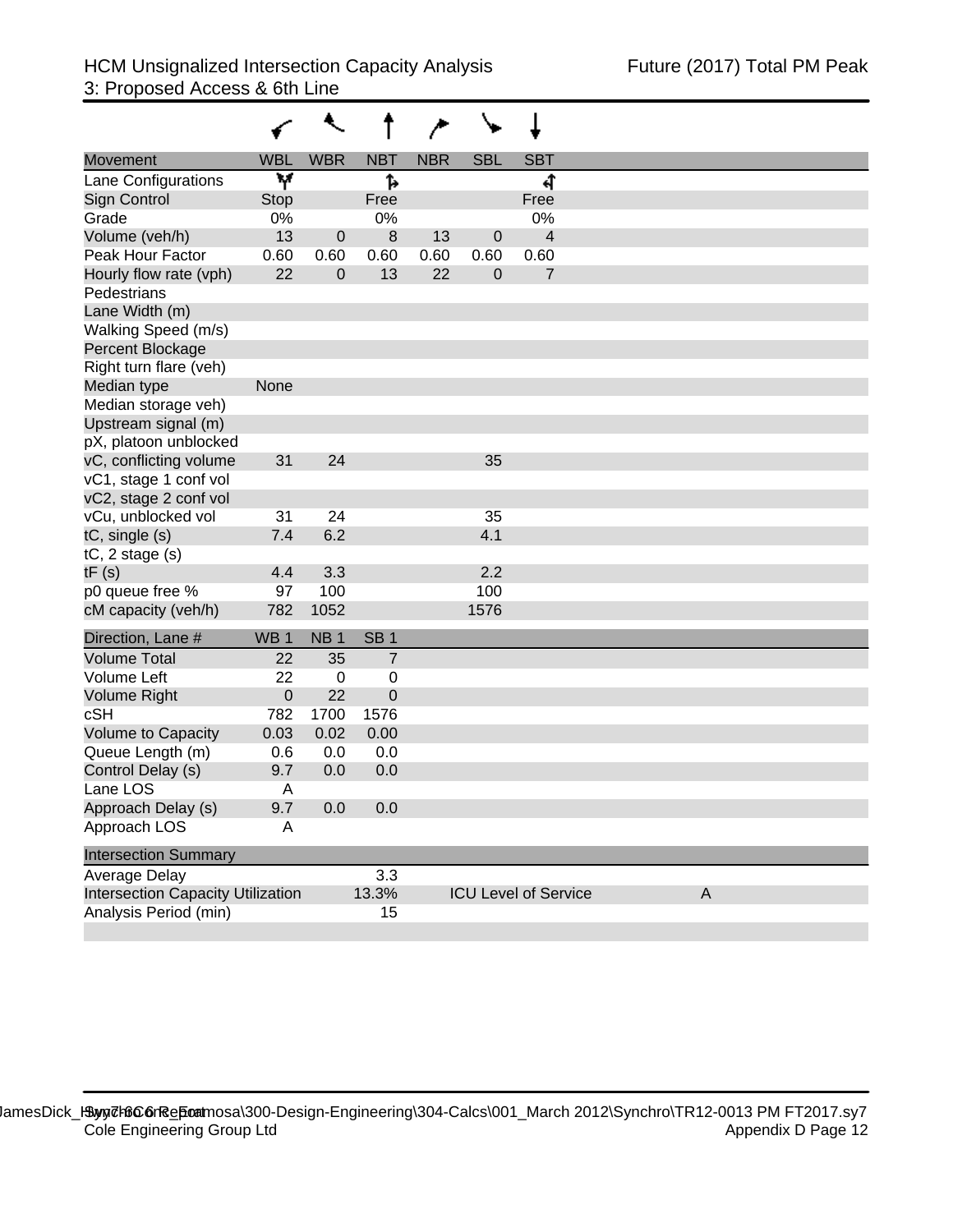## **APPENDIX E Future (2022) Total Traffic**

Level Of Service Calculations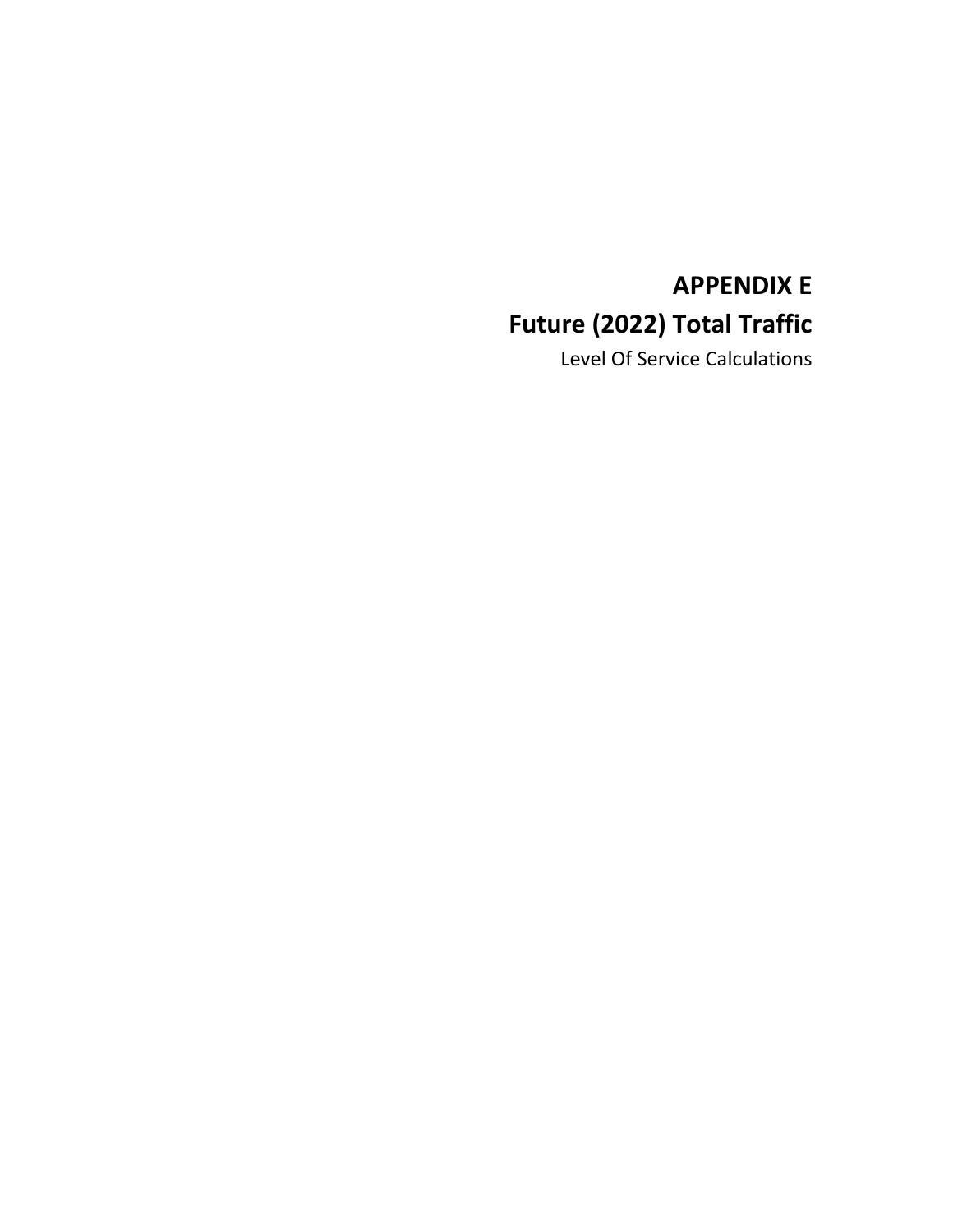| Lane Group                  | <b>EBL</b>  | <b>EBT</b> | <b>WBT</b> | <b>WBR</b> | <b>SBL</b> | <b>SBR</b>     |  |
|-----------------------------|-------------|------------|------------|------------|------------|----------------|--|
| Lane Configurations         |             | ची         | Ъ          |            | w          |                |  |
| Ideal Flow (vphpl)          | 1900        | 1900       | 1900       | 1900       | 1900       | 1900           |  |
| Turning Speed (k/h)         | 24          |            |            | 14         | 24         | 14             |  |
| Link Speed (k/h)            |             | 80         | 80         |            | 60         |                |  |
| Link Distance (m)           |             | 634.9      | 88.4       |            | 172.0      |                |  |
| Travel Time (s)             |             | 28.6       | 4.0        |            | 10.3       |                |  |
| Volume (vph)                | 7           | 653        | 265        | 13         | 12         | $\overline{7}$ |  |
| <b>Peak Hour Factor</b>     | 0.87        | 0.87       | 0.87       | 0.87       | 0.65       | 0.65           |  |
| Heavy Vehicles (%)          | 43%         | 4%         | 8%         | 100%       | 100%       | 71%            |  |
| Lane Group Flow (vph)       | $\mathbf 0$ | 759        | 320        | $\Omega$   | 29         | $\overline{0}$ |  |
| <b>Intersection Summary</b> |             |            |            |            |            |                |  |
| Area Type:                  | Other       |            |            |            |            |                |  |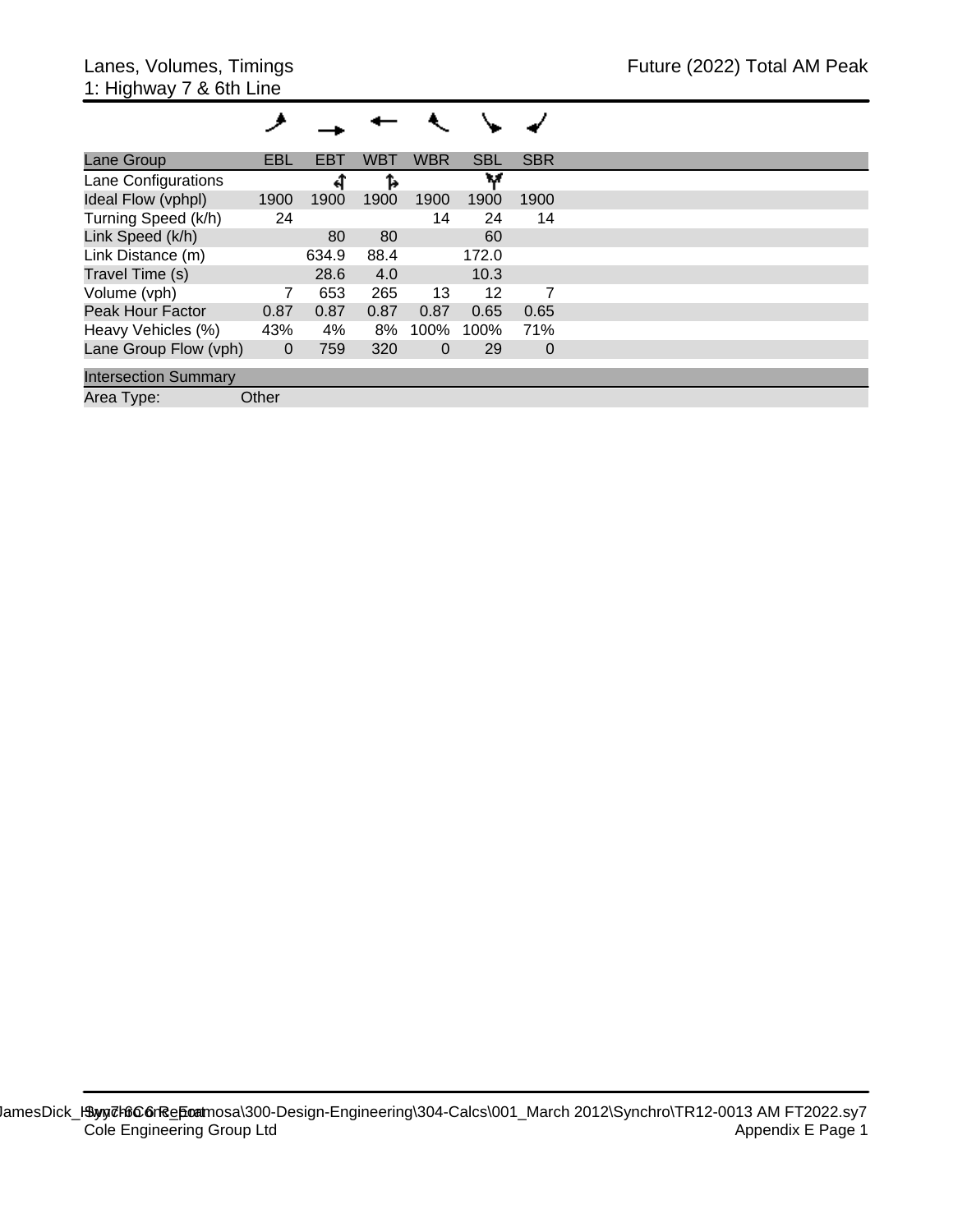| <b>Movement</b>                          | EBL             | <b>EBT</b>      | <b>WBT</b>      | <b>WBR</b> | <b>SBL</b>  | <b>SBR</b>                  |   |
|------------------------------------------|-----------------|-----------------|-----------------|------------|-------------|-----------------------------|---|
| Lane Configurations                      |                 | प               | 1,              |            | W           |                             |   |
| <b>Sign Control</b>                      |                 | Free            | Free            |            | <b>Stop</b> |                             |   |
| Grade                                    |                 | 0%              | 0%              |            | 0%          |                             |   |
| Volume (veh/h)                           | $\overline{7}$  | 653             | 265             | 13         | 12          | $\overline{7}$              |   |
| Peak Hour Factor                         | 0.87            | 0.87            | 0.87            | 0.87       | 0.65        | 0.65                        |   |
| Hourly flow rate (vph)                   | 8               | 751             | 305             | 15         | 18          | 11                          |   |
| Pedestrians                              |                 |                 |                 |            |             |                             |   |
| Lane Width (m)                           |                 |                 |                 |            |             |                             |   |
| Walking Speed (m/s)                      |                 |                 |                 |            |             |                             |   |
| Percent Blockage                         |                 |                 |                 |            |             |                             |   |
| Right turn flare (veh)                   |                 |                 |                 |            |             |                             |   |
| Median type                              |                 |                 |                 |            | None        |                             |   |
| Median storage veh)                      |                 |                 |                 |            |             |                             |   |
| Upstream signal (m)                      |                 |                 |                 |            |             |                             |   |
| pX, platoon unblocked                    |                 |                 |                 |            |             |                             |   |
| vC, conflicting volume                   | 320             |                 |                 |            | 1079        | 312                         |   |
| vC1, stage 1 conf vol                    |                 |                 |                 |            |             |                             |   |
| vC2, stage 2 conf vol                    |                 |                 |                 |            |             |                             |   |
| vCu, unblocked vol                       | 320             |                 |                 |            | 1079        | 312                         |   |
| tC, single (s)                           | 4.5             |                 |                 |            | 7.4         | 6.9                         |   |
| $tC$ , 2 stage $(s)$                     |                 |                 |                 |            |             |                             |   |
| tF(s)                                    | 2.6             |                 |                 |            | 4.4         | 3.9                         |   |
| p0 queue free %                          | 99              |                 |                 |            | 88          | 98                          |   |
| cM capacity (veh/h)                      | 1042            |                 |                 |            | 159         | 593                         |   |
| Direction, Lane #                        | EB <sub>1</sub> | WB <sub>1</sub> | SB <sub>1</sub> |            |             |                             |   |
| <b>Volume Total</b>                      | 759             | 320             | 29              |            |             |                             |   |
| Volume Left                              | 8               | $\mathbf 0$     | 18              |            |             |                             |   |
| <b>Volume Right</b>                      | $\pmb{0}$       | 15              | 11              |            |             |                             |   |
| cSH                                      | 1042            | 1700            | 218             |            |             |                             |   |
| Volume to Capacity                       | 0.01            | 0.19            | 0.13            |            |             |                             |   |
| Queue Length (m)                         | 0.2             | 0.0             | 3.5             |            |             |                             |   |
| Control Delay (s)                        | 0.2             | 0.0             | 24.1            |            |             |                             |   |
| Lane LOS                                 | A               |                 | $\mathsf{C}$    |            |             |                             |   |
| Approach Delay (s)                       | 0.2             | 0.0             | 24.1            |            |             |                             |   |
| Approach LOS                             |                 |                 | C               |            |             |                             |   |
| <b>Intersection Summary</b>              |                 |                 |                 |            |             |                             |   |
| Average Delay                            |                 |                 | 0.8             |            |             |                             |   |
| <b>Intersection Capacity Utilization</b> |                 |                 | 50.0%           |            |             | <b>ICU Level of Service</b> | A |
| Analysis Period (min)                    |                 |                 | 15              |            |             |                             |   |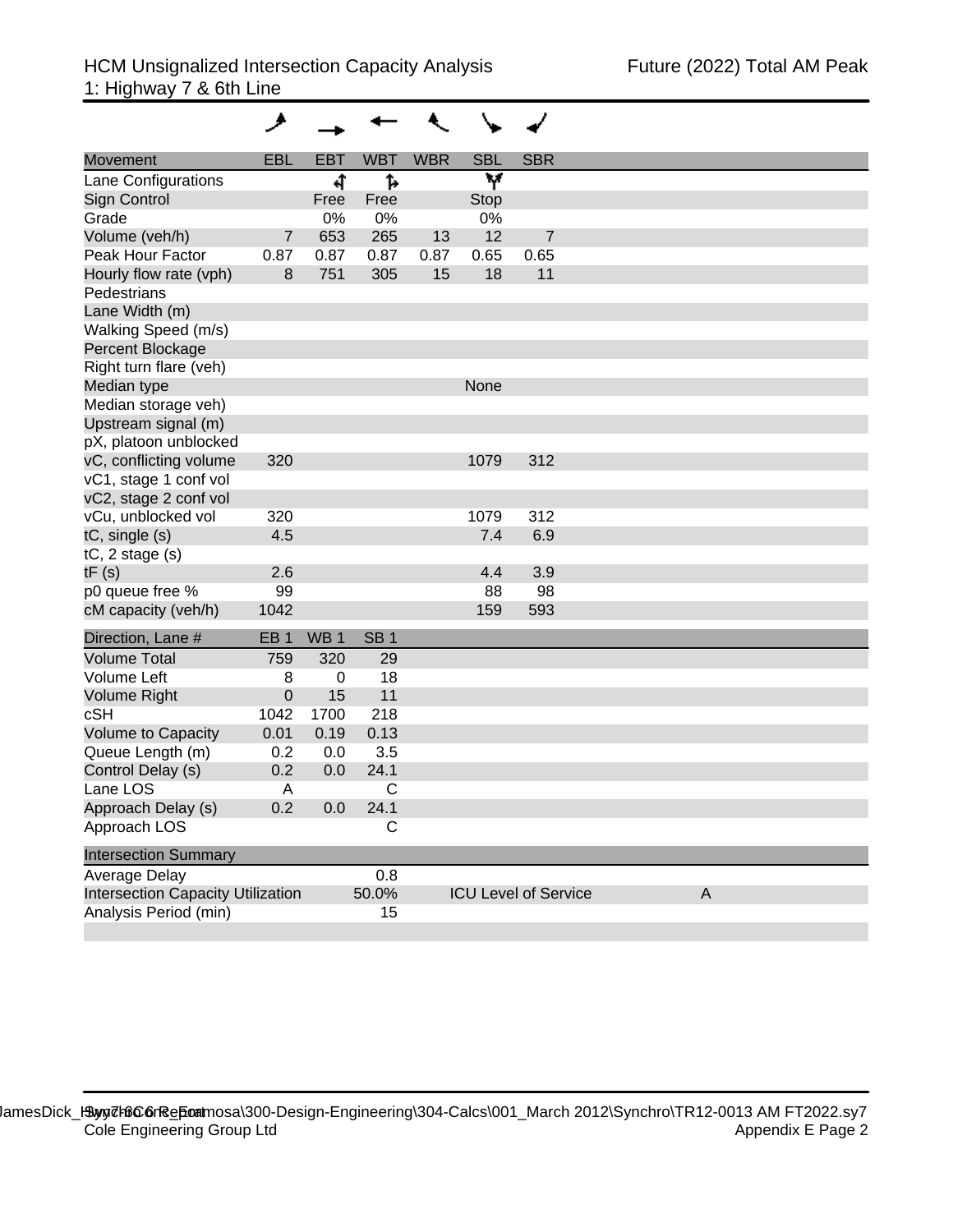| Lane Group                  | <b>EBT</b> | EBR            | <b>WBL</b> | <b>WBT</b> | <b>NBL</b> | <b>NBR</b>     |
|-----------------------------|------------|----------------|------------|------------|------------|----------------|
| Lane Configurations         | Ъ          |                |            |            | w          |                |
| Ideal Flow (vphpl)          | 1900       | 1900           | 1900       | 1900       | 1900       | 1900           |
| Turning Speed (k/h)         |            | 14             | 24         |            | 24         | 14             |
| Link Speed (k/h)            | 80         |                |            | 80         | 50         |                |
| Link Distance (m)           | 88.4       |                |            | 1062.6     | 414.3      |                |
| Travel Time (s)             | 4.0        |                |            | 47.8       | 29.8       |                |
| Volume (vph)                | 646        | 19             | 5          | 273        | 5          | 8              |
| <b>Peak Hour Factor</b>     | 0.93       | 0.93           | 0.93       | 0.93       | 0.93       | 0.93           |
| Heavy Vehicles (%)          | 6%         | 11%            | $0\%$      | 12%        | 0%         | $0\%$          |
| Lane Group Flow (vph)       | 715        | $\overline{0}$ | 0          | 299        | 14         | $\overline{0}$ |
| <b>Intersection Summary</b> |            |                |            |            |            |                |
| Area Type:                  | Other      |                |            |            |            |                |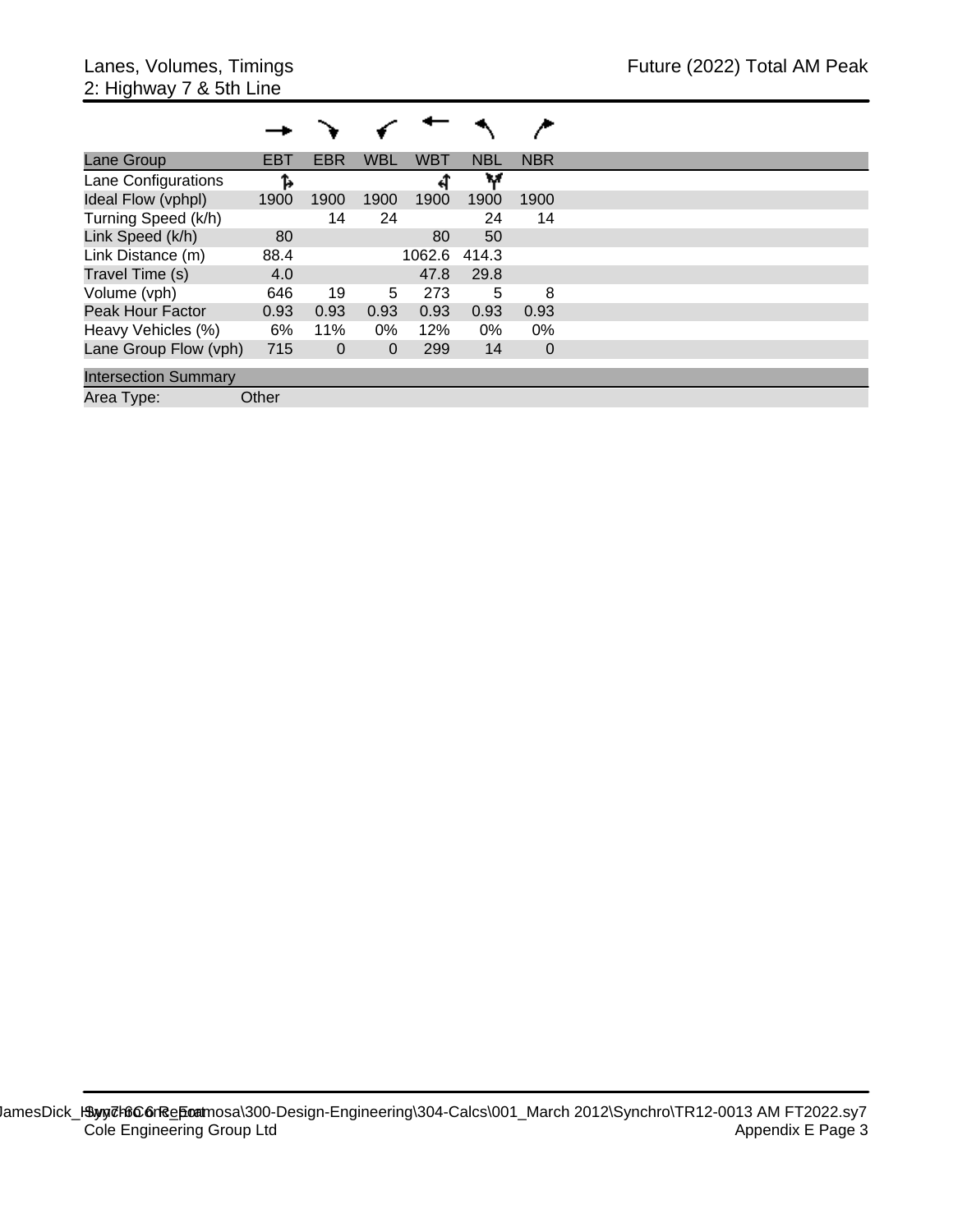| <b>Movement</b>                          | <b>EBT</b>      | <b>EBR</b>      | <b>WBL</b>      | <b>WBT</b> | <b>NBL</b> | <b>NBR</b>                  |   |
|------------------------------------------|-----------------|-----------------|-----------------|------------|------------|-----------------------------|---|
| Lane Configurations                      | ħ               |                 |                 | ची         | v          |                             |   |
| Sign Control                             | Free            |                 |                 | Free       | Stop       |                             |   |
| Grade                                    | 0%              |                 |                 | 0%         | 0%         |                             |   |
| Volume (veh/h)                           | 646             | 19              | 5               | 273        | 5          | 8                           |   |
| Peak Hour Factor                         | 0.93            | 0.93            | 0.93            | 0.93       | 0.93       | 0.93                        |   |
| Hourly flow rate (vph)                   | 695             | 20              | 5               | 294        | 5          | 9                           |   |
| Pedestrians                              |                 |                 |                 |            |            |                             |   |
| Lane Width (m)                           |                 |                 |                 |            |            |                             |   |
| Walking Speed (m/s)                      |                 |                 |                 |            |            |                             |   |
| Percent Blockage                         |                 |                 |                 |            |            |                             |   |
| Right turn flare (veh)                   |                 |                 |                 |            |            |                             |   |
| Median type                              |                 |                 |                 |            | None       |                             |   |
| Median storage veh)                      |                 |                 |                 |            |            |                             |   |
| Upstream signal (m)                      |                 |                 |                 |            |            |                             |   |
| pX, platoon unblocked                    |                 |                 |                 |            |            |                             |   |
| vC, conflicting volume                   |                 |                 | 715             |            | 1009       | 705                         |   |
| vC1, stage 1 conf vol                    |                 |                 |                 |            |            |                             |   |
| vC2, stage 2 conf vol                    |                 |                 |                 |            |            |                             |   |
| vCu, unblocked vol                       |                 |                 | 715             |            | 1009       | 705                         |   |
| tC, single (s)                           |                 |                 | 4.1             |            | 6.4        | 6.2                         |   |
| $tC$ , 2 stage $(s)$                     |                 |                 |                 |            |            |                             |   |
| tF(s)                                    |                 |                 | 2.2             |            | 3.5        | 3.3                         |   |
| p0 queue free %                          |                 |                 | 99              |            | 98         | 98                          |   |
| cM capacity (veh/h)                      |                 |                 | 895             |            | 267        | 440                         |   |
| Direction, Lane #                        | EB <sub>1</sub> | WB <sub>1</sub> | NB <sub>1</sub> |            |            |                             |   |
| <b>Volume Total</b>                      | 715             | 299             | 14              |            |            |                             |   |
| Volume Left                              | $\mathbf 0$     | 5               | 5               |            |            |                             |   |
| <b>Volume Right</b>                      | 20              | $\pmb{0}$       | 9               |            |            |                             |   |
| cSH                                      | 1700            | 895             | 352             |            |            |                             |   |
| Volume to Capacity                       | 0.42            | 0.01            | 0.04            |            |            |                             |   |
| Queue Length (m)                         | 0.0             | 0.1             | 0.9             |            |            |                             |   |
| Control Delay (s)                        | 0.0             | 0.2             | 15.6            |            |            |                             |   |
| Lane LOS                                 |                 | A               | C               |            |            |                             |   |
| Approach Delay (s)                       | 0.0             | 0.2             | 15.6            |            |            |                             |   |
| Approach LOS                             |                 |                 | С               |            |            |                             |   |
| <b>Intersection Summary</b>              |                 |                 |                 |            |            |                             |   |
|                                          |                 |                 |                 |            |            |                             |   |
| Average Delay                            |                 |                 | 0.3             |            |            |                             |   |
| <b>Intersection Capacity Utilization</b> |                 |                 | 45.2%           |            |            | <b>ICU Level of Service</b> | A |
| Analysis Period (min)                    |                 |                 | 15              |            |            |                             |   |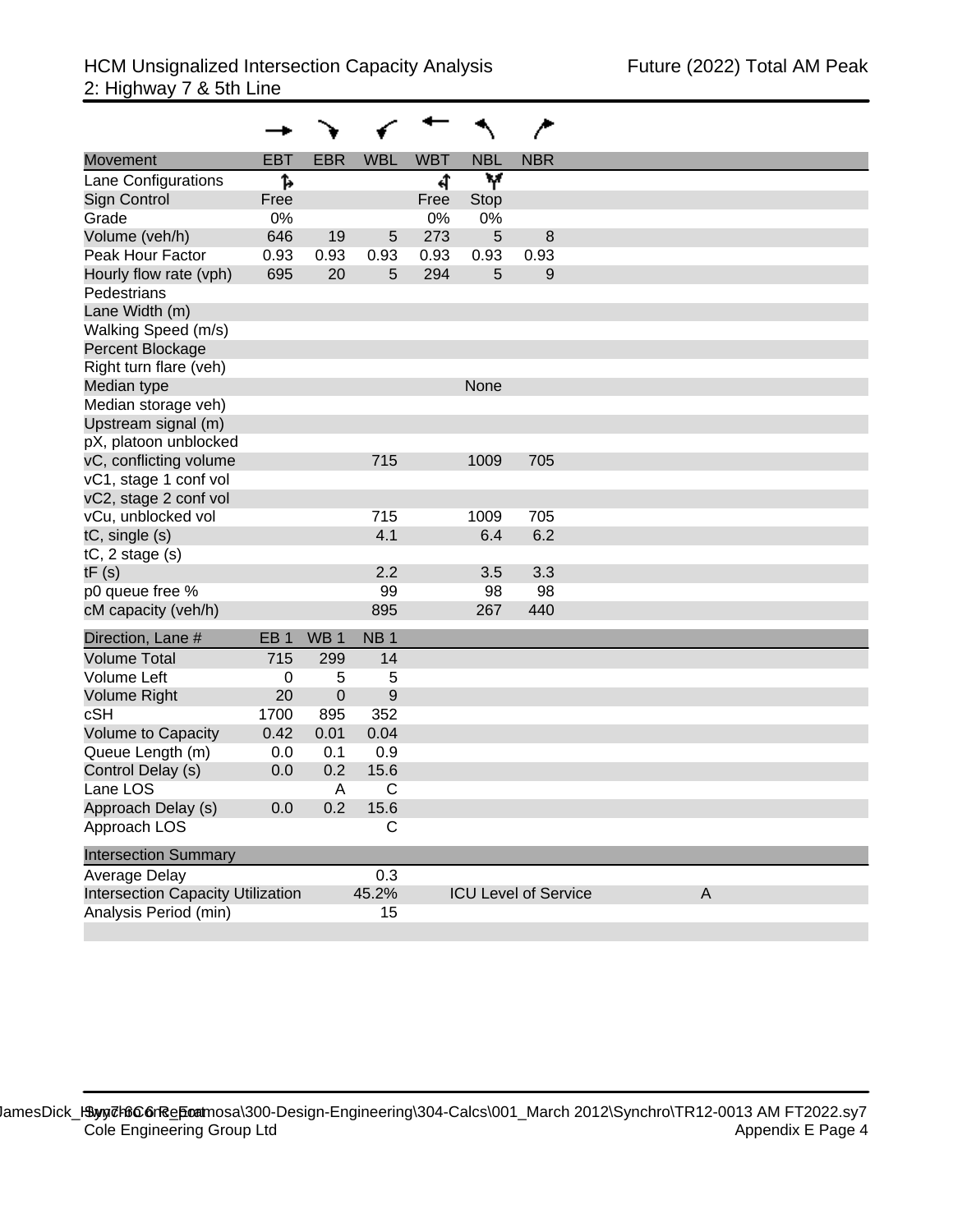| Lane Group                  | WBL   | WBR            | <b>NBT</b> | <b>NBR</b> | <b>SBL</b> | <b>SBT</b> |  |
|-----------------------------|-------|----------------|------------|------------|------------|------------|--|
| Lane Configurations         | w     |                |            |            |            |            |  |
| Ideal Flow (vphpl)          | 1900  | 1900           | 1900       | 1900       | 1900       | 1900       |  |
| Turning Speed (k/h)         | 24    | 14             |            | 14         | 24         |            |  |
| Link Speed (k/h)            | 48    |                | 60         |            |            | 60         |  |
| Link Distance (m)           | 158.8 |                | 172.0      |            |            | 924.2      |  |
| Travel Time (s)             | 11.9  |                | 10.3       |            |            | 55.5       |  |
| Volume (vph)                | 13    | 0              |            | 13         | 0          | 6          |  |
| <b>Peak Hour Factor</b>     | 0.65  | 0.65           | 0.65       | 0.65       | 0.65       | 0.65       |  |
| Heavy Vehicles (%)          | 100%  | 2%             | 43%        | 100%       | 2%         | 67%        |  |
| Lane Group Flow (vph)       | 20    | $\overline{0}$ | 31         | 0          | 0          | 9          |  |
| <b>Intersection Summary</b> |       |                |            |            |            |            |  |
| Area Type:                  | Other |                |            |            |            |            |  |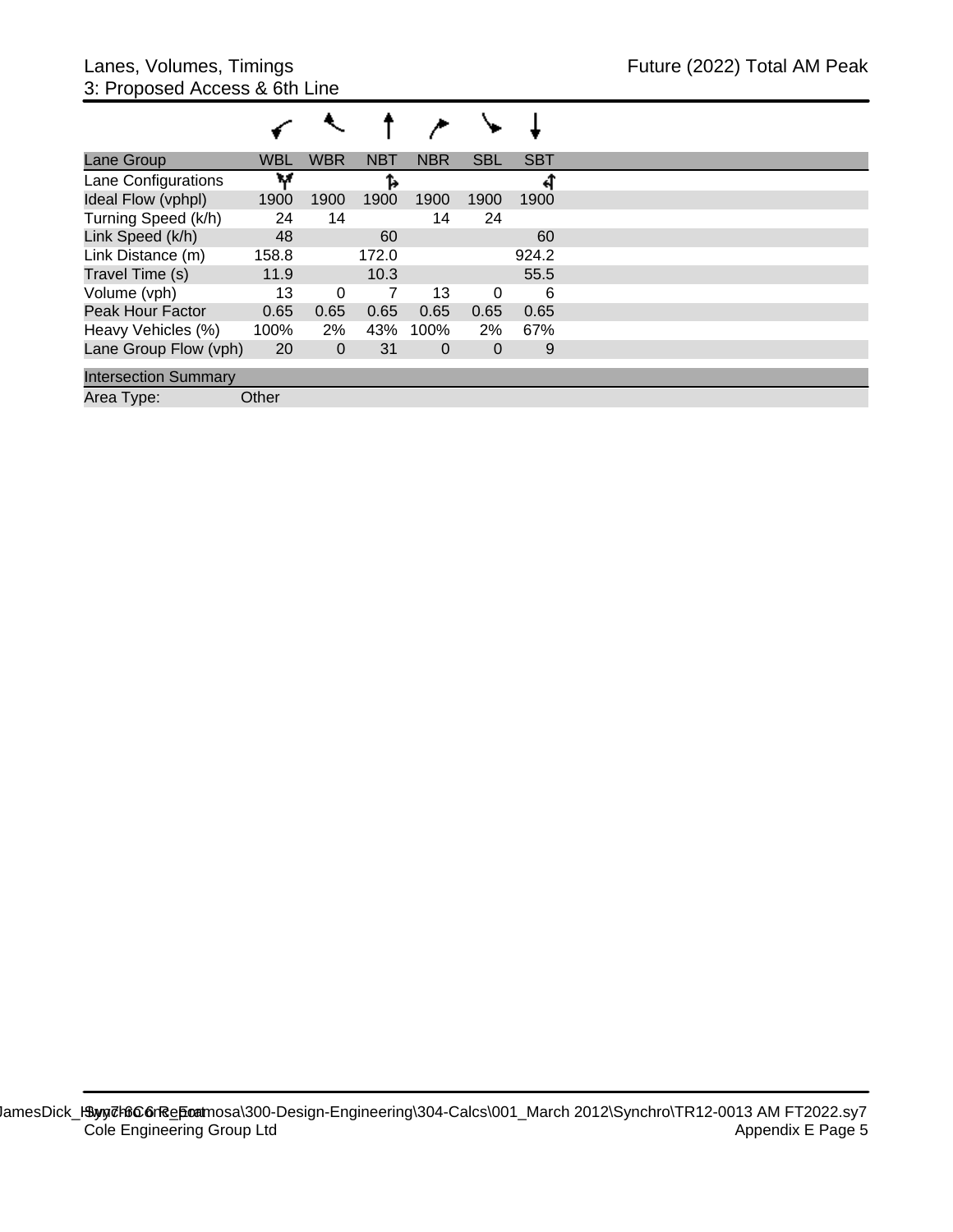| <b>Movement</b>                               | <b>WBL</b>      | <b>WBR</b>      | <b>NBT</b>      | <b>NBR</b> | <b>SBL</b>                  | <b>SBT</b>       |   |
|-----------------------------------------------|-----------------|-----------------|-----------------|------------|-----------------------------|------------------|---|
| Lane Configurations<br>Sign Control           | W<br>Stop       |                 | 1<br>Free       |            |                             | प<br>Free        |   |
| Grade                                         | 0%              |                 | 0%              |            |                             | 0%               |   |
| Volume (veh/h)                                | 13              | $\pmb{0}$       | $\overline{7}$  | 13         | $\pmb{0}$                   | 6                |   |
| Peak Hour Factor                              | 0.65            | 0.65            | 0.65            | 0.65       | 0.65                        | 0.65             |   |
| Hourly flow rate (vph)                        | 20              | $\pmb{0}$       | 11              | 20         | $\pmb{0}$                   | $\boldsymbol{9}$ |   |
| Pedestrians                                   |                 |                 |                 |            |                             |                  |   |
| Lane Width (m)                                |                 |                 |                 |            |                             |                  |   |
| Walking Speed (m/s)                           |                 |                 |                 |            |                             |                  |   |
| Percent Blockage                              |                 |                 |                 |            |                             |                  |   |
| Right turn flare (veh)                        |                 |                 |                 |            |                             |                  |   |
| Median type                                   | None            |                 |                 |            |                             |                  |   |
| Median storage veh)                           |                 |                 |                 |            |                             |                  |   |
| Upstream signal (m)                           |                 |                 |                 |            |                             |                  |   |
| pX, platoon unblocked                         |                 |                 |                 |            |                             |                  |   |
| vC, conflicting volume                        | 30              | 21              |                 |            | 31                          |                  |   |
| vC1, stage 1 conf vol                         |                 |                 |                 |            |                             |                  |   |
| vC2, stage 2 conf vol                         |                 |                 |                 |            |                             |                  |   |
| vCu, unblocked vol                            | 30<br>7.4       | 21<br>6.2       |                 |            | 31<br>4.1                   |                  |   |
| tC, single (s)<br>$tC$ , 2 stage $(s)$        |                 |                 |                 |            |                             |                  |   |
| tF(s)                                         | 4.4             | 3.3             |                 |            | 2.2                         |                  |   |
| p0 queue free %                               | 97              | 100             |                 |            | 100                         |                  |   |
| cM capacity (veh/h)                           | 783             | 1057            |                 |            | 1582                        |                  |   |
|                                               |                 |                 |                 |            |                             |                  |   |
| Direction, Lane #                             | WB <sub>1</sub> | NB <sub>1</sub> | SB <sub>1</sub> |            |                             |                  |   |
| <b>Volume Total</b>                           | 20              | 31              | 9               |            |                             |                  |   |
| Volume Left                                   | 20              | $\mathbf 0$     | 0               |            |                             |                  |   |
| <b>Volume Right</b>                           | $\mathbf 0$     | 20              | 0               |            |                             |                  |   |
| cSH                                           | 783<br>0.03     | 1700            | 1582            |            |                             |                  |   |
| <b>Volume to Capacity</b><br>Queue Length (m) | 0.6             | 0.02<br>0.0     | 0.00<br>0.0     |            |                             |                  |   |
|                                               | 9.7             | 0.0             | 0.0             |            |                             |                  |   |
| Control Delay (s)<br>Lane LOS                 | A               |                 |                 |            |                             |                  |   |
| Approach Delay (s)                            | 9.7             | 0.0             | 0.0             |            |                             |                  |   |
| Approach LOS                                  | A               |                 |                 |            |                             |                  |   |
| <b>Intersection Summary</b>                   |                 |                 |                 |            |                             |                  |   |
| Average Delay                                 |                 |                 | 3.2             |            |                             |                  |   |
| <b>Intersection Capacity Utilization</b>      |                 |                 | 13.3%           |            | <b>ICU Level of Service</b> |                  | A |
| Analysis Period (min)                         |                 |                 | 15              |            |                             |                  |   |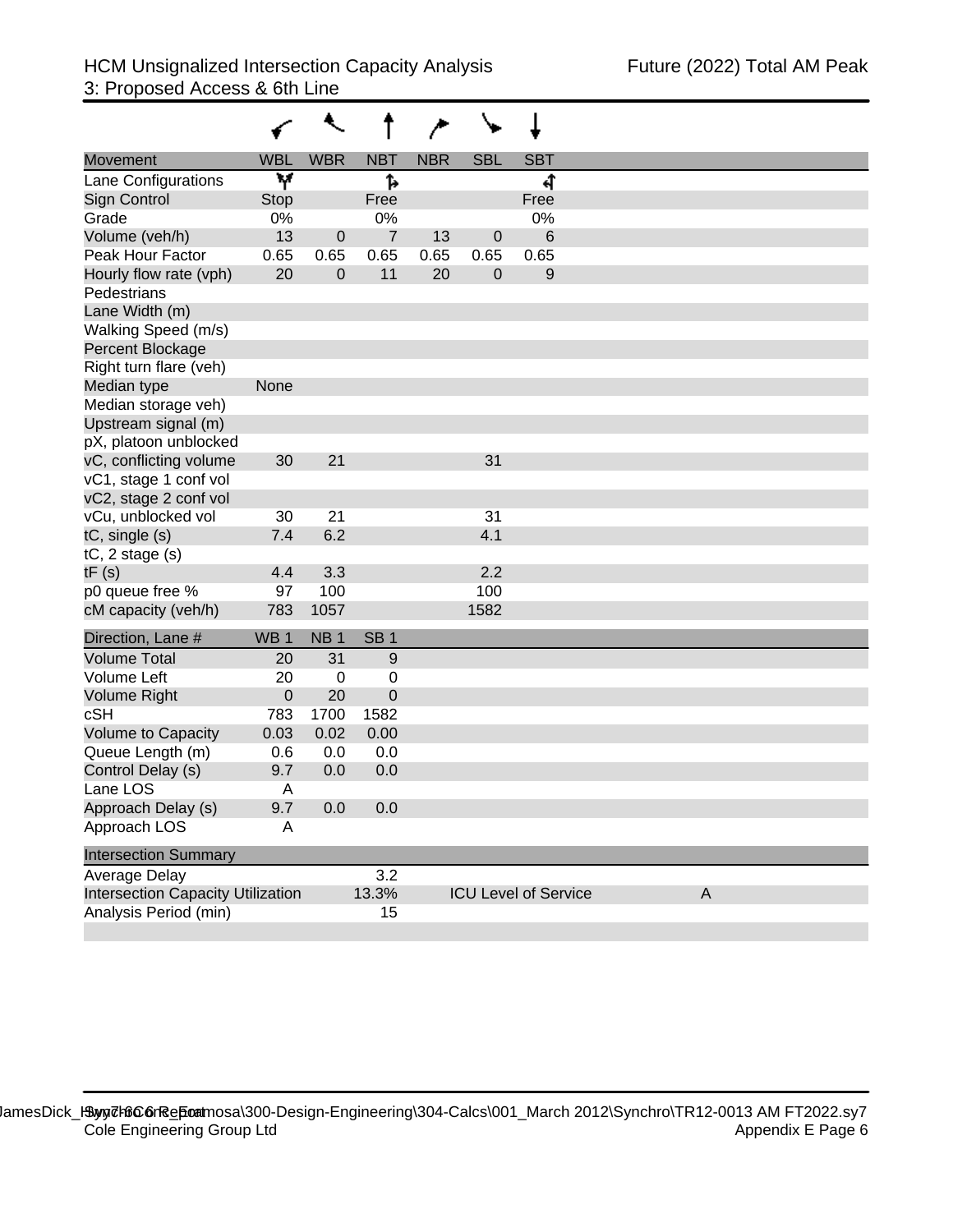## ۸  $\overline{\phantom{a}}$ ╰ ✔

| Lane Group                  | <b>EBL</b>     | <b>EBT</b> | <b>WBT</b> | <b>WBR</b>  | <b>SBL</b> | <b>SBR</b> |  |
|-----------------------------|----------------|------------|------------|-------------|------------|------------|--|
| Lane Configurations         |                | ᆌ          | Ъ          |             | w          |            |  |
| Ideal Flow (vphpl)          | 1900           | 1900       | 1900       | 1900        | 1900       | 1900       |  |
| Turning Speed (k/h)         | 24             |            |            | 14          | 24         | 14         |  |
| Link Speed (k/h)            |                | 80         | 80         |             | 60         |            |  |
| Link Distance (m)           |                | 634.9      | 88.4       |             | 172.0      |            |  |
| Travel Time (s)             |                | 28.6       | 4.0        |             | 10.3       |            |  |
| Volume (vph)                | 9              | 345        | 699        | 13          | 13         | 5          |  |
| <b>Peak Hour Factor</b>     | 0.93           | 0.93       | 0.93       | 0.93        | 0.60       | 0.60       |  |
| Heavy Vehicles (%)          | 11%            | 5%         | 2%         | 92%         | 92%        | 20%        |  |
| Lane Group Flow (vph)       | $\overline{0}$ | 381        | 766        | $\mathbf 0$ | 30         | 0          |  |
| <b>Intersection Summary</b> |                |            |            |             |            |            |  |
|                             |                |            |            |             |            |            |  |
| Area Type:                  | Other          |            |            |             |            |            |  |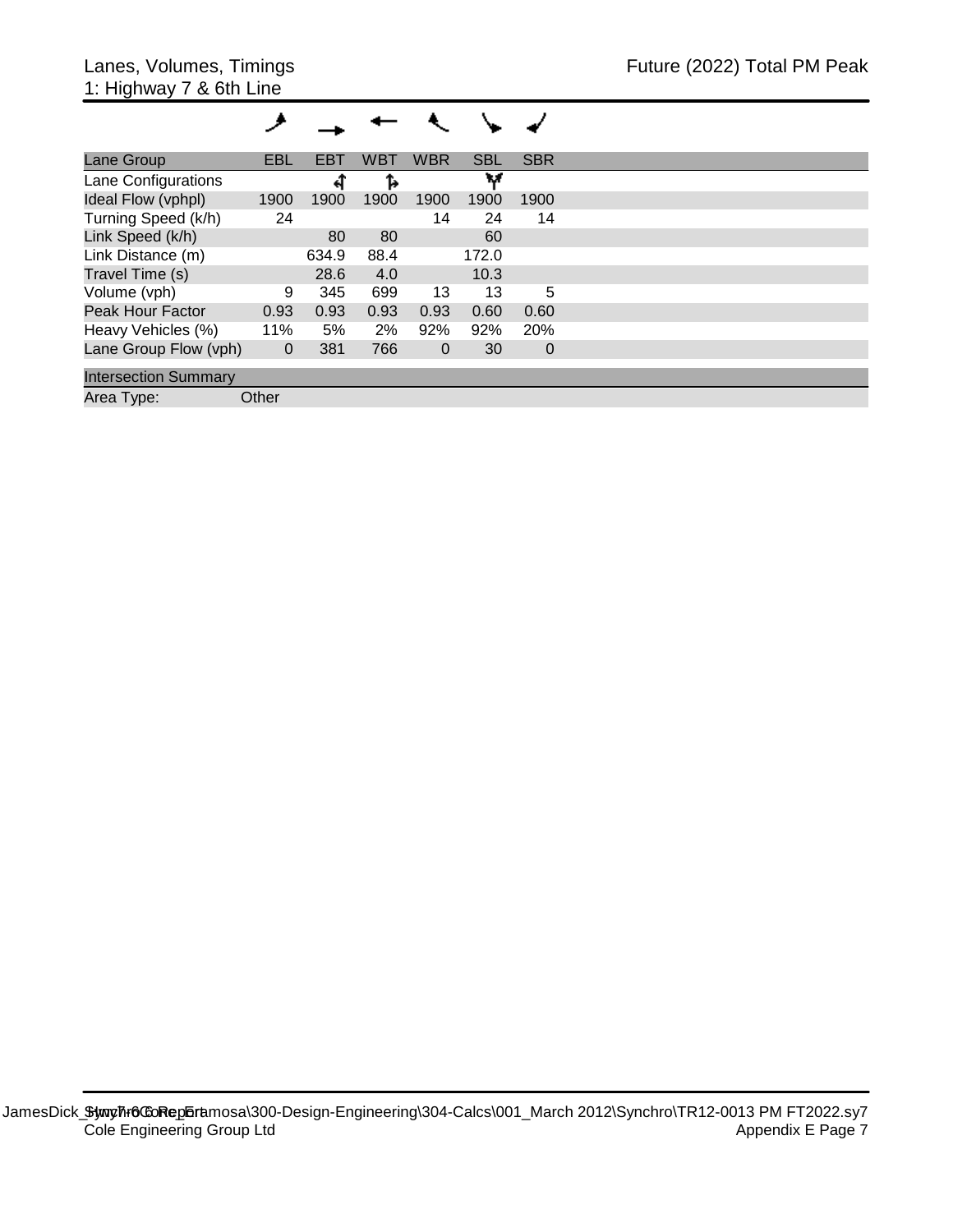| Movement                                 | <b>EBL</b>      | <b>EBT</b>      | <b>WBT</b>       | <b>WBR</b> | <b>SBL</b>  | <b>SBR</b>                  |              |
|------------------------------------------|-----------------|-----------------|------------------|------------|-------------|-----------------------------|--------------|
| Lane Configurations                      |                 | ची              | 1                |            | W           |                             |              |
| Sign Control                             |                 | Free            | Free             |            | <b>Stop</b> |                             |              |
| Grade                                    |                 | 0%              | 0%               |            | 0%          |                             |              |
| Volume (veh/h)                           | $9\,$           | 345             | 699              | 13         | 13          | 5                           |              |
| Peak Hour Factor                         | 0.93            | 0.93            | 0.93             | 0.93       | 0.60        | 0.60                        |              |
| Hourly flow rate (vph)                   | 10              | 371             | 752              | 14         | 22          | 8                           |              |
| Pedestrians                              |                 |                 |                  |            |             |                             |              |
| Lane Width (m)                           |                 |                 |                  |            |             |                             |              |
| Walking Speed (m/s)                      |                 |                 |                  |            |             |                             |              |
| Percent Blockage                         |                 |                 |                  |            |             |                             |              |
| Right turn flare (veh)                   |                 |                 |                  |            |             |                             |              |
| Median type                              |                 |                 |                  |            | None        |                             |              |
| Median storage veh)                      |                 |                 |                  |            |             |                             |              |
| Upstream signal (m)                      |                 |                 |                  |            |             |                             |              |
| pX, platoon unblocked                    |                 |                 |                  |            |             |                             |              |
| vC, conflicting volume                   | 766             |                 |                  |            | 1149        | 759                         |              |
| vC1, stage 1 conf vol                    |                 |                 |                  |            |             |                             |              |
| vC2, stage 2 conf vol                    |                 |                 |                  |            |             |                             |              |
| vCu, unblocked vol                       | 766<br>4.2      |                 |                  |            | 1149        | 759                         |              |
| tC, single (s)                           |                 |                 |                  |            | 7.3         | 6.4                         |              |
| $tC$ , 2 stage $(s)$                     | 2.3             |                 |                  |            | 4.3         | 3.5                         |              |
| tF(s)<br>p0 queue free %                 | 99              |                 |                  |            | 85          | 98                          |              |
| cM capacity (veh/h)                      | 809             |                 |                  |            | 147         | 379                         |              |
|                                          |                 |                 |                  |            |             |                             |              |
| Direction, Lane #                        | EB <sub>1</sub> | WB <sub>1</sub> | SB <sub>1</sub>  |            |             |                             |              |
| <b>Volume Total</b>                      | 381             | 766             | 30               |            |             |                             |              |
| Volume Left                              | 10              | $\mathbf 0$     | 22               |            |             |                             |              |
| Volume Right                             | $\pmb{0}$       | 14              | $\boldsymbol{8}$ |            |             |                             |              |
| cSH                                      | 809             | 1700            | 177              |            |             |                             |              |
| Volume to Capacity                       | 0.01            | 0.45            | 0.17             |            |             |                             |              |
| Queue Length (m)                         | 0.3             | 0.0             | 4.5              |            |             |                             |              |
| Control Delay (s)                        | 0.4             | 0.0             | 29.5             |            |             |                             |              |
| Lane LOS                                 | A               |                 | D                |            |             |                             |              |
| Approach Delay (s)                       | 0.4             | 0.0             | 29.5             |            |             |                             |              |
| Approach LOS                             |                 |                 | D                |            |             |                             |              |
| <b>Intersection Summary</b>              |                 |                 |                  |            |             |                             |              |
| Average Delay                            |                 |                 | 0.9              |            |             |                             |              |
| <b>Intersection Capacity Utilization</b> |                 |                 | 47.6%            |            |             | <b>ICU Level of Service</b> | $\mathsf{A}$ |
| Analysis Period (min)                    |                 |                 | 15               |            |             |                             |              |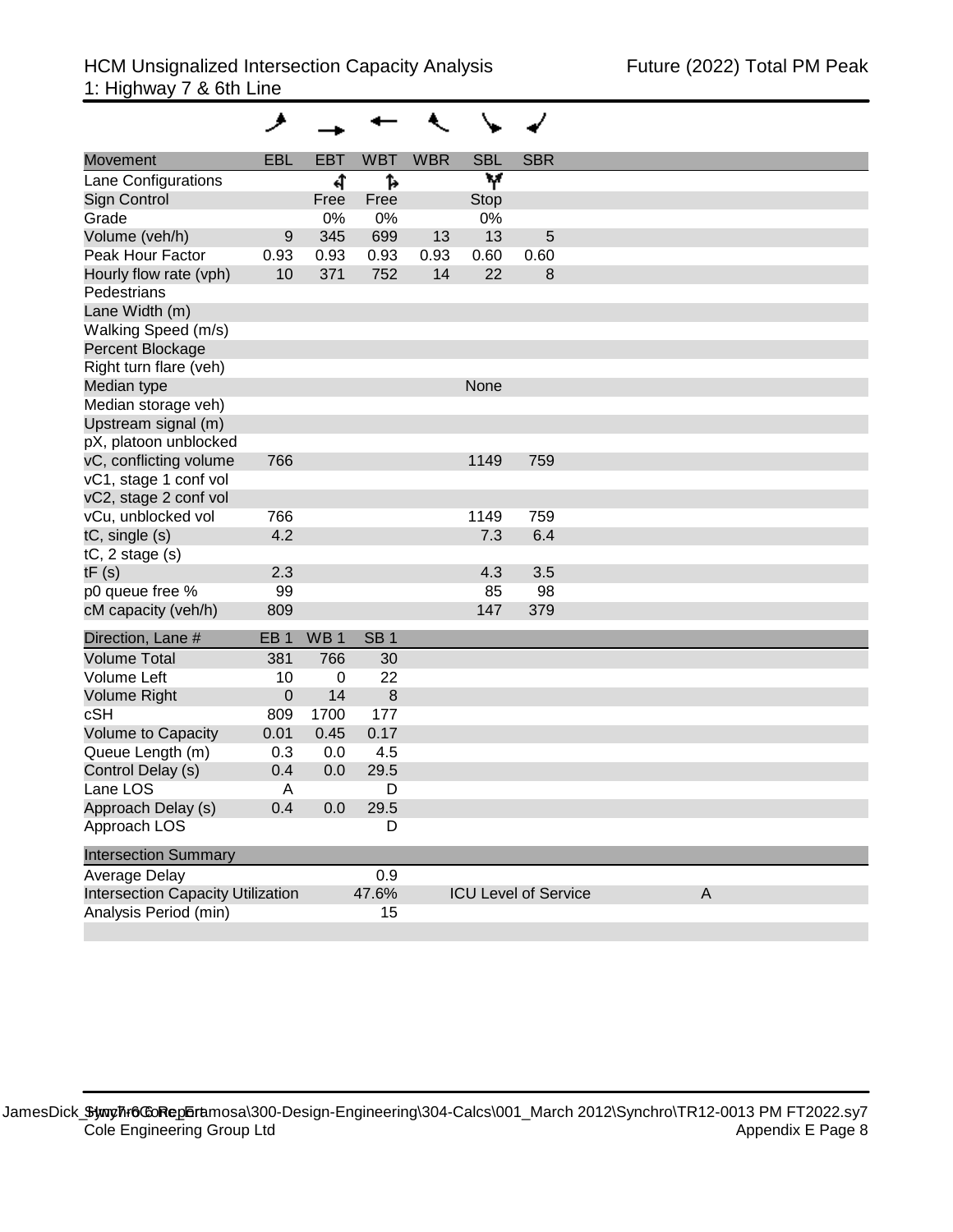| Lane Group                  | EBT   | <b>EBR</b>   | <b>WBL</b>  | WBT    | <b>NBL</b> | <b>NBR</b>     |
|-----------------------------|-------|--------------|-------------|--------|------------|----------------|
| Lane Configurations         | Ъ     |              |             |        | w          |                |
| Ideal Flow (vphpl)          | 1900  | 1900         | 1900        | 1900   | 1900       | 1900           |
| Turning Speed (k/h)         |       | 14           | 24          |        | 24         | 14             |
| Link Speed (k/h)            | 80    |              |             | 80     | 50         |                |
| Link Distance (m)           | 88.4  |              |             | 1062.6 | 414.3      |                |
| Travel Time (s)             | 4.0   |              |             | 47.8   | 29.8       |                |
| Volume (vph)                | 354   | 4            | 8           | 688    | 24         | 13             |
| Peak Hour Factor            | 0.97  | 0.97         | 0.97        | 0.97   | 0.97       | 0.97           |
| Heavy Vehicles (%)          | 8%    | $0\%$        | $0\%$       | 4%     | 0%         | 0%             |
| Lane Group Flow (vph)       | 369   | $\mathbf{0}$ | $\mathbf 0$ | 717    | 38         | $\overline{0}$ |
| <b>Intersection Summary</b> |       |              |             |        |            |                |
| Area Type:                  | Other |              |             |        |            |                |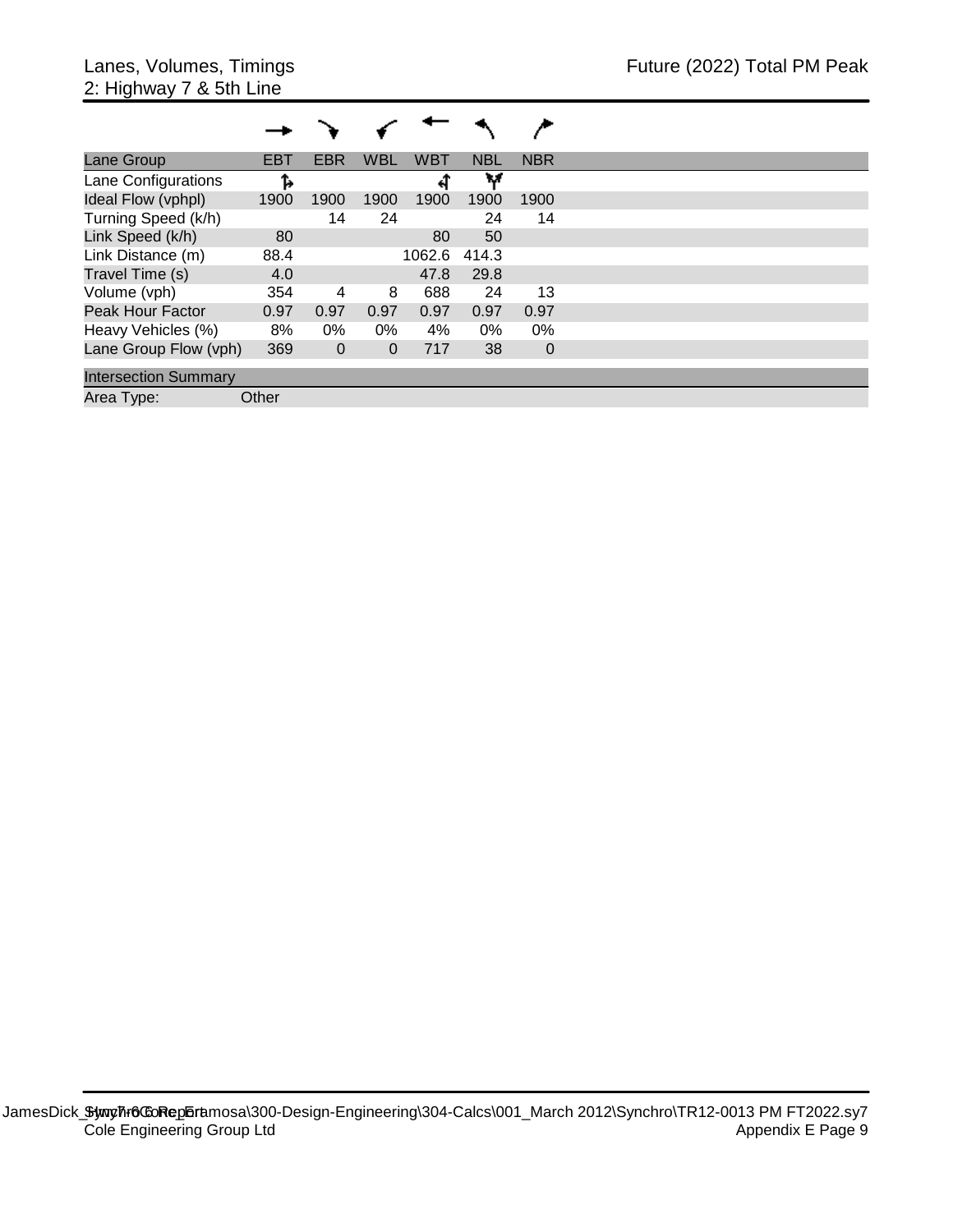| Movement                                 | <b>EBT</b>      | <b>EBR</b>      | <b>WBL</b>      | <b>WBT</b> | <b>NBL</b> | <b>NBR</b>                  |   |
|------------------------------------------|-----------------|-----------------|-----------------|------------|------------|-----------------------------|---|
| Lane Configurations                      | Ъ               |                 |                 | ची         | W          |                             |   |
| Sign Control                             | Free            |                 |                 | Free       | Stop       |                             |   |
| Grade                                    | 0%              |                 |                 | 0%         | 0%         |                             |   |
| Volume (veh/h)                           | 354             | $\overline{4}$  | 8               | 688        | 24         | 13                          |   |
| Peak Hour Factor                         | 0.97            | 0.97            | 0.97            | 0.97       | 0.97       | 0.97                        |   |
| Hourly flow rate (vph)                   | 365             | $\overline{4}$  | 8               | 709        | 25         | 13                          |   |
| Pedestrians                              |                 |                 |                 |            |            |                             |   |
| Lane Width (m)                           |                 |                 |                 |            |            |                             |   |
| Walking Speed (m/s)                      |                 |                 |                 |            |            |                             |   |
| Percent Blockage                         |                 |                 |                 |            |            |                             |   |
| Right turn flare (veh)                   |                 |                 |                 |            |            |                             |   |
| Median type                              |                 |                 |                 |            | None       |                             |   |
| Median storage veh)                      |                 |                 |                 |            |            |                             |   |
| Upstream signal (m)                      |                 |                 |                 |            |            |                             |   |
| pX, platoon unblocked                    |                 |                 |                 |            |            |                             |   |
| vC, conflicting volume                   |                 |                 | 369             |            | 1093       | 367                         |   |
| vC1, stage 1 conf vol                    |                 |                 |                 |            |            |                             |   |
| vC2, stage 2 conf vol                    |                 |                 |                 |            |            |                             |   |
| vCu, unblocked vol                       |                 |                 | 369             |            | 1093       | 367                         |   |
| tC, single (s)                           |                 |                 | 4.1             |            | 6.4        | 6.2                         |   |
| $tC$ , 2 stage $(s)$                     |                 |                 |                 |            |            |                             |   |
| tF(s)                                    |                 |                 | 2.2             |            | 3.5        | 3.3                         |   |
| p0 queue free %                          |                 |                 | 99              |            | 90         | 98                          |   |
| cM capacity (veh/h)                      |                 |                 | 1201            |            | 238        | 683                         |   |
| Direction, Lane #                        | EB <sub>1</sub> | WB <sub>1</sub> | NB <sub>1</sub> |            |            |                             |   |
| <b>Volume Total</b>                      | 369             | 718             | 38              |            |            |                             |   |
| Volume Left                              | 0               | 8               | 25              |            |            |                             |   |
| <b>Volume Right</b>                      | $\overline{4}$  | $\pmb{0}$       | 13              |            |            |                             |   |
| cSH                                      | 1700            | 1201            | 308             |            |            |                             |   |
| Volume to Capacity                       | 0.22            | 0.01            | 0.12            |            |            |                             |   |
| Queue Length (m)                         | 0.0             | 0.2             | 3.2             |            |            |                             |   |
| Control Delay (s)                        | 0.0             | 0.2             | 18.3            |            |            |                             |   |
| Lane LOS                                 |                 | Α               | C               |            |            |                             |   |
| Approach Delay (s)                       | 0.0             | 0.2             | 18.3            |            |            |                             |   |
| Approach LOS                             |                 |                 | C               |            |            |                             |   |
| <b>Intersection Summary</b>              |                 |                 |                 |            |            |                             |   |
| Average Delay                            |                 |                 | 0.7             |            |            |                             |   |
| <b>Intersection Capacity Utilization</b> |                 |                 | 52.6%           |            |            | <b>ICU Level of Service</b> | A |
| Analysis Period (min)                    |                 |                 | 15              |            |            |                             |   |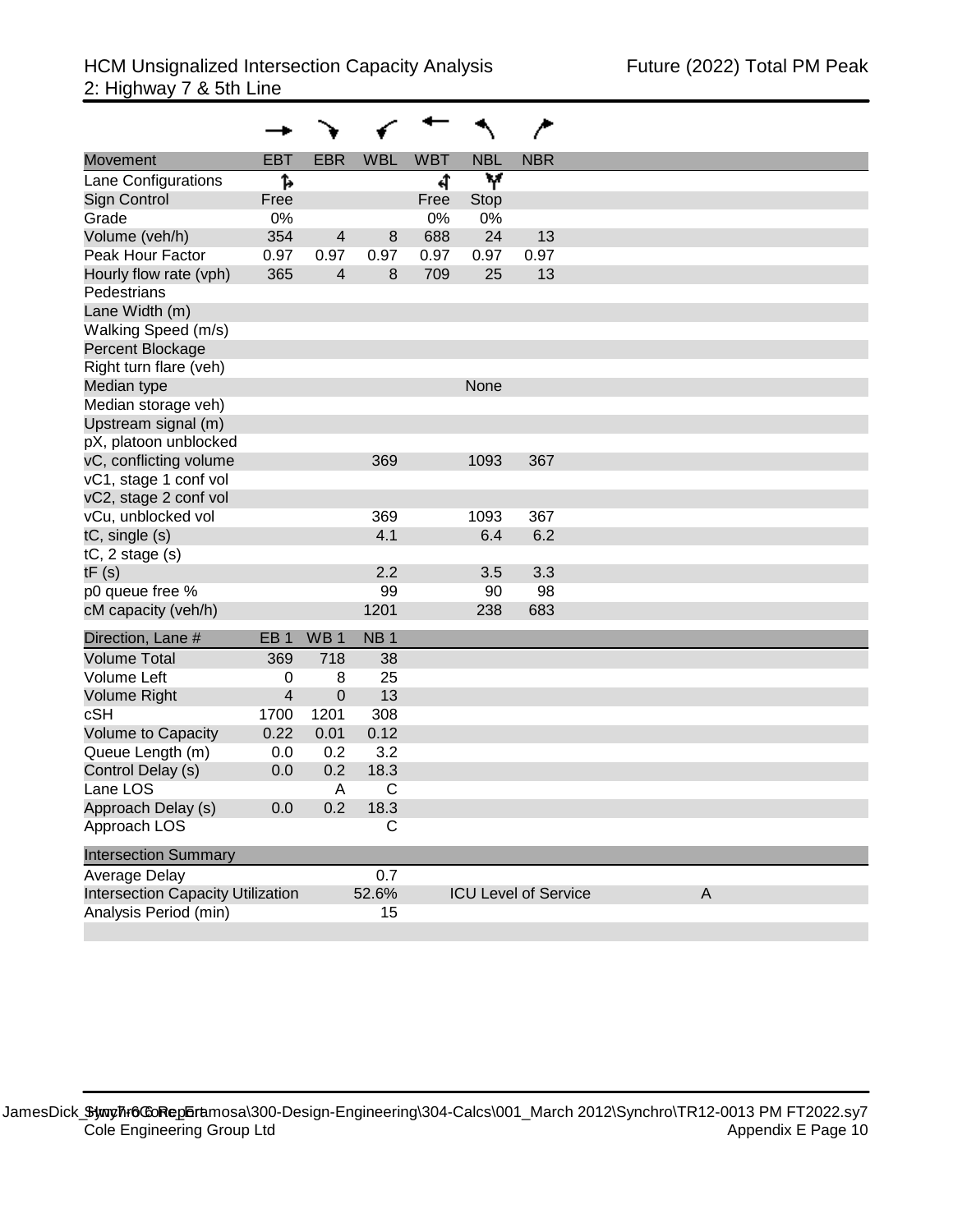| Lane Group                  | <b>WBL</b> | <b>WBR</b>     | <b>NBT</b> | <b>NBR</b> | <b>SBL</b>  | <b>SBT</b> |
|-----------------------------|------------|----------------|------------|------------|-------------|------------|
| Lane Configurations         | w          |                |            |            |             | ๚          |
| Ideal Flow (vphpl)          | 1900       | 1900           | 1900       | 1900       | 1900        | 1900       |
| Turning Speed (k/h)         | 24         | 14             |            | 14         | 24          |            |
| Link Speed (k/h)            | 48         |                | 60         |            |             | 60         |
| Link Distance (m)           | 158.8      |                | 172.0      |            |             | 924.2      |
| Travel Time (s)             | 11.9       |                | 10.3       |            |             | 55.5       |
| Volume (vph)                | 13         | 0              | 9          | 13         | 0           | 5          |
| Peak Hour Factor            | 0.60       | 0.60           | 0.60       | 0.60       | 0.60        | 0.60       |
| Heavy Vehicles (%)          | 100%       | 2%             | 0%         | 100%       | 2%          | 0%         |
| Lane Group Flow (vph)       | 22         | $\overline{0}$ | 37         | 0          | $\mathbf 0$ | 8          |
| <b>Intersection Summary</b> |            |                |            |            |             |            |
| Area Type:                  | Other      |                |            |            |             |            |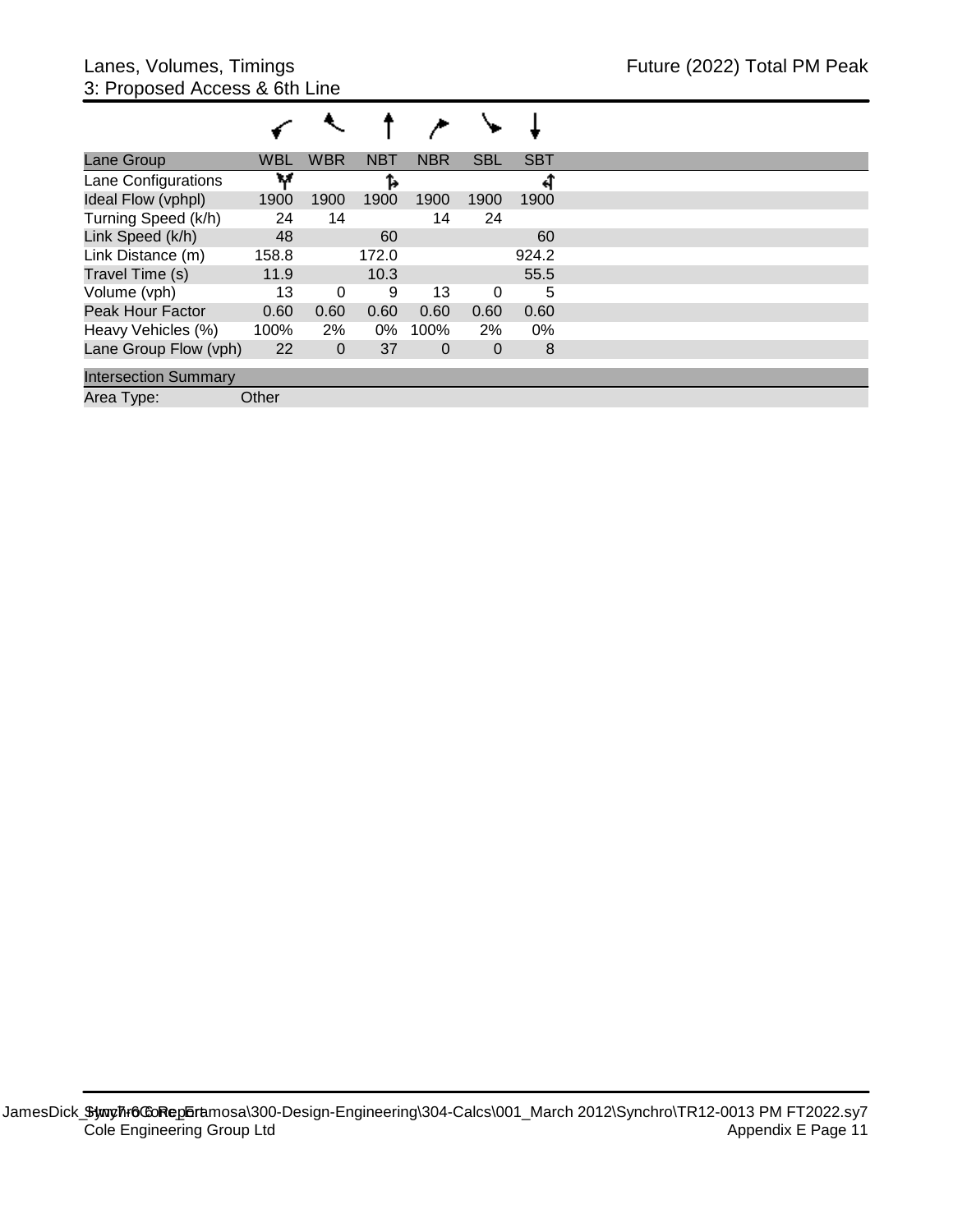| <b>Movement</b>                          | <b>WBL</b>      | <b>WBR</b>      | <b>NBT</b> | <b>NBR</b> | <b>SBL</b>     | <b>SBT</b>                  |   |
|------------------------------------------|-----------------|-----------------|------------|------------|----------------|-----------------------------|---|
| Lane Configurations                      | W               |                 | Ъ          |            |                | ची                          |   |
| <b>Sign Control</b>                      | <b>Stop</b>     |                 | Free       |            |                | Free                        |   |
| Grade                                    | 0%              |                 | 0%         |            |                | 0%                          |   |
| Volume (veh/h)                           | 13              | $\mathbf 0$     | $9$        | 13         | $\mathbf 0$    | 5                           |   |
| Peak Hour Factor                         | 0.60            | 0.60            | 0.60       | 0.60       | 0.60           | 0.60                        |   |
| Hourly flow rate (vph)                   | 22              | $\pmb{0}$       | 15         | 22         | $\overline{0}$ | 8                           |   |
| Pedestrians                              |                 |                 |            |            |                |                             |   |
| Lane Width (m)                           |                 |                 |            |            |                |                             |   |
| Walking Speed (m/s)                      |                 |                 |            |            |                |                             |   |
| <b>Percent Blockage</b>                  |                 |                 |            |            |                |                             |   |
| Right turn flare (veh)                   |                 |                 |            |            |                |                             |   |
| Median type                              | None            |                 |            |            |                |                             |   |
| Median storage veh)                      |                 |                 |            |            |                |                             |   |
| Upstream signal (m)                      |                 |                 |            |            |                |                             |   |
| pX, platoon unblocked                    |                 |                 |            |            |                |                             |   |
| vC, conflicting volume                   | 34              | 26              |            |            | 37             |                             |   |
| vC1, stage 1 conf vol                    |                 |                 |            |            |                |                             |   |
| vC2, stage 2 conf vol                    |                 |                 |            |            |                |                             |   |
| vCu, unblocked vol                       | 34              | 26              |            |            | 37             |                             |   |
| tC, single (s)                           | 7.4             | 6.2             |            |            | 4.1            |                             |   |
| $tC$ , 2 stage $(s)$                     |                 |                 |            |            |                |                             |   |
| tF(s)                                    | 4.4             | 3.3             |            |            | 2.2            |                             |   |
| p0 queue free %                          | 97              | 100             |            |            | 100            |                             |   |
| cM capacity (veh/h)                      | 779             | 1050            |            |            | 1574           |                             |   |
| Direction, Lane #                        | WB <sub>1</sub> | NB <sub>1</sub> | <b>SB1</b> |            |                |                             |   |
| <b>Volume Total</b>                      | 22              | 37              | 8          |            |                |                             |   |
| Volume Left                              | 22              | $\mathbf 0$     | 0          |            |                |                             |   |
| <b>Volume Right</b>                      | $\mathbf 0$     | 22              | 0          |            |                |                             |   |
| cSH                                      | 779             | 1700            | 1574       |            |                |                             |   |
| Volume to Capacity                       | 0.03            | 0.02            | 0.00       |            |                |                             |   |
| Queue Length (m)                         | 0.7             | 0.0             | 0.0        |            |                |                             |   |
| Control Delay (s)                        | 9.8             | 0.0             | 0.0        |            |                |                             |   |
| Lane LOS                                 | A               |                 |            |            |                |                             |   |
| Approach Delay (s)                       | 9.8             | 0.0             | 0.0        |            |                |                             |   |
| Approach LOS                             | A               |                 |            |            |                |                             |   |
| <b>Intersection Summary</b>              |                 |                 |            |            |                |                             |   |
| Average Delay                            |                 |                 | 3.2        |            |                |                             |   |
| <b>Intersection Capacity Utilization</b> |                 |                 | 13.3%      |            |                | <b>ICU Level of Service</b> | A |
| Analysis Period (min)                    |                 |                 | 15         |            |                |                             |   |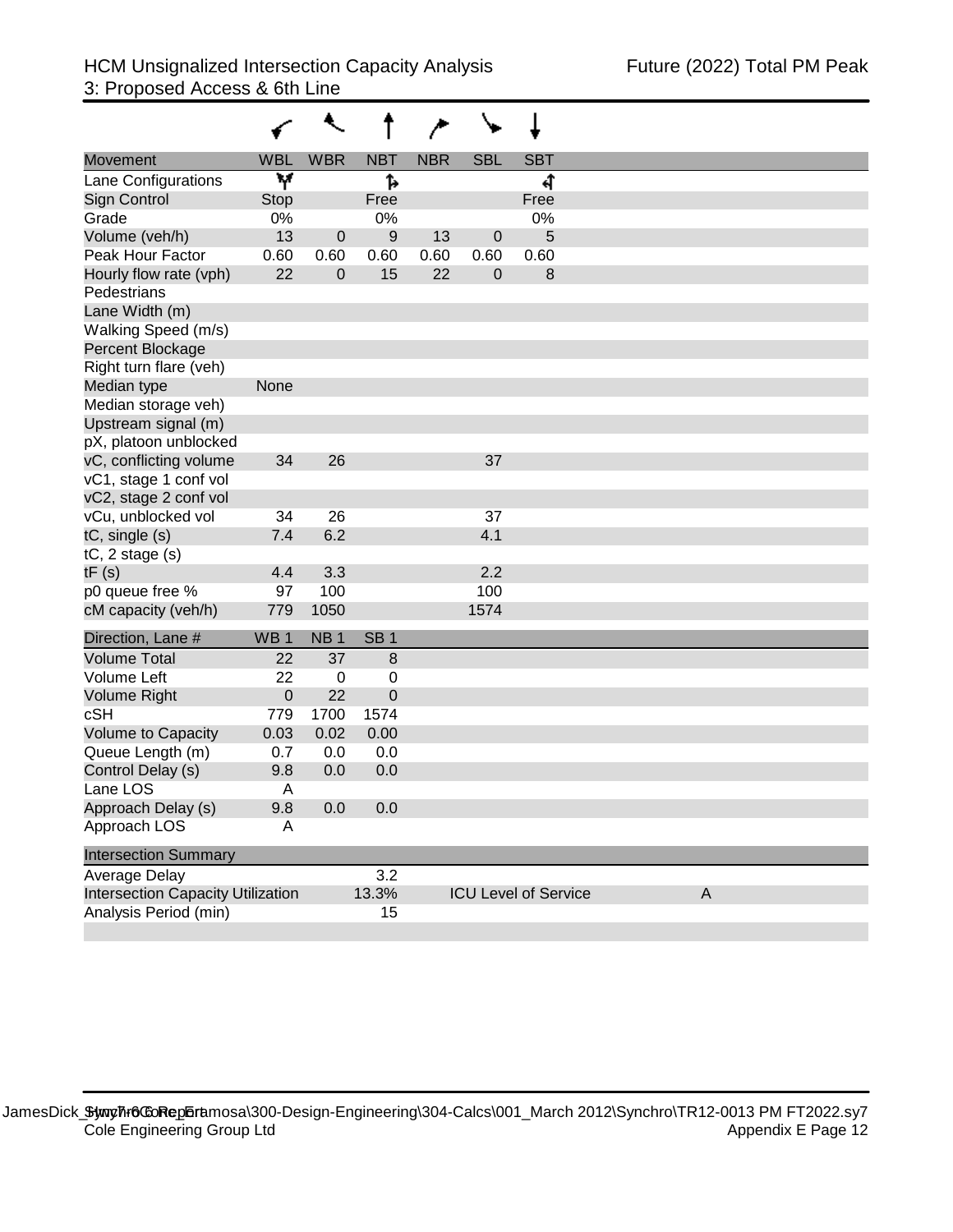## **APPENDIX F Statement Of Limiting Conditions And Assumptions**